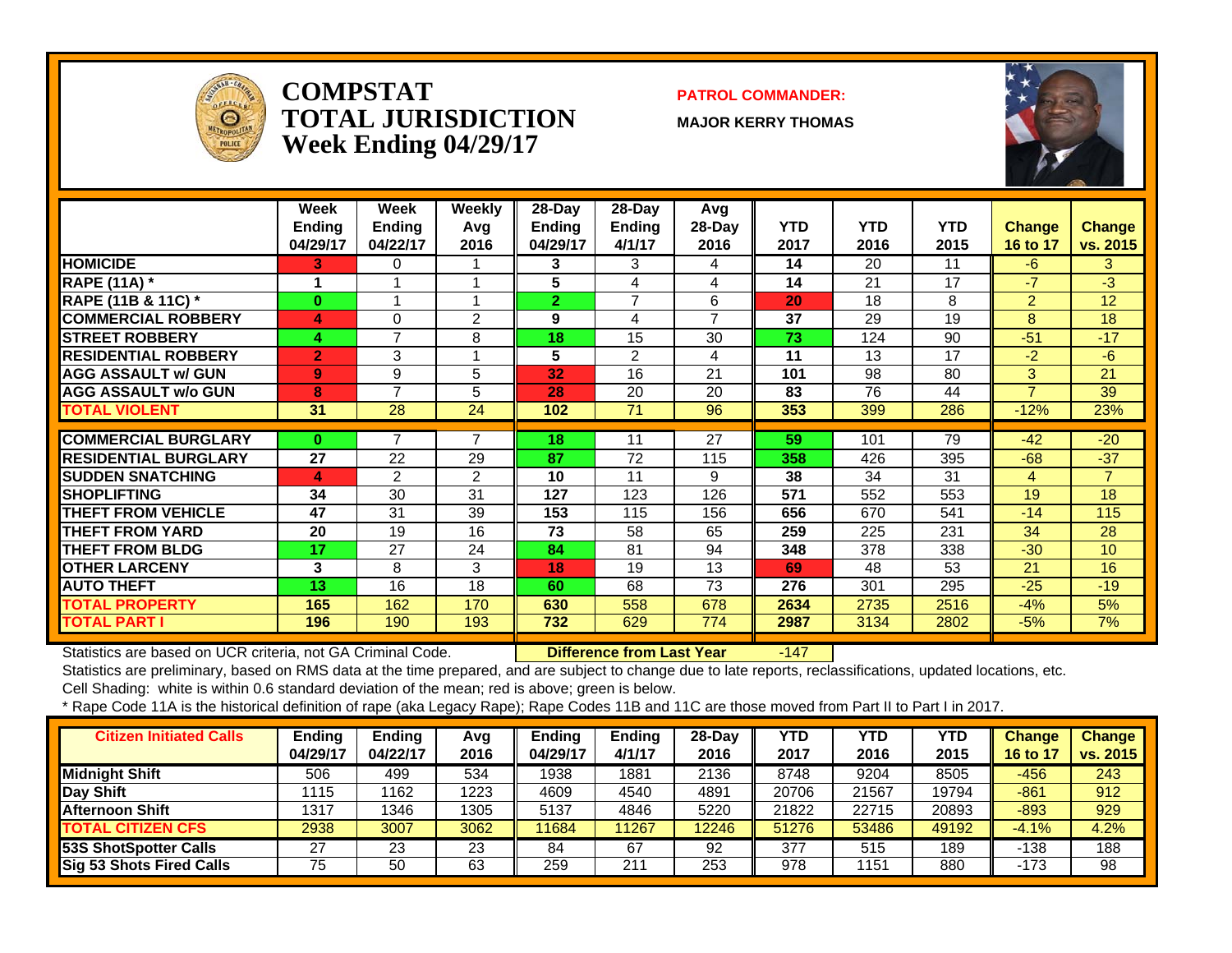

#### **Unincorporated Chatham County PATROL COMMANDER:**

**MAJOR KERRY THOMAS**



# **Week Ending 04/29/17**

|                             | Week<br><b>Ending</b> | Week<br><b>Ending</b> | <b>Weekly</b><br>Avg | $28 - Day$<br><b>Ending</b> | $28 - Day$<br>Ending | <b>Avg</b><br>28-Day | <b>YTD</b>      | <b>YTD</b>      | <b>YTD</b>              | <b>Change</b>   | Change         |
|-----------------------------|-----------------------|-----------------------|----------------------|-----------------------------|----------------------|----------------------|-----------------|-----------------|-------------------------|-----------------|----------------|
|                             | 04/29/17              | 04/22/17              | 2016                 | 04/29/17                    | 4/1/17               | 2016                 | 2017            | 2016            | 2015                    | <b>16 to 17</b> | vs. 2015       |
| <b>HOMICIDE</b>             | 0                     | 0                     | 0.1                  | 0                           | $\Omega$             | 0.5                  | $\mathbf{2}$    |                 |                         |                 | 1.             |
| <b>RAPE (11A) *</b>         | 0                     | $\Omega$              | 0.1                  | $\bf{0}$                    | 2                    | 0.5                  | $\mathbf{2}$    | 3               | $\overline{\mathbf{A}}$ | $-1$            | $\mathbf{1}$   |
| RAPE (11B & 11C) *          | $\bf{0}$              | $\Omega$              | 0.3                  |                             |                      | 1.1                  | 5               | 3               | 2                       | $\overline{2}$  | 3              |
| <b>COMMERCIAL ROBBERY</b>   |                       | $\Omega$              | 0.2                  |                             | $\Omega$             | 0.9                  | $\mathbf{2}$    | 6               | $\overline{A}$          | $-4$            | $\mathbf{1}$   |
| <b>STREET ROBBERY</b>       | $\bf{0}$              |                       | 0.5                  |                             | $\Omega$             | 2.1                  | 3               | 9               | $\Omega$                | $-6$            | 3              |
| <b>RESIDENTIAL ROBBERY</b>  | $\bf{0}$              |                       | 0.2                  |                             | $\Omega$             | 0.8                  | $\mathbf{2}$    | 4               |                         | $-2$            | 1              |
| <b>AGG ASSAULT w/ GUN</b>   | $\bf{0}$              | $\Omega$              | 0.8                  | $\overline{2}$              | 2                    | 3.2                  | 10              | 5               | 5                       | 5               | 5              |
| <b>AGG ASSAULT w/o GUN</b>  | $\bf{0}$              | 0                     | 0.8                  | $\mathbf{2}$                | 4                    | 3.1                  | 13              | 8               | 7                       | 5.              | 6              |
| <b>TOTAL VIOLENT</b>        | 1                     | $\overline{2}$        | 3.0                  | 8                           | 9                    | 12.2                 | 39              | $\overline{39}$ | 18                      | 0%              | 117%           |
|                             |                       |                       |                      |                             |                      |                      |                 |                 |                         |                 |                |
| <b>COMMERCIAL BURGLARY</b>  | 0                     | 0                     | 0.7                  |                             |                      | 2.7                  | 6               | 12              | 5                       | $-6$            |                |
| <b>RESIDENTIAL BURGLARY</b> | 12                    | 8                     | 6.7                  | 27                          | 14                   | 26.7                 | 87              | 86              | 56                      |                 | 31             |
| <b>SUDDEN SNATCHING</b>     | 0                     | 0                     | 0.3                  |                             | $\Omega$             | 1.1                  |                 | 4               | 0                       | $-3$            | 1.             |
| <b>SHOPLIFTING</b>          |                       | 6                     | 6.1                  | 14                          | 8                    | 24.4                 | 55              | 70              | 70                      | $-15$           | $-15$          |
| <b>THEFT FROM VEHICLE</b>   | 3                     |                       | 7.1                  | 11                          | 15                   | 28.3                 | 68              | 92              | 66                      | $-24$           | $\overline{2}$ |
| <b>THEFT FROM YARD</b>      | 1                     | 2                     | 2.8                  | 9                           | $\overline{7}$       | 11.1                 | 24              | 30              | 28                      | $-6$            | $-4$           |
| <b>THEFT FROM BLDG</b>      |                       | 3                     | 3.8                  | 10                          | 15                   | 15.1                 | $\overline{57}$ | 48              | 36                      | 9               | 21             |
| <b>OTHER LARCENY</b>        | 0                     | 2                     | 0.9                  | 3                           | 3                    | 3.7                  | 16              | 13              | 10                      | 3               | 6              |
| <b>AUTO THEFT</b>           |                       |                       | 3.0                  | 7                           | 9                    | 12.2                 | 40              | 41              | 27                      | $-1$            | 13             |
| <b>TOTAL PROPERTY</b>       | 19                    | 23                    | 31.3                 | 83                          | 72                   | 125.3                | 354             | 396             | 298                     | $-11%$          | 19%            |
| <b>TOTAL PART I</b>         | 20                    | 25                    | 34.4                 | 91                          | 81                   | 137.5                | 393             | 435             | 316                     | $-10%$          | 24%            |

Statistics are based on UCR criteria, not GA Criminal Code. **Difference from Last Year** -42

Statistics are preliminary, based on RMS data at the time prepared, and are subject to change due to late reports, reclassifications, updated locations, etc.

Cell Shading: white is within 0.6 standard deviation of the mean; red is above; green is below.

| <b>Shots Fired Calls</b>        | Week<br>Ending<br>04/29/17 | Week<br><b>Ending</b><br>04/22/17 | Weekly<br>Avg<br>2016 | $28-Dav$<br>Ending<br>04/29/17 | $28-Dav$<br><b>Endina</b><br>4/1/17 | Avg<br>$28-Dav$<br>2016 | <b>YTD</b><br>2017 | YTD<br>2016 | YTD<br>2015 | <b>Change</b><br>16 to 17 | <b>Change</b><br>vs. 2015 |
|---------------------------------|----------------------------|-----------------------------------|-----------------------|--------------------------------|-------------------------------------|-------------------------|--------------------|-------------|-------------|---------------------------|---------------------------|
| 53S ShotSpotter Calls           |                            |                                   | 0.0                   |                                |                                     | 0.0                     |                    |             |             |                           |                           |
| <b>Sig 53 Shots Fired Calls</b> |                            |                                   | 1.3                   |                                |                                     | 45.                     |                    |             |             |                           |                           |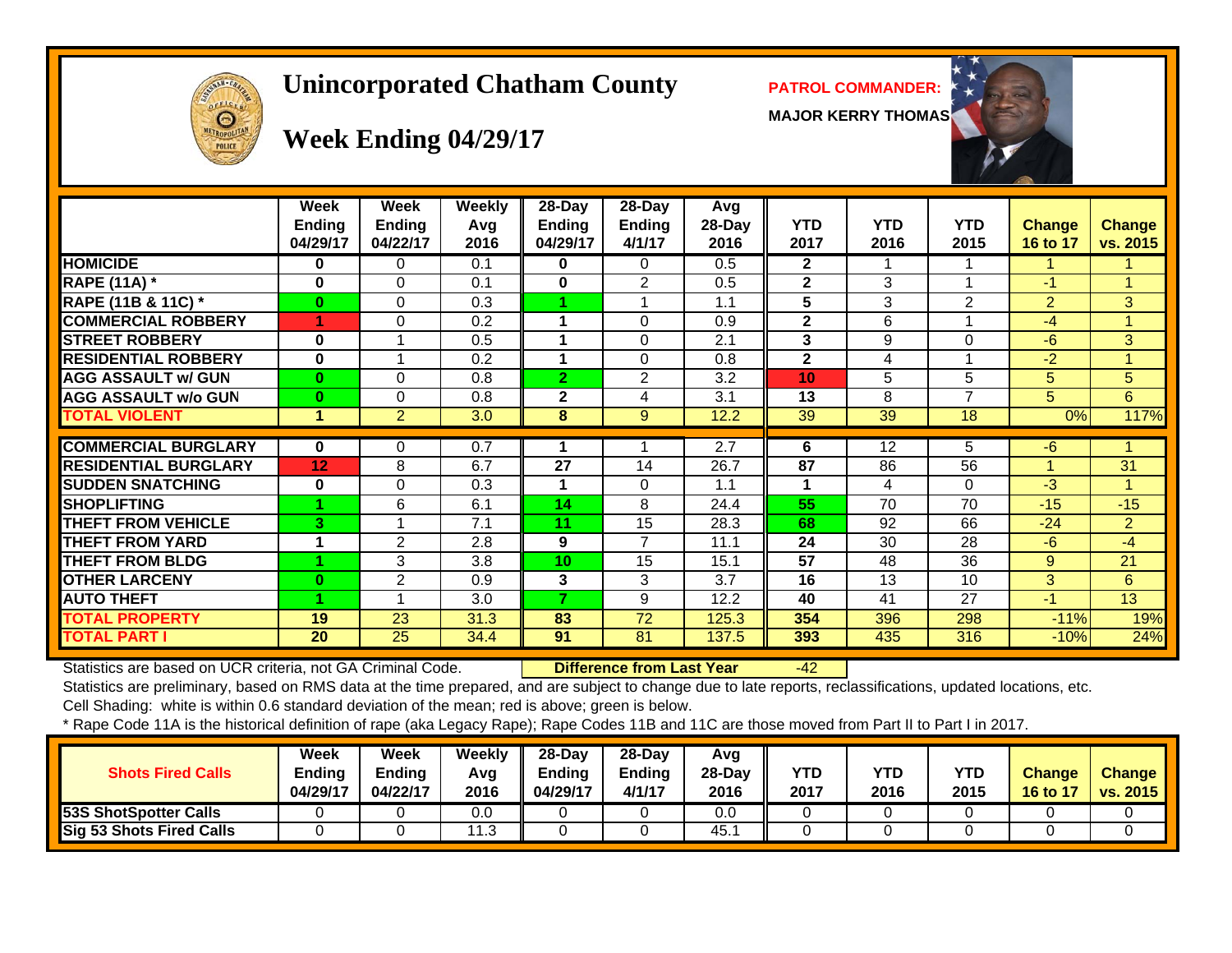

## **City of Savannah Only PATROL COMMANDER:**

**MAJOR KERRY THOMAS**



**Week Ending 04/29/17**

|                             | Week<br><b>Ending</b><br>04/29/17 | Week<br><b>Ending</b><br>04/22/17 | Weekly<br>Avq<br>2016 | $28$ -Day<br><b>Ending</b><br>04/29/17 | $28-Day$<br><b>Ending</b><br>4/1/17 | Avg<br>$28-Day$<br>2016 | <b>YTD</b><br>2017 | <b>YTD</b><br>2016 | <b>YTD</b><br>2015 | <b>Change</b><br>16 to 17 | <b>Change</b><br>vs. 2015 |
|-----------------------------|-----------------------------------|-----------------------------------|-----------------------|----------------------------------------|-------------------------------------|-------------------------|--------------------|--------------------|--------------------|---------------------------|---------------------------|
| <b>HOMICIDE</b>             | 3                                 | 0                                 |                       | 3.                                     | 3                                   | 3                       | $12 \,$            | 19                 | 10                 | $-7$                      | $\overline{2}$            |
| <b>RAPE (11A) *</b>         | 1                                 |                                   | $\overline{ }$        | 5                                      | $\overline{2}$                      | 3                       | 12                 | 18                 | 16                 | $-6$                      | $-4$                      |
| RAPE (11B & 11C) *          | $\bf{0}$                          |                                   | 1                     |                                        | 6                                   | 5                       | 15                 | 15                 | 6                  | $\Omega$                  | 9                         |
| <b>COMMERCIAL ROBBERY</b>   | 3                                 | 0                                 |                       | 8                                      | 4                                   | 6                       | 35                 | 23                 | 18                 | 12                        | 17                        |
| <b>STREET ROBBERY</b>       | 4                                 | 6                                 | $\overline{7}$        | 17                                     | 15                                  | 28                      | 70                 | 115                | 90                 | $-45$                     | $-20$                     |
| <b>RESIDENTIAL ROBBERY</b>  | $\overline{2}$                    | 2                                 | 4                     | 4                                      | 2                                   | 3                       | 9                  | 9                  | 16                 | $\Omega$                  | $-7$                      |
| <b>AGG ASSAULT w/ GUN</b>   | $\mathbf{9}$                      | 9                                 | 5                     | 30                                     | 14                                  | 18                      | 91                 | 93                 | 75                 | $-2$                      | 16                        |
| <b>AGG ASSAULT w/o GUN</b>  | 8                                 | 7                                 | 4                     | 26                                     | 16                                  | 17                      | 70                 | 68                 | 37                 | $\mathfrak{p}$            | 33                        |
| <b>TOTAL VIOLENT</b>        | 30                                | 26                                | 21                    | 94                                     | 62                                  | 83                      | 314                | 360                | 268                | $-13%$                    | 17%                       |
|                             |                                   |                                   |                       |                                        |                                     |                         |                    |                    |                    |                           |                           |
| <b>COMMERCIAL BURGLARY</b>  | 0                                 |                                   | 6                     | 17                                     | 10                                  | 24                      | 53                 | 89                 | 74                 | $-36$                     | $-21$                     |
| <b>RESIDENTIAL BURGLARY</b> | 15                                | 14                                | 22                    | 60                                     | 58                                  | 88                      | 271                | 340                | 339                | $-69$                     | $-68$                     |
| <b>SUDDEN SNATCHING</b>     | 4                                 | $\mathcal{P}$                     | $\mathfrak{p}$        | 9                                      | 11                                  |                         | 37                 | 30                 | 31                 | $\overline{7}$            | 6                         |
| <b>SHOPLIFTING</b>          | 33                                | 24                                | 25                    | 113                                    | 115                                 | 101                     | 516                | 482                | 483                | 34                        | 33                        |
| <b>THEFT FROM VEHICLE</b>   | 44                                | 30                                | 32                    | 142                                    | 100                                 | 128                     | 588                | 578                | 475                | 10                        | 113                       |
| <b>THEFT FROM YARD</b>      | 19                                | 17                                | 14                    | 64                                     | 51                                  | 54                      | 235                | 195                | 203                | 40                        | 32                        |
| <b>THEFT FROM BLDG</b>      | 16                                | 24                                | 20                    | 74                                     | 66                                  | 79                      | 291                | 330                | 302                | $-39$                     | $-11$                     |
| <b>OTHER LARCENY</b>        | 3                                 | 6                                 | 2                     | 15                                     | 16                                  | 9                       | 53                 | 35                 | 43                 | 18                        | 10                        |
| <b>AUTO THEFT</b>           | 12                                | 15                                | 15                    | 53                                     | 59                                  | 61                      | 236                | 260                | 268                | $-24$                     | $-32$                     |
| TOTAL PROPERTY              | 146                               | 139                               | 138                   | 547                                    | 486                                 | 553                     | 2280               | 2339               | 2218               | $-3%$                     | 3%                        |
| <b>TOTAL PART I</b>         | 176                               | 165                               | 159                   | 641                                    | 548                                 | 636                     | 2594               | 2699               | 2486               | $-4%$                     | 4%                        |

Statistics are based on UCR criteria, not GA Criminal Code. **Difference from Last Year** -105

Statistics are preliminary, based on RMS data at the time prepared, and are subject to change due to late reports, reclassifications, updated locations, etc.

Cell Shading: white is within 0.6 standard deviation of the mean; red is above; green is below.

| <b>Shots Fired Calls</b>     | Week<br>Ending<br>04/29/17 | Week<br>Endina<br>04/22/17 | Weekly<br>Avq<br>2016 | $28$ -Dav<br><b>Endina</b><br>04/29/17 | 28-Dav<br><b>Endina</b><br>4/1/17 | Avg<br>28-Dav<br>2016 | <b>YTD</b><br>2017 | YTD<br>2016 | <b>YTD</b><br>2015 | <b>Change</b><br><b>16 to 17</b> | <b>Change</b><br>vs. 2015 |
|------------------------------|----------------------------|----------------------------|-----------------------|----------------------------------------|-----------------------------------|-----------------------|--------------------|-------------|--------------------|----------------------------------|---------------------------|
| <b>53S ShotSpotter Calls</b> | ົ<br>ے                     | 23                         | 22.9                  | 84                                     | 67                                | 91.                   | 377                | 515         | 189                | 138                              | 188                       |
| Sig 53 Shots Fired Calls     | 75                         | 50                         | 52.0                  | 259                                    | 211                               | 207.9                 | 978                | 151         | 880                | -173                             | 98                        |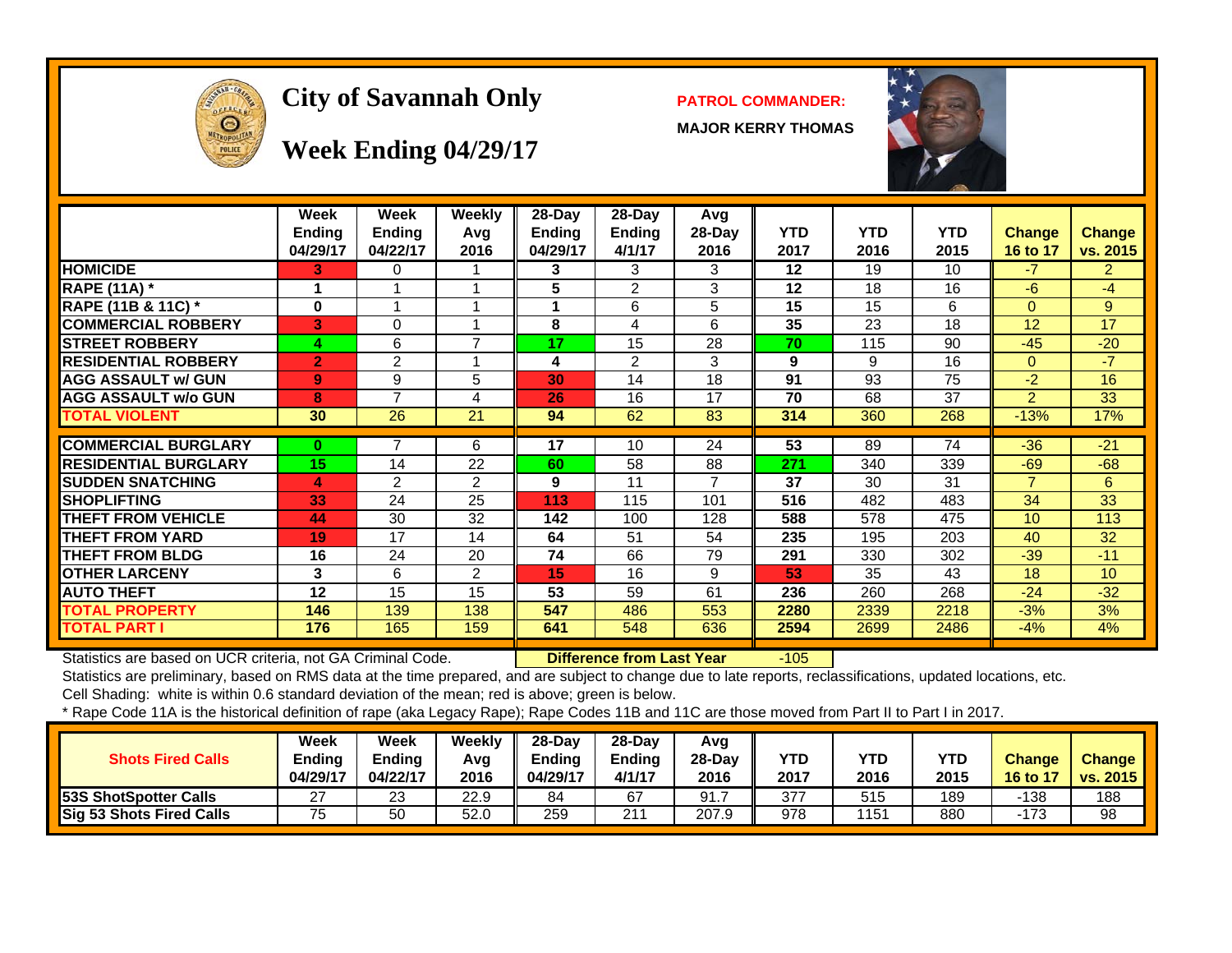

#### **COMPSTATWEST CHATHAM PRECINCTWeek Ending 04/29/17**

**PRECINCT COMMANDER:**

**CAPT. JOHN BEST**



|                             | Week<br><b>Ending</b><br>04/29/17 | Week<br><b>Ending</b><br>04/22/17 | <b>Weekly</b><br>Avg<br>2016 | 28-Day<br>Ending<br>04/29/17 | 28-Day<br><b>Ending</b><br>4/1/17 | Avg<br>28-Day<br>2016 | <b>YTD</b><br>2017 | <b>YTD</b><br>2016 | <b>YTD</b><br>2015 | <b>Change</b><br>16 to 17 | <b>Change</b><br>vs. 2015 |
|-----------------------------|-----------------------------------|-----------------------------------|------------------------------|------------------------------|-----------------------------------|-----------------------|--------------------|--------------------|--------------------|---------------------------|---------------------------|
| <b>HOMICIDE</b>             | 0                                 | 0                                 | 0                            | $\bf{0}$                     |                                   | 0                     | $\mathbf{2}$       |                    | $\Omega$           |                           | $\overline{2}$            |
| <b>RAPE (11A) *</b>         | 0                                 | $\Omega$                          | $\Omega$                     | $\bf{0}$                     | $\Omega$                          |                       | $\mathbf{2}$       | 5                  | 2                  | $-3$                      | $\overline{0}$            |
| RAPE (11B & 11C) *          | $\bf{0}$                          | $\Omega$                          | $\Omega$                     |                              | $\Omega$                          |                       | 3                  | 5                  | 4                  | $-2$                      | $\overline{2}$            |
| <b>COMMERCIAL ROBBERY</b>   |                                   | 0                                 | $\Omega$                     |                              |                                   |                       | 3                  | 7                  | 4                  | $-4$                      | $-1$                      |
| <b>STREET ROBBERY</b>       | $\bf{0}$                          | $\overline{2}$                    |                              | 3                            | 0                                 | 3                     | 6                  | 9                  | 6                  | $-3$                      | $\overline{0}$            |
| <b>RESIDENTIAL ROBBERY</b>  | 0                                 | $\Omega$                          | $\Omega$                     | $\bf{0}$                     |                                   |                       | $\overline{2}$     | 8                  | $\overline{2}$     | $-6$                      | $\Omega$                  |
| <b>AGG ASSAULT w/ GUN</b>   | 1                                 | $\Omega$                          | ◢                            | 3                            | 2                                 | 4                     | 14                 | 16                 | 9                  | $-2$                      | 5                         |
| <b>AGG ASSAULT w/o GUN</b>  | 1                                 |                                   |                              | 4                            | 5                                 | 4                     | 16                 | 14                 | 10                 | $\overline{2}$            | 6                         |
| <b>TOTAL VIOLENT</b>        | 3                                 | 3                                 | 4                            | 12                           | 10                                | 16                    | 48                 | 65                 | 34                 | $-26%$                    | 41%                       |
|                             |                                   |                                   |                              |                              |                                   |                       |                    |                    |                    |                           |                           |
| <b>COMMERCIAL BURGLARY</b>  | 0                                 |                                   |                              | 3                            | 3                                 | 5.                    | 15                 | 23                 | 25                 | $-8$                      | $-10$                     |
| <b>RESIDENTIAL BURGLARY</b> | 8                                 | 4                                 | 6                            | 20                           | 14                                | 22                    | 91                 | 102                | 81                 | $-11$                     | 10                        |
| <b>ISUDDEN SNATCHING</b>    |                                   | 0                                 | 0                            | $\overline{2}$               | 0                                 |                       | 3                  | 4                  | 2                  | -1                        | 1                         |
| <b>ISHOPLIFTING</b>         |                                   | 4                                 | 3                            | 13                           | 14                                | 14                    | 57                 | 57                 | 69                 | $\Omega$                  | $-12$                     |
| <b>THEFT FROM VEHICLE</b>   | $\overline{7}$                    | $\overline{2}$                    | $\overline{7}$               | 16                           | 10                                | 29                    | 81                 | 128                | 93                 | $-47$                     | $-12$                     |
| <b>THEFT FROM YARD</b>      | 1                                 | 3                                 | 3                            | 8                            | 12                                | 10                    | 39                 | 42                 | 45                 | $-3$                      | $-6$                      |
| <b>THEFT FROM BLDG</b>      | 3                                 | 5                                 | 4                            | 21                           | 27                                | 16                    | 85                 | 58                 | 57                 | 27                        | 28                        |
| <b>OTHER LARCENY</b>        | 1                                 | 3                                 | $\overline{ }$               | 4                            | 4                                 | 4                     | 20                 | 8                  | 14                 | 12                        | 6                         |
| <b>AUTO THEFT</b>           |                                   | $\overline{2}$                    | 4                            | 13                           | 12                                | 16                    | 57                 | 58                 | 66                 | $-1$                      | $-9$                      |
| <b>TOTAL PROPERTY</b>       | 23                                | 24                                | 29                           | 100                          | 96                                | 118                   | 448                | 480                | 452                | $-7%$                     | $-1%$                     |
| <b>TOTAL PART I</b>         | 26                                | 27                                | 33                           | 112                          | 106                               | 134                   | 496                | 545                | 486                | $-9%$                     | 2%                        |

Statistics are based on UCR criteria, not GA Criminal Code. **Difference from Last Year** -49

Statistics are preliminary, based on RMS data at the time prepared, and are subject to change due to late reports, reclassifications, updated locations, etc.

Cell Shading: white is within 0.6 standard deviation of the mean; red is above; green is below.

| <b>Citizen Initiated Calls</b>  | Week<br><b>Ending</b><br>04/29/17 | <b>Week</b><br>Ending<br>04/22/17 | Weekly<br>Avg<br>2016 | $28-Dav$<br><b>Ending</b><br>04/29/17 | $28$ -Day<br><b>Ending</b><br>4/1/17 | Avg<br>$28$ -Day<br>2016 | YTD<br>2017 | YTD<br>2016 | YTD<br>2015 | <b>Change</b><br>16 to 17 | <b>Change</b><br>vs. 2015 |
|---------------------------------|-----------------------------------|-----------------------------------|-----------------------|---------------------------------------|--------------------------------------|--------------------------|-------------|-------------|-------------|---------------------------|---------------------------|
| <b>Midnight Shift</b>           | 103                               | 109                               | 114                   | 422                                   | 423                                  | 455                      | 1844        | 1862        | 1832        | $-18$                     | 12 <sup>2</sup>           |
| Day Shift                       | 265                               | 275                               | 282                   | 1123                                  | 1090                                 | 1127                     | 4524        | 4752        | 4627        | $-228$                    | $-103$                    |
| Afternoon Shift                 | 305                               | 344                               | 294                   | 1234                                  | 167                                  | 1177                     | 4743        | 4784        | 4735        | $-41$                     | 8                         |
| <b>TOTAL CITIZEN CFS</b>        | 673                               | 673                               | 690                   | 2779                                  | 2680                                 | 2758                     | 11111       | 1398        | 11194       | $-2.5%$                   | $-0.7%$                   |
| 53S ShotSpotter Calls           |                                   |                                   |                       |                                       |                                      |                          |             | З           |             | $-2$                      |                           |
| <b>Sig 53 Shots Fired Calls</b> |                                   |                                   | 10                    | 29                                    | 37                                   | 38                       | 139         | 185         | 148         | $-46$                     | -9                        |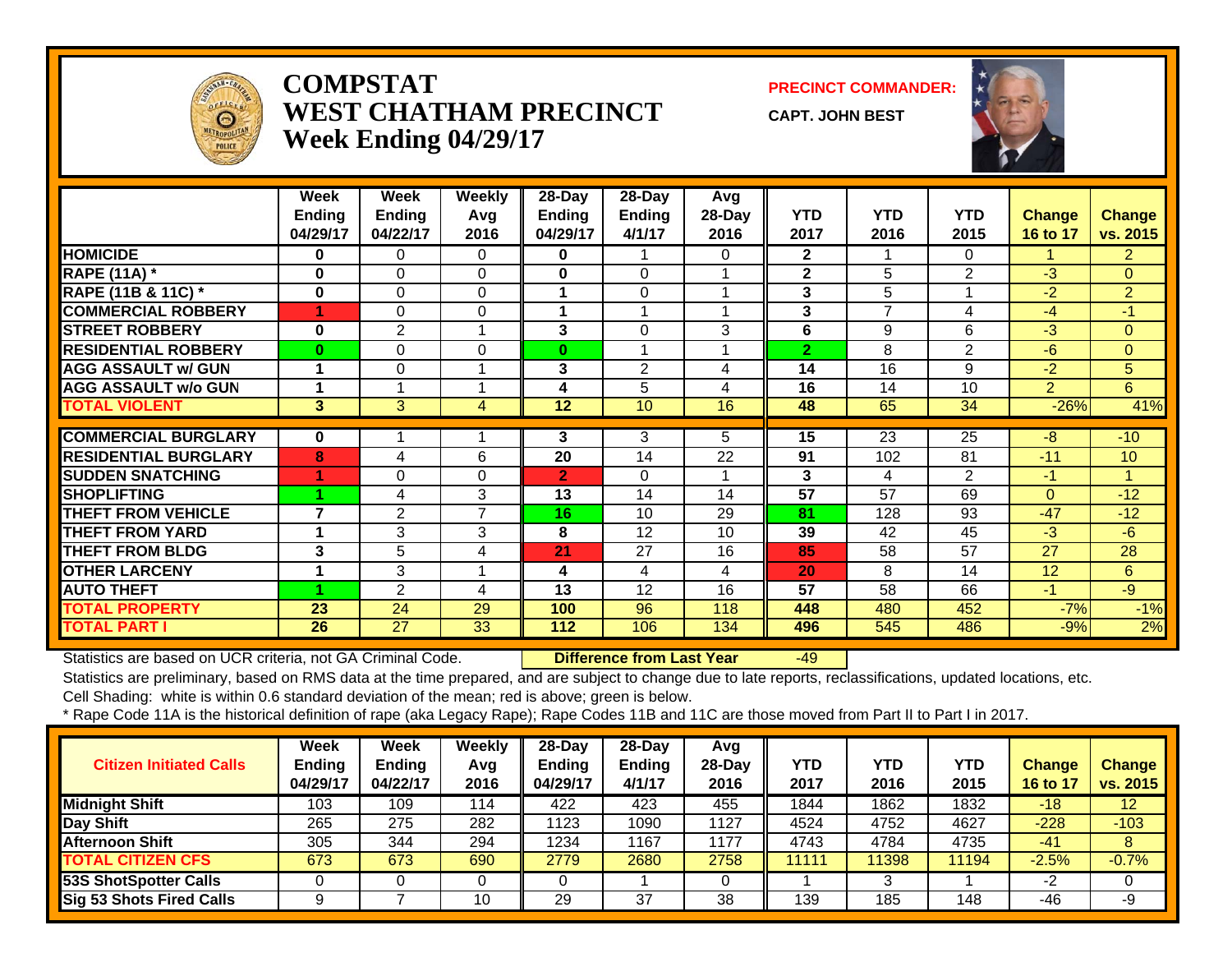#### **BEAT 11 West Chatham Precinct Week Ending 04/29/17**



|                             |                    |                           | <b>Last 4 Weeks</b>       |                           | 28 Days                   | 28 Day          |                    |                    |                    |                           |                           |
|-----------------------------|--------------------|---------------------------|---------------------------|---------------------------|---------------------------|-----------------|--------------------|--------------------|--------------------|---------------------------|---------------------------|
|                             | Ending<br>04/08/17 | <b>Ending</b><br>04/15/17 | <b>Ending</b><br>04/22/17 | <b>Ending</b><br>04/29/17 | <b>Ending</b><br>04/29/17 | Average<br>2016 | <b>YTD</b><br>2017 | <b>YTD</b><br>2016 | <b>YTD</b><br>2015 | <b>Change</b><br>16 to 17 | <b>Change</b><br>vs. 2015 |
| <b>HOMICIDE</b>             | 0                  | 0                         | $\Omega$                  | $\Omega$                  | 0                         | 0.0             | $\Omega$           | $\Omega$           | $\Omega$           | $\Omega$                  | $\Omega$                  |
| <b>RAPE (11A) *</b>         | 0                  | 0                         | $\Omega$                  | $\Omega$                  | $\Omega$                  | 0.1             | $\Omega$           | $\mathbf{1}$       | $\Omega$           | $-1$                      | $\Omega$                  |
| RAPE (11B & 11C) *          | $\Omega$           | 0                         | $\mathbf 0$               | $\Omega$                  | $\Omega$                  | 0.1             | $\mathbf{0}$       | 0                  | $\Omega$           | $\Omega$                  | $\Omega$                  |
| <b>COMMERCIAL ROBBERY</b>   | 0                  | 0                         | $\Omega$                  | $\Omega$                  | $\Omega$                  | 0.3             | $\mathbf{1}$       | $\overline{2}$     | $\mathbf{1}$       | $-1$                      | $\Omega$                  |
| <b>STREET ROBBERY</b>       | $\mathbf{1}$       | 0                         | $\mathbf 0$               | $\Omega$                  | $\mathbf{1}$              | 0.2             | $\mathbf{1}$       | $\mathbf{1}$       | $\mathbf{1}$       | $\Omega$                  | $\Omega$                  |
| <b>RESIDENTIAL ROBBERY</b>  | 0                  | 0                         | $\Omega$                  | $\Omega$                  | $\Omega$                  | 0.1             | 0                  | 0                  | 0                  | $\Omega$                  | $\Omega$                  |
| <b>AGG ASSAULT w/ GUN</b>   | 0                  | 0                         | $\mathbf 0$               | $\mathbf 0$               | 0                         | 0.1             | $\overline{2}$     | 1                  | 1                  | 1                         | 1                         |
| <b>AGG ASSAULT w/o GUN</b>  | 0                  | 0                         | $\mathbf 0$               | $\Omega$                  | $\Omega$                  | 0.5             | $\overline{2}$     | 3                  | $\Omega$           | $-1$                      | $\overline{2}$            |
| <b>TOTAL VIOLENT</b>        | $\mathbf{1}$       | $\overline{0}$            | $\mathbf{0}$              | $\Omega$                  | $\mathbf{1}$              | 1.3             | 6                  | 8                  | $\overline{3}$     | $-25%$                    | 100%                      |
|                             |                    |                           |                           |                           |                           |                 |                    |                    |                    |                           |                           |
| <b>COMMERCIAL BURGLARY</b>  | 0                  | 1                         | $\Omega$                  | $\Omega$                  | 1                         | 0.4             | $\overline{2}$     | $\overline{2}$     | 5                  | $\Omega$                  | $-3$                      |
| <b>RESIDENTIAL BURGLARY</b> | $\mathbf{1}$       | 0                         | $\mathbf 0$               | 0                         | $\mathbf{1}$              | 1.1             | 6                  | 5                  | 8                  | $\mathbf{1}$              | $-2$                      |
| <b>ISUDDEN SNATCHING</b>    | 0                  | 0                         | $\Omega$                  | $\Omega$                  | $\Omega$                  | 0.1             | 0                  | $\mathbf{1}$       | 0                  | $-1$                      | $\Omega$                  |
| <b>SHOPLIFTING</b>          | 0                  | 0                         | $\Omega$                  | $\Omega$                  | $\Omega$                  | 0.2             | $\mathbf{1}$       | $\Omega$           | $\mathbf{1}$       | 1                         | $\Omega$                  |
| <b>THEFT FROM VEHICLE</b>   | 1                  | 0                         | $\Omega$                  | 3                         | 4                         | 3.5             | 17                 | 13                 | 10                 | 4                         | $\overline{7}$            |
| <b>THEFT FROM YARD</b>      | 0                  | 0                         | $\mathbf 0$               | $\mathbf 0$               | 0                         | 1.9             | 9                  | 8                  | 8                  | 1                         | $\mathbf 1$               |
| <b>THEFT FROM BLDG</b>      | $\mathbf 1$        | $\mathbf{1}$              | $\mathbf{1}$              | $\mathbf{1}$              | 4                         | 3.3             | 21                 | 14                 | 19                 | $\overline{7}$            | $\overline{2}$            |
| <b>OTHER LARCENY</b>        | 0                  | $\Omega$                  | $\Omega$                  | 0                         | $\Omega$                  | 0.7             | 1                  | $\overline{2}$     | $\overline{2}$     | $-1$                      | $-1$                      |
| <b>AUTO THEFT</b>           | 2                  | 1                         | 1                         | 0                         | 4                         | 2.2             | 12                 | 9                  | 10                 | 3                         | $\overline{2}$            |
| <b>TOTAL PROPERTY</b>       | 5                  | 3                         | $\overline{2}$            | 4                         | 14                        | 13.4            | 69                 | 54                 | 63                 | 28%                       | 10%                       |
| <b>TOTAL PART I</b>         | 6                  | $\overline{3}$            | $\overline{2}$            | 4                         | 15                        | 14.7            | 75                 | 62                 | 66                 | 21%                       | 14%                       |

 **Difference from Last Year**13

Statistics are based on UCR criteria, not GA Criminal Code.

\* Rape Code 11A is the historical definition of rape (aka Legacy Rape); Rape Codes 11B and 11C are those moved from Part II to Part I in 2017.

|                                 | Week          | Week          | <b>Week</b>   | Week                | 28 Days | 28 Day     |            |      |            |               |                 |
|---------------------------------|---------------|---------------|---------------|---------------------|---------|------------|------------|------|------------|---------------|-----------------|
| <b>Shots Fired Calls</b>        | <b>Ending</b> | <b>Endina</b> | <b>Ending</b> | Ending              | Ending  | Average II | <b>YTD</b> | YTD  | <b>YTD</b> | <b>Change</b> | <b>Change</b>   |
|                                 | 04/08/17      | 04/15/17      | 04/22/17      | 04/29/17   04/29/17 |         | 2016       | 2017       | 2016 | 2015       | 16 to 17      | <b>vs. 2015</b> |
| <b>53S ShotSpotter Calls</b>    |               |               |               |                     |         | 0.0        |            |      |            | 0%            | 0%              |
| <b>Sig 53 Shots Fired Calls</b> |               |               |               |                     |         | 1.6        |            |      |            | 40%           | $-46%$          |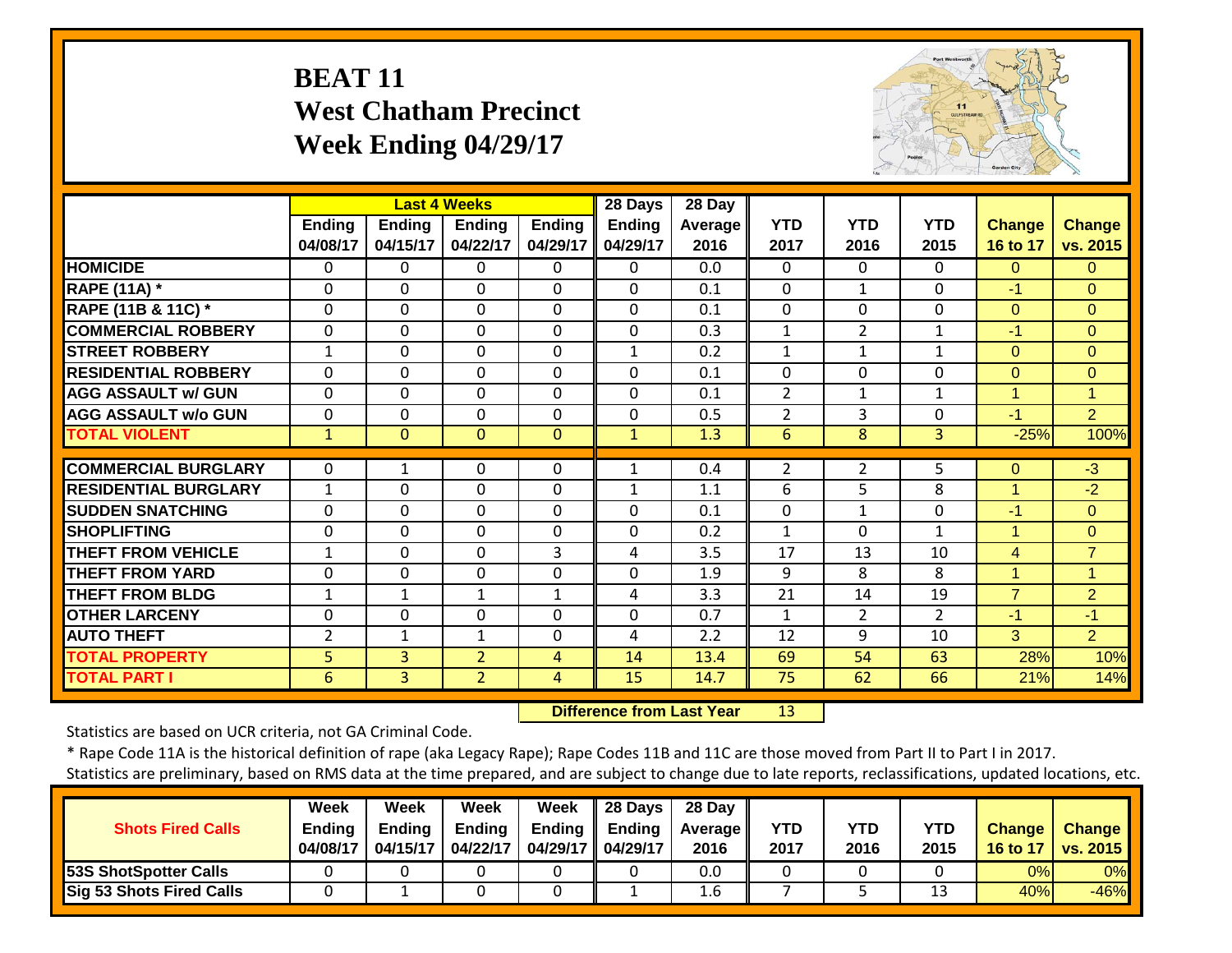## **BEAT 12 West Chatham Precinct Week Ending 04/29/17**



|                               |                           |                           | <b>Last 4 Weeks</b>       |                           | 28 Days                   | 28 Day          |                    |                    |                    |                                  |                    |
|-------------------------------|---------------------------|---------------------------|---------------------------|---------------------------|---------------------------|-----------------|--------------------|--------------------|--------------------|----------------------------------|--------------------|
|                               | <b>Ending</b><br>04/08/17 | <b>Ending</b><br>04/15/17 | <b>Ending</b><br>04/22/17 | <b>Ending</b><br>04/29/17 | <b>Ending</b><br>04/29/17 | Average<br>2016 | <b>YTD</b><br>2017 | <b>YTD</b><br>2016 | <b>YTD</b><br>2015 | <b>Change</b><br><b>16 to 17</b> | Change<br>vs. 2015 |
| <b>HOMICIDE</b>               | $\Omega$                  | 0                         | $\Omega$                  | 0                         | $\Omega$                  | 0.1             | 0                  | $\Omega$           | $\Omega$           | $\Omega$                         | $\Omega$           |
| <b>RAPE (11A) *</b>           | $\Omega$                  | $\Omega$                  | $\Omega$                  | $\Omega$                  | 0                         | 0.2             | $\Omega$           | $\mathbf{1}$       | $\mathbf{1}$       | $-1$                             | $-1$               |
| <b>RAPE (11B &amp; 11C) *</b> | $\mathbf 0$               | 0                         | $\mathbf 0$               | $\mathbf 0$               | $\mathbf 0$               | 0.6             | $\mathbf{0}$       | 3                  | $\mathbf{1}$       | $-3$                             | $-1$               |
| <b>COMMERCIAL ROBBERY</b>     | 0                         | $\Omega$                  | $\Omega$                  | $\mathbf{1}$              | $\mathbf{1}$              | 0.3             | $\mathbf{1}$       | $\overline{2}$     | $\mathbf{1}$       | $-1$                             | $\Omega$           |
| <b>STREET ROBBERY</b>         | $\Omega$                  | $\Omega$                  | $\Omega$                  | $\Omega$                  | $\Omega$                  | 0.6             | 0                  | 3                  | $\overline{2}$     | $-3$                             | $-2$               |
| <b>RESIDENTIAL ROBBERY</b>    | $\Omega$                  | $\Omega$                  | $\Omega$                  | $\Omega$                  | 0                         | 0.3             | 0                  | 0                  | $\Omega$           | $\Omega$                         | $\Omega$           |
| <b>AGG ASSAULT w/ GUN</b>     | 0                         | $\Omega$                  | $\Omega$                  | $\Omega$                  | 0                         | 0.7             | 4                  | $\overline{2}$     | $\Omega$           | $\overline{2}$                   | $\overline{4}$     |
| <b>AGG ASSAULT w/o GUN</b>    | 0                         | $\Omega$                  | $\Omega$                  | 1                         | $\mathbf{1}$              | 0.8             | 5                  | $\overline{2}$     | $\overline{2}$     | 3                                | 3                  |
| <b>TOTAL VIOLENT</b>          | $\mathbf{0}$              | $\Omega$                  | $\Omega$                  | $\overline{2}$            | $\overline{2}$            | 3.6             | 10                 | 13                 | $\overline{7}$     | $-23%$                           | 43%                |
| <b>COMMERCIAL BURGLARY</b>    | 0                         | 0                         | 0                         | 0                         | $\Omega$                  | 0.5             | 1                  | $\overline{2}$     | 3                  | -1                               | $-2$               |
| <b>RESIDENTIAL BURGLARY</b>   | 1                         | 1                         | 1                         | 3                         | 6                         | 7.1             | 16                 | 39                 | 22                 | $-23$                            | $-6$               |
| <b>SUDDEN SNATCHING</b>       | $\Omega$                  | $\Omega$                  | $\Omega$                  | $\Omega$                  | $\Omega$                  | 0.3             | $\Omega$           | $\mathbf{1}$       | $\Omega$           | $-1$                             | $\Omega$           |
| <b>SHOPLIFTING</b>            | 1                         | 1                         | $\Omega$                  | $\Omega$                  | $\overline{2}$            | 2.9             | 10                 | 13                 | 8                  | $-3$                             | $\overline{2}$     |
| <b>THEFT FROM VEHICLE</b>     | $\mathbf 1$               | 1                         | 1                         | $\mathbf{1}$              | 4                         | 8.6             | 26                 | 27                 | 29                 | $-1$                             | $-3$               |
| <b>THEFT FROM YARD</b>        | 0                         | $\mathbf{1}$              | $\Omega$                  | $\Omega$                  | $\mathbf{1}$              | 2.6             | 4                  | 8                  | 11                 | $-4$                             | $-7$               |
| <b>THEFT FROM BLDG</b>        | $\mathbf 1$               | 1                         | $\Omega$                  | $\Omega$                  | $\overline{2}$            | 2.7             | 17                 | 13                 | 6                  | 4                                | 11                 |
| <b>OTHER LARCENY</b>          | $\Omega$                  | $\Omega$                  | $\Omega$                  | 0                         | 0                         | 0.9             | 3                  | 3                  | 4                  | $\Omega$                         | $-1$               |
| <b>AUTO THEFT</b>             | $\Omega$                  | $\overline{2}$            | $\Omega$                  | 0                         | $\overline{2}$            | 4.0             | 6                  | 15                 | 15                 | $-9$                             | $-9$               |
| <b>TOTAL PROPERTY</b>         | 4                         | $\overline{7}$            | $\overline{2}$            | 4                         | 17                        | 29.5            | 83                 | 121                | 98                 | $-31%$                           | $-15%$             |
| <b>TOTAL PART I</b>           | 4                         | $\overline{7}$            | $\overline{2}$            | 6                         | 19                        | 33.1            | 93                 | 134                | 105                | $-31%$                           | $-11%$             |

 **Difference from Last Year** $-41$ 

Statistics are based on UCR criteria, not GA Criminal Code.

\* Rape Code 11A is the historical definition of rape (aka Legacy Rape); Rape Codes 11B and 11C are those moved from Part II to Part I in 2017.

|                                 | Week     | Week          | Week          | Week                | $\parallel$ 28 Days | 28 Day            |            |      |      |               |                 |
|---------------------------------|----------|---------------|---------------|---------------------|---------------------|-------------------|------------|------|------|---------------|-----------------|
| <b>Shots Fired Calls</b>        | Endina   | <b>Ending</b> | <b>Ending</b> | Endina              | <b>Ending</b>       | <b>Average</b> II | <b>YTD</b> | YTD  | YTD  | <b>Change</b> | <b>Change</b>   |
|                                 | 04/08/17 | 04/15/17      | 04/22/17      | 04/29/17   04/29/17 |                     | 2016              | 2017       | 2016 | 2015 | 16 to 17      | <b>vs. 2015</b> |
| <b>53S ShotSpotter Calls</b>    |          |               |               |                     |                     | 0.0               |            |      |      | 0%            | 0%              |
| <b>Sig 53 Shots Fired Calls</b> |          |               |               |                     |                     | 6.5               | 33         | 25   | วว   | 32%           | 22%             |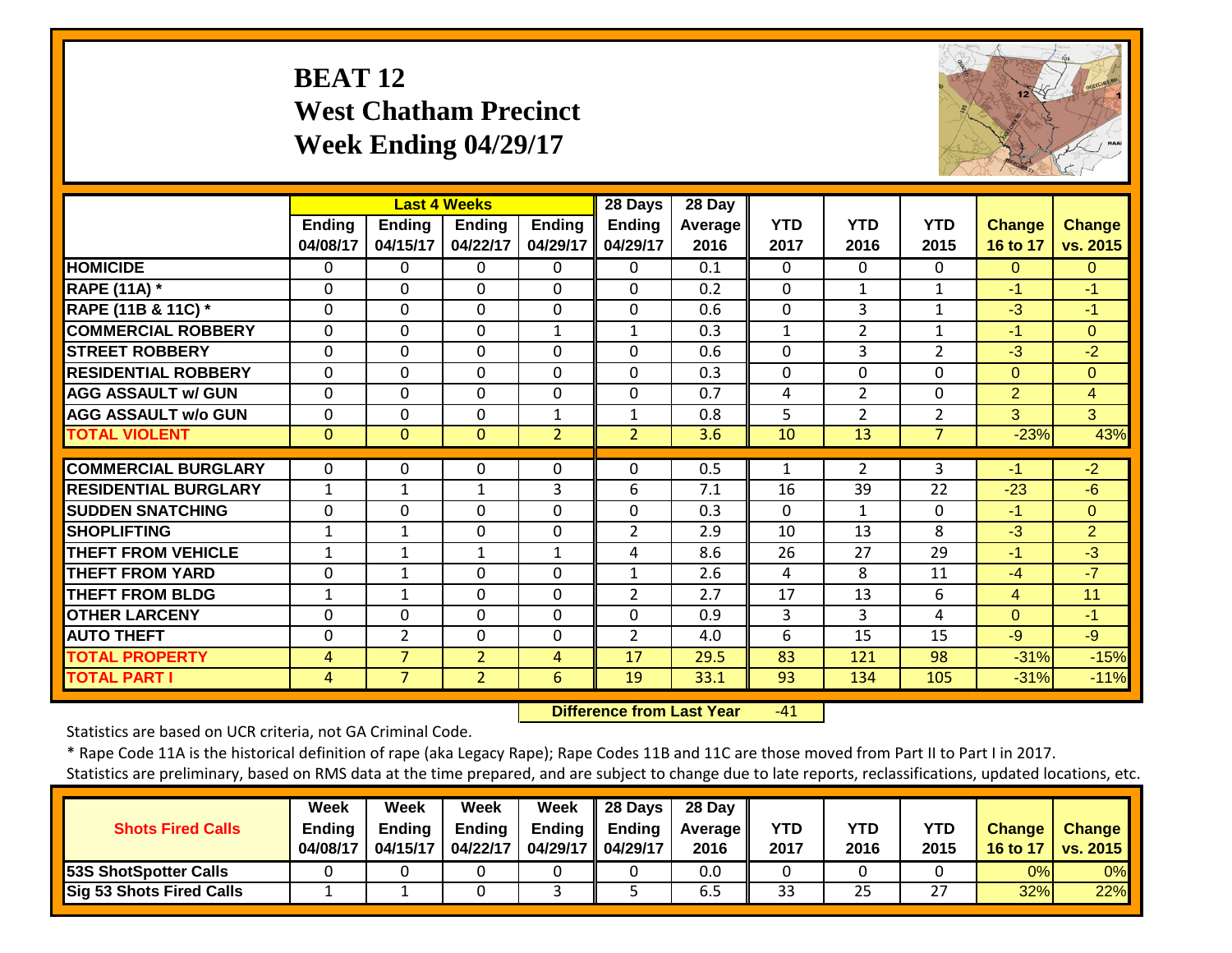## **BEAT 13 West Chatham Precinct Week Ending 04/29/17**



|                             |                           |                    | <b>Last 4 Weeks</b> |                           | 28 Days                   | 28 Day            |                    |                    |                    |                           |                           |
|-----------------------------|---------------------------|--------------------|---------------------|---------------------------|---------------------------|-------------------|--------------------|--------------------|--------------------|---------------------------|---------------------------|
|                             | <b>Ending</b><br>04/08/17 | Ending<br>04/15/17 | Endina<br>04/22/17  | <b>Ending</b><br>04/29/17 | <b>Ending</b><br>04/29/17 | Average I<br>2016 | <b>YTD</b><br>2017 | <b>YTD</b><br>2016 | <b>YTD</b><br>2015 | <b>Change</b><br>16 to 17 | <b>Change</b><br>vs. 2015 |
| <b>HOMICIDE</b>             | 0                         | $\Omega$           | $\Omega$            | $\Omega$                  | 0                         | 0.1               | 1                  | $\Omega$           | 0                  | 1.                        |                           |
| <b>RAPE (11A)</b> *         | 0                         | 0                  | $\mathbf 0$         | $\mathbf 0$               | $\mathbf 0$               | 0.4               | $\mathbf{1}$       | $\overline{2}$     | 0                  | $-1$                      | 4                         |
| RAPE (11B & 11C) *          | 0                         | 0                  | $\Omega$            | $\Omega$                  | $\Omega$                  | 0.1               | 0                  | $\Omega$           | 0                  | $\Omega$                  | $\overline{0}$            |
| <b>COMMERCIAL ROBBERY</b>   | 0                         | 0                  | $\mathbf 0$         | $\mathbf 0$               | $\Omega$                  | 0.2               | $\mathbf{1}$       | $\Omega$           | 0                  | 1                         | 4                         |
| <b>STREET ROBBERY</b>       | 0                         | 0                  | $\mathbf{1}$        | $\mathbf 0$               | $\mathbf{1}$              | 0.8               | $\overline{2}$     | $\mathbf{1}$       | 0                  | 1                         | $\overline{2}$            |
| <b>RESIDENTIAL ROBBERY</b>  | 0                         | 0                  | $\Omega$            | $\Omega$                  | $\Omega$                  | 0.2               | $\mathbf 1$        | 2                  | 0                  | -1                        | 4                         |
| <b>AGG ASSAULT w/ GUN</b>   | $\Omega$                  | $\Omega$           | $\Omega$            | $\Omega$                  | $\Omega$                  | 1.2               | $\overline{2}$     | 7                  | 4                  | $-5$                      | $-2$                      |
| <b>AGG ASSAULT w/o GUN</b>  | 1                         | 0                  | 1                   | $\Omega$                  | $\overline{2}$            | 0.8               | 5                  | 3                  | 3                  | $\overline{2}$            | $\overline{2}$            |
| <b>TOTAL VIOLENT</b>        | $\mathbf{1}$              | $\Omega$           | $\overline{2}$      | $\Omega$                  | 3                         | 3.6               | 13                 | 15                 | $\overline{7}$     | $-13%$                    | 86%                       |
| <b>COMMERCIAL BURGLARY</b>  | $\Omega$                  | 0                  | 0                   | $\Omega$                  | 0                         | 1.1               | 6                  | 4                  | 8                  | $\overline{2}$            | $-2$                      |
| <b>RESIDENTIAL BURGLARY</b> | $\mathbf{1}$              | 0                  | $\mathbf 0$         | $\Omega$                  | 1                         | 3.1               | 13                 | 13                 | 13                 | $\mathbf{0}$              | $\Omega$                  |
| <b>SUDDEN SNATCHING</b>     | 0                         | 0                  | $\Omega$            | $\Omega$                  | $\Omega$                  | 0.3               | 1                  | $\Omega$           | $\overline{2}$     | 1                         | $-1$                      |
| <b>SHOPLIFTING</b>          | 1                         | 0                  | $\Omega$            | $\mathbf{1}$              | $\overline{2}$            | 1.6               | $\overline{7}$     | 4                  | 4                  | 3                         | 3                         |
| <b>THEFT FROM VEHICLE</b>   | 0                         | $\mathbf{1}$       | $\mathbf 0$         | $\mathbf{1}$              | $\overline{2}$            | 4.2               | 9                  | 24                 | 12                 | $-15$                     | $-3$                      |
| <b>THEFT FROM YARD</b>      | $\Omega$                  | 0                  | $\mathbf{1}$        | $\Omega$                  | $\mathbf{1}$              | 1.9               | 6                  | 7                  | 8                  | $-1$                      | $-2$                      |
| <b>THEFT FROM BLDG</b>      | 0                         | 2                  | $\overline{2}$      | $\Omega$                  | 4                         | 2.1               | 9                  | 8                  | 10                 | 1                         | -1                        |
| <b>OTHER LARCENY</b>        | $\Omega$                  | $\Omega$           | $\mathbf{1}$        | $\Omega$                  | 1                         | 0.1               | $\overline{2}$     | $\Omega$           | 1                  | 2                         | 1                         |
| <b>AUTO THEFT</b>           | 0                         | $\mathbf{1}$       | $\mathbf 0$         | $\Omega$                  | 1                         | 2.7               | 10                 | 11                 | 16                 | -1                        | $-6$                      |
| <b>TOTAL PROPERTY</b>       | $\overline{2}$            | 4                  | 4                   | $\overline{2}$            | 12                        | 17.1              | 63                 | 71                 | 74                 | $-11%$                    | $-15%$                    |
| <b>TOTAL PART I</b>         | 3                         | 4                  | 6                   |                           | 15                        | 20.7              | 76                 | 86                 | 81                 |                           |                           |
|                             |                           |                    |                     | $\overline{2}$            |                           |                   |                    |                    |                    | $-12%$                    | $-6%$                     |

 **Difference from Last Year** $-10$ 

Statistics are based on UCR criteria, not GA Criminal Code.

\* Rape Code 11A is the historical definition of rape (aka Legacy Rape); Rape Codes 11B and 11C are those moved from Part II to Part I in 2017.

|                              | Week          | Week          | Week          | Week                 | 28 Days | 28 Day     |            |      |            |               |                     |
|------------------------------|---------------|---------------|---------------|----------------------|---------|------------|------------|------|------------|---------------|---------------------|
| <b>Shots Fired Calls</b>     | <b>Ending</b> | <b>Endina</b> | <b>Ending</b> | Ending               | Ending  | Average II | <b>YTD</b> | YTD  | <b>YTD</b> | <b>Change</b> | <b>Change</b>       |
|                              | 04/08/17      | 04/15/17      | 04/22/17      | 04/29/17    04/29/17 |         | 2016       | 2017       | 2016 | 2017       |               | 16 to 17   vs. 2015 |
| <b>53S ShotSpotter Calls</b> |               |               |               |                      |         | 0.2        |            |      |            | 0%I           | 0%                  |
| Sig 53 Shots Fired Calls     |               |               |               |                      |         | 8.6        | 22         | 44   | 29         | $-50%$        | $-24%$              |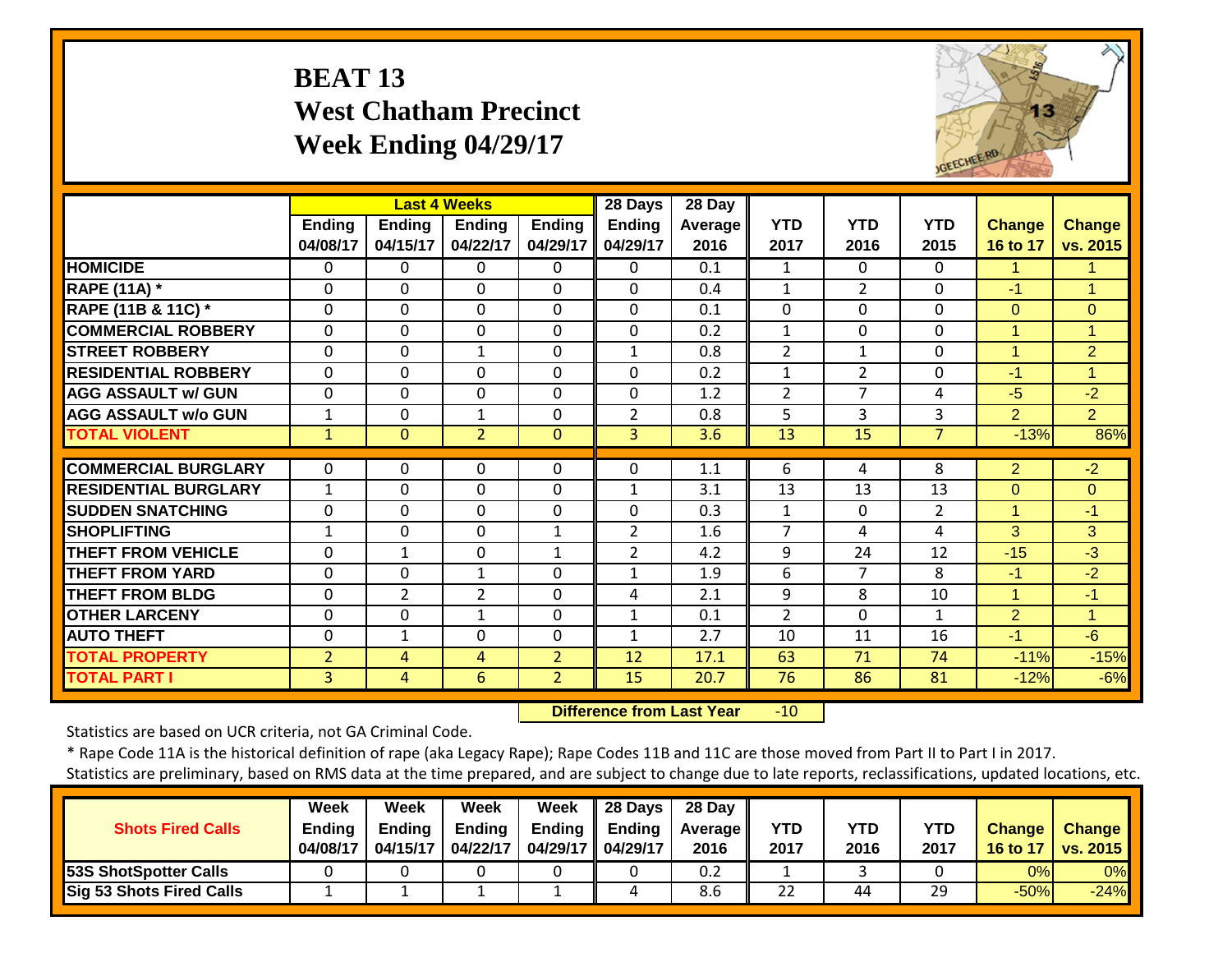## **BEAT 14 West Chatham Precinct Week Ending 04/29/17**



|                             |                    |                           | <b>Last 4 Weeks</b>       |                           | 28 Days                   | 28 Day                 |                    |                    |                    |                           |                      |
|-----------------------------|--------------------|---------------------------|---------------------------|---------------------------|---------------------------|------------------------|--------------------|--------------------|--------------------|---------------------------|----------------------|
|                             | Ending<br>04/08/17 | <b>Ending</b><br>04/15/17 | <b>Ending</b><br>04/22/17 | <b>Ending</b><br>04/29/17 | <b>Ending</b><br>04/29/17 | <b>Average</b><br>2016 | <b>YTD</b><br>2017 | <b>YTD</b><br>2016 | <b>YTD</b><br>2015 | <b>Change</b><br>16 to 17 | Change<br>vs. 2015   |
| <b>HOMICIDE</b>             | 0                  | 0                         | 0                         | 0                         | 0                         | 0.2                    | $\Omega$           | 0                  | $\Omega$           | $\Omega$                  | $\mathbf{0}$         |
| <b>RAPE (11A) *</b>         | $\Omega$           | 0                         | $\Omega$                  | $\Omega$                  | $\Omega$                  | 0.0                    | $\mathbf{1}$       | 0                  | $\Omega$           | 1                         | $\blacktriangleleft$ |
| RAPE (11B & 11C) *          | $\Omega$           | 0                         | $\Omega$                  | $\Omega$                  | $\Omega$                  | 0.2                    | 1                  | 1                  | $\Omega$           | $\Omega$                  | $\mathbf{1}$         |
| <b>COMMERCIAL ROBBERY</b>   | $\Omega$           | 0                         | $\mathbf 0$               | $\mathbf 0$               | $\mathbf 0$               | 0.2                    | $\mathbf{0}$       | 0                  | $\Omega$           | $\Omega$                  | $\overline{0}$       |
| <b>STREET ROBBERY</b>       | $\Omega$           | 0                         | $\mathbf{1}$              | $\Omega$                  | $\mathbf{1}$              | 0.4                    | $\overline{2}$     | 0                  | $\Omega$           | $\overline{2}$            | $\overline{2}$       |
| <b>RESIDENTIAL ROBBERY</b>  | $\Omega$           | $\Omega$                  | $\Omega$                  | $\mathbf 0$               | $\mathbf 0$               | 0.2                    | $\mathbf{0}$       | $\mathbf{1}$       | $\Omega$           | $-1$                      | $\Omega$             |
| <b>AGG ASSAULT w/ GUN</b>   | $\mathbf 0$        | 0                         | $\mathbf 0$               | $\mathbf 0$               | $\mathbf 0$               | 0.2                    | $\overline{2}$     | $\mathbf{1}$       | $\mathbf{0}$       | 1                         | $\overline{2}$       |
| <b>AGG ASSAULT w/o GUN</b>  | $\Omega$           | $\Omega$                  | $\mathbf 0$               | $\Omega$                  | $\mathbf{0}$              | 0.5                    | $\Omega$           | $\overline{2}$     | $\mathbf{1}$       | $-2$                      | $-1$                 |
| <b>TOTAL VIOLENT</b>        | $\mathbf{0}$       | $\overline{0}$            | $\mathbf{1}$              | $\mathbf{0}$              | $\mathbf{1}$              | 1.6                    | 6                  | 5                  | $\mathbf{1}$       | 20%                       | 500%                 |
|                             |                    |                           |                           |                           |                           |                        |                    |                    |                    |                           |                      |
| <b>COMMERCIAL BURGLARY</b>  | $\Omega$           | 0                         | 0                         | $\Omega$                  | $\Omega$                  | 0.9                    | $\overline{2}$     | 4                  | 1                  | $-2$                      | $\mathbf 1$          |
| <b>RESIDENTIAL BURGLARY</b> | $\overline{2}$     | 0                         | 3                         | 3                         | 8                         | 4.0                    | 32                 | 18                 | 11                 | 14                        | 21                   |
| <b>SUDDEN SNATCHING</b>     | $\mathbf 0$        | 0                         | $\mathbf 0$               | $\mathbf 0$               | $\mathbf 0$               | 0.1                    | $\mathbf{0}$       | 0                  | $\mathbf 0$        | $\overline{0}$            | $\Omega$             |
| <b>SHOPLIFTING</b>          | $\mathbf 0$        | $\overline{2}$            | $\mathbf 0$               | $\mathbf 0$               | $\overline{2}$            | 0.7                    | 6                  | $\overline{3}$     | $\mathbf{1}$       | 3                         | 5 <sup>5</sup>       |
| <b>THEFT FROM VEHICLE</b>   | $\mathbf{1}$       | 0                         | $\mathbf{1}$              | $\mathbf{1}$              | 3                         | 3.7                    | 12                 | 11                 | 20                 | $\mathbf{1}$              | $-8$                 |
| <b>THEFT FROM YARD</b>      | $\mathbf 0$        | $\mathbf{1}$              | $\mathbf{1}$              | $\mathbf 0$               | 2                         | 1.6                    | 9                  | 9                  | $\overline{7}$     | $\Omega$                  | $\overline{2}$       |
| <b>THEFT FROM BLDG</b>      | $\overline{2}$     | 3                         | $\Omega$                  | $\Omega$                  | 5                         | 1.8                    | 16                 | 3                  | 8                  | 13                        | 8                    |
| <b>OTHER LARCENY</b>        | $\mathbf 0$        | 0                         | $\mathbf{1}$              | $\Omega$                  | $\mathbf{1}$              | 1.2                    | 8                  | 1                  | 5                  | $\overline{7}$            | 3                    |
| <b>AUTO THEFT</b>           | 1                  | $\mathbf{1}$              | $\Omega$                  | $\Omega$                  | $\overline{2}$            | 2.6                    | 5                  | 5                  | 10                 | $\Omega$                  | $-5$                 |
| <b>TOTAL PROPERTY</b>       | 6                  | $\overline{7}$            | $6\phantom{1}$            | $\overline{4}$            | 23                        | 16.5                   | 90                 | 54                 | 63                 | 67%                       | 43%                  |
| <b>TOTAL PART I</b>         | 6                  | $\overline{7}$            | $\overline{7}$            | $\overline{4}$            | 24                        | 18.1                   | 96                 | 59                 | 64                 | 63%                       | 50%                  |

 **Difference from Last Year**37

Statistics are based on UCR criteria, not GA Criminal Code.

\* Rape Code 11A is the historical definition of rape (aka Legacy Rape); Rape Codes 11B and 11C are those moved from Part II to Part I in 2017.

|                                 | Week          | Week          | <b>Week</b>   | Week                | 28 Days | 28 Day     |            |      |      |               |                     |
|---------------------------------|---------------|---------------|---------------|---------------------|---------|------------|------------|------|------|---------------|---------------------|
| <b>Shots Fired Calls</b>        | <b>Ending</b> | <b>Endina</b> | <b>Ending</b> | Ending              | Ending  | Average II | <b>YTD</b> | YTD  | YTD  | <b>Change</b> | <b>Change</b>       |
|                                 | 04/08/17      | 04/15/17      | 04/22/17      | 04/29/17   04/29/17 |         | 2016       | 2017       | 2016 | 2015 |               | 16 to 17   vs. 2015 |
| <b>53S ShotSpotter Calls</b>    |               |               |               |                     |         | 0.0        |            |      |      | 0%I           | 0%                  |
| <b>Sig 53 Shots Fired Calls</b> |               |               |               |                     |         |            | 28         | 48   | 33   | $-42%$        | $-15%$              |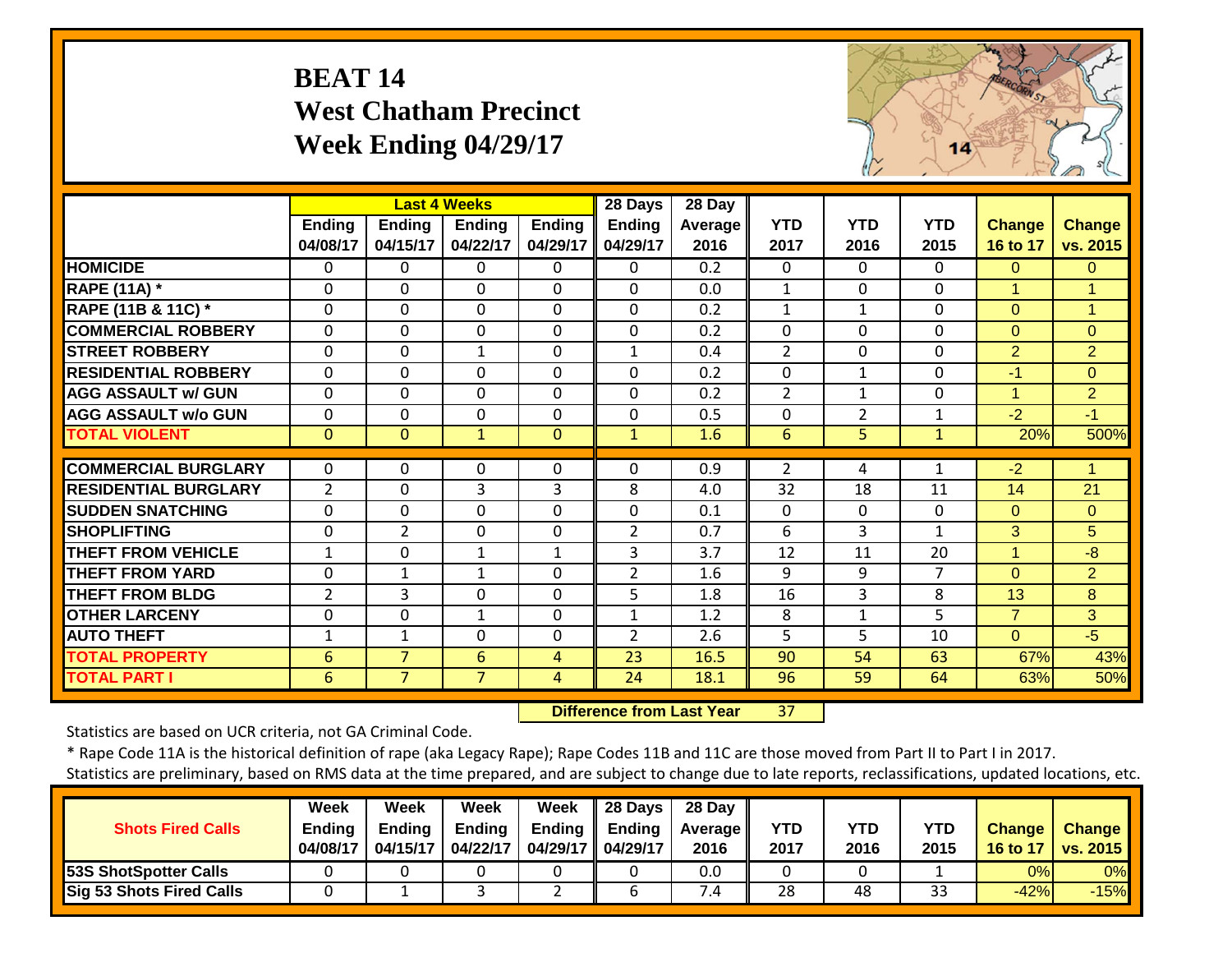## **BEAT 15 West Chatham Precinct Week Ending 04/29/17**



|                             |                           |                           | <b>Last 4 Weeks</b> |                           | 28 Days                   | 28 Day                 |                    |                    |                    |                           |                           |
|-----------------------------|---------------------------|---------------------------|---------------------|---------------------------|---------------------------|------------------------|--------------------|--------------------|--------------------|---------------------------|---------------------------|
|                             | <b>Ending</b><br>04/08/17 | <b>Ending</b><br>04/15/17 | Endina<br>04/22/17  | <b>Ending</b><br>04/29/17 | <b>Ending</b><br>04/29/17 | <b>Average</b><br>2016 | <b>YTD</b><br>2017 | <b>YTD</b><br>2016 | <b>YTD</b><br>2015 | <b>Change</b><br>16 to 17 | <b>Change</b><br>vs. 2015 |
| <b>HOMICIDE</b>             | $\Omega$                  | 0                         | $\Omega$            | 0                         | 0                         | 0.2                    | $\Omega$           | 1                  | $\Omega$           | $-1$                      | $\Omega$                  |
| <b>RAPE (11A)</b> *         | $\Omega$                  | $\Omega$                  | $\mathbf{0}$        | $\Omega$                  | $\Omega$                  | 0.2                    | $\Omega$           | $\mathbf{1}$       | 1                  | $-1$                      | $-1$                      |
| RAPE (11B & 11C) *          | $\Omega$                  | $\mathbf 0$               | $\mathbf 0$         | $\mathbf 0$               | $\Omega$                  | 0.4                    | $\mathbf{0}$       | $\mathbf{1}$       | $\mathbf{0}$       | $-1$                      | $\Omega$                  |
| <b>COMMERCIAL ROBBERY</b>   | $\Omega$                  | $\Omega$                  | $\mathbf{0}$        | $\Omega$                  | $\Omega$                  | 0.5                    | $\Omega$           | $\overline{2}$     | 0                  | $-2$                      | $\Omega$                  |
| <b>STREET ROBBERY</b>       | $\Omega$                  | $\Omega$                  | $\mathbf 0$         | $\mathbf 0$               | $\Omega$                  | 0.7                    | 1                  | 1                  | 2                  | $\Omega$                  | $-1$                      |
| <b>RESIDENTIAL ROBBERY</b>  | $\Omega$                  | $\Omega$                  | $\Omega$            | 0                         | $\Omega$                  | 0.3                    | $\Omega$           | 3                  | 1                  | $-3$                      | $-1$                      |
| <b>AGG ASSAULT w/ GUN</b>   | $\overline{2}$            | $\Omega$                  | $\mathbf 0$         | $\mathbf{1}$              | 3                         | 0.9                    | 4                  | 3                  | 4                  | 1                         | $\Omega$                  |
| <b>AGG ASSAULT w/o GUN</b>  | $\Omega$                  | $\Omega$                  | $\Omega$            | 0                         | $\Omega$                  | 0.9                    | $\Omega$           | 3                  | $\overline{2}$     | $-3$                      | $-2$                      |
| <b>TOTAL VIOLENT</b>        | $\overline{2}$            | $\Omega$                  | $\mathbf{0}$        | $\mathbf{1}$              | 3                         | 4.0                    | 5                  | 15                 | 10                 | $-67%$                    | $-50%$                    |
| <b>COMMERCIAL BURGLARY</b>  | $\Omega$                  | 0                         | $\mathbf{0}$        | $\Omega$                  | 0                         | 1.3                    | 2                  | 5.                 | 8                  | $-3$                      | -6                        |
| <b>RESIDENTIAL BURGLARY</b> | $\Omega$                  |                           | $\Omega$            | $\overline{2}$            | 3                         | 3.9                    | 18                 | 19                 | 12                 | $-1$                      | 6                         |
| <b>SUDDEN SNATCHING</b>     |                           | 1                         |                     |                           |                           |                        |                    |                    | $\Omega$           | $-1$                      |                           |
|                             | $\Omega$                  | $\Omega$                  | $\Omega$            | 1                         | 1                         | 0.2                    | 1                  | $\overline{2}$     |                    |                           | 1                         |
| <b>SHOPLIFTING</b>          | $\Omega$                  | 0                         | $\Omega$            | 0                         | 0                         | 1.5                    | 3                  | 9                  | 1                  | $-6$                      | $\overline{2}$            |
| <b>THEFT FROM VEHICLE</b>   | 1                         | $\Omega$                  | $\Omega$            | 0                         | 1                         | 2.9                    | 8                  | 20                 | 5                  | $-12$                     | 3                         |
| <b>THEFT FROM YARD</b>      | 1                         | 0                         | $\Omega$            | 0                         | 1                         | 1.0                    | 6                  | 4                  | 1                  | 2                         | 5                         |
| <b>THEFT FROM BLDG</b>      | 0                         | $\Omega$                  | 0                   | $\mathbf{1}$              | 1                         | 2.2                    | 6                  | 8                  | $\overline{2}$     | $-2$                      | 4                         |
| <b>OTHER LARCENY</b>        | $\Omega$                  | $\Omega$                  | $\mathbf{0}$        | $\Omega$                  | $\Omega$                  | 0.3                    | $\mathbf{1}$       | $\overline{2}$     | $\Omega$           | $-1$                      | $\mathbf{1}$              |
| <b>AUTO THEFT</b>           | 0                         | $\mathbf 0$               | $\mathbf{0}$        | $\Omega$                  | 0                         | 1.9                    | 11                 | 8                  | 7                  | 3                         | $\overline{4}$            |
| <b>TOTAL PROPERTY</b>       | $\overline{2}$            | $\mathbf{1}$              | $\overline{0}$      | 4                         | $\overline{7}$            | 15.2                   | 56                 | 77                 | 36                 | $-27%$                    | 56%                       |
| <b>TOTAL PART I</b>         | 4                         | $\mathbf{1}$              | $\mathbf{0}$        | 5                         | 10                        | 19.2                   | 61                 | 92                 | 46                 | $-34%$                    | 33%                       |

 **Difference from Last Year** $-31$ 

Statistics are based on UCR criteria, not GA Criminal Code.

\* Rape Code 11A is the historical definition of rape (aka Legacy Rape); Rape Codes 11B and 11C are those moved from Part II to Part I in 2017.

|                                 | Week          | Week     | Week          | Week                | $\parallel$ 28 Days | 28 Day            |            |            |            |               |                 |
|---------------------------------|---------------|----------|---------------|---------------------|---------------------|-------------------|------------|------------|------------|---------------|-----------------|
| <b>Shots Fired Calls</b>        | <b>Ending</b> | Endina   | <b>Ending</b> | Endina              | Ending              | <b>Average</b> II | <b>YTD</b> | <b>YTD</b> | <b>YTD</b> | <b>Change</b> | <b>Change</b>   |
|                                 | 04/08/17      | 04/15/17 | 04/22/17      | 04/29/17   04/29/17 |                     | 2016              | 2017       | 2016       | 2015       | 16 to 17      | <b>vs. 2015</b> |
| <b>53S ShotSpotter Calls</b>    |               |          |               |                     |                     | 0.0               |            |            |            | 0%            | 0%              |
| <b>Sig 53 Shots Fired Calls</b> |               |          |               |                     | 10                  | 8.2               | 29         | 36         | 31         | $-19%$        | $-6%$           |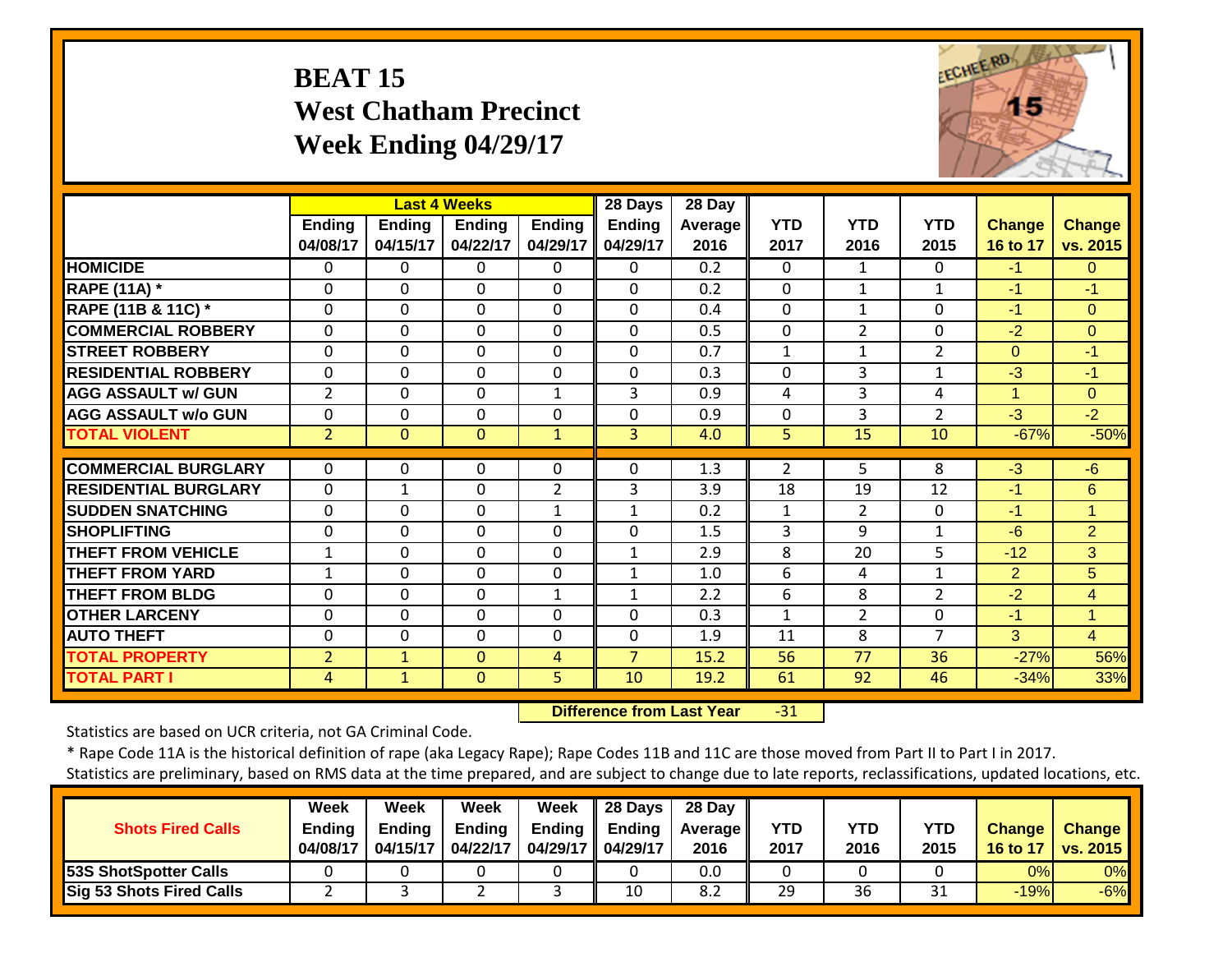## **BEAT 16 West Chatham Precinct Week Ending 04/29/17**



|                               |                           |                           | <b>Last 4 Weeks</b> |                    | 28 Days                   | 28 Day          |                    |                    |                    |                           |                           |
|-------------------------------|---------------------------|---------------------------|---------------------|--------------------|---------------------------|-----------------|--------------------|--------------------|--------------------|---------------------------|---------------------------|
|                               | <b>Ending</b><br>04/08/17 | <b>Ending</b><br>04/15/17 | Ending<br>04/22/17  | Ending<br>04/29/17 | <b>Ending</b><br>04/29/17 | Average<br>2016 | <b>YTD</b><br>2017 | <b>YTD</b><br>2016 | <b>YTD</b><br>2015 | <b>Change</b><br>16 to 17 | <b>Change</b><br>vs. 2015 |
| <b>HOMICIDE</b>               | 0                         | 0                         | $\Omega$            | $\Omega$           | 0                         | 0.0             | $\mathbf{1}$       | $\Omega$           | 0                  | 1                         |                           |
| <b>RAPE (11A) *</b>           | $\Omega$                  | $\Omega$                  | $\Omega$            | 0                  | $\Omega$                  | 0.2             | $\Omega$           | $\Omega$           | $\Omega$           | $\Omega$                  | $\Omega$                  |
| <b>RAPE (11B &amp; 11C)</b> * | 0                         | $\mathbf{1}$              | $\Omega$            | $\Omega$           | $\mathbf{1}$              | 0.0             | 2                  | $\Omega$           | $\Omega$           | 2                         | $\overline{2}$            |
| <b>COMMERCIAL ROBBERY</b>     | $\mathbf 0$               | $\Omega$                  | $\mathbf 0$         | $\Omega$           | $\Omega$                  | 0.1             | $\Omega$           | 1                  | $\overline{2}$     | $-1$                      | $-2$                      |
| <b>STREET ROBBERY</b>         | $\Omega$                  | 0                         | $\mathbf 0$         | 0                  | $\Omega$                  | 0.4             | $\mathbf 0$        | 3                  | $\mathbf{1}$       | $-3$                      | $-1$                      |
| <b>RESIDENTIAL ROBBERY</b>    | $\Omega$                  | 0                         | $\Omega$            | 0                  | $\Omega$                  | 0.4             | 1                  | $\overline{2}$     | $\mathbf{1}$       | $-1$                      | $\Omega$                  |
| <b>AGG ASSAULT w/ GUN</b>     | $\Omega$                  | 0                         | $\Omega$            | 0                  | $\Omega$                  | 0.5             | $\mathbf 0$        | $\overline{2}$     | $\Omega$           | $-2$                      | $\Omega$                  |
| <b>AGG ASSAULT w/o GUN</b>    | 0                         | 1                         | $\Omega$            | 0                  | 1                         | 0.5             | 4                  | 1                  | $\overline{2}$     | 3                         | $\overline{2}$            |
| <b>TOTAL VIOLENT</b>          | $\Omega$                  | $\overline{2}$            | $\mathbf{0}$        | $\Omega$           | $\overline{2}$            | 1.9             | 8                  | 9                  | 6                  | $-11%$                    | 33%                       |
| <b>COMMERCIAL BURGLARY</b>    | 1                         | 0                         | 1                   | 0                  | $\overline{2}$            | 0.9             | 2                  | 6                  | $\Omega$           | $-4$                      | $\overline{2}$            |
| <b>RESIDENTIAL BURGLARY</b>   | 0                         | 1                         | $\Omega$            | 0                  | 1                         | 3.1             | 6                  | 8                  | 15                 | $-2$                      | $-9$                      |
| <b>SUDDEN SNATCHING</b>       | $\Omega$                  | $\mathbf{1}$              | $\Omega$            | 0                  | 1                         | 0.1             | 1                  | $\Omega$           | $\Omega$           | 4                         | 1                         |
| <b>SHOPLIFTING</b>            | 3                         | 0                         | 4                   | 0                  | 7                         | 7.0             | 30                 | 28                 | 54                 | $\overline{2}$            | $-24$                     |
| <b>THEFT FROM VEHICLE</b>     | $\Omega$                  | 1                         | $\mathbf 0$         | $\mathbf{1}$       | $\overline{2}$            | 6.3             | 9                  | 33                 | 17                 | $-24$                     | $-8$                      |
| <b>THEFT FROM YARD</b>        | $\mathbf 1$               | 0                         | $\mathbf{1}$        | 1                  | 3                         | 1.4             | 5                  | 6                  | 10                 | $-1$                      | $-5$                      |
| <b>THEFT FROM BLDG</b>        | $\mathbf 1$               | 1                         | $\overline{2}$      | 1                  | 5                         | 3.7             | 16                 | 12                 | 12                 | 4                         | $\overline{4}$            |
| <b>OTHER LARCENY</b>          | 0                         | 0                         | $\mathbf{1}$        | 1                  | $\overline{2}$            | 0.5             | 5                  | $\Omega$           | $\overline{2}$     | 5                         | 3                         |
| <b>AUTO THEFT</b>             | 1                         | 1                         | $\mathbf{1}$        | $\mathbf{1}$       | 4                         | 3.0             | 13                 | 10                 | 8                  | 3                         | 5                         |
| <b>TOTAL PROPERTY</b>         | $\overline{7}$            | 5                         | 10                  | 5                  | 27                        | 25.9            | 87                 | 103                | 118                | $-16%$                    | $-26%$                    |
| <b>TOTAL PART I</b>           | $\overline{7}$            | $\overline{7}$            | 10                  | 5                  | 29                        | 27.8            | 95                 | 112                | 124                | $-15%$                    | $-23%$                    |
|                               |                           |                           |                     |                    |                           |                 |                    |                    |                    |                           |                           |

 **Difference from Last Year** $-17$ 

Statistics are based on UCR criteria, not GA Criminal Code.

|                              | Week          | Week          | Week          | Week                | $\parallel$ 28 Days | 28 Dav            |      |      |            |               |               |
|------------------------------|---------------|---------------|---------------|---------------------|---------------------|-------------------|------|------|------------|---------------|---------------|
| <b>Shots Fired Calls</b>     | <b>Ending</b> | <b>Endina</b> | <b>Ending</b> | Ending              | <b>Ending</b>       | <b>Average II</b> | YTD  | YTD  | <b>YTD</b> | <b>Change</b> | <b>Change</b> |
|                              | 04/08/17      | 04/15/17      | 04/22/17      | 04/29/17   04/29/17 |                     | 2016              | 2017 | 2016 | 2015       | 16 to 17      | vs. 2015      |
| <b>53S ShotSpotter Calls</b> |               |               |               |                     |                     | 0.0               |      |      |            | 0%            | 0%            |
| Sig 53 Shots Fired Calls     |               |               |               |                     |                     | 6.1               | 20   | 27   |            | $-26%$        | 33%           |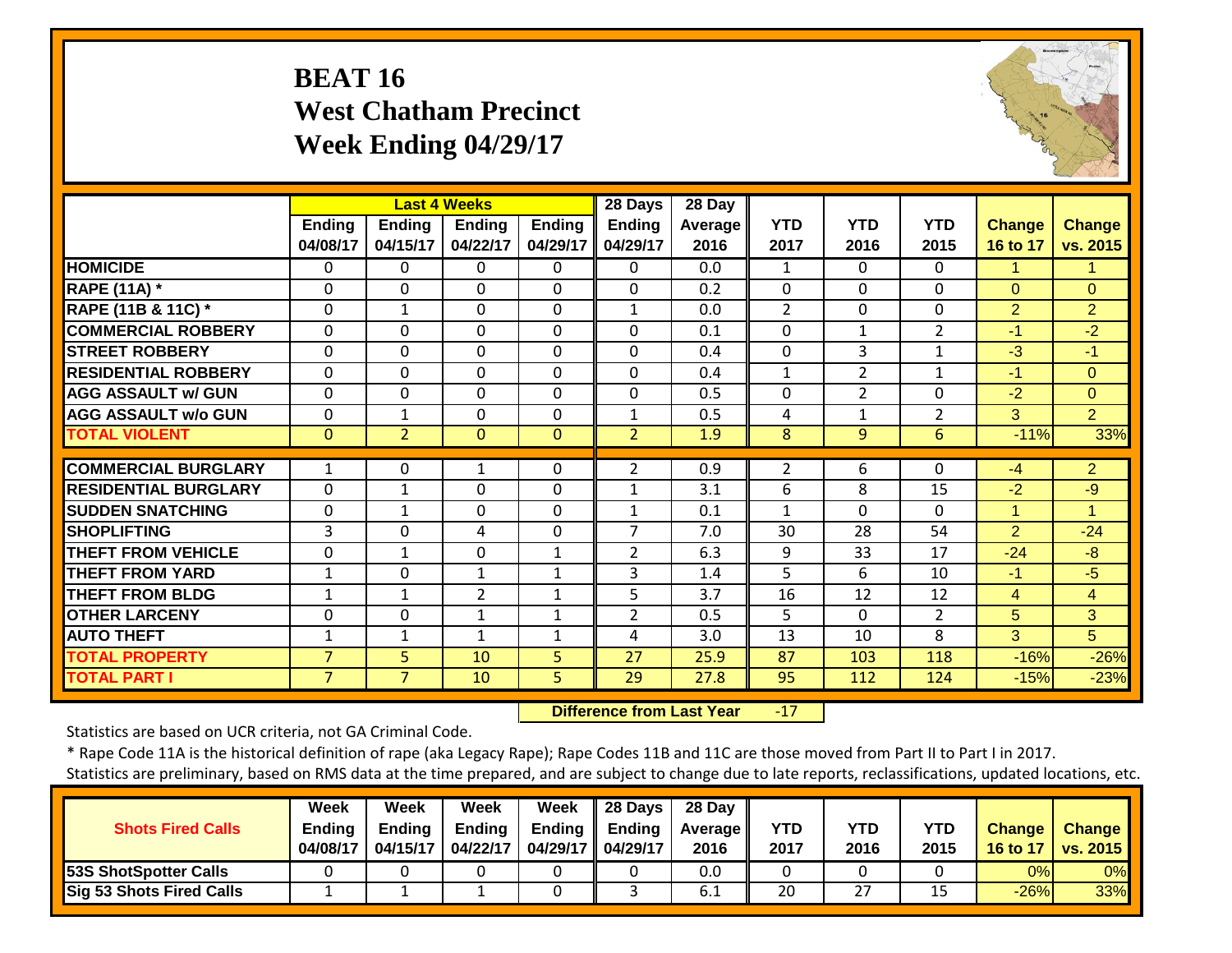

#### **COMPSTATDOWNTOWN PRECINCTWeek Ending 04/29/17**

**PRECINCT COMMANDER:**

**CAPT. JOY GELLATLY**



|                             | Week               | Week               | <b>Weekly</b>  | 28-Day                    | 28-Day                  | Avg            | <b>YTD</b> | <b>YTD</b> | <b>YTD</b> |                           |                    |
|-----------------------------|--------------------|--------------------|----------------|---------------------------|-------------------------|----------------|------------|------------|------------|---------------------------|--------------------|
|                             | Ending<br>04/29/17 | Ending<br>04/22/17 | Avg<br>2016    | <b>Ending</b><br>04/29/17 | <b>Ending</b><br>4/1/17 | 28-Day<br>2016 | 2017       | 2016       | 2015       | <b>Change</b><br>16 to 17 | Change<br>vs. 2015 |
| <b>HOMICIDE</b>             | 0                  | 0                  | 0              | 0                         | $\Omega$                | 0              | 3          | 3          |            | $\Omega$                  | $\overline{2}$     |
| <b>RAPE (11A) *</b>         | 0                  | 0                  | $\Omega$       |                           | 2                       |                | 4          | 2          | 6          | $\overline{2}$            | $-2$               |
| RAPE (11B & 11C) *          | $\bf{0}$           | 0                  | 0              | $\bf{0}$                  | $\overline{2}$          |                | 3          | 3          | $\Omega$   | $\Omega$                  | 3                  |
| <b>COMMERCIAL ROBBERY</b>   | 0                  | 0                  | $\Omega$       | 0                         | $\Omega$                |                | 1          | 3          | 3          | $-2$                      | $-2$               |
| <b>STREET ROBBERY</b>       |                    | 2                  | 3              | 5.                        | 5                       | 13             | 35         | 58         | 28         | $-23$                     | $\overline{7}$     |
| <b>RESIDENTIAL ROBBERY</b>  | 0                  | 0                  | 0              | 0                         | 0                       | 0              |            | $\Omega$   | 3          |                           | $-2$               |
| <b>AGG ASSAULT w/ GUN</b>   | 1                  | 3                  |                | 6                         | 2                       | 6              | 21         | 27         | 14         | $-6$                      | $\overline{7}$     |
| <b>AGG ASSAULT w/o GUN</b>  | 1                  |                    |                | 7                         | 3                       | 5              | 22         | 16         | 7          | 6.                        | 15                 |
| <b>TOTAL VIOLENT</b>        | 3                  | 6                  | $\overline{7}$ | 19                        | 14                      | 27             | 90         | 112        | 62         | $-20%$                    | 45%                |
|                             |                    |                    |                |                           |                         |                |            | 15         | 7          | $-3$                      |                    |
| <b>COMMERCIAL BURGLARY</b>  | $\bf{0}$           | 0                  |                | 2<br>7                    | 3                       | 5              | $12 \,$    |            |            |                           | 5                  |
| <b>RESIDENTIAL BURGLARY</b> | 3                  | 3                  | 3              |                           | 6                       | 11             | 26         | 46         | 34         | $-20$                     | $-8$               |
| <b>SUDDEN SNATCHING</b>     | 1                  | 0                  |                | 3.                        | 5                       | 4              | 18         | 19         | 16         | $-1$                      | $\overline{2}$     |
| <b>SHOPLIFTING</b>          | 3                  | $\overline{ }$     | 5              | 14                        | 16                      | 19             | 70         | 64         | 71         | 6                         | 47                 |
| <b>THEFT FROM VEHICLE</b>   | 8                  | 4                  | 11             | 22                        | 21                      | 42             | 145        | 192        | 111        | $-47$                     | 34                 |
| <b>THEFT FROM YARD</b>      | 5                  | 4                  | 4              | 18                        | 27                      | 16             | 79         | 57         | 57         | 22                        | 22                 |
| <b>THEFT FROM BLDG</b>      | 5                  | 4                  | 5              | 15                        | 18                      | 21             | 77         | 99         | 75         | $-22$                     | $\overline{2}$     |
| <b>OTHER LARCENY</b>        | 0                  | 3                  |                | 4                         | 4                       | 2              | 10         | 13         | 5          | $-3$                      | 5                  |
| <b>AUTO THEFT</b>           |                    | $\overline{2}$     | 4              | 11                        | 18                      | 16             | 56         | 63         | 49         | $-7$                      | $\overline{7}$     |
| <b>TOTAL PROPERTY</b>       | 26                 | 21                 | 34             | 96                        | 118                     | 136            | 493        | 568        | 425        | $-13%$                    | 16%                |
| <b>TOTAL PART I</b>         | 29                 | 27                 | 41             | 115                       | 132                     | 163            | 583        | 680        | 487        | $-14%$                    | 20%                |

Statistics are based on UCR criteria, not GA Criminal Code. **Difference from Last Year** -97

Statistics are preliminary, based on RMS data at the time prepared, and are subject to change due to late reports, reclassifications, updated locations, etc.

Cell Shading: white is within 0.6 standard deviation of the mean; red is above; green is below.

| <b>Citizen Initiated Calls</b>  | <b>Week</b><br><b>Ending</b><br>04/29/17 | <b>Week</b><br><b>Ending</b><br>04/22/17 | Weekly<br>Avg<br>2016 | $28-Dav$<br><b>Ending</b><br>04/29/17 | 28-Day<br><b>Ending</b><br>4/1/17 | Avg<br>$28$ -Day<br>2016 | YTD<br>2017 | YTD<br>2016 | <b>YTD</b><br>2015 | <b>Change</b><br>16 to 17 | <b>Change</b><br>vs. 2015 |
|---------------------------------|------------------------------------------|------------------------------------------|-----------------------|---------------------------------------|-----------------------------------|--------------------------|-------------|-------------|--------------------|---------------------------|---------------------------|
| <b>Midnight Shift</b>           | 109                                      | 123                                      | 121                   | 432                                   | 446                               | 484                      | 1889        | 1951        | $19\overline{23}$  | $-62$                     | $-34$                     |
| Day Shift                       | 211                                      | 207                                      | 233                   | 818                                   | 848                               | 931                      | 3492        | 3660        | 3685               | $-168$                    | $-193$                    |
| <b>Afternoon Shift</b>          | 230                                      | 251                                      | 252                   | 907                                   | 936                               | 1010                     | 3861        | 3951        | 3990               | $-90$                     | $-129$                    |
| <b>TOTAL CITIZEN CFS</b>        | 550                                      | 581                                      | 606                   | 2157                                  | 2230                              | 2425                     | 9242        | 9562        | 9598               | $-3.3%$                   | $-3.7%$                   |
| 53S ShotSpotter Calls           |                                          |                                          | o<br>O                | 22                                    | 14                                | 30                       | 84          | 162         | 56                 | -78                       | 28                        |
| <b>Sig 53 Shots Fired Calls</b> | 10                                       | 10                                       |                       | 36                                    | 22                                | 43                       | 143         | 186         | 119                | -43                       | 24                        |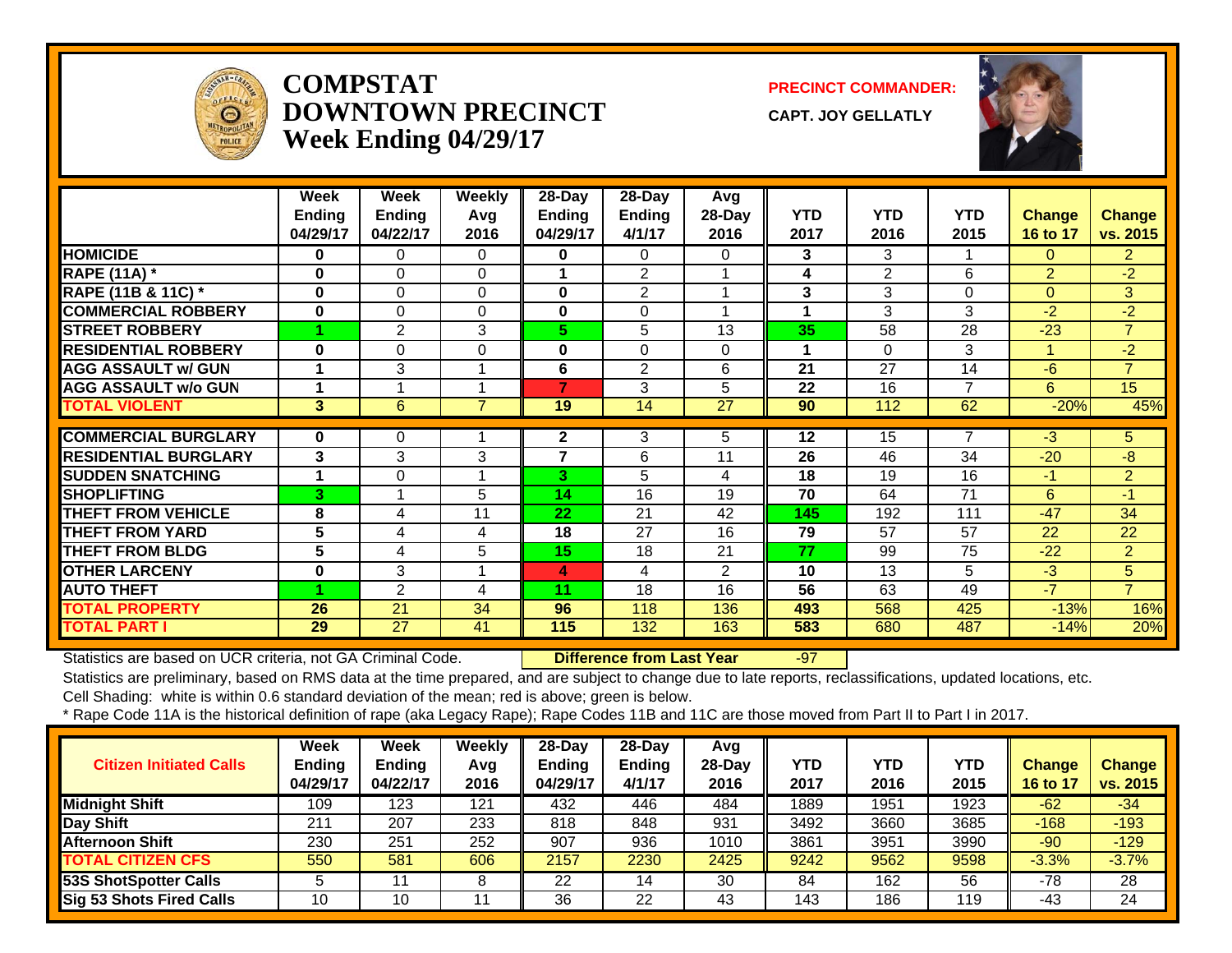## **BEAT 21 Downtown PrecinctWeek Ending 04/29/17**



|                             |                           |                           | <b>Last 4 Weeks</b>       |                           | 28 Days                   | 28 Day           |                    |                    |                    |                           |                           |
|-----------------------------|---------------------------|---------------------------|---------------------------|---------------------------|---------------------------|------------------|--------------------|--------------------|--------------------|---------------------------|---------------------------|
|                             | <b>Ending</b><br>04/08/17 | <b>Endina</b><br>04/15/17 | <b>Endina</b><br>04/22/17 | <b>Ending</b><br>04/29/17 | <b>Ending</b><br>04/29/17 | Average<br>2016  | <b>YTD</b><br>2017 | <b>YTD</b><br>2016 | <b>YTD</b><br>2015 | <b>Change</b><br>16 to 17 | <b>Change</b><br>vs. 2015 |
| <b>HOMICIDE</b>             | 0                         | 0                         | 0                         | $\Omega$                  | 0                         | $\overline{0.2}$ | $\Omega$           | $\overline{2}$     | $\Omega$           | $-2$                      | $\Omega$                  |
| <b>RAPE (11A)</b> *         | $\Omega$                  | $\Omega$                  | $\Omega$                  | $\Omega$                  | $\mathbf 0$               | 0.1              | $\mathbf{0}$       | 0                  | $\mathbf{1}$       | $\Omega$                  | $-1$                      |
| RAPE (11B & 11C) *          | $\Omega$                  | $\mathbf 0$               | $\mathbf 0$               | $\Omega$                  | $\mathbf 0$               | 0.1              | $\mathbf{0}$       | 0                  | $\mathbf{0}$       | $\Omega$                  | $\Omega$                  |
| <b>COMMERCIAL ROBBERY</b>   | $\Omega$                  | 0                         | $\Omega$                  | $\Omega$                  | 0                         | 0.3              | $\mathbf 0$        | $\overline{2}$     | $\Omega$           | $-2$                      | $\Omega$                  |
| <b>STREET ROBBERY</b>       | $\mathbf 0$               | 1                         | $\mathbf 0$               | $\Omega$                  | 1                         | 0.7              | 5                  | 4                  | 3                  | 1                         | $\overline{2}$            |
| <b>RESIDENTIAL ROBBERY</b>  | $\Omega$                  | 0                         | $\Omega$                  | $\Omega$                  | $\mathbf 0$               | 0.1              | $\Omega$           | 0                  | $\mathbf{1}$       | $\Omega$                  | $-1$                      |
| <b>AGG ASSAULT w/ GUN</b>   | $\mathbf{1}$              | $\Omega$                  | $\overline{2}$            | $\Omega$                  | 3                         | 1.1              | 12                 | 3                  | 4                  | 9                         | 8                         |
| <b>AGG ASSAULT w/o GUN</b>  | 1                         | 1                         | $\Omega$                  | 1                         | 3                         | 1.4              | 3                  | $\overline{7}$     | $\overline{2}$     | $-4$                      |                           |
| <b>TOTAL VIOLENT</b>        | $\overline{2}$            | $\overline{2}$            | $\overline{2}$            | $\mathbf{1}$              | $\overline{7}$            | 3.9              | 20                 | 18                 | 11                 | 11%                       | 82%                       |
| <b>COMMERCIAL BURGLARY</b>  | 0                         | 0                         | 0                         | 0                         | 0                         | 0.7              | $\overline{2}$     | 1                  | 1                  |                           |                           |
| <b>RESIDENTIAL BURGLARY</b> | $\Omega$                  | 0                         | 1                         | 1                         | $\overline{2}$            | 1.9              | 6                  | 8                  | 12                 | $-2$                      | $-6$                      |
| <b>SUDDEN SNATCHING</b>     | $\Omega$                  | 0                         | $\mathbf 0$               | 0                         | $\mathbf 0$               | 0.1              | $\Omega$           | 0                  | $\Omega$           | $\Omega$                  | $\Omega$                  |
| <b>SHOPLIFTING</b>          | 1                         | 0                         | $\mathbf 0$               | $\Omega$                  | $\mathbf{1}$              | 2.1              | 11                 | 4                  | 8                  | $\overline{7}$            | 3                         |
| <b>THEFT FROM VEHICLE</b>   | $\Omega$                  | 0                         | $\mathbf{1}$              | $\mathbf{1}$              | $\overline{2}$            | 2.5              | 7                  | 6                  | 18                 | 1                         | $-11$                     |
| <b>THEFT FROM YARD</b>      | 1                         | 0                         | $\Omega$                  | 1                         | $\overline{2}$            | 1.7              | 3                  | 4                  | 4                  | $-1$                      | $-1$                      |
| <b>THEFT FROM BLDG</b>      | 0                         | $\mathbf{1}$              | $\Omega$                  | 1                         | $\overline{2}$            | 2.0              | 5                  | $\overline{7}$     | 11                 | $-2$                      | $-6$                      |
| <b>OTHER LARCENY</b>        | $\Omega$                  | $\Omega$                  | $\Omega$                  | $\Omega$                  | $\Omega$                  | 0.2              | $\mathbf{1}$       | $\mathbf{1}$       | $\Omega$           | $\Omega$                  | $\blacktriangleleft$      |
| <b>AUTO THEFT</b>           | $\mathbf{1}$              | $\mathbf 1$               | $\mathbf{1}$              | $\mathbf{1}$              | 4                         | 2.5              | 9                  | 13                 | 9                  | $-4$                      | $\overline{0}$            |
| <b>TOTAL PROPERTY</b>       | 3                         | $\overline{2}$            | $\overline{3}$            | 5                         | 13                        | 13.6             | 44                 | 44                 | 63                 | 0%                        | $-30%$                    |
| <b>TOTAL PART I</b>         | 5                         | 4                         | 5                         | $6\phantom{1}$            | 20                        | 17.5             | 64                 | 62                 | 74                 | 3%                        | $-14%$                    |

 **Difference from Last Year**2

Statistics are based on UCR criteria, not GA Criminal Code.

\* Rape Code 11A is the historical definition of rape (aka Legacy Rape); Rape Codes 11B and 11C are those moved from Part II to Part I in 2017. Statistics are preliminary, based on RMS data at the time prepared, and are subject to change due to late reports, reclassifications, updated locations, etc.

**Week Week Week Week 28 Days 28 Day**

| Ending   | <b>Ending</b> | <b>Ending</b> | Endina   | <b>Ending</b> |           | <b>YTD</b> | <b>YTD</b>      | YTD      | <b>Change</b>        | <b>Change</b>   |
|----------|---------------|---------------|----------|---------------|-----------|------------|-----------------|----------|----------------------|-----------------|
| 04/08/17 |               | 04/22/17      | 04/29/17 | 04/29/17      | 2016      | 2017       | 2016            | 2015     | 16 to 17 $\parallel$ | <b>vs. 2015</b> |
|          |               |               |          |               | 0.0       |            |                 |          | 0%l                  | 0%              |
|          |               |               |          | ᆠᆂ            | Ω΄<br>כ.פ | ົ<br>--    | 30<br><b>JJ</b> | າາ<br>دے | $-18%$               | 39%             |
|          |               | 04/15/17      |          |               |           |            | Average II      |          |                      |                 |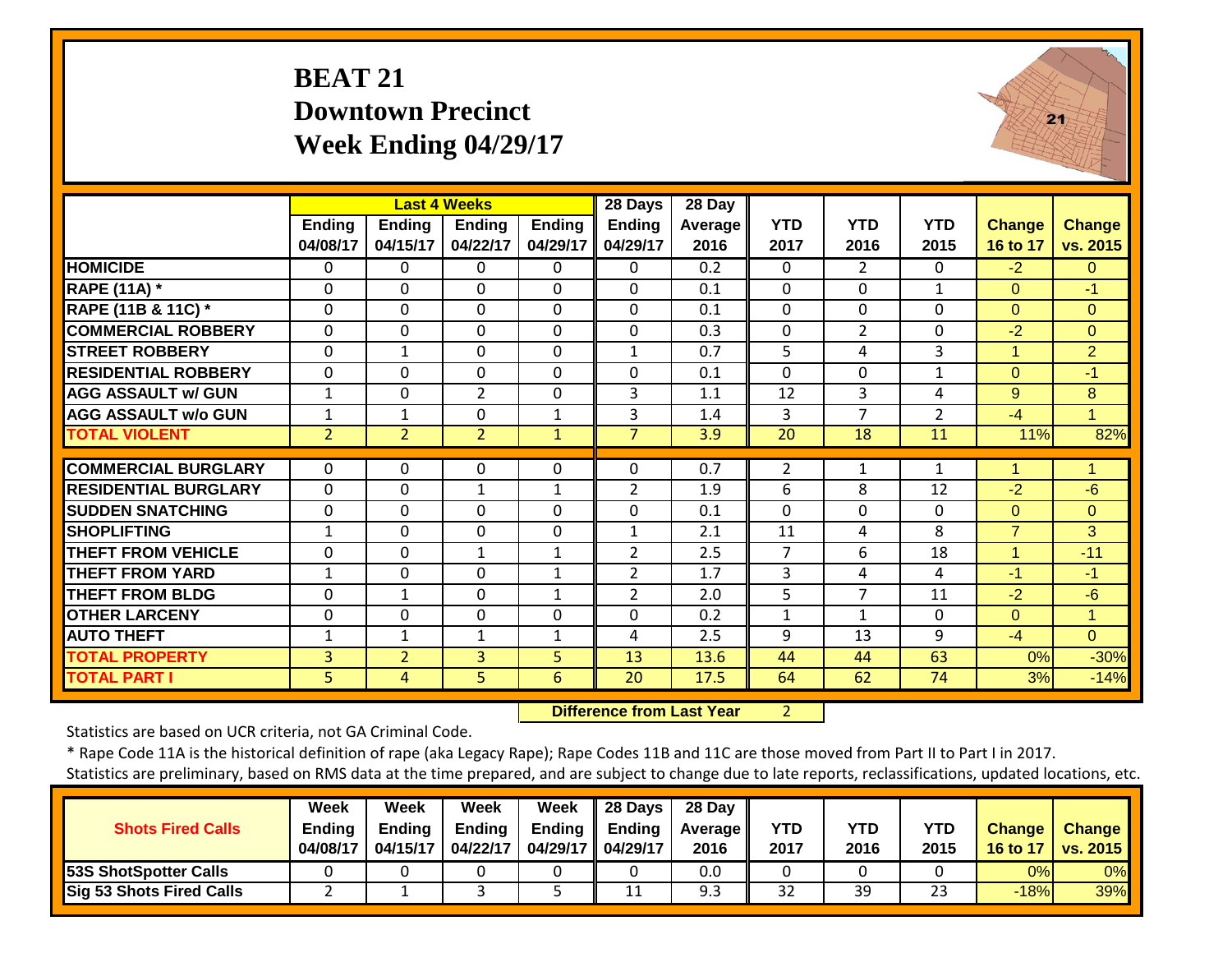## **BEAT 22 Downtown PrecinctWeek Ending 04/29/17**



|                             |                           |                           | <b>Last 4 Weeks</b>       |                           | 28 Days                   | 28 Day                 |                    |                    |                    |                                  |                           |
|-----------------------------|---------------------------|---------------------------|---------------------------|---------------------------|---------------------------|------------------------|--------------------|--------------------|--------------------|----------------------------------|---------------------------|
|                             | <b>Ending</b><br>04/08/17 | <b>Ending</b><br>04/15/17 | <b>Ending</b><br>04/22/17 | <b>Ending</b><br>04/29/17 | <b>Ending</b><br>04/29/17 | <b>Average</b><br>2016 | <b>YTD</b><br>2017 | <b>YTD</b><br>2016 | <b>YTD</b><br>2015 | <b>Change</b><br><b>16 to 17</b> | <b>Change</b><br>vs. 2015 |
| <b>HOMICIDE</b>             | $\Omega$                  | 0                         | $\Omega$                  | $\Omega$                  | 0                         | 0.0                    | $\Omega$           | $\Omega$           | $\Omega$           | $\Omega$                         | $\Omega$                  |
| <b>RAPE (11A)</b> *         | $\Omega$                  | $\Omega$                  | $\Omega$                  | $\Omega$                  | $\Omega$                  | 0.4                    | $\overline{2}$     | $\Omega$           | 4                  | 2                                | $-2$                      |
| RAPE (11B & 11C) *          | $\mathbf 0$               | $\Omega$                  | $\Omega$                  | $\mathbf 0$               | $\Omega$                  | 0.2                    | $\Omega$           | $\mathbf 0$        | $\Omega$           | $\Omega$                         | $\overline{0}$            |
| <b>COMMERCIAL ROBBERY</b>   | $\Omega$                  | 0                         | $\Omega$                  | $\Omega$                  | $\Omega$                  | 0.1                    | $\Omega$           | $\Omega$           | $\Omega$           | $\Omega$                         | $\Omega$                  |
| <b>STREET ROBBERY</b>       | $\Omega$                  | 0                         | $\Omega$                  | $\Omega$                  | $\Omega$                  | 3.4                    | 3                  | 9                  | 6                  | $-6$                             | $-3$                      |
| <b>RESIDENTIAL ROBBERY</b>  | $\Omega$                  | $\Omega$                  | $\Omega$                  | $\Omega$                  | $\Omega$                  | 0.0                    | $\Omega$           | $\Omega$           | $\Omega$           | $\Omega$                         | $\Omega$                  |
| <b>AGG ASSAULT w/ GUN</b>   | $\Omega$                  | 0                         | $\Omega$                  | $\Omega$                  | 0                         | 0.6                    | 1                  | $\overline{2}$     | $\Omega$           | $-1$                             | $\blacktriangleleft$      |
| <b>AGG ASSAULT w/o GUN</b>  | $\Omega$                  | $\mathbf{1}$              | $\mathbf{1}$              | $\Omega$                  | $\overline{2}$            | 0.9                    | 4                  | $\overline{3}$     | $\Omega$           | 1                                | $\overline{4}$            |
| <b>TOTAL VIOLENT</b>        | $\mathbf{0}$              | $\mathbf{1}$              | $\mathbf{1}$              | $\Omega$                  | $\overline{2}$            | 5.6                    | 10                 | 14                 | 10                 | $-29%$                           | 0%                        |
|                             |                           |                           |                           |                           |                           |                        |                    |                    |                    |                                  |                           |
| <b>COMMERCIAL BURGLARY</b>  | $\Omega$                  | 0                         | 0                         | $\Omega$                  | 0                         | 0.8                    | 4                  | 2                  | 4                  | $\overline{2}$                   | $\Omega$                  |
| <b>RESIDENTIAL BURGLARY</b> | $\Omega$                  | 0                         | $\Omega$                  | 0                         | $\Omega$                  | 0.5                    | $\Omega$           | 4                  | $\mathbf{0}$       | $-4$                             | $\Omega$                  |
| <b>SUDDEN SNATCHING</b>     | $\mathbf{1}$              | 0                         | $\Omega$                  | $\mathbf{1}$              | 2                         | 2.9                    | 15                 | 13                 | 9                  | 2                                | 6                         |
| <b>SHOPLIFTING</b>          | $\Omega$                  | $\overline{2}$            | 1                         | $\mathbf{1}$              | 4                         | 3.0                    | 15                 | 20                 | 5                  | $-5$                             | 10                        |
| <b>THEFT FROM VEHICLE</b>   | $\mathbf 1$               | 3                         | $\Omega$                  | 1                         | 5                         | 10.9                   | 22                 | 50                 | 18                 | $-28$                            | $\overline{4}$            |
| <b>THEFT FROM YARD</b>      | $\overline{2}$            | $\overline{2}$            | $\mathbf{1}$              | 1                         | 6                         | 3.1                    | 21                 | 14                 | 14                 | $\overline{7}$                   | $\overline{7}$            |
| <b>THEFT FROM BLDG</b>      | $\overline{2}$            | 1                         | $\Omega$                  | $\overline{2}$            | 5                         | 8.0                    | 29                 | 39                 | 21                 | $-10$                            | 8                         |
| <b>OTHER LARCENY</b>        | $\Omega$                  | 1                         | $\Omega$                  | $\Omega$                  | 1                         | 0.4                    | 3                  | $\overline{2}$     | $\Omega$           | $\mathbf{1}$                     | 3                         |
| <b>AUTO THEFT</b>           | $\mathbf{1}$              | 0                         | $\Omega$                  | $\Omega$                  | 1                         | 3.1                    | 9                  | 10                 | 5                  | $-1$                             | $\overline{4}$            |
| <b>TOTAL PROPERTY</b>       | $\overline{7}$            | 9                         | $\overline{2}$            | 6                         | 24                        | 32.7                   | 118                | 154                | 76                 | $-23%$                           | 55%                       |
| <b>TOTAL PART I</b>         | $\overline{7}$            | 10                        | 3                         | $6\phantom{1}$            | 26                        | 38.3                   | 128                | 168                | 86                 | $-24%$                           | 49%                       |

 **Difference from Last Year** $-40$ 

Statistics are based on UCR criteria, not GA Criminal Code.

\* Rape Code 11A is the historical definition of rape (aka Legacy Rape); Rape Codes 11B and 11C are those moved from Part II to Part I in 2017. Statistics are preliminary, based on RMS data at the time prepared, and are subject to change due to late reports, reclassifications, updated locations, etc.

**Week Week Week Week 28 Days 28 Day Shots Fired CallsEnding Ending Ending Ending Ending Average YTD YTD YTD Change Change**

| <b>SHOLS FIFEG GAILS</b>        | Ending   | спана    | chang    |          | Chaing II Chaing | Average <b>II</b> | טו   | <u>. u</u> | טו   | <b>U</b> ldrige | <b>Unding Comment</b> |
|---------------------------------|----------|----------|----------|----------|------------------|-------------------|------|------------|------|-----------------|-----------------------|
|                                 | 04/08/17 | 04/15/17 | 04/22/17 | 04/29/17 | 04/29/17         | 2016              | 2017 | 2016       | 2015 | <b>16 to 17</b> | <b>VS. 2015</b>       |
| <b>53S ShotSpotter Calls</b>    |          |          |          |          |                  | . . <u>.</u>      |      |            |      | $0\%$           | 0%                    |
| <b>Sig 53 Shots Fired Calls</b> |          |          |          |          |                  | T.C               |      | 10         |      | $-30%$          | $-22%$                |
|                                 |          |          |          |          |                  |                   |      |            |      |                 |                       |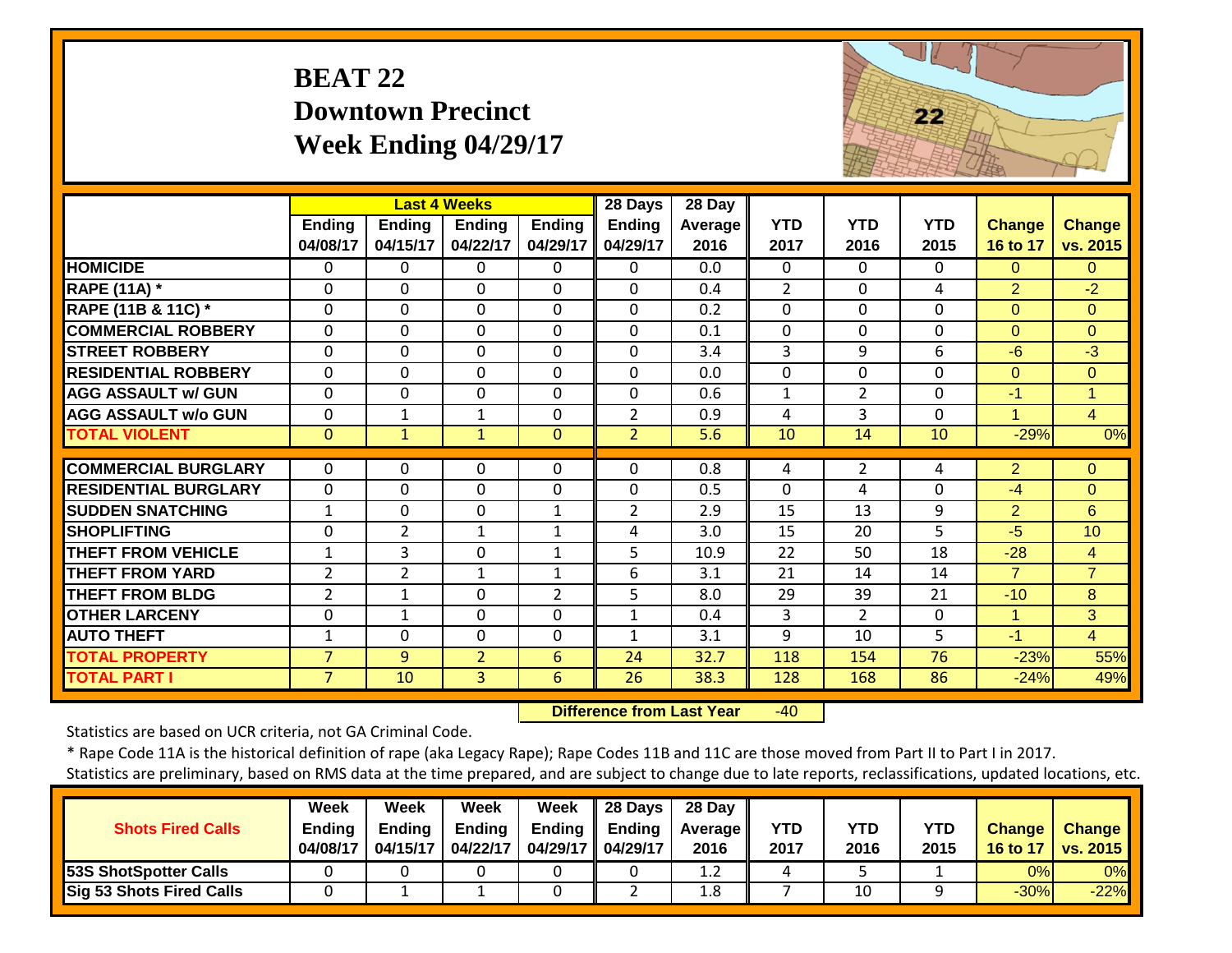#### **BEAT 23 Downtown PrecinctWeek Ending 04/29/17**



|                             |                |                | <b>Last 4 Weeks</b> |                | 28 Days        | 28 Day         |                |                |                |                |                |
|-----------------------------|----------------|----------------|---------------------|----------------|----------------|----------------|----------------|----------------|----------------|----------------|----------------|
|                             | <b>Ending</b>  | <b>Ending</b>  | <b>Ending</b>       | Ending         | <b>Ending</b>  | <b>Average</b> | <b>YTD</b>     | <b>YTD</b>     | <b>YTD</b>     | <b>Change</b>  | Change         |
|                             | 04/08/17       | 04/15/17       | 04/22/17            | 04/29/17       | 04/29/17       | 2016           | 2017           | 2016           | 2015           | 16 to 17       | vs. 2015       |
| <b>HOMICIDE</b>             | $\Omega$       | $\Omega$       | $\mathbf{0}$        | $\Omega$       | 0              | 0.0            | $\overline{2}$ | $\Omega$       | $\Omega$       | $\overline{2}$ | $\overline{2}$ |
| <b>RAPE (11A) *</b>         | 1              | $\Omega$       | $\Omega$            | $\Omega$       | $\mathbf{1}$   | 0.1            | $\mathbf{1}$   | 1              | $\Omega$       | $\Omega$       | $\mathbf{1}$   |
| RAPE (11B & 11C) *          | $\mathbf 0$    | 0              | $\mathbf 0$         | $\Omega$       | $\mathbf 0$    | 0.0            | $\overline{2}$ | $\mathbf 0$    | $\mathbf 0$    | 2              | $\overline{2}$ |
| <b>COMMERCIAL ROBBERY</b>   | $\mathbf 0$    | 0              | $\mathbf 0$         | $\Omega$       | $\mathbf 0$    | 0.0            | $\mathbf{0}$   | $\mathbf 0$    | $\mathbf 0$    | $\Omega$       | $\Omega$       |
| <b>STREET ROBBERY</b>       | $\mathbf 0$    | 0              | $\mathbf 0$         | $\Omega$       | 0              | 1.7            | $\overline{2}$ | 6              | 5              | $-4$           | $-3$           |
| <b>RESIDENTIAL ROBBERY</b>  | $\mathbf 0$    | 0              | $\mathbf 0$         | $\Omega$       | $\Omega$       | 0.2            | $\mathbf{0}$   | $\mathbf 0$    | $\mathbf 0$    | $\Omega$       | $\Omega$       |
| <b>AGG ASSAULT w/ GUN</b>   | $\mathbf 0$    | 0              | $\mathbf 0$         | $\mathbf 0$    | $\mathbf 0$    | 0.6            | $\mathbf{1}$   | $\mathbf{1}$   | $\mathbf{1}$   | $\mathbf{0}$   | $\overline{0}$ |
| <b>AGG ASSAULT w/o GUN</b>  | $\mathbf 0$    | 0              | $\mathbf 0$         | $\mathbf 0$    | 0              | 0.8            | $\overline{3}$ | $\overline{2}$ | $\mathbf{1}$   | 1              | $\overline{2}$ |
| <b>TOTAL VIOLENT</b>        | $\mathbf{1}$   | $\overline{0}$ | $\mathbf{0}$        | $\mathbf{0}$   | $\mathbf{1}$   | 3.3            | 11             | 10             | $\overline{7}$ | 10%            | 57%            |
|                             |                |                |                     |                |                |                |                |                |                |                |                |
| <b>COMMERCIAL BURGLARY</b>  | 1              | 0              | $\Omega$            | $\Omega$       | 1              | 0.1            | 1              | $\Omega$       | $\Omega$       | 1              |                |
| <b>RESIDENTIAL BURGLARY</b> | 0              | 0              | $\overline{2}$      | 0              | 2              | 1.3            | $\overline{2}$ | $\overline{2}$ | 3              | $\mathbf{0}$   | $-1$           |
| <b>SUDDEN SNATCHING</b>     | $\mathbf 0$    | 0              | $\mathbf 0$         | $\mathbf 0$    | 0              | 0.4            | $\mathbf{1}$   | $\overline{2}$ | $\overline{2}$ | $-1$           | $-1$           |
| <b>SHOPLIFTING</b>          | $\Omega$       | $\Omega$       | 0                   | $\mathbf{1}$   | $\mathbf{1}$   | 2.0            | 6              | 7              | 7              | $-1$           | $-1$           |
| <b>THEFT FROM VEHICLE</b>   | 0              | 0              | $\mathbf 0$         | $\overline{2}$ | $\overline{2}$ | 4.4            | 14             | 28             | 14             | $-14$          | $\overline{0}$ |
| <b>THEFT FROM YARD</b>      | $\Omega$       | 0              | $\mathbf{1}$        | 0              | $\mathbf{1}$   | 1.7            | 3              | 4              | $\mathbf{1}$   | $-1$           | $\overline{2}$ |
| <b>THEFT FROM BLDG</b>      | $\mathbf 0$    | 1              | 2                   | 0              | 3              | 3.1            | 12             | 18             | 12             | $-6$           | $\overline{0}$ |
| <b>OTHER LARCENY</b>        | $\Omega$       | $\Omega$       | 1                   | 0              | $\mathbf{1}$   | 0.3            | 1              | $\Omega$       | $\Omega$       | 1              | 1              |
| <b>AUTO THEFT</b>           | $\Omega$       | $\Omega$       | $\Omega$            | $\Omega$       | $\Omega$       | 2.0            | 3              | 7              | 6              | $-4$           | $-3$           |
| <b>TOTAL PROPERTY</b>       | $\mathbf{1}$   | $\mathbf{1}$   | $6\overline{6}$     | 3              | 11             | 15.3           | 43             | 68             | 45             | $-37%$         | $-4%$          |
| <b>TOTAL PART I</b>         | $\overline{2}$ | $\mathbf{1}$   | $6\phantom{1}$      | 3              | 12             | 18.6           | 54             | 78             | 52             | $-31%$         | 4%             |

 **Difference from Last Year** $-24$ 

Statistics are based on UCR criteria, not GA Criminal Code.

\* Rape Code 11A is the historical definition of rape (aka Legacy Rape); Rape Codes 11B and 11C are those moved from Part II to Part I in 2017. Statistics are preliminary, based on RMS data at the time prepared, and are subject to change due to late reports, reclassifications, updated locations, etc.

| baasics are premiinary, based on mins aata at the time prepared, and are subject to change aae to late reports, reclassifications, apaated locations, etc. |          |          |          |                                   |                                       |            |            |            |            |    |                     |  |  |
|------------------------------------------------------------------------------------------------------------------------------------------------------------|----------|----------|----------|-----------------------------------|---------------------------------------|------------|------------|------------|------------|----|---------------------|--|--|
|                                                                                                                                                            |          |          |          |                                   |                                       |            |            |            |            |    |                     |  |  |
|                                                                                                                                                            | Week     | Week     | Week     | Week                              | 28 Days   28 Day                      |            |            |            |            |    |                     |  |  |
| <b>Shots Fired Calls</b>                                                                                                                                   | Endina   | Endina   | Endina   |                                   | Ending $\parallel$ Ending $\parallel$ | Average II | <b>YTD</b> | <b>YTD</b> | <b>YTD</b> |    | Change   Change     |  |  |
|                                                                                                                                                            | 04/08/17 | 04/15/17 | 04/22/17 | $\vert$ 04/29/17 $\vert$ 04/29/17 |                                       | 2016       | 2017       | 2016       | 2015       |    | 16 to 17   vs. 2015 |  |  |
| 53S ShotSpotter Calls                                                                                                                                      |          |          |          |                                   |                                       |            | 12         | 20         |            | 0% | $0\%$               |  |  |

**Sig 53 Shots Fired Calls** 2 0 0 0 0 2 3.5 8 15 15 15 16 17% -47%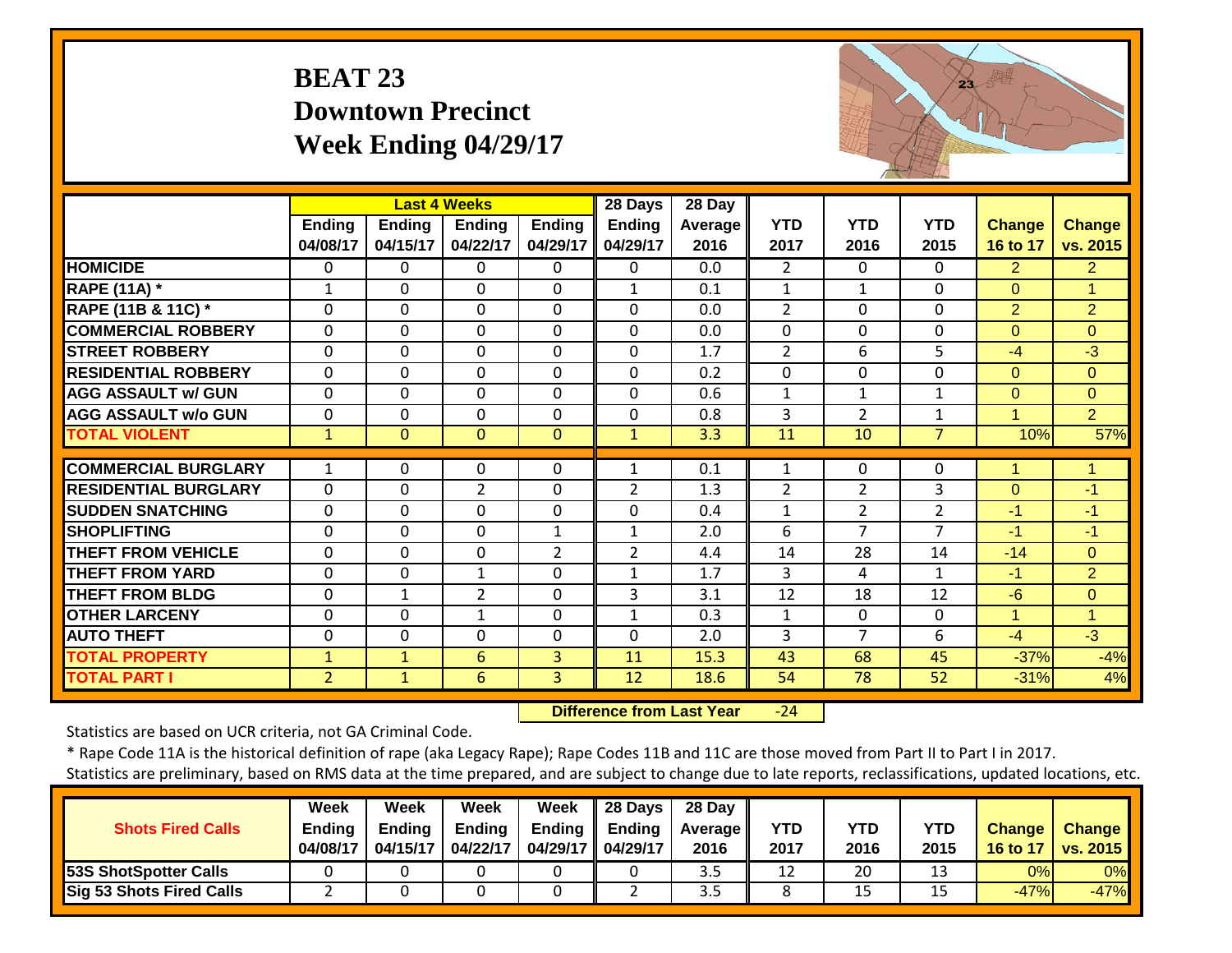#### **BEAT 24 Downtown Precinct Week Ending 04/29/17**



|                             |                           | <b>Last 4 Weeks</b>       |                           |                           | 28 Days            | 28 Day          |                    |                    |                    |                    |                           |
|-----------------------------|---------------------------|---------------------------|---------------------------|---------------------------|--------------------|-----------------|--------------------|--------------------|--------------------|--------------------|---------------------------|
|                             | <b>Ending</b><br>04/08/17 | <b>Ending</b><br>04/15/17 | <b>Ending</b><br>04/22/17 | <b>Ending</b><br>04/29/17 | Ending<br>04/29/17 | Average<br>2016 | <b>YTD</b><br>2017 | <b>YTD</b><br>2016 | <b>YTD</b><br>2015 | Change<br>16 to 17 | <b>Change</b><br>vs. 2015 |
| <b>HOMICIDE</b>             | $\Omega$                  | 0                         | $\mathbf{0}$              | $\Omega$                  | 0                  | 0.1             | $\mathbf{0}$       | $\Omega$           | $\mathbf{0}$       | $\Omega$           | $\Omega$                  |
| <b>RAPE (11A) *</b>         | $\mathbf 0$               | $\Omega$                  | $\mathbf 0$               | $\Omega$                  | $\Omega$           | 0.2             | $\mathbf{1}$       | $\Omega$           | 1                  | $\overline{1}$     | $\overline{O}$            |
| RAPE (11B & 11C) *          | $\mathbf 0$               | 0                         | $\mathbf 0$               | $\mathbf 0$               | $\Omega$           | 0.2             | $\mathbf{0}$       | 0                  | 0                  | $\Omega$           | $\overline{0}$            |
| <b>COMMERCIAL ROBBERY</b>   | $\mathbf 0$               | $\Omega$                  | $\mathbf 0$               | $\Omega$                  | 0                  | 0.1             | $\mathbf{1}$       | $\Omega$           | $\mathbf{1}$       | $\overline{1}$     | $\Omega$                  |
| <b>ISTREET ROBBERY</b>      | $\mathbf 0$               | $\mathbf 0$               | $\mathbf{1}$              | $\mathbf{1}$              | 2                  | 3.1             | 10                 | 13                 | 6                  | $-3$               | $\overline{4}$            |
| <b>RESIDENTIAL ROBBERY</b>  | $\Omega$                  | $\Omega$                  | $\mathbf 0$               | 0                         | $\Omega$           | 0.2             | $\Omega$           | $\Omega$           | $\mathbf{1}$       | $\Omega$           | $-1$                      |
| <b>AGG ASSAULT w/ GUN</b>   | $\Omega$                  | $\Omega$                  | $\mathbf{0}$              | 0                         | $\Omega$           | 0.1             | $\mathbf{1}$       | 0                  | $\mathbf{1}$       | 1                  | $\overline{0}$            |
| <b>AGG ASSAULT w/o GUN</b>  | $\Omega$                  | $\mathbf 0$               | 0                         | 0                         | $\Omega$           | 0.5             | 1                  | 1                  | $\Omega$           | $\Omega$           | 1                         |
| <b>TOTAL VIOLENT</b>        | $\mathbf{0}$              | $\Omega$                  | $\mathbf{1}$              | $\mathbf{1}$              | $\overline{2}$     | 4.3             | 14                 | 14                 | 10                 | 0%                 | 40%                       |
| <b>COMMERCIAL BURGLARY</b>  | $\Omega$                  | 0                         | $\mathbf{0}$              | $\Omega$                  | 0                  | 0.5             | 1                  | 1                  | 1                  | 0                  | $\mathbf{0}$              |
| <b>RESIDENTIAL BURGLARY</b> | $\Omega$                  | $\Omega$                  | $\mathbf 0$               | 0                         | $\Omega$           | 1.5             | 5                  | 6                  | 4                  | $-1$               | 1                         |
| <b>ISUDDEN SNATCHING</b>    | 0                         | $\Omega$                  | $\Omega$                  | 0                         | $\Omega$           | 0.5             | $\Omega$           | 3                  | 4                  | $-3$               | $-4$                      |
| <b>SHOPLIFTING</b>          | $\Omega$                  | $\mathbf{1}$              | $\Omega$                  | 1                         | $\overline{2}$     | 5.0             | 11                 | 18                 | 39                 | $-7$               | $-28$                     |
| <b>THEFT FROM VEHICLE</b>   | $\overline{2}$            | $\Omega$                  | $\overline{2}$            | $\overline{2}$            | 6                  | 10.3            | 48                 | 58                 | 32                 | $-10$              | 16                        |
| <b>THEFT FROM YARD</b>      | $\mathbf{1}$              | $\mathbf{1}$              | 1                         | $\overline{2}$            | 5                  | 5.1             | 30                 | 17                 | 23                 | 13                 | $\overline{7}$            |
| <b>THEFT FROM BLDG</b>      | 0                         | $\mathbf 0$               | 0                         | $\mathbf{1}$              | $\mathbf{1}$       | 3.7             | 13                 | 15                 | 13                 | $-2$               | $\overline{0}$            |
| <b>OTHER LARCENY</b>        | $\Omega$                  | $\Omega$                  | $\Omega$                  | $\Omega$                  | $\Omega$           | 0.8             | $\overline{2}$     | 4                  | 4                  | $-2$               | $-2$                      |
| <b>AUTO THEFT</b>           | $\overline{2}$            | $\mathbf 0$               | $\mathbf{1}$              | $\mathbf 0$               | 3                  | 3.3             | 15                 | 11                 | 9                  | $\overline{4}$     | 6                         |
| <b>TOTAL PROPERTY</b>       | 5                         | $\overline{2}$            | 4                         | 6                         | 17                 | 30.7            | 125                | 133                | 129                | $-6%$              | $-3%$                     |
| <b>TOTAL PART I</b>         | 5                         | $\overline{2}$            | 5                         | $\overline{7}$            | 19                 | 35.0            | 139                | 147                | 139                | $-5%$              | 0%                        |

 **Difference from Last Year**‐8

Statistics are based on UCR criteria, not GA Criminal Code.

\* Rape Code 11A is the historical definition of rape (aka Legacy Rape); Rape Codes 11B and 11C are those moved from Part II to Part I in 2017.

|                                 | Week     | Week     | Week          | Week                | $\parallel$ 28 Days | 28 Day            |            |            |            |               |                 |
|---------------------------------|----------|----------|---------------|---------------------|---------------------|-------------------|------------|------------|------------|---------------|-----------------|
| <b>Shots Fired Calls</b>        | Endina   | Endina   | <b>Ending</b> | Endina              | Ending              | <b>Average</b> II | <b>YTD</b> | <b>YTD</b> | <b>YTD</b> | <b>Change</b> | <b>Change</b>   |
|                                 | 04/08/17 | 04/15/17 | 04/22/17      | 04/29/17   04/29/17 |                     | 2016              | 2017       | 2016       | 2015       | 16 to 17      | <b>vs. 2015</b> |
| <b>53S ShotSpotter Calls</b>    |          |          |               |                     |                     | 3.8               | 13         | 19         |            | 0%I           | 0%              |
| <b>Sig 53 Shots Fired Calls</b> |          |          |               |                     |                     | 8.8               | 28         | 36         | 20         | $-22%$        | 40%             |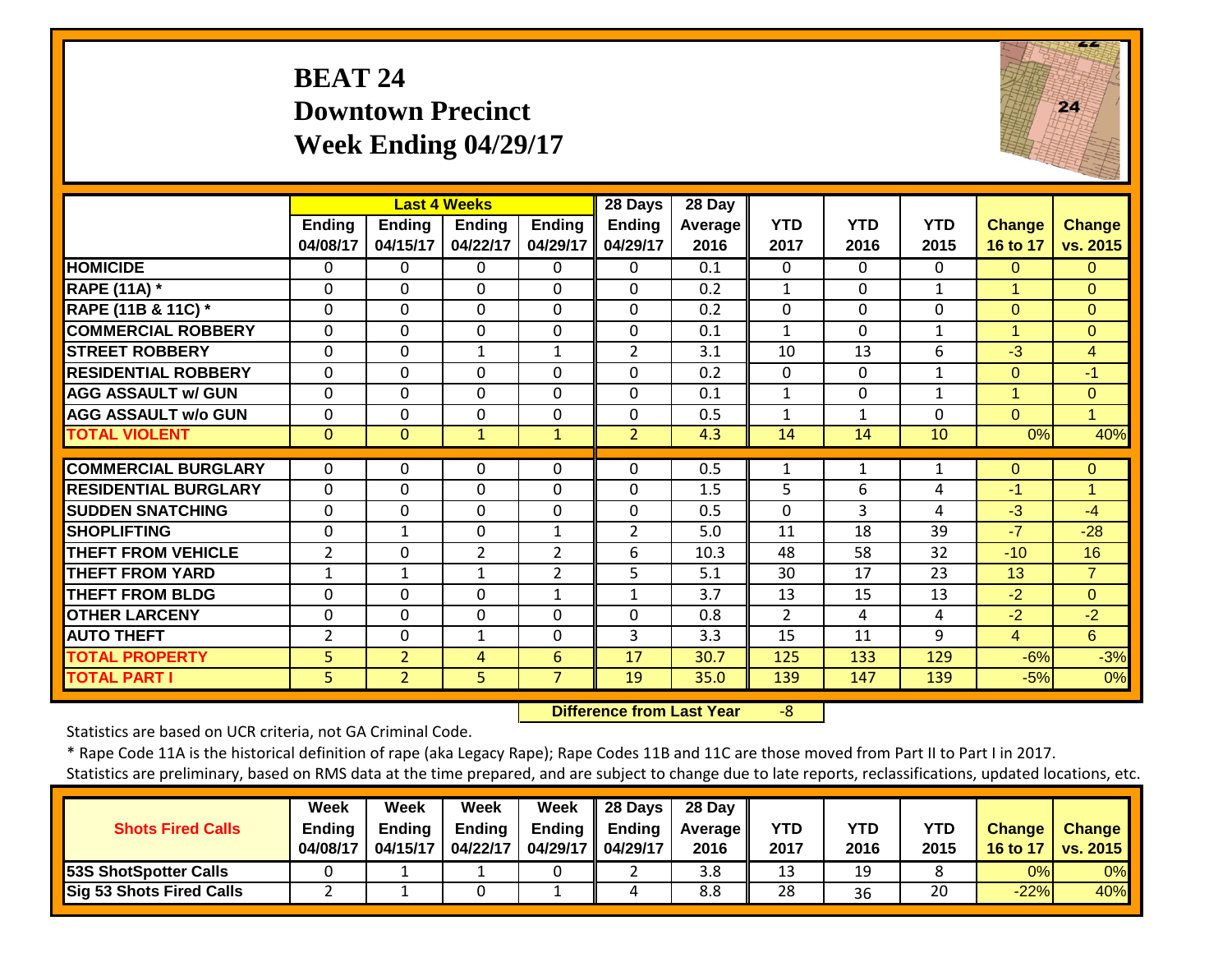#### **BEAT 25 Downtown Precinct Week Ending 04/29/17**



|                             |                           |                           | <b>Last 4 Weeks</b>       |                    | 28 Days                   | 28 Day          |                    |                    |                    |                           |                           |
|-----------------------------|---------------------------|---------------------------|---------------------------|--------------------|---------------------------|-----------------|--------------------|--------------------|--------------------|---------------------------|---------------------------|
|                             | <b>Ending</b><br>04/08/17 | <b>Ending</b><br>04/15/17 | <b>Ending</b><br>04/22/17 | Ending<br>04/29/17 | <b>Ending</b><br>04/29/17 | Average<br>2016 | <b>YTD</b><br>2017 | <b>YTD</b><br>2016 | <b>YTD</b><br>2015 | <b>Change</b><br>16 to 17 | <b>Change</b><br>vs. 2015 |
| <b>HOMICIDE</b>             | $\Omega$                  | 0                         | 0                         | $\Omega$           | 0                         | 0.0             | $\Omega$           | $\Omega$           | 1                  | $\Omega$                  | $-1$                      |
| <b>RAPE (11A) *</b>         | $\Omega$                  | 0                         | $\Omega$                  | $\mathbf 0$        | $\Omega$                  | 0.1             | $\mathbf{0}$       | $\mathbf{1}$       | $\Omega$           | $-1$                      | $\Omega$                  |
| RAPE (11B & 11C) *          | $\Omega$                  | 0                         | $\Omega$                  | $\Omega$           | $\Omega$                  | 0.2             | $\mathbf{0}$       | $\overline{2}$     | $\Omega$           | $-2$                      | $\Omega$                  |
| <b>COMMERCIAL ROBBERY</b>   | $\Omega$                  | 0                         | $\Omega$                  | $\Omega$           | $\Omega$                  | 0.1             | $\Omega$           | $\mathbf{1}$       | $\overline{2}$     | $-1$                      | $-2$                      |
| <b>STREET ROBBERY</b>       | $\mathbf 0$               | $\mathbf{1}$              | $\mathbf 0$               | $\mathbf 0$        | $\mathbf{1}$              | 2.4             | $\overline{7}$     | 13                 | $\overline{3}$     | $-6$                      | $\overline{4}$            |
| <b>RESIDENTIAL ROBBERY</b>  | $\Omega$                  | $\Omega$                  | $\mathbf 0$               | $\mathbf 0$        | $\Omega$                  | 0.0             | $\Omega$           | 0                  | $\Omega$           | $\Omega$                  | $\Omega$                  |
| <b>AGG ASSAULT w/ GUN</b>   | $\mathbf 0$               | 0                         | $\mathbf{1}$              | $\mathbf{1}$       | $\overline{2}$            | 0.9             | 3                  | 4                  | $\overline{7}$     | $-1$                      | $-4$                      |
| <b>AGG ASSAULT w/o GUN</b>  | $\Omega$                  | 0                         | $\Omega$                  | $\mathbf 0$        | 0                         | 0.8             | 3                  | $\overline{2}$     | 1                  | $\blacktriangleleft$      | $\overline{2}$            |
| <b>TOTAL VIOLENT</b>        | $\mathbf{0}$              | $\mathbf{1}$              | $\mathbf{1}$              | $\mathbf{1}$       | $\overline{3}$            | 4.5             | 13                 | 23                 | 14                 | $-43%$                    | $-7%$                     |
|                             |                           |                           |                           |                    |                           |                 |                    |                    |                    |                           |                           |
| <b>COMMERCIAL BURGLARY</b>  | 1                         | $\Omega$                  | $\Omega$                  | $\Omega$           | 1                         | 1.6             | 2                  | $\overline{7}$     | $\mathbf{1}$       | $-5$                      | 1                         |
| <b>RESIDENTIAL BURGLARY</b> | $\Omega$                  | 0                         | $\mathbf 0$               | $\mathbf 0$        | $\Omega$                  | 1.7             | $\overline{2}$     | 9                  | 3                  | $-7$                      | $-1$                      |
| <b>SUDDEN SNATCHING</b>     | $\mathbf 0$               | 1                         | 0                         | $\mathbf 0$        | 1                         | 0.2             | $\mathbf{1}$       | 1                  | $\mathbf 0$        | $\overline{0}$            | 1                         |
| <b>SHOPLIFTING</b>          | $\overline{2}$            | 3                         | $\Omega$                  | $\mathbf 0$        | 5                         | 4.0             | 21                 | 5                  | $\overline{7}$     | 16                        | 14                        |
| <b>THEFT FROM VEHICLE</b>   | $\mathbf 0$               | 3                         | $\Omega$                  | $\overline{2}$     | 5                         | 9.5             | 27                 | 41                 | 18                 | $-14$                     | 9 <sup>°</sup>            |
| <b>THEFT FROM YARD</b>      | $\mathbf{1}$              | 0                         | $\mathbf 0$               | 0                  | $\mathbf{1}$              | 2.3             | 14                 | 11                 | 7                  | 3                         | $\overline{7}$            |
| <b>THEFT FROM BLDG</b>      | $\mathbf 0$               | 0                         | $\overline{2}$            | $\mathbf{1}$       | 3                         | 2.3             | 12                 | 8                  | 11                 | 4                         | $\mathbf 1$               |
| <b>OTHER LARCENY</b>        | $\Omega$                  | 0                         | $\Omega$                  | $\mathbf 0$        | $\mathbf 0$               | 0.3             | $\Omega$           | 3                  | 1                  | $-3$                      | $-1$                      |
| <b>AUTO THEFT</b>           | 1                         | 1                         | $\Omega$                  | $\Omega$           | 2                         | 3.2             | 14                 | 16                 | 9                  | $-2$                      | 5                         |
| <b>TOTAL PROPERTY</b>       | $\overline{5}$            | 8                         | $\overline{2}$            | $\overline{3}$     | 18                        | 25.0            | 93                 | 101                | 57                 | $-8%$                     | 63%                       |
| <b>TOTAL PART I</b>         | 5                         | 9                         | 3                         | $\overline{4}$     | 21                        | 29.5            | 106                | 124                | 71                 | $-15%$                    | 49%                       |

 **Difference from Last Year**r -18

Statistics are based on UCR criteria, not GA Criminal Code.

| <b>Shots Fired Calls</b>        | Week<br>Ending<br>04/08/17 | Week<br><b>Ending</b><br>04/15/17 | Week<br><b>Ending</b><br>04/22/17 | Week<br>Ending<br>04/29/17   04/29/17 | $\parallel$ 28 Days<br>Ending | 28 Day<br><b>Average II</b><br>2016 | <b>YTD</b><br>2017 | <b>YTD</b><br>2016 | YTD<br>2015 | Change | <b>Change</b><br>16 to 17   vs. 2015 |
|---------------------------------|----------------------------|-----------------------------------|-----------------------------------|---------------------------------------|-------------------------------|-------------------------------------|--------------------|--------------------|-------------|--------|--------------------------------------|
| <b>53S ShotSpotter Calls</b>    |                            |                                   |                                   |                                       |                               | 6.3                                 | 22                 | 30                 |             | 0%l    | $0\%$                                |
| <b>Sig 53 Shots Fired Calls</b> |                            |                                   |                                   |                                       |                               | 6.4                                 | 20                 | 39                 | 22          | $-49%$ | $-9%$                                |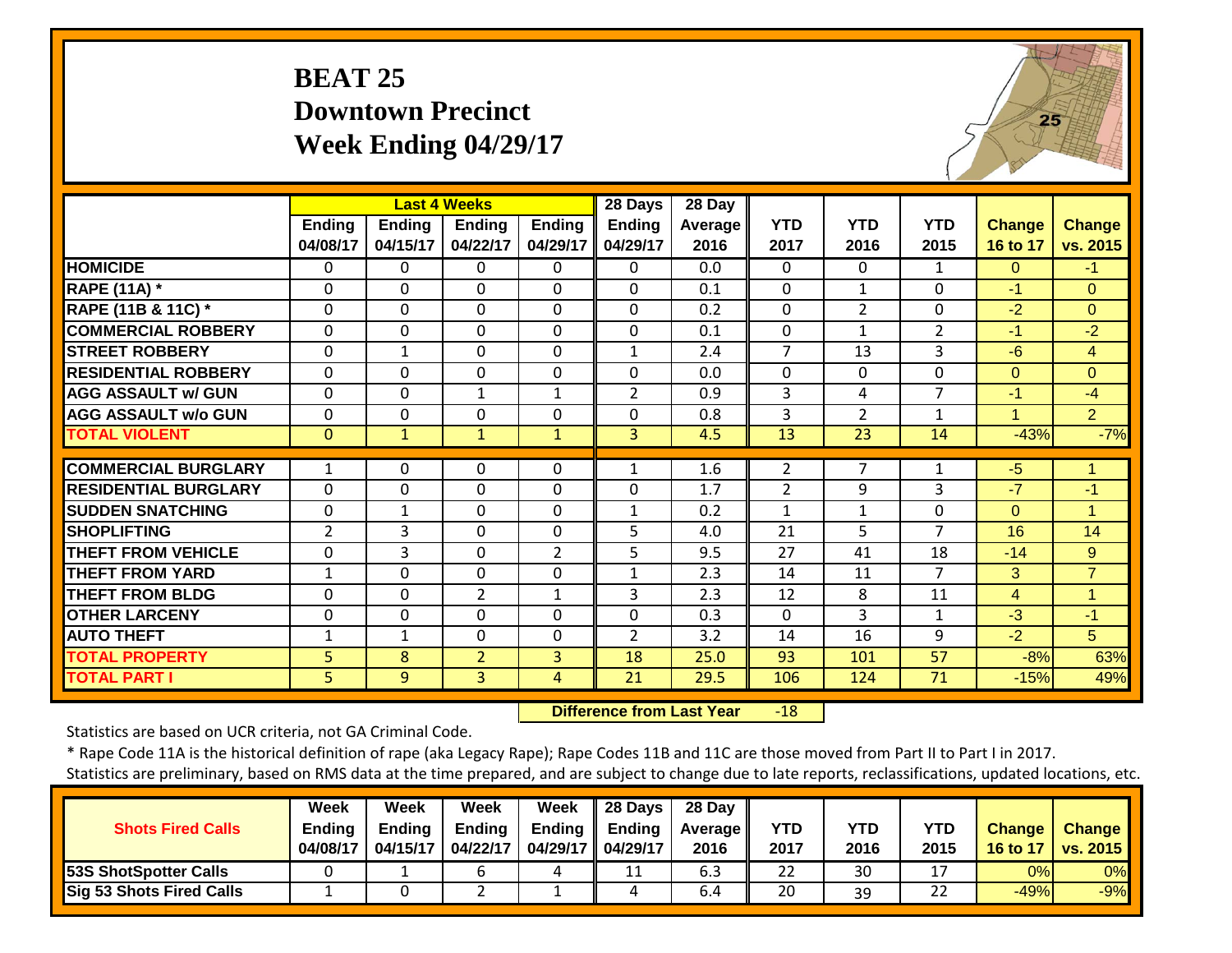#### **BEAT 26 Downtown Precinct Week Ending 04/29/17**



|                             |                           |                           | <b>Last 4 Weeks</b>       |                           | 28 Days                   | 28 Day           |                    |                    |                    |                           |                           |
|-----------------------------|---------------------------|---------------------------|---------------------------|---------------------------|---------------------------|------------------|--------------------|--------------------|--------------------|---------------------------|---------------------------|
|                             | <b>Ending</b><br>04/08/17 | <b>Ending</b><br>04/15/17 | <b>Ending</b><br>04/22/17 | <b>Ending</b><br>04/29/17 | <b>Ending</b><br>04/29/17 | Average<br>2016  | <b>YTD</b><br>2017 | <b>YTD</b><br>2016 | <b>YTD</b><br>2015 | <b>Change</b><br>16 to 17 | <b>Change</b><br>vs. 2015 |
| <b>HOMICIDE</b>             | 0                         | 0                         | $\Omega$                  | $\Omega$                  | 0                         | $\overline{0.2}$ | 1                  | 1                  | $\Omega$           | $\Omega$                  |                           |
| <b>RAPE (11A)</b> *         | $\Omega$                  | $\Omega$                  | $\Omega$                  | $\Omega$                  | 0                         | 0.1              | $\Omega$           | 0                  | $\Omega$           | $\Omega$                  | $\Omega$                  |
| RAPE (11B & 11C) *          | 0                         | 0                         | $\mathbf 0$               | $\mathbf 0$               | 0                         | 0.5              | $\mathbf{1}$       | $\mathbf{1}$       | $\Omega$           | $\Omega$                  | 1                         |
| <b>COMMERCIAL ROBBERY</b>   | $\Omega$                  | 0                         | $\Omega$                  | $\Omega$                  | 0                         | 0.0              | $\Omega$           | $\Omega$           | $\Omega$           | $\Omega$                  | $\overline{0}$            |
| <b>STREET ROBBERY</b>       | 0                         | 0                         | $\mathbf{1}$              | $\Omega$                  | 1                         | 1.7              | 8                  | 13                 | 5                  | $-5$                      | 3                         |
| <b>RESIDENTIAL ROBBERY</b>  | $\Omega$                  | 0                         | $\Omega$                  | $\Omega$                  | $\Omega$                  | 0.1              | $\mathbf{1}$       | 0                  | $\mathbf{1}$       | 1                         | $\Omega$                  |
| <b>AGG ASSAULT w/ GUN</b>   | $\mathbf{1}$              | $\Omega$                  | $\Omega$                  | $\Omega$                  | $\mathbf{1}$              | 2.3              | 3                  | 17                 | $\mathbf 1$        | $-14$                     | $\overline{2}$            |
| <b>AGG ASSAULT w/o GUN</b>  | 1                         | 1                         | $\mathbf 0$               | $\Omega$                  | $\overline{2}$            | 1.1              | 8                  | 1                  | 3                  | $\overline{7}$            | 5                         |
| <b>TOTAL VIOLENT</b>        | $\overline{2}$            | $\mathbf{1}$              | $\mathbf{1}$              | $\Omega$                  | 4                         | 5.9              | 22                 | 33                 | 10                 | $-33%$                    | 120%                      |
| <b>COMMERCIAL BURGLARY</b>  | 0                         | 0                         | 0                         | 0                         | $\Omega$                  | 1.3              | 2                  | 4                  | $\Omega$           | $-2$                      | $\overline{2}$            |
| <b>RESIDENTIAL BURGLARY</b> | $\Omega$                  | $\mathbf{1}$              | $\Omega$                  | 2                         | 3                         | 4.1              | 11                 | 17                 | 12                 | $-6$                      | $-1$                      |
| <b>SUDDEN SNATCHING</b>     | $\mathbf 0$               | 0                         | $\mathbf 0$               | $\mathbf 0$               | $\mathbf 0$               | 0.0              | 1                  | $\Omega$           | $\mathbf{1}$       | 1                         | $\overline{0}$            |
| <b>SHOPLIFTING</b>          | $\Omega$                  | 1                         | $\Omega$                  | $\Omega$                  | $\mathbf{1}$              | 2.4              | 6                  | 10                 | 5.                 | $-4$                      | 1                         |
| <b>THEFT FROM VEHICLE</b>   | $\Omega$                  | $\mathbf{1}$              | $\mathbf{1}$              | $\Omega$                  | $\overline{2}$            | 4.6              | 27                 | 9                  | 11                 | 18                        | 16                        |
| <b>THEFT FROM YARD</b>      | $\Omega$                  | $\mathbf{1}$              | 1                         | 1                         | 3                         | 1.7              | 8                  | 7                  | 8                  | 1                         | $\Omega$                  |
| <b>THEFT FROM BLDG</b>      | 0                         | 1                         | $\Omega$                  | 0                         | $\mathbf{1}$              | 1.9              | 6                  | 12                 | $\overline{7}$     | $-6$                      | $-1$                      |
| <b>OTHER LARCENY</b>        | $\Omega$                  | $\Omega$                  | $\overline{2}$            | $\Omega$                  | $\overline{2}$            | 0.5              | 3                  | 3                  | $\Omega$           | $\Omega$                  | 3                         |
| <b>AUTO THEFT</b>           | $\mathbf{1}$              | $\Omega$                  | $\Omega$                  | $\Omega$                  | $\mathbf{1}$              | 2.1              | 6                  | 6                  | 11                 | $\Omega$                  | $-5$                      |
| <b>TOTAL PROPERTY</b>       | $\mathbf{1}$              | 5                         | 4                         | 3                         | 13                        | 18.7             | 70                 | 68                 | 55                 | 3%                        | 27%                       |
| <b>TOTAL PART I</b>         | 3 <sup>1</sup>            | $6\phantom{1}$            | 5 <sup>1</sup>            | 3                         | 17                        | 24.6             | 92                 | 101                | 65                 | $-9%$                     | 42%                       |

 **Difference from Last Year**‐9

Statistics are based on UCR criteria, not GA Criminal Code.

|                              | <b>Week</b>   | Week          | Week          | Week                | II 28 Days    | 28 Dav            |            |      |            |               |               |
|------------------------------|---------------|---------------|---------------|---------------------|---------------|-------------------|------------|------|------------|---------------|---------------|
| <b>Shots Fired Calls</b>     | <b>Ending</b> | <b>Ending</b> | <b>Ending</b> | Ending              | <b>Ending</b> | <b>Average II</b> | <b>YTD</b> | YTD  | <b>YTD</b> | <b>Change</b> | <b>Change</b> |
|                              | 04/08/17      | 04/15/17      | 04/22/17      | 04/29/17   04/29/17 |               | 2016              | 2017       | 2016 | 2015       | 16 to 17      | vs. 2015      |
| <b>53S ShotSpotter Calls</b> |               |               |               |                     |               | 15.6              | 33         | 88   |            | 0%            | 0%            |
| Sig 53 Shots Fired Calls     |               |               |               |                     | 13            | 13.3              | 48         | 47   | 30         | 2%            | 60%           |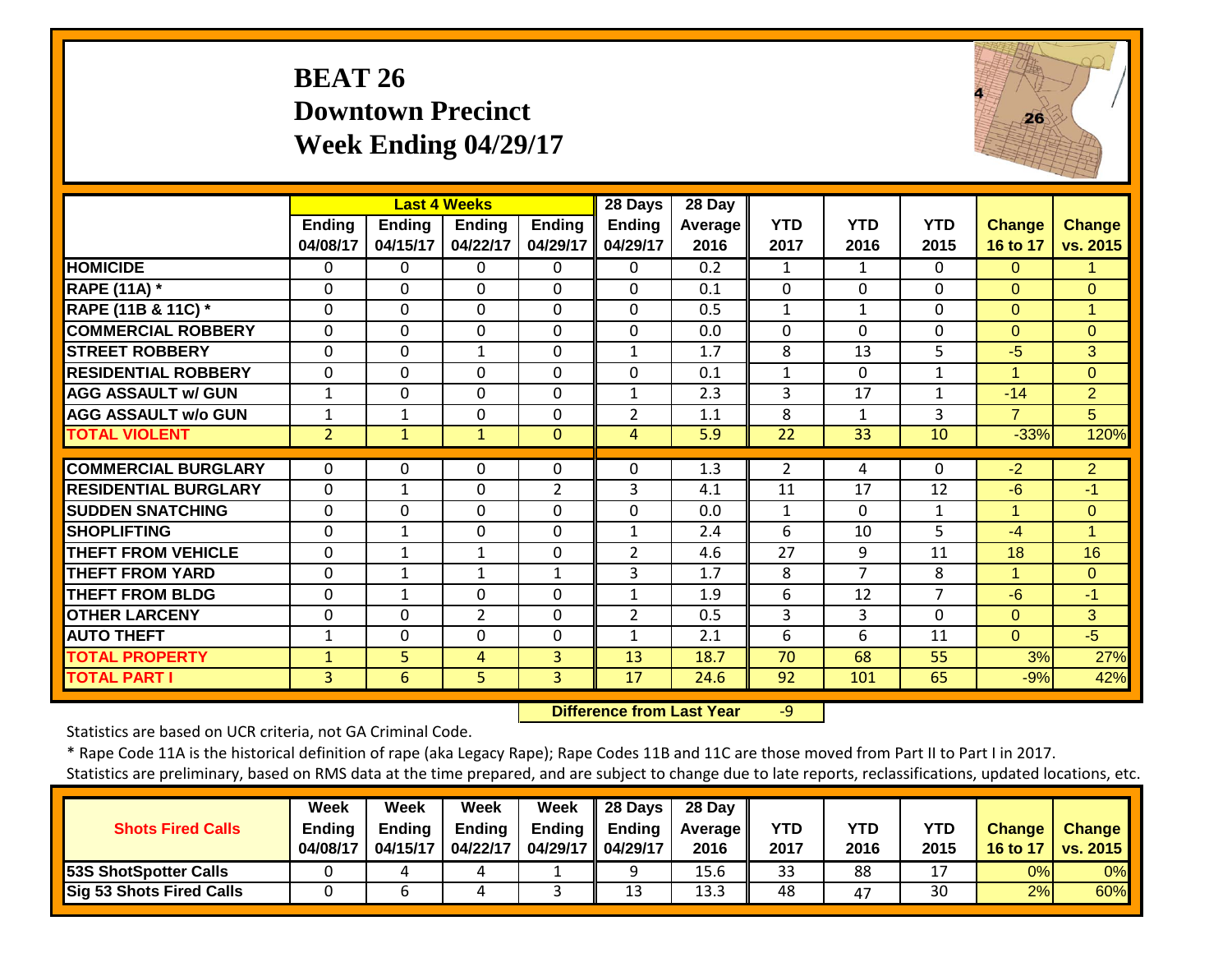

#### **COMPSTATCENTRAL PRECINCTWeek Ending 04/29/17**

**PRECINCT COMMANDER:**

**CAPT. BEN HERRON**



|                             | Week<br><b>Ending</b><br>04/29/17 | Week<br><b>Ending</b><br>04/22/17 | <b>Weekly</b><br>Avg<br>2016 | 28-Day<br><b>Ending</b><br>04/29/17 | 28-Day<br><b>Ending</b><br>4/1/17 | Avg<br>28-Day<br>2016 | <b>YTD</b><br>2017 | <b>YTD</b><br>2016 | <b>YTD</b><br>2015 | <b>Change</b><br>16 to 17 | <b>Change</b><br>vs. 2015 |
|-----------------------------|-----------------------------------|-----------------------------------|------------------------------|-------------------------------------|-----------------------------------|-----------------------|--------------------|--------------------|--------------------|---------------------------|---------------------------|
| <b>HOMICIDE</b>             | 3                                 | 0                                 | 0                            | 3.                                  |                                   | 2                     | 4                  | 10                 | 5.                 | $-6$                      | $-1$                      |
| <b>RAPE (11A) *</b>         | 1                                 | 1                                 | $\Omega$                     | 3                                   | $\Omega$                          |                       | 4                  | 5                  | 2                  | $-1$                      | $\overline{2}$            |
| RAPE (11B & 11C) *          | $\bf{0}$                          | $\Omega$                          | 0                            | 0                                   | 0                                 |                       | 5                  | 3                  | 4                  | $\overline{2}$            |                           |
| <b>COMMERCIAL ROBBERY</b>   | $\bf{0}$                          | $\Omega$                          | 0                            | 1                                   | $\overline{ }$                    |                       | 6                  | 3                  | $\overline{2}$     | 3                         | 4                         |
| <b>STREET ROBBERY</b>       | $\overline{2}$                    |                                   | $\overline{2}$               | 5.                                  | 6                                 | 8                     | 16                 | 24                 | 26                 | $-8$                      | $-10$                     |
| <b>RESIDENTIAL ROBBERY</b>  | 4                                 | $\overline{2}$                    | 0                            | 3                                   | $\Omega$                          |                       | 4                  | 4                  | 2                  | $\Omega$                  | $\overline{2}$            |
| <b>AGG ASSAULT w/ GUN</b>   | 6                                 | 4                                 | 1                            | 17                                  | 5                                 | 5                     | 35                 | 23                 | $\overline{31}$    | 12                        | $\overline{4}$            |
| <b>AGG ASSAULT w/o GUN</b>  | $\overline{2}$                    |                                   |                              |                                     | $\overline{ }$                    | 4                     | 22                 | 15                 | 12                 | 7                         | 10                        |
| <b>TOTAL VIOLENT</b>        | 15                                | 9                                 | 6                            | 39                                  | 20                                | 23                    | 96                 | 87                 | 84                 | 10%                       | 14%                       |
| <b>COMMERCIAL BURGLARY</b>  | $\bf{0}$                          |                                   | 2                            | $\mathbf{2}$                        | 2                                 | 8                     | 9                  | $\overline{25}$    | 25                 | $-16$                     | $-16$                     |
| <b>RESIDENTIAL BURGLARY</b> | 4                                 | 3                                 | $\overline{7}$               | 17                                  | 19                                | 30                    | 67                 | 83                 | 102                | $-16$                     | $-35$                     |
| <b>SUDDEN SNATCHING</b>     | 4                                 | $\overline{2}$                    | 0                            | 4                                   | 3                                 |                       | 11                 | 7                  | 5                  | 4                         | 6                         |
| <b>SHOPLIFTING</b>          | 6                                 | $\overline{2}$                    | 3                            | 14                                  | 14                                | 13                    | 75                 | 47                 | 30                 | 28                        | 45                        |
| <b>THEFT FROM VEHICLE</b>   | 14                                | 12                                | 9                            | 45                                  | 31                                | 35                    | 159                | 150                | 159                | 9                         | $\Omega$                  |
| <b>THEFT FROM YARD</b>      | 10 <sub>1</sub>                   | 9                                 | 4                            | 28                                  | 12                                | 17                    | 74                 | 54                 | 56                 | 20                        | 18                        |
| <b>THEFT FROM BLDG</b>      | 3                                 | 4                                 | 6                            | 14                                  | 6                                 | 23                    | 48                 | 91                 | 64                 | $-43$                     | $-16$                     |
| <b>OTHER LARCENY</b>        | 1                                 |                                   | 0                            | 4                                   | 5                                 | $\overline{2}$        | 14                 | 6                  | 17                 | 8                         | $-3$                      |
| <b>AUTO THEFT</b>           | 4                                 | $\overline{\mathbf{A}}$           | 4                            | 10                                  | 20                                | 18                    | 61                 | $\overline{79}$    | 78                 | $-18$                     | $-17$                     |
| <b>TOTAL PROPERTY</b>       | 43                                | 35                                | 37                           | 138                                 | 112                               | 146                   | 518                | 542                | 536                | $-4%$                     | $-3%$                     |
| <b>TOTAL PART I</b>         | 58                                | 44                                | 42                           | 177                                 | 132                               | 169                   | 614                | 629                | 620                | $-2%$                     | $-1%$                     |

Statistics are based on UCR criteria, not GA Criminal Code. **Difference from Last Year** -15

Statistics are preliminary, based on RMS data at the time prepared, and are subject to change due to late reports, reclassifications, updated locations, etc.

Cell Shading: white is within 0.6 standard deviation of the mean; red is above; green is below.

| <b>Citizen Initiated Calls</b>  | <b>Week</b><br><b>Ending</b><br>04/29/17 | <b>Week</b><br>Ending<br>04/22/17 | Weekly<br>Avg<br>2015 | $28-Dav$<br>Ending<br>04/29/17 | $28$ -Dav<br><b>Ending</b><br>4/1/17 | Avg<br>$28$ -Day<br>2016 | YTD<br>2017 | YTD<br>2016 | <b>YTD</b><br>2015 | <b>Change</b><br>16 to 17 | <b>Change</b><br>vs. 2015 |
|---------------------------------|------------------------------------------|-----------------------------------|-----------------------|--------------------------------|--------------------------------------|--------------------------|-------------|-------------|--------------------|---------------------------|---------------------------|
| <b>Midnight Shift</b>           | 157                                      | 101                               | 126                   | 475                            | 413                                  | 503                      | 1810        | 2162        | 2003               | $-352$                    | $-193$                    |
| Day Shift                       | 226                                      | 267                               | 271                   | 1028                           | 948                                  | 1085                     | 4091        | 4311        | 4024               | $-220$                    | 67                        |
| <b>Afternoon Shift</b>          | 307                                      | 267                               | 294                   | 1156                           | 1030                                 | 1176                     | 4384        | 4746        | 4634               | $-362$                    | $-250$                    |
| <b>TOTAL CITIZEN CFS</b>        | 690                                      | 635                               | 691                   | 2659                           | 2391                                 | 2764                     | 10285       | 11219       | 10660              | $-8.3%$                   | $-3.5%$                   |
| 53S ShotSpotter Calls           |                                          |                                   | 12                    | 41                             | 37                                   | 49                       | 240         | 288         | 116                | -48                       | 124                       |
| <b>Sig 53 Shots Fired Calls</b> | 34                                       | 13                                | 19                    | 109                            | 71                                   | 74                       | 338         | 345         | 296                |                           | 42                        |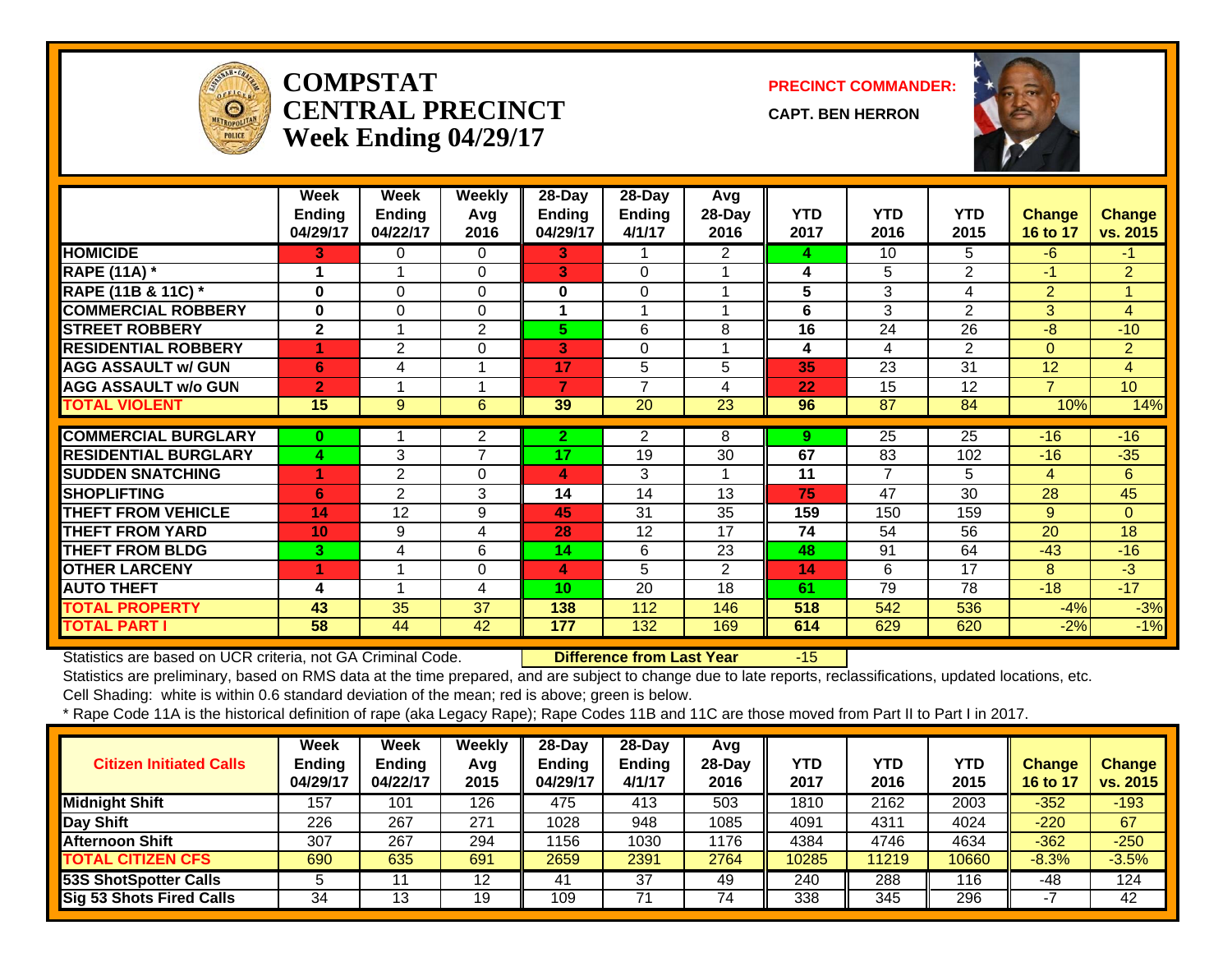## **BEAT 31 Central Precinct Week Ending 04/29/17**



|                             |                           |                           | <b>Last 4 Weeks</b> |                           | 28 Days                   | 28 Day                 |                    |                    |                    |                           |                           |
|-----------------------------|---------------------------|---------------------------|---------------------|---------------------------|---------------------------|------------------------|--------------------|--------------------|--------------------|---------------------------|---------------------------|
|                             | <b>Ending</b><br>04/08/17 | <b>Ending</b><br>04/15/17 | Endina<br>04/22/17  | <b>Ending</b><br>04/29/17 | <b>Ending</b><br>04/29/17 | <b>Average</b><br>2016 | <b>YTD</b><br>2017 | <b>YTD</b><br>2016 | <b>YTD</b><br>2015 | <b>Change</b><br>16 to 17 | <b>Change</b><br>vs. 2015 |
| <b>HOMICIDE</b>             | 0                         | 0                         | $\Omega$            | 0                         | $\Omega$                  | 0.2                    | $\Omega$           | $\mathbf{1}$       | $\Omega$           | $-1$                      | $\Omega$                  |
| <b>RAPE (11A) *</b>         | 0                         | $\Omega$                  | $\mathbf 0$         | $\mathbf{1}$              | $\mathbf{1}$              | 0.0                    | $\mathbf{1}$       | $\Omega$           | $\mathbf 0$        | 1                         | $\overline{1}$            |
| RAPE (11B & 11C) *          | 0                         | 0                         | $\mathbf 0$         | $\mathbf 0$               | $\mathbf 0$               | 0.2                    | $\mathbf 0$        | $\mathbf{1}$       | $\mathbf 0$        | $-1$                      | $\overline{0}$            |
| <b>COMMERCIAL ROBBERY</b>   | 0                         | 0                         | $\Omega$            | $\mathbf 0$               | 0                         | 0.1                    | $\mathbf 0$        | $\Omega$           | 0                  | $\Omega$                  | $\Omega$                  |
| <b>STREET ROBBERY</b>       | 0                         | $\mathbf 1$               | $\mathbf 0$         | $\mathbf 0$               | 1                         | 0.8                    | $\overline{2}$     | $\overline{2}$     | $\overline{7}$     | $\Omega$                  | $-5$                      |
| <b>RESIDENTIAL ROBBERY</b>  | 0                         | $\Omega$                  | 1                   | 1                         | $\overline{2}$            | 0.2                    | $\overline{2}$     | 1                  | 1                  | 1                         | $\mathbf 1$               |
| <b>AGG ASSAULT w/ GUN</b>   | $\mathbf 1$               | 0                         | 3                   | $\mathbf{1}$              | 5                         | 1.5                    | 13                 | $\overline{7}$     | 10                 | 6                         | $\overline{3}$            |
| <b>AGG ASSAULT w/o GUN</b>  | 0                         | $\overline{2}$            | $\Omega$            | $\mathbf{1}$              | 3                         | 0.8                    | 6                  | $\mathbf{1}$       | 4                  | 5 <sup>5</sup>            | $\overline{2}$            |
| <b>TOTAL VIOLENT</b>        | $\mathbf{1}$              | 3 <sup>1</sup>            | 4                   | 4                         | 12                        | 4.0                    | 24                 | 13                 | 22                 | 85%                       | 9%                        |
| <b>COMMERCIAL BURGLARY</b>  | $\mathbf{1}$              | 0                         | $\Omega$            | $\Omega$                  | $\mathbf{1}$              | 0.5                    | $\overline{2}$     | 3                  | 3                  | -1                        | $-1$                      |
| <b>RESIDENTIAL BURGLARY</b> | 4                         | $\Omega$                  | $\mathbf{1}$        | 3                         | 8                         | 6.0                    | 30                 | 19                 | 19                 | 11                        | 11                        |
| <b>SUDDEN SNATCHING</b>     | $\mathbf 1$               | $\Omega$                  | $\overline{2}$      | $\Omega$                  | 3                         | 0.3                    | 4                  | $\overline{2}$     | $\mathbf{1}$       | 2                         | 3                         |
| <b>SHOPLIFTING</b>          | 0                         | 0                         | $\Omega$            | $\Omega$                  | $\mathbf 0$               | 0.5                    | $\Omega$           | $\mathbf{1}$       | $\mathbf 0$        | $-1$                      | $\Omega$                  |
| <b>THEFT FROM VEHICLE</b>   | 1                         | 0                         | $\Omega$            | 3                         | 4                         | 2.8                    | 17                 | 13                 | 19                 | 4                         | $-2$                      |
| <b>THEFT FROM YARD</b>      | 1                         | $\overline{2}$            | $\Omega$            | $\mathbf{1}$              | 4                         | 1.8                    | 6                  | 7                  | 4                  | $-1$                      | $\overline{2}$            |
| <b>THEFT FROM BLDG</b>      | 1                         | $\Omega$                  | $\Omega$            | 1                         | $\overline{2}$            | 2.4                    | 5                  | 8                  | 9                  | $-3$                      | $-4$                      |
| <b>OTHER LARCENY</b>        | 0                         | $\mathbf{1}$              | $\Omega$            | 0                         | $\mathbf{1}$              | 0.3                    | 1                  | $\mathbf{1}$       | 1                  | $\Omega$                  | $\Omega$                  |
| <b>AUTO THEFT</b>           | 0                         | 1                         | $\mathbf{1}$        | $\Omega$                  | $\overline{2}$            | 3.0                    | 10                 | 15                 | 10                 | $-5$                      | $\Omega$                  |
| <b>TOTAL PROPERTY</b>       | 9                         | 4                         | 4                   | 8                         | 25                        | 17.6                   | 75                 | 69                 | 66                 | 9%                        | 14%                       |
| <b>TOTAL PART I</b>         | 10                        | $\overline{7}$            | 8                   | 12                        | 37                        | 21.6                   | 99                 | 82                 | 88                 | 21%                       | 13%                       |

 **Difference from Last Year**17

Statistics are based on UCR criteria, not GA Criminal Code.

|                              | <b>Week</b>   | Week          | Week          | Week          | 28 Days       | 28 Day            |      |            |            |               |                 |
|------------------------------|---------------|---------------|---------------|---------------|---------------|-------------------|------|------------|------------|---------------|-----------------|
| <b>Shots Fired Calls</b>     | <b>Endina</b> | <b>Ending</b> | <b>Ending</b> | <b>Ending</b> | <b>Ending</b> | <b>Average II</b> | YTD  | <b>YTD</b> | <b>YTD</b> | <b>Change</b> | <b>Change</b>   |
|                              | 04/08/17      | 04/15/17      | 04/22/17      | 04/29/17      | 04/29/17      | 2016              | 2017 | 2016       | 2015       | 16 to 17      | <b>vs. 2015</b> |
| <b>53S ShotSpotter Calls</b> |               |               |               |               | 10            | 16.8              | 85   | 96         | 52         | 0%            | 0%              |
| Sig 53 Shots Fired Calls     |               |               |               | 10            | 27            | 13.7              | 80   | 53         | 60         | 51%           | 33%             |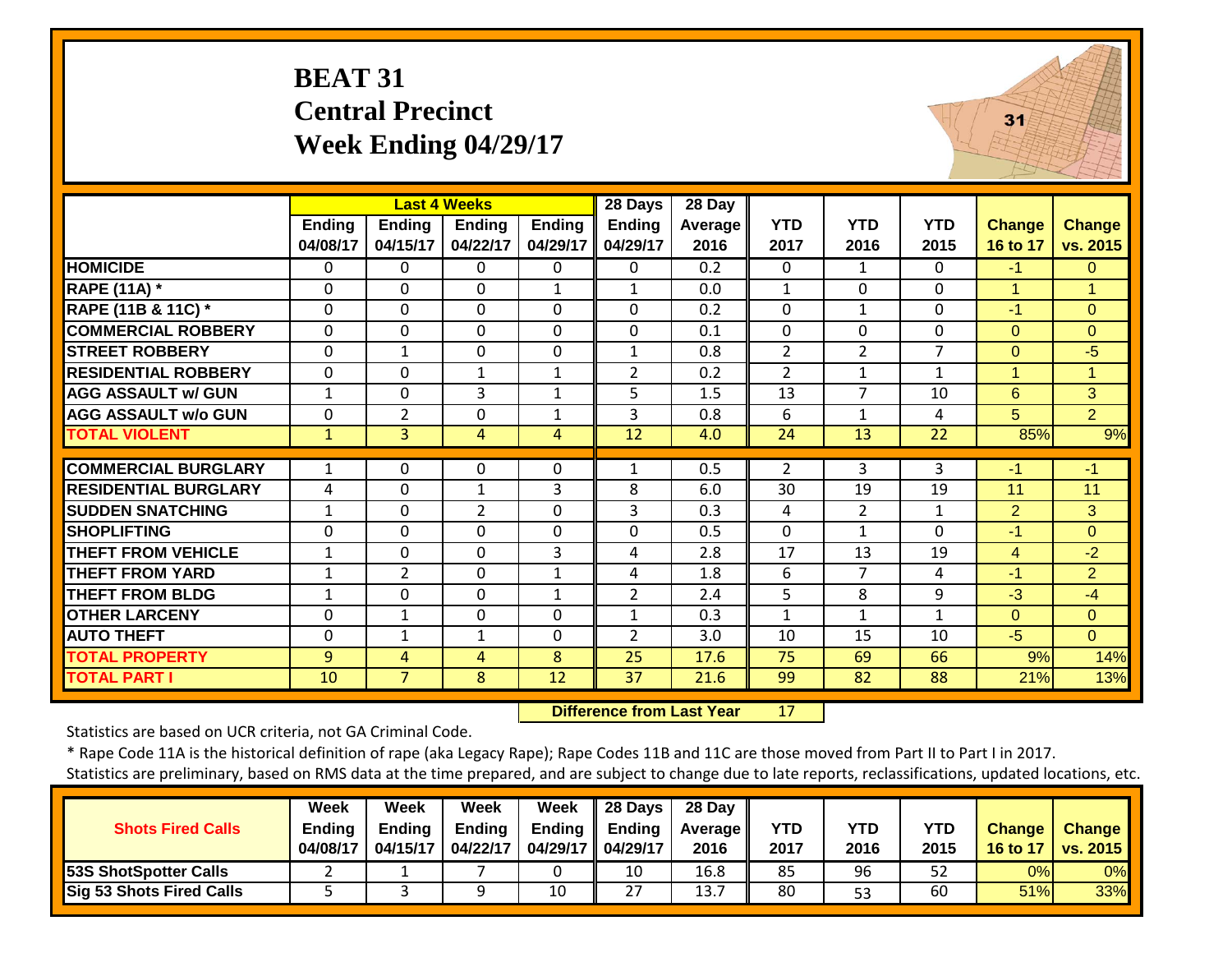## **BEAT 32 Central Precinct Week Ending 04/29/17**

|                             |                           | <b>Last 4 Weeks</b> |                           |                           | 28 Days                   | 28 Day          |                    |                    |                    |                           |                    |
|-----------------------------|---------------------------|---------------------|---------------------------|---------------------------|---------------------------|-----------------|--------------------|--------------------|--------------------|---------------------------|--------------------|
|                             | <b>Ending</b><br>04/08/17 | Ending<br>04/15/17  | <b>Ending</b><br>04/22/17 | <b>Ending</b><br>04/29/17 | <b>Ending</b><br>04/29/17 | Average<br>2016 | <b>YTD</b><br>2017 | <b>YTD</b><br>2016 | <b>YTD</b><br>2015 | <b>Change</b><br>16 to 17 | Change<br>vs. 2015 |
| <b>HOMICIDE</b>             | 0                         | $\Omega$            | $\Omega$                  | $\Omega$                  | $\Omega$                  | 0.3             | $\Omega$           | $\mathbf{1}$       | 1                  | $-1$                      | $-1$               |
| <b>RAPE (11A) *</b>         | $\Omega$                  | $\Omega$            | $\Omega$                  | $\Omega$                  | $\Omega$                  | 0.1             | $\mathbf{0}$       | $\mathbf{1}$       | $\mathbf{1}$       | $-1$                      | $-1$               |
| RAPE (11B & 11C) *          | 0                         | $\Omega$            | $\Omega$                  | $\Omega$                  | $\Omega$                  | 0.0             | $\mathbf{0}$       | $\Omega$           | $\Omega$           | $\Omega$                  | $\Omega$           |
| <b>COMMERCIAL ROBBERY</b>   | $\mathbf 0$               | $\mathbf 0$         | $\mathbf 0$               | 0                         | $\mathbf 0$               | 0.4             | $\mathbf{0}$       | $\overline{2}$     | $\Omega$           | $-2$                      | $\Omega$           |
| <b>STREET ROBBERY</b>       | $\mathbf 0$               | $\Omega$            | $\Omega$                  | 0                         | $\Omega$                  | 1.1             | $\mathbf{0}$       | 5                  | $\Omega$           | $-5$                      | $\overline{0}$     |
| <b>RESIDENTIAL ROBBERY</b>  | 0                         | $\Omega$            | $\Omega$                  | 0                         | $\Omega$                  | 0.0             | $\Omega$           | $\Omega$           | 0                  | $\Omega$                  | $\Omega$           |
| <b>AGG ASSAULT w/ GUN</b>   | 1                         | $\mathbf{1}$        | $\Omega$                  | $\Omega$                  | $\overline{2}$            | 1.0             | $\overline{3}$     | 4                  | $\overline{3}$     | $-1$                      | $\Omega$           |
| <b>AGG ASSAULT w/o GUN</b>  | 1                         | 0                   | $\mathbf 0$               | $\mathbf{1}$              | $\overline{2}$            | 0.5             | 4                  | $\overline{2}$     | $\overline{2}$     | $\overline{2}$            | $\overline{2}$     |
| <b>TOTAL VIOLENT</b>        | $\overline{2}$            | $\mathbf{1}$        | $\Omega$                  | $\mathbf{1}$              | 4                         | 3.4             | $\overline{7}$     | 15                 | $\overline{7}$     | $-53%$                    | 0%                 |
|                             |                           |                     |                           |                           |                           |                 |                    |                    |                    |                           |                    |
| <b>COMMERCIAL BURGLARY</b>  | $\Omega$                  | $\Omega$            |                           | $\mathbf{0}$              | 1                         | 1.8             | 4                  | 3                  |                    |                           | 3                  |
| <b>RESIDENTIAL BURGLARY</b> | 0                         | $\mathbf{1}$        | $\Omega$                  | $\mathbf{1}$              | $\overline{2}$            | 4.5             | 10                 | 14                 | 16                 | $-4$                      | $-6$               |
| <b>SUDDEN SNATCHING</b>     | 0                         | $\Omega$            | $\Omega$                  | 0                         | $\mathbf 0$               | 0.2             | $\mathbf{1}$       | 2                  | 1                  | -1                        | $\Omega$           |
| <b>SHOPLIFTING</b>          | 0                         | $\Omega$            | $\mathbf{1}$              | $\mathbf{1}$              | $\overline{2}$            | 2.1             | 14                 | 9                  | 8                  | 5                         | 6                  |
| THEFT FROM VEHICLE          | $\mathbf{1}$              | $\Omega$            | $\Omega$                  | 3                         | 4                         | 4.3             | 9                  | 27                 | 12                 | $-18$                     | $-3$               |
| <b>THEFT FROM YARD</b>      | $\Omega$                  | $\Omega$            | $\overline{2}$            | 3                         | 5                         | 1.8             | 8                  | 5                  | 4                  | 3                         | $\overline{4}$     |
| <b>THEFT FROM BLDG</b>      | $\mathbf 0$               | $\mathbf{1}$        | $\mathbf 0$               | $\mathbf 0$               | $\mathbf{1}$              | 2.7             | 9                  | 16                 | 10                 | $-7$                      | $-1$               |
| <b>OTHER LARCENY</b>        | 0                         | $\mathbf 0$         | $\Omega$                  | 0                         | $\mathbf 0$               | 0.1             | $\overline{2}$     | $\mathbf{1}$       | 3                  | $\mathbf{1}$              | $-1$               |
| <b>AUTO THEFT</b>           | $\mathbf 0$               | $\Omega$            | $\Omega$                  | $\overline{2}$            | $\overline{2}$            | 2.8             | 8                  | 12                 | 13                 | $-4$                      | $-5$               |
| <b>TOTAL PROPERTY</b>       | $\mathbf{1}$              | $\overline{2}$      | 4                         | 10                        | 17                        | 20.2            | 65                 | 89                 | 68                 | $-27%$                    | $-4%$              |
| <b>TOTAL PART I</b>         | $\overline{3}$            | $\overline{3}$      | 4                         | 11                        | 21                        | 23.6            | 72                 | 104                | 75                 | $-31%$                    | $-4%$              |

 **Difference from Last Year**r -32

Statistics are based on UCR criteria, not GA Criminal Code.

\* Rape Code 11A is the historical definition of rape (aka Legacy Rape); Rape Codes 11B and 11C are those moved from Part II to Part I in 2017.

Statistics are preliminary, based on RMS data at the time prepared, and are subject to change due to late reports, reclassifications, updated locations, etc.

|                                 | Week     | Week     | Week          | Week                | $\parallel$ 28 Days | 28 Day            |            |            |            |               |                 |
|---------------------------------|----------|----------|---------------|---------------------|---------------------|-------------------|------------|------------|------------|---------------|-----------------|
| <b>Shots Fired Calls</b>        | Ending   | Endina   | <b>Ending</b> | Endina              | Ending              | <b>Average</b> II | <b>YTD</b> | <b>YTD</b> | <b>YTD</b> | <b>Change</b> | <b>Change</b>   |
|                                 | 04/08/17 | 04/15/17 | 04/22/17      | 04/29/17   04/29/17 |                     | 2016              | 2017       | 2016       | 2015       | 16 to 17      | <b>vs. 2015</b> |
| <b>53S ShotSpotter Calls</b>    |          |          |               |                     |                     | 0.1               |            |            |            | 0%I           | 0%              |
| <b>Sig 53 Shots Fired Calls</b> |          |          |               |                     | 10                  | 9.4               | 32         | 23         | 34         | 39%           | $-6%$           |

 $32$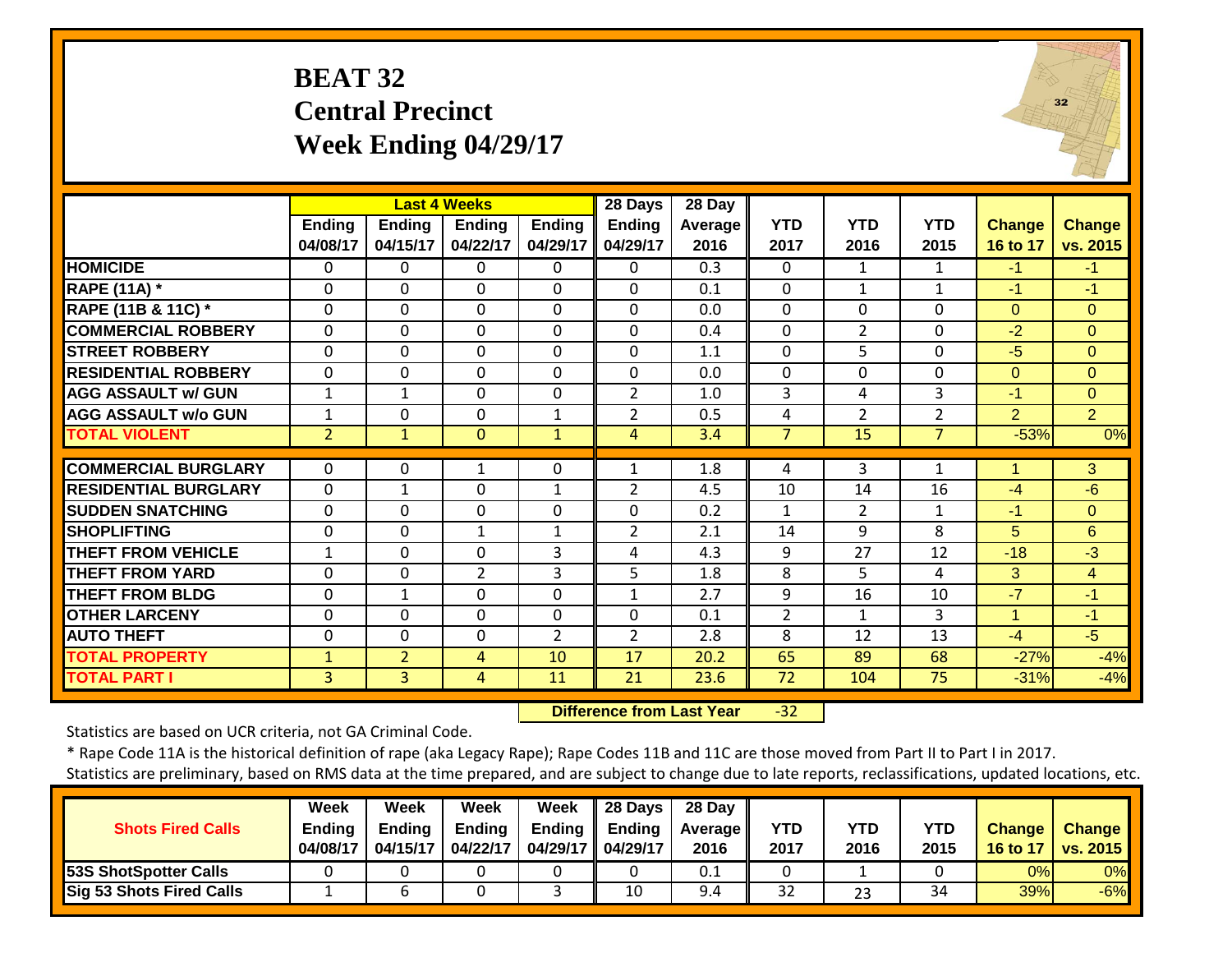## **BEAT 33 Central Precinct Week Ending 04/29/17**



|                             |                           | <b>Last 4 Weeks</b>       |                           |                           | 28 Days                   | 28 Day          |                    |                    |                    |                           |                    |
|-----------------------------|---------------------------|---------------------------|---------------------------|---------------------------|---------------------------|-----------------|--------------------|--------------------|--------------------|---------------------------|--------------------|
|                             | <b>Ending</b><br>04/08/17 | <b>Ending</b><br>04/15/17 | <b>Ending</b><br>04/22/17 | <b>Ending</b><br>04/29/17 | <b>Ending</b><br>04/29/17 | Average<br>2016 | <b>YTD</b><br>2017 | <b>YTD</b><br>2016 | <b>YTD</b><br>2015 | <b>Change</b><br>16 to 17 | Change<br>vs. 2015 |
| <b>HOMICIDE</b>             | $\Omega$                  | $\Omega$                  | $\Omega$                  | 0                         | $\Omega$                  | 0.8             | $\Omega$           | 5.                 | $\mathbf{1}$       | $-5$                      | $-1$               |
| <b>RAPE (11A)</b> *         | $\Omega$                  | $\Omega$                  | $\Omega$                  | $\Omega$                  | $\Omega$                  | 0.4             | $\Omega$           | $\overline{2}$     | $\mathbf{1}$       | $-2$                      | $-1$               |
| RAPE (11B & 11C) *          | $\Omega$                  | $\Omega$                  | $\mathbf{0}$              | 0                         | $\mathbf 0$               | 0.2             | $\overline{2}$     | 0                  | $\Omega$           | $\overline{2}$            | $\overline{2}$     |
| <b>COMMERCIAL ROBBERY</b>   | $\Omega$                  | $\Omega$                  | $\Omega$                  | 0                         | $\Omega$                  | 0.2             | $\overline{2}$     | $\mathbf{1}$       | $\mathbf 0$        | 1                         | $\overline{2}$     |
| <b>STREET ROBBERY</b>       | $\mathbf{1}$              | $\Omega$                  | $\Omega$                  | 0                         | $\mathbf{1}$              | 2.1             | 8                  | 5                  | 6                  | 3                         | $\overline{2}$     |
| <b>RESIDENTIAL ROBBERY</b>  | $\Omega$                  | $\Omega$                  | $\Omega$                  | $\Omega$                  | 0                         | 0.1             | $\Omega$           | $\mathbf{1}$       | $\mathbf{1}$       | $-1$                      | $-1$               |
| <b>AGG ASSAULT w/ GUN</b>   | $\mathbf{1}$              | $\overline{2}$            | $\mathbf 0$               | $\overline{2}$            | 5                         | 0.4             | 5                  | $\overline{2}$     | 6                  | 3                         | $-1$               |
| <b>AGG ASSAULT w/o GUN</b>  | $\Omega$                  | $\mathbf 0$               | $\mathbf{1}$              | $\Omega$                  | $\mathbf{1}$              | 0.8             | 6                  | 4                  | $\mathbf{1}$       | 2                         | 5                  |
| <b>TOTAL VIOLENT</b>        | $\overline{2}$            | $\overline{2}$            | $\mathbf{1}$              | 2                         | $\overline{7}$            | 5.0             | 23                 | 20                 | 16                 | 15%                       | 44%                |
|                             |                           |                           |                           |                           |                           |                 |                    |                    |                    |                           |                    |
| <b>COMMERCIAL BURGLARY</b>  | $\Omega$                  | 0                         | $\Omega$                  | 0                         | 0                         | 2.4             | $\overline{2}$     | 11                 | 13                 | $-9$                      | $-11$              |
| <b>RESIDENTIAL BURGLARY</b> | 1                         | $\mathbf 0$               | $\mathbf{0}$              | $\mathbf 0$               | $\mathbf{1}$              | 3.8             | 5                  | 10                 | 10                 | $-5$                      | $-5$               |
| <b>SUDDEN SNATCHING</b>     | $\Omega$                  | $\Omega$                  | $\Omega$                  | $\mathbf{1}$              | $\mathbf{1}$              | 0.5             | $\overline{2}$     | 3                  | $\overline{2}$     | $-1$                      | $\Omega$           |
| <b>SHOPLIFTING</b>          | $\Omega$                  | $\overline{2}$            | $\mathbf{1}$              | $\Omega$                  | 3                         | 2.1             | 15                 | 9                  | 8                  | 6                         | $\overline{7}$     |
| <b>THEFT FROM VEHICLE</b>   | 1                         | 1                         | 2                         | 3                         | 7                         | 8.1             | 45                 | 37                 | 29                 | 8                         | 16                 |
| <b>THEFT FROM YARD</b>      | $\overline{2}$            | $\mathbf{1}$              | $\overline{2}$            | $\overline{2}$            | $\overline{7}$            | 6.0             | 24                 | 25                 | 16                 | $-1$                      | 8                  |
| <b>THEFT FROM BLDG</b>      | 0                         | 1                         | 1                         | $\Omega$                  | $\overline{2}$            | 4.8             | 6                  | 25                 | 8                  | $-19$                     | $-2$               |
| <b>OTHER LARCENY</b>        | 0                         | $\Omega$                  | $\Omega$                  | $\Omega$                  | $\Omega$                  | 0.5             | $\overline{2}$     | 3                  | 4                  | $-1$                      | $-2$               |
| <b>AUTO THEFT</b>           | 0                         | $\Omega$                  | $\Omega$                  | $\mathbf{1}$              | $\mathbf{1}$              | 3.4             | 9                  | 16                 | 17                 | $-7$                      | $-8$               |
| <b>TOTAL PROPERTY</b>       | 4                         | 5                         | 6                         | $\overline{7}$            | 22                        | 31.7            | 110                | 139                | 107                | $-21%$                    | 3%                 |
| <b>TOTAL PART I</b>         | 6                         | $\overline{7}$            | $\overline{7}$            | 9                         | 29                        | 36.6            | 133                | 159                | 123                | $-16%$                    | 8%                 |

 **Difference from Last Year**‐26

Statistics are based on UCR criteria, not GA Criminal Code.

\* Rape Code 11A is the historical definition of rape (aka Legacy Rape); Rape Codes 11B and 11C are those moved from Part II to Part I in 2017. Statistics are preliminary, based on RMS data at the time prepared, and are subject to change due to late reports, reclassifications, updated locations, etc.

**Week Week Week Week 28 Days 28 Day Shots Fired CallsEnding Ending Ending Ending Ending Average YTD YTD YTD Change Change**

| Shots Fired Calls               | Enaing   | Enaina   | Enaing   |                      | Enaing I Enaing | Average <b>I</b> | טו                | ט ו     | טו   | change   | <b>Change</b>   |
|---------------------------------|----------|----------|----------|----------------------|-----------------|------------------|-------------------|---------|------|----------|-----------------|
|                                 | 04/08/17 | 04/15/17 | 04/22/17 | 04/29/17    04/29/17 |                 | 2016             | 2017              | 2016    | 2015 | 16 to 17 | <b>vs. 2015</b> |
| <b>53S ShotSpotter Calls</b>    |          |          |          |                      |                 | <b>D.4</b>       | <u>ິດ F</u><br>25 | ົ<br>-- | 14   | 0%       | 0%              |
| <b>Sig 53 Shots Fired Calls</b> |          |          |          |                      | τp              | 12.0             | 49                | 78      | ᇰᆂ   | $-37%$   | $-4%$           |
|                                 |          |          |          |                      |                 |                  |                   |         |      |          |                 |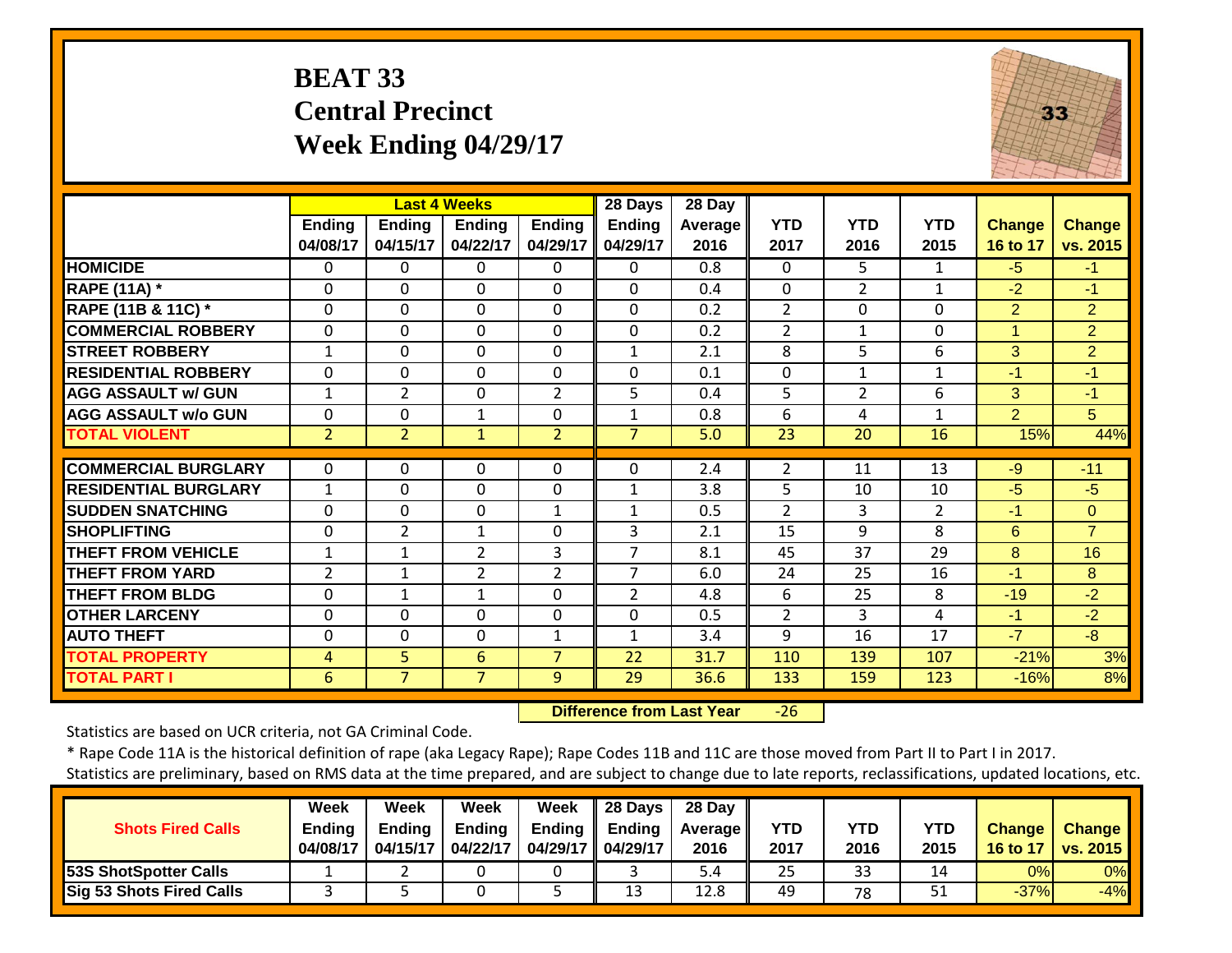## **BEAT 34 Central Precinct Week Ending 04/29/17**



|                             |                           |                           | <b>Last 4 Weeks</b> |                           | 28 Days                   | 28 Day             |                    |                    |                    |                           |                           |
|-----------------------------|---------------------------|---------------------------|---------------------|---------------------------|---------------------------|--------------------|--------------------|--------------------|--------------------|---------------------------|---------------------------|
|                             | <b>Ending</b><br>04/08/17 | <b>Ending</b><br>04/15/17 | Ending<br>04/22/17  | <b>Ending</b><br>04/29/17 | <b>Ending</b><br>04/29/17 | Average   <br>2016 | <b>YTD</b><br>2017 | <b>YTD</b><br>2016 | <b>YTD</b><br>2015 | <b>Change</b><br>16 to 17 | <b>Change</b><br>vs. 2015 |
| <b>HOMICIDE</b>             | 0                         | $\Omega$                  | $\Omega$            | $\Omega$                  | $\Omega$                  | 0.0                | $\Omega$           | $\Omega$           | 0                  | $\Omega$                  | $\Omega$                  |
| <b>RAPE (11A)</b> *         | $\mathbf 1$               | $\Omega$                  | $\mathbf{1}$        | $\Omega$                  | $\overline{2}$            | 0.1                | $\overline{2}$     | $\Omega$           | 0                  | 2                         | $\overline{2}$            |
| RAPE (11B & 11C) *          | $\Omega$                  | $\mathbf 0$               | $\mathbf 0$         | $\Omega$                  | $\mathbf 0$               | 0.2                | $\mathbf{1}$       | $\mathbf{1}$       | 3                  | $\Omega$                  | $-2$                      |
| <b>COMMERCIAL ROBBERY</b>   | $\mathbf{1}$              | $\Omega$                  | $\Omega$            | $\Omega$                  | $\mathbf{1}$              | 0.2                | 3                  | 0                  | $\mathbf{1}$       | 3                         | $\overline{2}$            |
| <b>STREET ROBBERY</b>       | $\Omega$                  | 0                         | $\mathbf 0$         | $\overline{2}$            | $\overline{2}$            | 0.8                | 3                  | $\mathbf{1}$       | 4                  | 2                         | $-1$                      |
| <b>RESIDENTIAL ROBBERY</b>  | $\Omega$                  | 0                         | $\Omega$            | $\Omega$                  | 0                         | 0.2                | $\mathbf 0$        | $\Omega$           | 0                  | $\Omega$                  | $\Omega$                  |
| <b>AGG ASSAULT w/ GUN</b>   | $\mathbf 0$               | 1                         | $\mathbf{0}$        | 1                         | $\overline{2}$            | 0.5                | 5                  | $\mathbf{1}$       | 4                  | $\overline{4}$            | 1                         |
| <b>AGG ASSAULT w/o GUN</b>  | $\Omega$                  | $\mathbf 0$               | $\mathbf{0}$        | 0                         | $\mathbf 0$               | 0.5                | $\overline{3}$     | 5                  | 0                  | $-2$                      | 3                         |
| <b>TOTAL VIOLENT</b>        | $\overline{2}$            | $\mathbf{1}$              | $\mathbf{1}$        | 3                         | $\overline{7}$            | 2.4                | 17                 | 8                  | 12                 | 113%                      | 42%                       |
|                             |                           |                           |                     |                           |                           |                    |                    |                    |                    |                           |                           |
| <b>COMMERCIAL BURGLARY</b>  | 0                         | 0                         | $\Omega$            | 0                         | $\Omega$                  | 1.4                | $\Omega$           | 4                  | 3                  | $-4$                      | $-3$                      |
| <b>RESIDENTIAL BURGLARY</b> | $\mathbf 0$               | $\mathbf 0$               | $\mathbf{1}$        | 0                         | $\mathbf{1}$              | 4.4                | 5                  | 8                  | 10                 | $-3$                      | $-5$                      |
| <b>SUDDEN SNATCHING</b>     | $\Omega$                  | $\Omega$                  | $\Omega$            | 0                         | 0                         | 0.1                | $\overline{2}$     | $\Omega$           | 0                  | $\overline{2}$            | $\overline{2}$            |
| <b>SHOPLIFTING</b>          | $\mathbf 1$               | $\mathbf{1}$              | $\Omega$            | 0                         | $\overline{2}$            | 4.4                | 25                 | 19                 | 8                  | 6                         | 17                        |
| <b>THEFT FROM VEHICLE</b>   | 2                         | 1                         | 7                   | 3                         | 13                        | 7.0                | 33                 | 26                 | 29                 | $\overline{7}$            | $\overline{4}$            |
| <b>THEFT FROM YARD</b>      | 1                         | $\mathbf 0$               | 4                   | 0                         | 5                         | 2.6                | 19                 | 4                  | 14                 | 15                        | 5 <sup>1</sup>            |
| <b>THEFT FROM BLDG</b>      | 1                         | $\mathbf 0$               | 3                   | 1                         | 5                         | 5.3                | 16                 | 24                 | 10                 | -8                        | 6                         |
| <b>OTHER LARCENY</b>        | 1                         | $\Omega$                  | $\Omega$            | $\Omega$                  | $\mathbf{1}$              | 0.3                | 3                  | 1                  | $\overline{2}$     | 2                         | 1                         |
| <b>AUTO THEFT</b>           | 0                         | $\overline{2}$            | $\Omega$            | $\Omega$                  | $\overline{2}$            | 3.4                | 11                 | 17                 | 11                 | $-6$                      | $\Omega$                  |
| <b>TOTAL PROPERTY</b>       | 6                         | 4                         | 15                  | 4                         | 29                        | 28.8               | 114                | 103                | 87                 | 11%                       | 31%                       |
| <b>TOTAL PART I</b>         | 8                         | 5                         | 16                  | $\overline{7}$            | 36                        | 31.1               | 131                | 111                | 99                 | 18%                       | 32%                       |

 **Difference from Last Year**20

Statistics are based on UCR criteria, not GA Criminal Code.

\* Rape Code 11A is the historical definition of rape (aka Legacy Rape); Rape Codes 11B and 11C are those moved from Part II to Part I in 2017.

|                                 | Week     | Week     | Week          | Week                | $\parallel$ 28 Days | 28 Day            |            |            |            |               |                 |
|---------------------------------|----------|----------|---------------|---------------------|---------------------|-------------------|------------|------------|------------|---------------|-----------------|
| <b>Shots Fired Calls</b>        | Ending   | Endina   | <b>Ending</b> | Endina              | Ending              | <b>Average</b> II | <b>YTD</b> | <b>YTD</b> | <b>YTD</b> | <b>Change</b> | <b>Change</b>   |
|                                 | 04/08/17 | 04/15/17 | 04/22/17      | 04/29/17   04/29/17 |                     | 2016              | 2017       | 2016       | 2015       | 16 to 17      | <b>vs. 2015</b> |
| <b>53S ShotSpotter Calls</b>    |          |          |               |                     |                     | 0.2               |            |            |            | 0%I           | 0%              |
| <b>Sig 53 Shots Fired Calls</b> |          |          |               |                     | 16                  | 7.4               | 36         | 30         | 39         | 20%           | $-8%$           |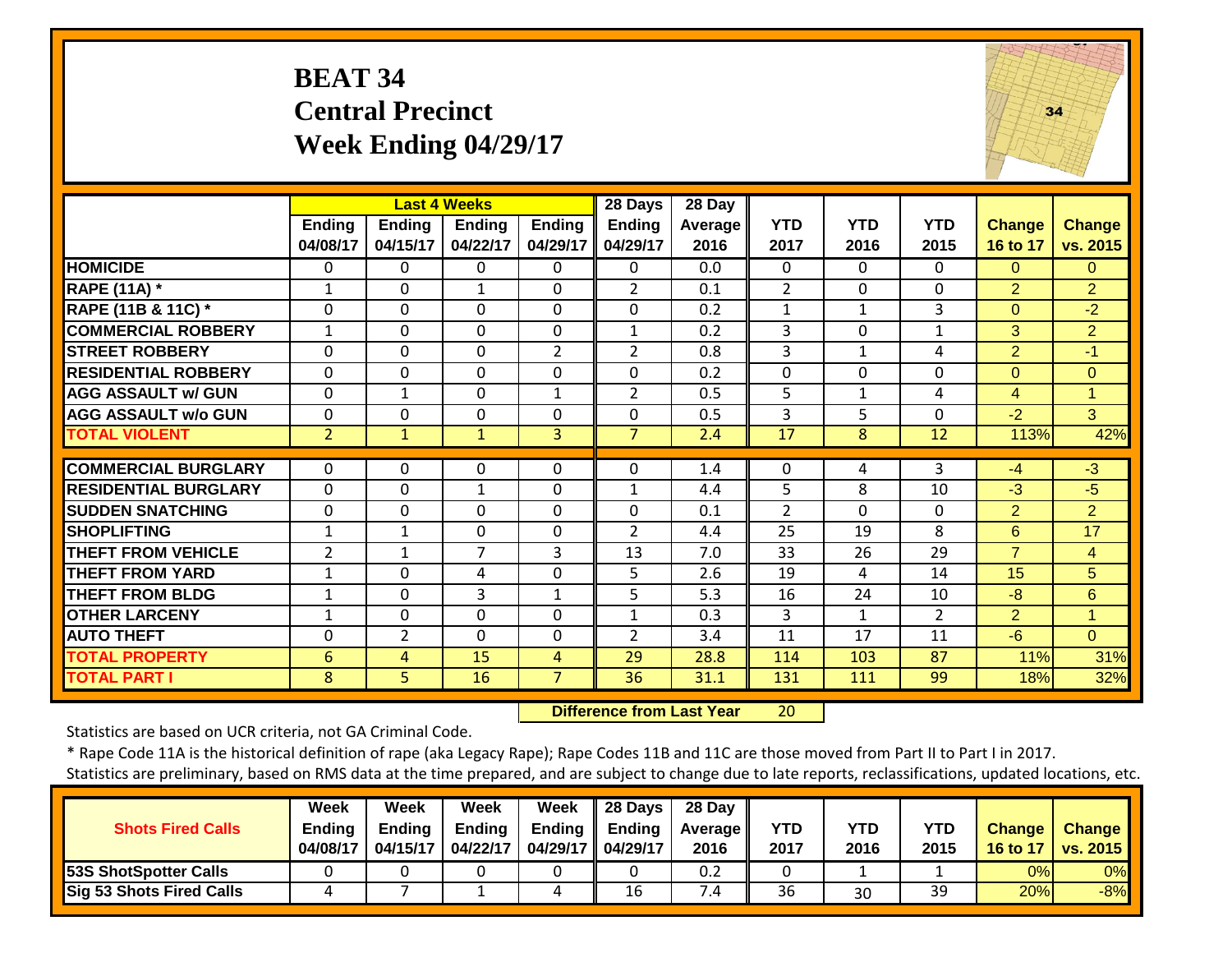## **BEAT 35 Central PrecinctWeek Ending 04/29/17**



|                                              |                           |                          | <b>Last 4 Weeks</b>            |                           | 28 Days                   | 28 Day          |                    |                    |                    |                           |                           |
|----------------------------------------------|---------------------------|--------------------------|--------------------------------|---------------------------|---------------------------|-----------------|--------------------|--------------------|--------------------|---------------------------|---------------------------|
|                                              | <b>Ending</b><br>04/08/17 | Ending<br>04/15/17       | <b>Ending</b><br>04/22/17      | <b>Ending</b><br>04/29/17 | <b>Ending</b><br>04/29/17 | Average<br>2016 | <b>YTD</b><br>2017 | <b>YTD</b><br>2016 | <b>YTD</b><br>2015 | <b>Change</b><br>16 to 17 | <b>Change</b><br>vs. 2015 |
| <b>HOMICIDE</b>                              | $\Omega$                  | $\Omega$                 | $\Omega$                       | 3                         | 3                         | 0.5             | 4                  | 3                  | 3                  | 1                         | 1                         |
| <b>RAPE (11A)</b> *                          | $\mathbf 0$               | $\Omega$                 | $\Omega$                       | $\Omega$                  | $\Omega$                  | 0.2             | $\mathbf{1}$       | $\mathbf{1}$       | $\Omega$           | $\Omega$                  | $\overline{1}$            |
| RAPE (11B & 11C) *                           | $\Omega$                  | $\mathbf 0$              | $\Omega$                       | $\Omega$                  | $\mathbf 0$               | 0.2             | $\overline{2}$     | $\mathbf{1}$       | $\mathbf{1}$       | $\mathbf{1}$              | $\mathbf{1}$              |
| <b>COMMERCIAL ROBBERY</b>                    | $\mathbf 0$               | $\Omega$                 | $\mathbf{0}$                   | $\Omega$                  | $\mathbf 0$               | 0.1             | $\Omega$           | 0                  | $\Omega$           | $\Omega$                  | $\Omega$                  |
| <b>STREET ROBBERY</b>                        | $\mathbf 0$               | $\mathbf 0$              | $\mathbf{1}$                   | $\mathbf 0$               | $\mathbf{1}$              | 1.5             | $\mathbf{1}$       | 5                  | 6                  | $-4$                      | $-5$                      |
| <b>RESIDENTIAL ROBBERY</b>                   | $\mathbf 0$               | $\Omega$                 | $\mathbf{1}$                   | $\Omega$                  | 1                         | 0.4             | $\overline{2}$     | $\overline{2}$     | $\Omega$           | $\Omega$                  | $\overline{2}$            |
| <b>AGG ASSAULT w/ GUN</b>                    | $\Omega$                  | $\Omega$                 | $\Omega$                       | $\mathbf{1}$              | 1                         | 1.2             | 5                  | 3                  | 6                  | 2                         | $-1$                      |
| <b>AGG ASSAULT w/o GUN</b>                   | $\Omega$                  | $\mathbf{1}$             | $\Omega$                       | $\Omega$                  | $\mathbf{1}$              | 1.2             | 3                  | $\overline{2}$     | 3                  | $\overline{1}$            | $\overline{0}$            |
| <b>TOTAL VIOLENT</b>                         | $\mathbf{0}$              | $\mathbf{1}$             | $\overline{2}$                 | $\overline{4}$            | $\overline{7}$            | 5.3             | 18                 | 17                 | 19                 | 6%                        | $-5%$                     |
| <b>COMMERCIAL BURGLARY</b>                   | $\Omega$                  | 0                        | $\mathbf 0$                    | 0                         | $\Omega$                  | 1.0             | $\Omega$           | $\mathbf{1}$       | 4                  | -1                        | $-4$                      |
| <b>RESIDENTIAL BURGLARY</b>                  | 3                         |                          | $\mathbf 0$                    | $\Omega$                  | 4                         | 8.0             | 15                 | 24                 | 37                 | $-9$                      | $-22$                     |
| <b>SUDDEN SNATCHING</b>                      | $\mathbf 0$               | 1<br>$\Omega$            | $\Omega$                       | $\Omega$                  | $\Omega$                  | 0.2             | $\mathbf{1}$       | 0                  | $\Omega$           | $\overline{1}$            | $\mathbf{1}$              |
| <b>SHOPLIFTING</b>                           | 0                         | $\mathbf 0$              | $\mathbf{0}$                   | $\Omega$                  | $\mathbf 0$               | 0.3             | 3                  | $\mathbf{1}$       | 1                  | $\overline{2}$            | $\overline{2}$            |
| <b>THEFT FROM VEHICLE</b>                    | 1                         | 1                        | $\Omega$                       | $\Omega$                  | $\overline{2}$            | 5.0             | 18                 | 21                 | 21                 | $-3$                      | $-3$                      |
| <b>THEFT FROM YARD</b>                       | $\Omega$                  | $\mathbf{1}$             | $\Omega$                       | 4                         | 5                         | 2.1             | 12                 | 6                  | 7                  | 6                         | 5                         |
| <b>THEFT FROM BLDG</b>                       | $\mathbf{1}$              |                          | $\Omega$                       | $\mathbf{1}$              | 3                         | 4.9             | 6                  | 12                 | 13                 | $-6$                      | $-7$                      |
| <b>OTHER LARCENY</b>                         |                           | $\mathbf{1}$<br>$\Omega$ | $\mathbf{1}$                   | $\Omega$                  |                           |                 | 3                  | $\Omega$           | $\overline{2}$     |                           |                           |
|                                              | $\Omega$                  |                          |                                |                           | 1                         | 0.3             |                    |                    |                    | 3<br>$-1$                 | $\mathbf{1}$<br>$-7$      |
| <b>AUTO THEFT</b>                            | 0                         | $\mathbf 0$              | $\mathbf{0}$                   | $\Omega$                  | $\mathbf 0$               | 3.9             | 11                 | 12                 | 18                 |                           |                           |
| <b>TOTAL PROPERTY</b><br><b>TOTAL PART I</b> | 5<br>5                    | 4<br>5                   | $\mathbf{1}$<br>$\overline{3}$ | 5<br>9                    | 15<br>22                  | 25.6<br>30.9    | 69<br>87           | 77<br>94           | 103<br>122         | $-10%$<br>$-7%$           | $-33%$<br>$-29%$          |
|                                              |                           |                          |                                |                           |                           |                 |                    |                    |                    |                           |                           |

 **Difference from Last Year** $-7$ 

Statistics are based on UCR criteria, not GA Criminal Code.

\* Rape Code 11A is the historical definition of rape (aka Legacy Rape); Rape Codes 11B and 11C are those moved from Part II to Part I in 2017. Statistics are preliminary, based on RMS data at the time prepared, and are subject to change due to late reports, reclassifications, updated locations, etc.

**Week Week Week Week 28 Days 28 Day** Т

| <b>Shots Fired Calls</b>        | wccn<br><b>Ending</b><br>04/08/17 | 11 CC V<br><b>Endina</b><br>04/15/17 | wcch<br><b>Ending</b><br>04/22/17 | VCT<br>Endina<br>04/29/17 | LU DAVƏ<br>Ending<br>04/29/17 | zo Dav<br>Average II<br>2016 | YTD<br>2017 | YTD<br>2016 | <b>YTD</b><br>2015 | <b>Change</b><br>16 to 17 | <b>Change</b><br><b>vs. 2015</b> |
|---------------------------------|-----------------------------------|--------------------------------------|-----------------------------------|---------------------------|-------------------------------|------------------------------|-------------|-------------|--------------------|---------------------------|----------------------------------|
| <b>53S ShotSpotter Calls</b>    |                                   | 10                                   |                                   |                           | 24                            | 23.4                         | 110         | 133         | 38                 | 0%                        | 0%                               |
| <b>Sig 53 Shots Fired Calls</b> |                                   | 12                                   |                                   | 10                        | 30                            | 18.2                         | 92          | 100         | 58                 | $-8%$                     | 59%                              |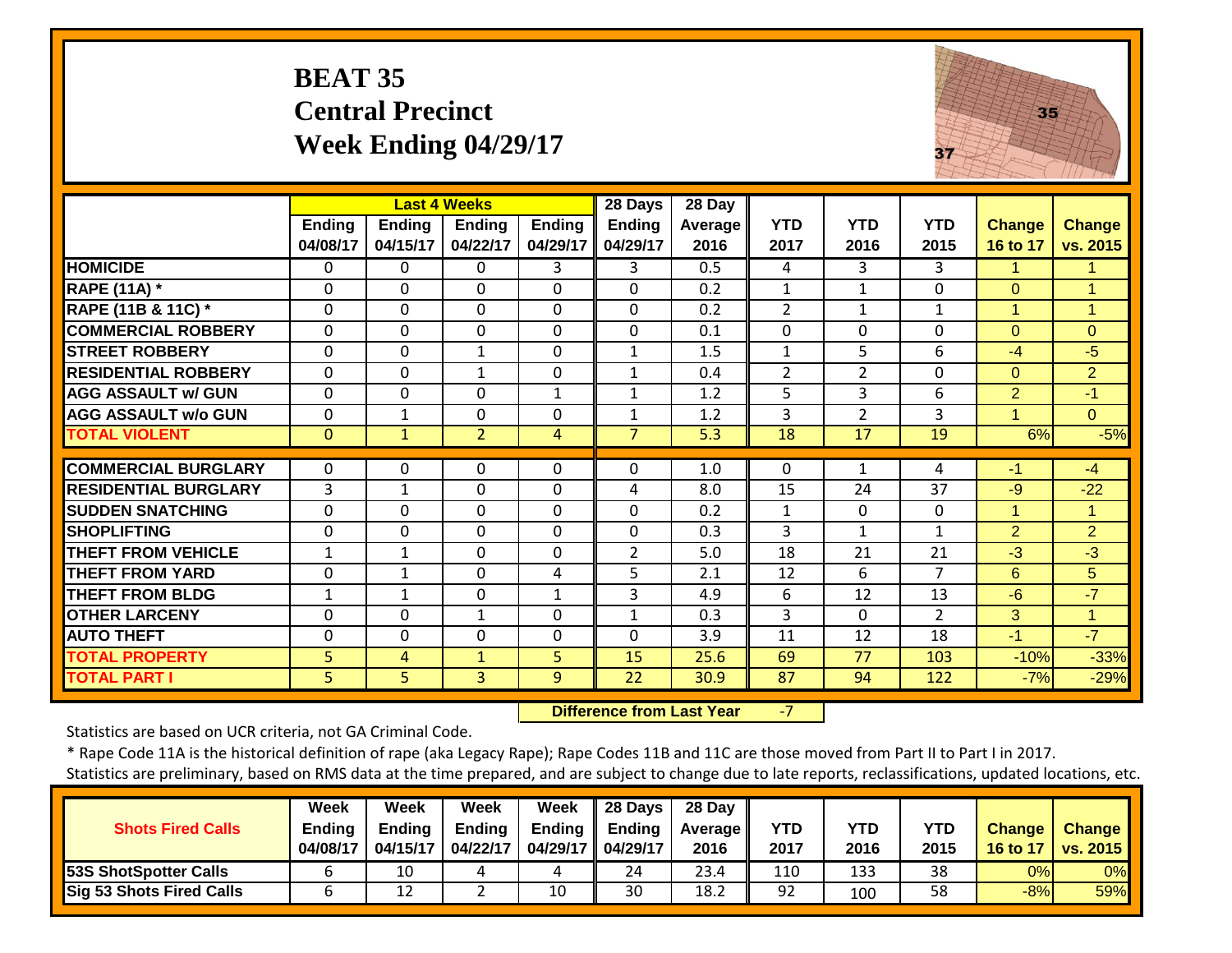| <b>BEAT 37</b>              |
|-----------------------------|
| <b>Central Precinct</b>     |
| <b>Week Ending 04/29/17</b> |



|                             |                |                | <b>Last 4 Weeks</b> |                | 28 Days        | 28 Day           |                |                |                |                      |                |
|-----------------------------|----------------|----------------|---------------------|----------------|----------------|------------------|----------------|----------------|----------------|----------------------|----------------|
|                             | <b>Ending</b>  | <b>Ending</b>  | <b>Ending</b>       | <b>Ending</b>  | <b>Ending</b>  | Average          | <b>YTD</b>     | <b>YTD</b>     | <b>YTD</b>     | <b>Change</b>        | <b>Change</b>  |
|                             | 04/08/17       | 04/15/17       | 04/22/17            | 04/29/17       | 04/29/17       | 2016             | 2017           | 2016           | 2015           | 16 to 17             | vs. 2015       |
| <b>HOMICIDE</b>             | $\Omega$       | 0              | 0                   | $\Omega$       | $\Omega$       | 0.1              | $\mathbf{0}$   | $\Omega$       | $\Omega$       | $\Omega$             | $\Omega$       |
| <b>RAPE (11A) *</b>         | 0              | 0              | $\mathbf 0$         | $\Omega$       | $\Omega$       | 0.1              | $\Omega$       | 1              | $\Omega$       | $-1$                 | $\Omega$       |
| RAPE (11B & 11C) *          | $\Omega$       | 0              | $\mathbf 0$         | $\mathbf 0$    | $\mathbf 0$    | 0.2              | $\Omega$       | $\mathbf{0}$   | $\Omega$       | $\Omega$             | $\Omega$       |
| <b>COMMERCIAL ROBBERY</b>   | $\Omega$       | 0              | 0                   | $\Omega$       | $\Omega$       | 0.1              | $\mathbf{1}$   | $\Omega$       | $\mathbf{1}$   | $\overline{1}$       | $\Omega$       |
| <b>STREET ROBBERY</b>       | $\Omega$       | 0              | $\Omega$            | $\Omega$       | $\Omega$       | 1.5              | $\overline{2}$ | 6              | 3              | $-4$                 | $-1$           |
| <b>RESIDENTIAL ROBBERY</b>  | $\mathbf 0$    | 0              | $\mathbf 0$         | $\Omega$       | $\mathbf 0$    | 0.0              | $\Omega$       | $\mathbf 0$    | $\mathbf 0$    | $\Omega$             | $\Omega$       |
| <b>AGG ASSAULT w/ GUN</b>   | 0              | 0              | $\mathbf{1}$        | $\mathbf{1}$   | $\overline{2}$ | 0.5              | 4              | 6              | $\overline{2}$ | $-2$                 | $\overline{2}$ |
| <b>AGG ASSAULT w/o GUN</b>  | $\mathbf 0$    | 0              | $\mathbf 0$         | $\mathbf 0$    | $\mathbf 0$    | 0.2              | $\mathbf{0}$   | $\mathbf{1}$   | $\overline{2}$ | $-1$                 | $-2$           |
| <b>TOTAL VIOLENT</b>        | $\overline{0}$ | $\overline{0}$ | $\mathbf{1}$        | $\mathbf{1}$   | $\overline{2}$ | 2.6              | $\overline{7}$ | 14             | 8              | $-50%$               | $-13%$         |
|                             |                |                |                     |                |                |                  |                |                |                |                      |                |
| <b>COMMERCIAL BURGLARY</b>  | $\Omega$       | 0              | 0                   | $\mathbf{0}$   | $\Omega$       | $\overline{1.3}$ | 1              | 3              | $\mathbf{1}$   | $-2$                 | $\Omega$       |
| <b>RESIDENTIAL BURGLARY</b> | $\mathbf 0$    | 0              | $\mathbf{1}$        | $\mathbf 0$    | $\mathbf{1}$   | 3.1              | $\overline{2}$ | 8              | 10             | $-6$                 | $-8$           |
| <b>SUDDEN SNATCHING</b>     | $\mathbf 0$    | 0              | 0                   | $\mathbf 0$    | $\mathbf 0$    | 0.2              | $\mathbf{1}$   | $\Omega$       | $\mathbf{1}$   | $\blacktriangleleft$ | $\Omega$       |
| <b>SHOPLIFTING</b>          | $\mathbf 0$    | $\overline{2}$ | $\mathbf 0$         | 5              | $\overline{7}$ | 3.3              | 18             | 8              | 5              | 10 <sup>1</sup>      | 13             |
| THEFT FROM VEHICLE          | 4              | 6              | 3                   | $\overline{2}$ | 15             | 7.3              | 37             | 26             | 49             | 11                   | $-12$          |
| <b>THEFT FROM YARD</b>      | $\mathbf{0}$   | 1              | $\mathbf{1}$        | $\mathbf 0$    | $\overline{2}$ | 3.1              | 5              | $\overline{7}$ | 11             | $-2$                 | $-6$           |
| <b>THEFT FROM BLDG</b>      | 0              | 1              | $\mathbf 0$         | $\mathbf 0$    | 1              | 2.4              | 6              | 6              | 14             | $\Omega$             | $-8$           |
| <b>OTHER LARCENY</b>        | $\Omega$       | 0              | $\mathbf 0$         | $\mathbf{1}$   | 1              | 0.2              | 3              | $\mathbf 0$    | 5              | 3                    | $-2$           |
| <b>AUTO THEFT</b>           | $\mathbf{1}$   | 1              | 0                   | 1              | 3              | 1.4              | 12             | $\overline{7}$ | 9              | 5                    | 3              |
| <b>TOTAL PROPERTY</b>       | 5              | 11             | 5                   | 9              | 30             | 22.2             | 85             | 65             | 105            | 31%                  | $-19%$         |
| <b>TOTAL PART I</b>         | 5              | 11             | 6                   | 10             | 32             | 24.8             | 92             | 79             | 113            | 16%                  | $-19%$         |

 **Difference from Last Year**r 13

Statistics are based on UCR criteria, not GA Criminal Code.

|                                 | Week          | Week          | Week          | Week               | $\parallel$ 28 Days | 28 Day            |            |      |      |        |                     |
|---------------------------------|---------------|---------------|---------------|--------------------|---------------------|-------------------|------------|------|------|--------|---------------------|
| <b>Shots Fired Calls</b>        | <b>Ending</b> | <b>Ending</b> | <b>Ending</b> | Ending $\parallel$ | Ending              | <b>Average</b> II | <b>YTD</b> | YTD  | YTD  | Change | <b>Change</b>       |
|                                 | 04/08/17      | 04/15/17      | 04/22/17      | 04/29/17 04/29/17  |                     | 2016              | 2017       | 2016 | 2015 |        | 16 to 17   vs. 2015 |
| <b>53S ShotSpotter Calls</b>    |               |               |               |                    | 4                   | 3.5               | 20         | 24   |      | 0%     | $0\%$               |
| <b>Sig 53 Shots Fired Calls</b> |               |               |               |                    | 13                  | 12.7              | 49         | 61   | 54   | $-20%$ | $-9%$               |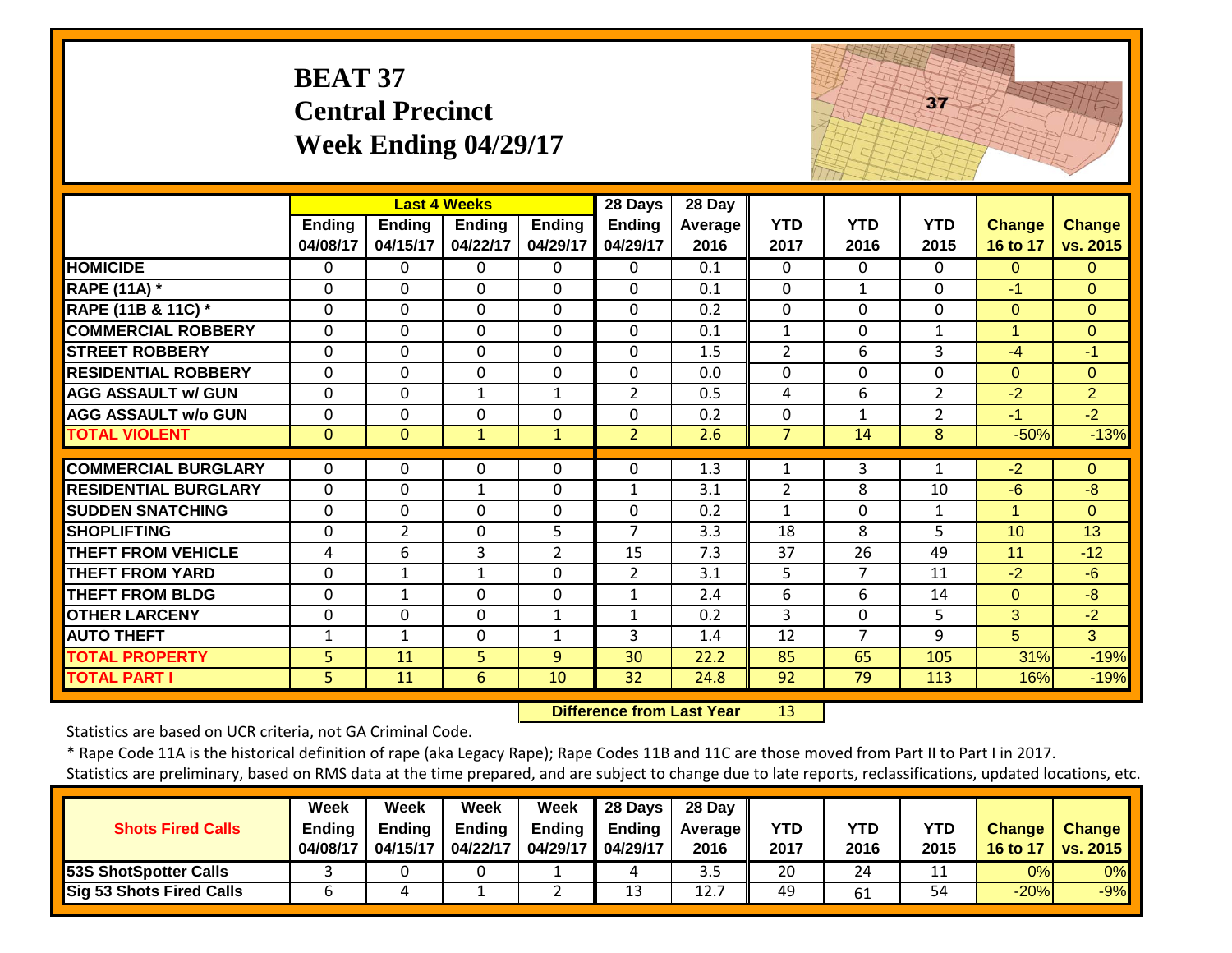

#### **COMPSTATSOUTHSIDE PRECINCT CAPT. ASHLEY BROWNWeek Ending 04/29/17**

**PRECINCT COMMANDER:**



|                             | Week           | Week           | Weekly         | $28-Day$        | 28-Day        | Avg            |                |            |                |                |                |
|-----------------------------|----------------|----------------|----------------|-----------------|---------------|----------------|----------------|------------|----------------|----------------|----------------|
|                             | <b>Ending</b>  | <b>Ending</b>  | Avg            | Ending          | <b>Ending</b> | 28-Day         | <b>YTD</b>     | <b>YTD</b> | <b>YTD</b>     | <b>Change</b>  | <b>Change</b>  |
|                             | 04/29/17       | 04/22/17       | 2016           | 04/29/17        | 4/1/17        | 2016           | 2017           | 2016       | 2015           | 16 to 17       | vs. 2015       |
| <b>HOMICIDE</b>             | 0              | 0              | 0              | 0               | 0             | 0              |                | 2          | 2              | $-1$           | $-1$           |
| <b>RAPE (11A) *</b>         | $\bf{0}$       | 0              | 0              | 0               | $\Omega$      |                | 1              | 6          | 2              | $-5$           | $-1$           |
| RAPE (11B & 11C) *          | $\bf{0}$       | 0              | 0              | 0               | 2             |                | $\mathbf{2}$   | 3          | $\Omega$       | $-1$           | $\overline{2}$ |
| <b>COMMERCIAL ROBBERY</b>   | $\bf{0}$       | 0              |                | $\bf{0}$        | 4             | $\overline{2}$ | 10             | 10         | 5              | $\Omega$       | 5              |
| <b>STREET ROBBERY</b>       |                |                |                | 3               | $\Omega$      | $\overline{2}$ | 8              | 13         | 11             | $-5$           | $-3$           |
| <b>RESIDENTIAL ROBBERY</b>  | $\bf{0}$       | 0              | $\Omega$       | $\bf{0}$        |               | $\Omega$       | 1              |            | 3              | $\Omega$       | $-2$           |
| <b>AGG ASSAULT w/ GUN</b>   |                |                | 0              | 4               | 3             | $\overline{2}$ | 12             | 3          | 4              | 9              | 8              |
| <b>AGG ASSAULT w/o GUN</b>  | $\bf{0}$       |                |                |                 | 3             | $\overline{2}$ | 5.             | 14         | $\overline{7}$ | -9             | $-2$           |
| <b>TOTAL VIOLENT</b>        | $\overline{2}$ | 3 <sup>1</sup> | $\overline{3}$ | 8               | 10            | 12             | 40             | 52         | 34             | $-23%$         | 18%            |
|                             |                |                |                |                 |               |                |                |            |                |                |                |
| <b>COMMERCIAL BURGLARY</b>  | $\bf{0}$       | 4              |                | 10 <sub>1</sub> | $\Omega$      | 5.             | 19             | 15         | 13             | 4              | 6              |
| <b>RESIDENTIAL BURGLARY</b> |                | 4              | 4              | 9               | 14            | 15             | 54             | 53         | 74             |                | $-20$          |
| <b>SUDDEN SNATCHING</b>     |                | 0              | $\Omega$       |                 |               |                | $\overline{2}$ |            | 6              |                | -4             |
| <b>SHOPLIFTING</b>          | 13             | 14             | 12             | 53              | 56            | 49             | 228            | 241        | 236            | $-13$          | -8             |
| <b>THEFT FROM VEHICLE</b>   | 14             | 10             | 5              | 43              | 20            | 20             | 132            | 83         | 96             | 49             | 36             |
| <b>THEFT FROM YARD</b>      | $\bf{0}$       |                | $\overline{2}$ | 3               | 1             | 9              | 24             | 33         | 32             | $-9$           | -8             |
| <b>THEFT FROM BLDG</b>      | 3              | 8              | 3              | 17              | 14            | 13             | 67             | 39         | 65             | 28             | $\overline{2}$ |
| <b>OTHER LARCENY</b>        | $\bf{0}$       | 0              | $\Omega$       | $\overline{2}$  | 4             | $\overline{2}$ | 9              | 5          | 9              | $\overline{4}$ | $\Omega$       |
| <b>AUTO THEFT</b>           | 5              | 5              | $\overline{2}$ | 14              | 11            | 9              | 47             | 40         | 60             | $\overline{7}$ | $-13$          |
| <b>TOTAL PROPERTY</b>       | 37             | 46             | 30             | 152             | 118           | 120            | 582            | 510        | 591            | 14%            | $-2%$          |
| <b>TOTAL PART I</b>         | 39             | 49             | 33             | 160             | 128           | 132            | 622            | 562        | 625            | 11%            | 0%             |

Statistics are based on UCR criteria, not GA Criminal Code. **Difference from Last Year** 60

Statistics are preliminary, based on RMS data at the time prepared, and are subject to change due to late reports, reclassifications, updated locations, etc.

Cell Shading: white is within 0.6 standard deviation of the mean; red is above; green is below.

| <b>Citizen Initiated Calls</b> | Week<br>Ending<br>04/29/17 | <b>Week</b><br><b>Ending</b><br>04/22/17 | Weekly<br>Avg<br>2016 | 28-Dav<br><b>Endina</b><br>04/29/17 | 28-Dav<br><b>Ending</b><br>4/1/17 | Avg<br>28-Dav<br>2016 | YTD<br>2017 | YTD<br>2016 | YTD<br>2015 | <b>Change</b><br>16 to 17 | <b>Change</b><br>vs. 2015 |
|--------------------------------|----------------------------|------------------------------------------|-----------------------|-------------------------------------|-----------------------------------|-----------------------|-------------|-------------|-------------|---------------------------|---------------------------|
| <b>Midnight Shift</b>          | 81                         | 92                                       | 91                    | 327                                 | 309                               | 364                   | 1420        | 1414        | 1463        | 6                         | $-43$                     |
| Day Shift                      | 228                        | 223                                      | 247                   | 890                                 | 899                               | 986                   | 3848        | 3993        | 4024        | -145                      | $-176$                    |
| <b>Afternoon Shift</b>         | 233                        | 279                                      | 246                   | 991                                 | 898                               | 982                   | 3911        | 3866        | 3952        | 45                        | $-41$                     |
| <b>TOTAL CITIZEN CFS</b>       | 542                        | 594                                      | 583                   | 2208                                | 2106                              | 2332                  | 9179        | 9273        | 9438        | $-1.0%$                   | $-2.7%$                   |
| <b>53S ShotSpotter Calls</b>   | 16                         |                                          |                       | 16                                  |                                   |                       |             |             |             |                           |                           |
| Sig 53 Shots Fired Calls       | 10                         | 12                                       | 9                     | 43                                  | 30                                | 35                    | 143         | 138         | 113         |                           | 30                        |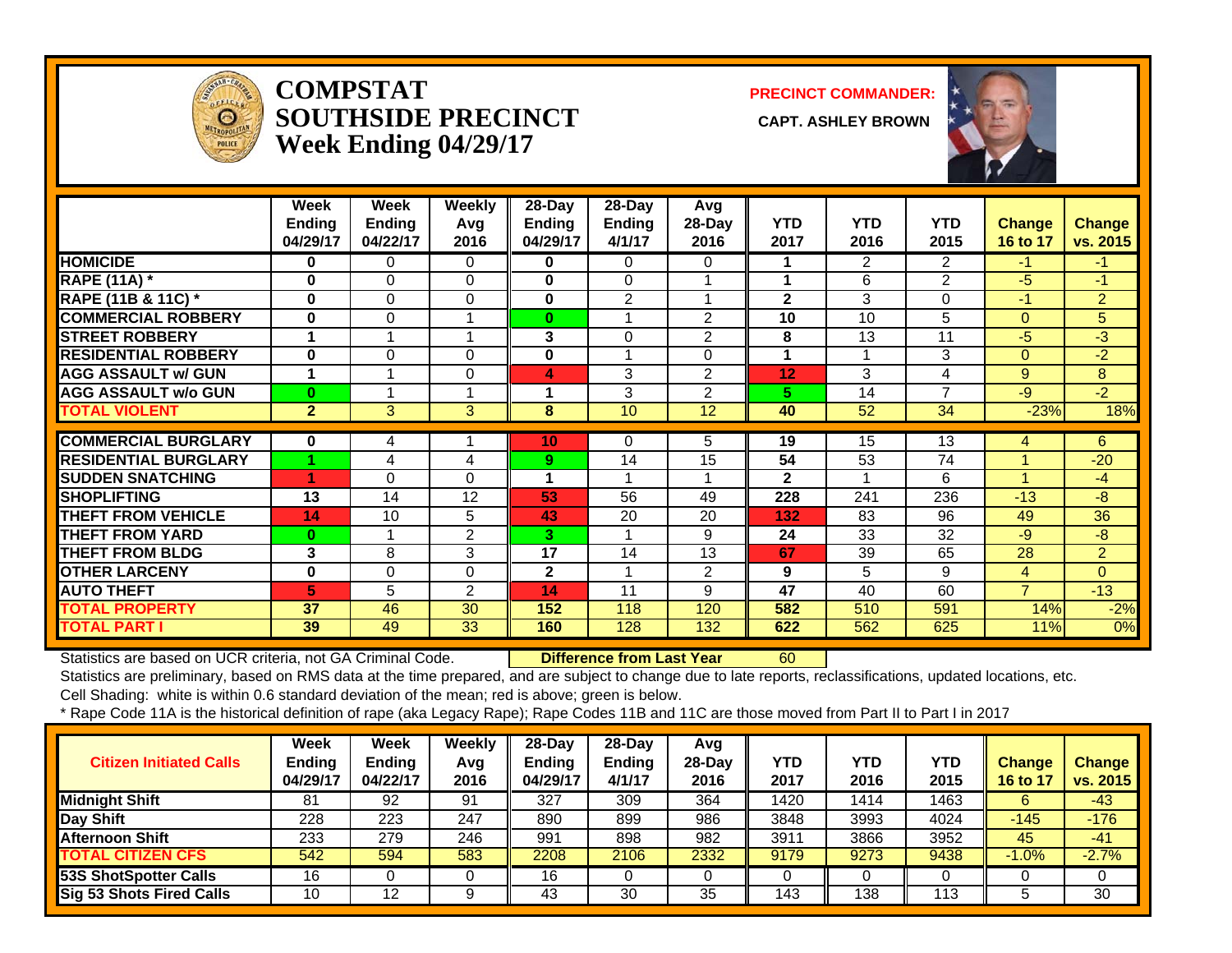## **BEAT 41 Southside Precinct Week Ending 04/29/17**



|                             |                           |                           | <b>Last 4 Weeks</b> |                    | 28 Days                   | 28 Day          |                    |                    |                    |                           |                           |
|-----------------------------|---------------------------|---------------------------|---------------------|--------------------|---------------------------|-----------------|--------------------|--------------------|--------------------|---------------------------|---------------------------|
|                             | <b>Ending</b><br>04/08/17 | <b>Endina</b><br>04/15/17 | Endina<br>04/22/17  | Ending<br>04/29/17 | <b>Ending</b><br>04/29/17 | Average<br>2016 | <b>YTD</b><br>2017 | <b>YTD</b><br>2016 | <b>YTD</b><br>2015 | <b>Change</b><br>16 to 17 | <b>Change</b><br>vs. 2015 |
| <b>HOMICIDE</b>             | $\Omega$                  | 0                         | $\Omega$            | 0                  | $\Omega$                  | 0.0             | $\Omega$           | 0                  | $\Omega$           | $\Omega$                  | $\Omega$                  |
| <b>RAPE (11A) *</b>         | 0                         | $\Omega$                  | $\mathbf 0$         | $\Omega$           | $\mathbf 0$               | 0.2             | $\mathbf{0}$       | 3                  | $\Omega$           | $-3$                      | $\Omega$                  |
| RAPE (11B & 11C) *          | $\mathbf 0$               | $\Omega$                  | $\mathbf 0$         | 0                  | $\mathbf 0$               | 0.0             | $\mathbf 0$        | 0                  | $\Omega$           | $\Omega$                  | $\overline{0}$            |
| <b>COMMERCIAL ROBBERY</b>   | $\mathbf 0$               | $\mathbf 0$               | $\mathbf 0$         | 0                  | $\mathbf 0$               | 0.4             | 5                  | 3                  | $\mathbf{1}$       | $\overline{2}$            | $\overline{4}$            |
| <b>STREET ROBBERY</b>       | $\mathbf 0$               | 0                         | $\mathbf 0$         | 0                  | $\mathbf 0$               | 0.3             | $\mathbf 0$        | 3                  | $\mathbf 0$        | $-3$                      | $\Omega$                  |
| <b>IRESIDENTIAL ROBBERY</b> | $\Omega$                  | $\Omega$                  | $\mathbf{0}$        | 0                  | $\Omega$                  | 0.1             | $\Omega$           | 0                  | $\mathbf{1}$       | $\Omega$                  | $-1$                      |
| <b>AGG ASSAULT w/ GUN</b>   | $\mathbf 0$               | $\Omega$                  | $\mathbf 0$         | $\Omega$           | $\mathbf 0$               | 0.3             | $\mathbf 0$        | $\mathbf{1}$       | $\mathbf 0$        | $-1$                      | $\Omega$                  |
| <b>AGG ASSAULT w/o GUN</b>  | 0                         | 0                         | 0                   | $\Omega$           | $\mathbf 0$               | 0.5             | 0                  | 3                  | $\mathbf 0$        | $-3$                      | $\Omega$                  |
| <b>TOTAL VIOLENT</b>        | $\mathbf{0}$              | $\overline{0}$            | $\Omega$            | $\Omega$           | $\Omega$                  | 1.8             | 5                  | 13                 | $\overline{2}$     | $-62%$                    | 150%                      |
| <b>COMMERCIAL BURGLARY</b>  | 0                         |                           | $\mathbf 0$         | 0                  | 1                         | 1.8             | 5                  | 10                 | 1                  | $-5$                      | $\overline{4}$            |
| <b>RESIDENTIAL BURGLARY</b> | $\Omega$                  | $\Omega$                  | $\mathbf{0}$        | $\Omega$           | $\Omega$                  | 1.1             | 5                  | 7                  | 5                  | $-2$                      | $\Omega$                  |
| <b>SUDDEN SNATCHING</b>     | $\Omega$                  | $\Omega$                  | $\mathbf{0}$        | $\Omega$           | $\mathbf 0$               | 0.0             | $\Omega$           | $\Omega$           | $\Omega$           | $\Omega$                  | $\Omega$                  |
| <b>SHOPLIFTING</b>          | $\Omega$                  | $\Omega$                  | $\mathbf{0}$        | 1                  | $\mathbf{1}$              | 2.4             | 12                 | 5.                 | 4                  | $\overline{7}$            | 8                         |
| <b>THEFT FROM VEHICLE</b>   | $\Omega$                  | 4                         | $\mathbf{1}$        | $\Omega$           | 5                         | 4.6             | 22                 | 24                 | 23                 | $-2$                      | $-1$                      |
| <b>THEFT FROM YARD</b>      | $\mathbf 0$               | $\Omega$                  | $\Omega$            | $\Omega$           | $\Omega$                  | 1.7             | 4                  | 5                  | 14                 | $-1$                      | $-10$                     |
| <b>THEFT FROM BLDG</b>      | $\Omega$                  | $\Omega$                  | $\overline{2}$      | 0                  | $\overline{2}$            | 2.3             | 12                 | 5                  | 20                 | $\overline{7}$            | $-8$                      |
| <b>OTHER LARCENY</b>        | $\Omega$                  | $\Omega$                  | $\mathbf{0}$        | $\Omega$           | $\mathbf 0$               | 0.2             | $\mathbf{1}$       | $\Omega$           | 2                  | 1                         | $-1$                      |
| <b>AUTO THEFT</b>           | $\Omega$                  | $\Omega$                  | $\mathbf{0}$        | $\overline{2}$     | $\overline{2}$            | 1.5             | 6                  | $\overline{7}$     | 12                 | $-1$                      | $-6$                      |
| <b>TOTAL PROPERTY</b>       | $\mathbf{0}$              | 5                         | 3                   | 3                  | 11                        | 15.5            | 67                 | 63                 | 81                 | 6%                        | $-17%$                    |
| <b>TOTAL PART I</b>         | $\mathbf{0}$              | 5                         | $\overline{3}$      | $\overline{3}$     | 11                        | 17.2            | 72                 | 76                 | 83                 | $-5%$                     | $-13%$                    |

 **Difference from Last Year**‐4

Statistics are based on UCR criteria, not GA Criminal Code.

\* Rape Code 11A is the historical definition of rape (aka Legacy Rape); Rape Codes 11B and 11C are those moved from Part II to Part I in 2017.

|                                 | Week     | Week     | Week          | Week                | $\parallel$ 28 Days | 28 Day            |            |            |            |               |                 |
|---------------------------------|----------|----------|---------------|---------------------|---------------------|-------------------|------------|------------|------------|---------------|-----------------|
| <b>Shots Fired Calls</b>        | Endina   | Endina   | <b>Ending</b> | Endina              | Ending              | <b>Average</b> II | <b>YTD</b> | <b>YTD</b> | <b>YTD</b> | <b>Change</b> | <b>Change</b>   |
|                                 | 04/08/17 | 04/15/17 | 04/22/17      | 04/29/17   04/29/17 |                     | 2016              | 2017       | 2016       | 2015       | 16 to 17      | <b>vs. 2015</b> |
| <b>53S ShotSpotter Calls</b>    |          |          |               |                     |                     | 0.1               |            |            |            | 0%l           | 0%              |
| <b>Sig 53 Shots Fired Calls</b> |          |          |               |                     |                     | 1.8               |            | 11<br>ᆠᆂ   |            | $-45%$        | 0%              |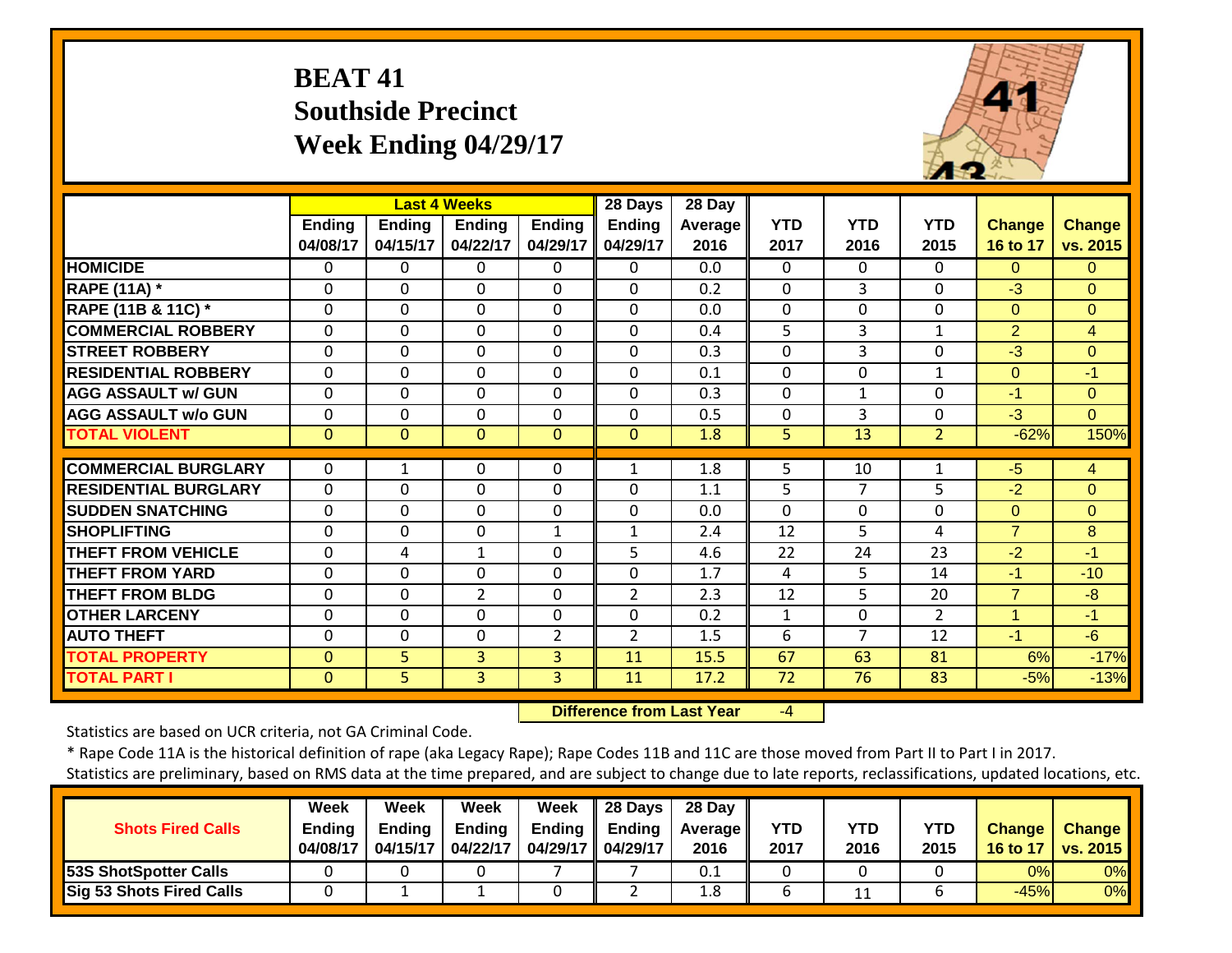## **BEAT 42 Southside Precinct Week Ending 04/29/17**



|                             |                    |                    | <b>Last 4 Weeks</b>       |                           | 28 Days                   | 28 Day          |                    |                    |                    |                           |                           |
|-----------------------------|--------------------|--------------------|---------------------------|---------------------------|---------------------------|-----------------|--------------------|--------------------|--------------------|---------------------------|---------------------------|
|                             | Ending<br>04/08/17 | Ending<br>04/15/17 | <b>Ending</b><br>04/22/17 | <b>Ending</b><br>04/29/17 | <b>Ending</b><br>04/29/17 | Average<br>2016 | <b>YTD</b><br>2017 | <b>YTD</b><br>2016 | <b>YTD</b><br>2015 | <b>Change</b><br>16 to 17 | <b>Change</b><br>vs. 2015 |
| <b>HOMICIDE</b>             | $\Omega$           | $\Omega$           | $\mathbf 0$               | $\Omega$                  | 0                         | 0.1             | $\Omega$           | $\Omega$           | $\Omega$           | $\Omega$                  | $\Omega$                  |
| <b>RAPE (11A) *</b>         | $\Omega$           | $\Omega$           | $\mathbf{0}$              | $\Omega$                  | $\Omega$                  | 0.2             | $\Omega$           | $\Omega$           | $\Omega$           | $\Omega$                  | $\Omega$                  |
| RAPE (11B & 11C) *          | 0                  | $\Omega$           | $\mathbf{0}$              | $\Omega$                  | $\Omega$                  | 0.4             | 1                  | $\mathbf{1}$       | $\mathbf{0}$       | $\Omega$                  | $\mathbf{1}$              |
| <b>COMMERCIAL ROBBERY</b>   | $\Omega$           | $\Omega$           | $\mathbf{0}$              | $\Omega$                  | $\Omega$                  | 0.6             | $\mathbf{1}$       | 3                  | $\Omega$           | $-2$                      | $\blacktriangleleft$      |
| <b>STREET ROBBERY</b>       | $\mathbf 0$        | $\mathbf 0$        | $\mathbf{0}$              | $\mathbf 0$               | $\Omega$                  | 0.9             | 3                  | 4                  | 3                  | $-1$                      | $\overline{0}$            |
| <b>RESIDENTIAL ROBBERY</b>  | $\mathbf 0$        | $\Omega$           | $\mathbf{0}$              | $\mathbf 0$               | $\Omega$                  | 0.2             | $\mathbf{1}$       | $\mathbf{1}$       | $\overline{2}$     | $\Omega$                  | $-1$                      |
| <b>AGG ASSAULT w/ GUN</b>   | $\mathbf 0$        | $\mathbf{1}$       | $\mathbf{1}$              | $\Omega$                  | $\overline{2}$            | 0.5             | 3                  | 1                  | $\mathbf 0$        | $\overline{2}$            | 3                         |
| <b>AGG ASSAULT w/o GUN</b>  | $\Omega$           | $\Omega$           | 1                         | $\Omega$                  | $\mathbf{1}$              | 0.7             | 5                  | 4                  | 4                  | 1                         | 1                         |
| <b>TOTAL VIOLENT</b>        | $\mathbf{0}$       | $\mathbf{1}$       | $\overline{2}$            | $\Omega$                  | $\overline{3}$            | 3.7             | 14                 | 14                 | 9                  | 0%                        | 56%                       |
|                             |                    |                    |                           |                           |                           |                 |                    |                    |                    |                           |                           |
| <b>COMMERCIAL BURGLARY</b>  | $\Omega$           | 1                  | $\overline{2}$            | $\Omega$                  | 3                         | 1.4             | 6                  | $\overline{2}$     | 6                  | 4                         | $\Omega$                  |
| <b>RESIDENTIAL BURGLARY</b> | 1                  | $\Omega$           | $\mathbf{1}$              | 1                         | 3                         | 4.5             | 10                 | 22                 | 21                 | $-12$                     | $-11$                     |
| <b>SUDDEN SNATCHING</b>     | $\mathbf 0$        | $\mathbf 0$        | $\mathbf 0$               | $\mathbf 0$               | $\Omega$                  | 0.1             | $\Omega$           | $\Omega$           | 3                  | $\Omega$                  | $-3$                      |
| <b>SHOPLIFTING</b>          | $\mathbf 0$        | $\mathbf{1}$       | $\overline{2}$            | $\mathbf 0$               | 3                         | 9.0             | 34                 | 39                 | 61                 | $-5$                      | $-27$                     |
| <b>THEFT FROM VEHICLE</b>   | $\overline{2}$     | $\Omega$           | 3                         | 8                         | 13                        | 5.8             | 33                 | 24                 | 28                 | 9                         | 5                         |
| <b>THEFT FROM YARD</b>      | 0                  | $\Omega$           | 1                         | $\Omega$                  | 1                         | 2.3             | 6                  | 13                 | 9                  | $-7$                      | $-3$                      |
| <b>THEFT FROM BLDG</b>      | $\Omega$           | $\mathbf{1}$       | $\overline{2}$            | $\mathbf{1}$              | 4                         | 3.0             | 15                 | 9                  | 13                 | 6                         | $\overline{2}$            |
| <b>OTHER LARCENY</b>        | 0                  | $\Omega$           | $\Omega$                  | 0                         | $\Omega$                  | 0.5             | 1                  | $\overline{2}$     | $\overline{2}$     | $-1$                      | $-1$                      |
| <b>AUTO THEFT</b>           | 1                  | $\mathbf{1}$       | $\overline{2}$            | $\mathbf{1}$              | 5                         | 2.3             | 20                 | 16                 | 24                 | 4                         | $-4$                      |
| <b>TOTAL PROPERTY</b>       | 4                  | 4                  | 13                        | 11                        | 32                        | 28.8            | 125                | 127                | 167                | $-2%$                     | $-25%$                    |
| <b>TOTAL PART I</b>         | 4                  | 5                  | 15                        | 11                        | 35                        | 32.4            | 139                | 141                | 176                | $-1%$                     | $-21%$                    |

 **Difference from Last Year**‐2

Statistics are based on UCR criteria, not GA Criminal Code.

|                              | Week          | Week          | Week          | Week     | 28 Days  | 28 Day     |            |      |            |               |                 |
|------------------------------|---------------|---------------|---------------|----------|----------|------------|------------|------|------------|---------------|-----------------|
| <b>Shots Fired Calls</b>     | <b>Ending</b> | <b>Ending</b> | <b>Ending</b> | Ending   | Endina   | Average II | <b>YTD</b> | YTD  | <b>YTD</b> | <b>Change</b> | <b>Change</b>   |
|                              | 04/08/17      | 04/15/17      | 04/22/17      | 04/29/17 | 04/29/17 | 2016       | 2017       | 2016 | 2015       | 16 to 17      | <b>vs. 2015</b> |
| <b>53S ShotSpotter Calls</b> |               |               |               |          |          | 0.0        |            |      |            | 0%            | 0%              |
| Sig 53 Shots Fired Calls     |               |               |               |          |          | ′.б        | 22         | 26   | 28         | $-15%$        | $-21%$          |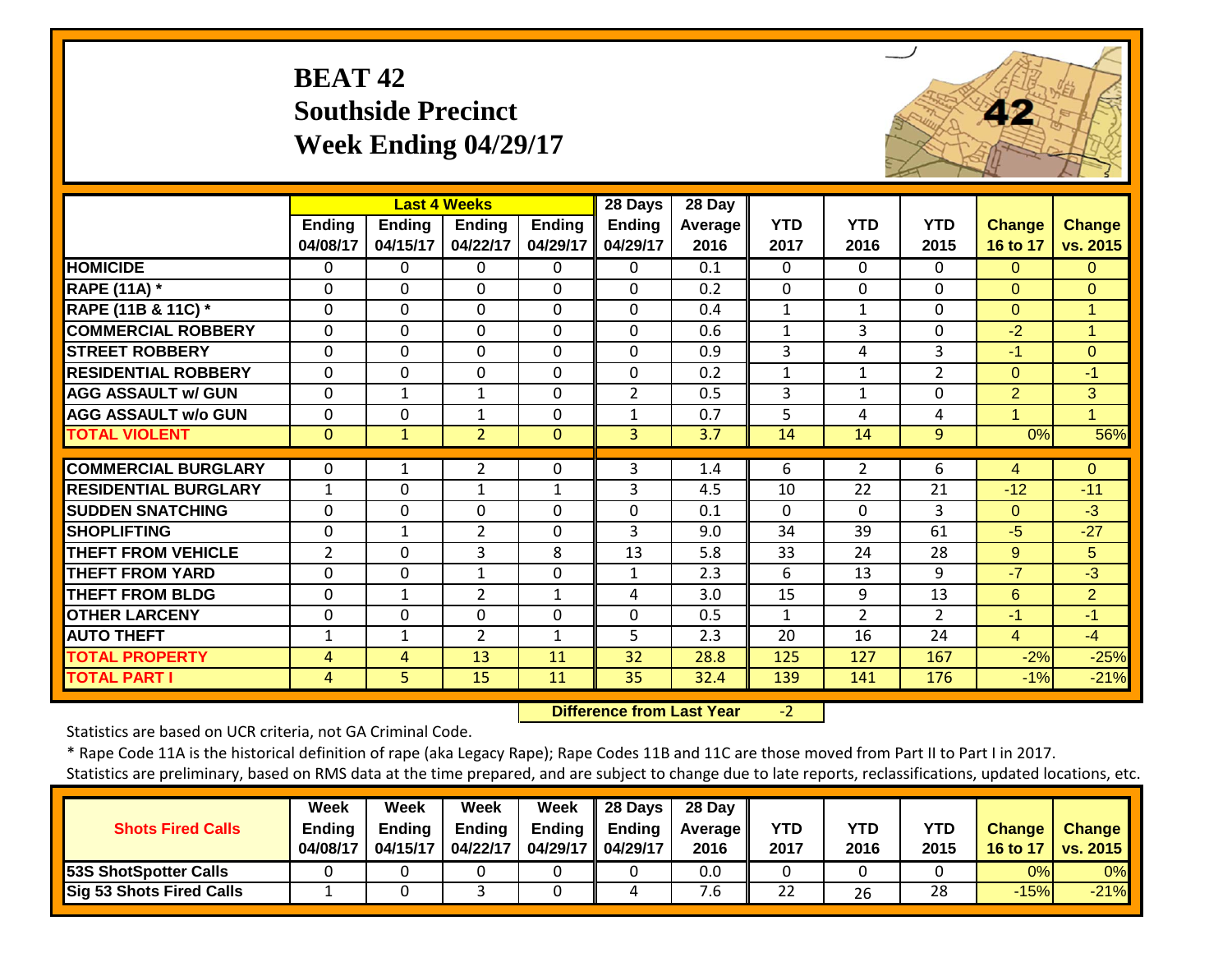## **BEAT 43 Southside Precinct Week Ending 04/29/17**



|                             |                    |                           | <b>Last 4 Weeks</b>       |                           | 28 Days                   | 28 Day                 |                    |                    |                    |                           |                           |
|-----------------------------|--------------------|---------------------------|---------------------------|---------------------------|---------------------------|------------------------|--------------------|--------------------|--------------------|---------------------------|---------------------------|
|                             | Ending<br>04/08/17 | <b>Ending</b><br>04/15/17 | <b>Ending</b><br>04/22/17 | <b>Ending</b><br>04/29/17 | <b>Ending</b><br>04/29/17 | <b>Average</b><br>2016 | <b>YTD</b><br>2017 | <b>YTD</b><br>2016 | <b>YTD</b><br>2015 | <b>Change</b><br>16 to 17 | <b>Change</b><br>vs. 2015 |
| <b>HOMICIDE</b>             | 0                  | 0                         | 0                         | $\Omega$                  | 0                         | 0.2                    | 0                  | $\mathbf{1}$       | $\Omega$           | $-1$                      | $\overline{0}$            |
| <b>RAPE (11A)</b> *         | 0                  | 0                         | $\Omega$                  | $\Omega$                  | $\Omega$                  | 0.1                    | $\Omega$           | $\Omega$           | $\Omega$           | $\Omega$                  | $\Omega$                  |
| RAPE (11B & 11C) *          | 0                  | 0                         | $\mathbf 0$               | $\mathbf 0$               | 0                         | 0.1                    | $\mathbf 0$        | $\mathbf{1}$       | $\mathbf 0$        | $-1$                      | $\Omega$                  |
| <b>COMMERCIAL ROBBERY</b>   | 0                  | 0                         | $\mathbf 0$               | $\mathbf 0$               | 0                         | 0.8                    | $\mathbf{1}$       | 3                  | 4                  | $-2$                      | $-3$                      |
| <b>STREET ROBBERY</b>       | 0                  | 0                         | $\mathbf{1}$              | $\Omega$                  | 1                         | 0.5                    | $\overline{2}$     | 3                  | 6                  | $-1$                      | $-4$                      |
| <b>RESIDENTIAL ROBBERY</b>  | 0                  | 0                         | $\Omega$                  | $\Omega$                  | $\Omega$                  | 0.1                    | 0                  | 0                  | $\Omega$           | $\Omega$                  | $\Omega$                  |
| <b>AGG ASSAULT w/ GUN</b>   | 0                  | 0                         | 0                         | $\mathbf 0$               | $\Omega$                  | 0.1                    | $\mathbf{1}$       | 0                  | $\mathbf 1$        | $\overline{1}$            | $\Omega$                  |
| <b>AGG ASSAULT w/o GUN</b>  | 0                  | 0                         | $\Omega$                  | $\Omega$                  | $\Omega$                  | 0.5                    | 0                  | 3                  | 1                  | $-3$                      | $-1$                      |
| <b>TOTAL VIOLENT</b>        | $\Omega$           | $\Omega$                  | $\mathbf{1}$              | $\Omega$                  | $\mathbf{1}$              | 2.3                    | 4                  | 11                 | 12                 | $-64%$                    | $-67%$                    |
|                             |                    |                           |                           |                           |                           |                        |                    |                    |                    |                           |                           |
| <b>COMMERCIAL BURGLARY</b>  | 0                  | 1                         | $\mathbf{1}$              | 0                         | 2                         | 1.1                    | $\overline{2}$     | $\overline{2}$     | 5                  | $\Omega$                  | $-3$                      |
| <b>RESIDENTIAL BURGLARY</b> | $\mathbf{1}$       | 0                         | 0                         | 0                         | $\mathbf{1}$              | 2.1                    | 9                  | 4                  | 7                  | 5                         | $\overline{2}$            |
| <b>SUDDEN SNATCHING</b>     | 0                  | 0                         | $\mathbf 0$               | $\mathbf{1}$              | $\mathbf{1}$              | 0.3                    | $\mathbf{1}$       | 0                  | $\mathbf{1}$       | 1                         | $\Omega$                  |
| <b>SHOPLIFTING</b>          | 5                  | 11                        | 11                        | $\overline{7}$            | 34                        | 25.6                   | 118                | 143                | 120                | $-25$                     | $-2$                      |
| <b>THEFT FROM VEHICLE</b>   | 2                  | $\overline{2}$            | $\overline{2}$            | 0                         | 6                         | 2.8                    | 27                 | 15                 | 6                  | 12                        | 21                        |
| <b>THEFT FROM YARD</b>      | 1                  | 0                         | $\Omega$                  | 0                         | $\mathbf{1}$              | 1.3                    | 5                  | 7                  | 3                  | $-2$                      | $\overline{2}$            |
| <b>THEFT FROM BLDG</b>      | $\mathbf{1}$       | $\mathbf{1}$              | $\overline{2}$            | 0                         | 4                         | 2.9                    | 20                 | 12                 | 12                 | 8                         | 8                         |
| <b>OTHER LARCENY</b>        | $\mathbf{1}$       | 0                         | $\Omega$                  | 0                         | 1                         | 0.2                    | 2                  | 1                  | 1                  | 1                         | $\mathbf{1}$              |
| <b>AUTO THEFT</b>           | 1                  | 0                         | 1                         | 0                         | $\overline{2}$            | 1.1                    | 7                  | $\overline{2}$     | $\overline{7}$     | 5                         | $\Omega$                  |
| <b>TOTAL PROPERTY</b>       | 12                 | 15                        | 17                        | 8                         | 52                        | 37.5                   | 191                | 186                | 162                | 3%                        | 18%                       |
| <b>TOTAL PART I</b>         | 12                 | 15                        | 18                        | 8                         | 53                        | 39.8                   | 195                | 197                | 174                | $-1%$                     | 12%                       |

 **Difference from Last Year** $-2$ 

Statistics are based on UCR criteria, not GA Criminal Code.

|                                 | Week          | Week          | Week          | Week                | $\parallel$ 28 Days | 28 Day     |            |      |      |               |                     |
|---------------------------------|---------------|---------------|---------------|---------------------|---------------------|------------|------------|------|------|---------------|---------------------|
| <b>Shots Fired Calls</b>        | <b>Ending</b> | <b>Endina</b> | <b>Ending</b> | Ending              | <b>Il</b> Ending    | Average II | <b>YTD</b> | YTD  | YTD  | <b>Change</b> | <b>Change</b>       |
|                                 | 04/08/17      | 04/15/17      | 04/22/17      | 04/29/17   04/29/17 |                     | 2016       | 2017       | 2016 | 2015 |               | 16 to 17   vs. 2015 |
| <b>53S ShotSpotter Calls</b>    |               |               |               |                     |                     | 0.0        |            |      |      | 0%I           | 0%                  |
| <b>Sig 53 Shots Fired Calls</b> |               |               |               |                     |                     | 5.4        | 20         | 14   | ⊥4   | 43%           | 43%                 |
|                                 |               |               |               |                     |                     |            |            |      |      |               |                     |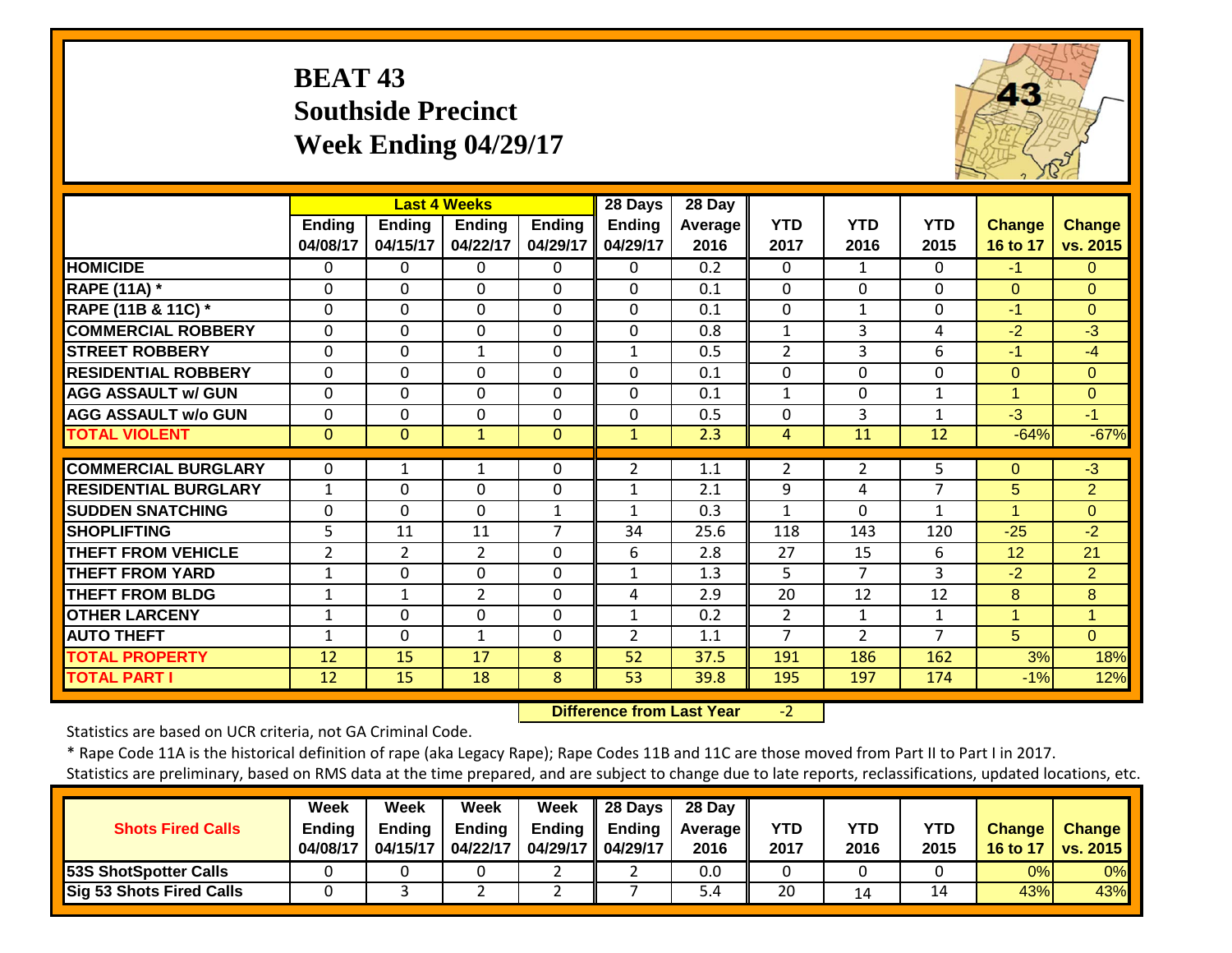## **BEAT 44 Southside Precinct Week Ending 04/29/17**



|                             |                           |                    | <b>Last 4 Weeks</b>       |                           | 28 Days                   | 28 Day          |                    |                    |                    |                           |                           |
|-----------------------------|---------------------------|--------------------|---------------------------|---------------------------|---------------------------|-----------------|--------------------|--------------------|--------------------|---------------------------|---------------------------|
|                             | <b>Ending</b><br>04/08/17 | Ending<br>04/15/17 | <b>Ending</b><br>04/22/17 | <b>Ending</b><br>04/29/17 | <b>Ending</b><br>04/29/17 | Average<br>2016 | <b>YTD</b><br>2017 | <b>YTD</b><br>2016 | <b>YTD</b><br>2015 | <b>Change</b><br>16 to 17 | <b>Change</b><br>vs. 2015 |
| <b>HOMICIDE</b>             | 0                         | 0                  | $\Omega$                  | $\Omega$                  | 0                         | 0.1             | $\mathbf{1}$       | $\Omega$           | $\mathbf{1}$       | 1                         | 0                         |
| <b>RAPE (11A) *</b>         | 0                         | $\Omega$           | $\Omega$                  | $\Omega$                  | 0                         | 0.2             | $\mathbf{1}$       | $\overline{2}$     | $\mathbf{1}$       | $-1$                      | $\Omega$                  |
| RAPE (11B & 11C) *          | 0                         | $\Omega$           | $\Omega$                  | $\Omega$                  | 0                         | 0.3             | $\mathbf{1}$       | $\mathbf{1}$       | $\Omega$           | $\Omega$                  | $\mathbf{1}$              |
| <b>COMMERCIAL ROBBERY</b>   | 0                         | $\mathbf 0$        | $\mathbf 0$               | $\mathbf 0$               | $\mathbf 0$               | 0.2             | $\mathbf{1}$       | 0                  | 0                  | 1                         | 1                         |
| <b>STREET ROBBERY</b>       | $\mathbf{1}$              | $\Omega$           | $\Omega$                  | $\Omega$                  | $\mathbf{1}$              | 0.2             | 2                  | $\mathbf{1}$       | $\mathbf{1}$       | 1                         | $\mathbf{1}$              |
| <b>RESIDENTIAL ROBBERY</b>  | 0                         | $\Omega$           | $\Omega$                  | $\Omega$                  | 0                         | 0.1             | 0                  | 0                  | 0                  | $\Omega$                  | $\overline{0}$            |
| <b>AGG ASSAULT w/ GUN</b>   | $\Omega$                  | $\Omega$           | $\Omega$                  | $\mathbf{1}$              | $\mathbf{1}$              | 0.5             | 7                  | 1                  | $\mathbf{1}$       | 6                         | 6                         |
| <b>AGG ASSAULT W/o GUN</b>  | 0                         | $\Omega$           | $\Omega$                  | $\Omega$                  | $\Omega$                  | 0.6             | $\Omega$           | 4                  | $\overline{2}$     | $-4$                      | $-2$                      |
| <b>TOTAL VIOLENT</b>        | 1                         | $\Omega$           | $\mathbf{0}$              | $\mathbf{1}$              | $\overline{2}$            | 2.3             | 13                 | 9                  | 6                  | 44%                       | 117%                      |
| <b>COMMERCIAL BURGLARY</b>  | 1                         |                    |                           |                           | 3                         | 0.2             |                    |                    | 0                  | 3                         |                           |
| <b>RESIDENTIAL BURGLARY</b> |                           |                    | 1                         | 0                         |                           |                 | 4                  | 1                  |                    |                           | 4                         |
|                             | $\Omega$                  | $\overline{2}$     | $\mathbf{1}$              | $\Omega$                  | 3                         | 3.7             | 20                 | 11                 | 28                 | 9                         | -8                        |
| <b>SUDDEN SNATCHING</b>     | 0                         | $\Omega$           | $\Omega$                  | $\Omega$                  | $\Omega$                  | 0.2             | $\mathbf{0}$       | $\Omega$           | $\mathbf{1}$       | $\Omega$                  | $-1$                      |
| <b>SHOPLIFTING</b>          | 0                         | $\mathbf 0$        | $\mathbf 0$               | $\Omega$                  | $\mathbf 0$               | 1.1             | $\overline{7}$     | 5                  | $\overline{2}$     | 2                         | 5                         |
| <b>THEFT FROM VEHICLE</b>   | 4                         | $\overline{2}$     | 3                         | 4                         | 13                        | 4.1             | 28                 | 11                 | 29                 | 17                        | $-1$                      |
| <b>THEFT FROM YARD</b>      | 1                         | $\Omega$           | $\Omega$                  | $\Omega$                  | $\mathbf{1}$              | 1.6             | $\overline{7}$     | 6                  | 3                  | 1                         | $\overline{4}$            |
| <b>THEFT FROM BLDG</b>      | 0                         | $\overline{2}$     | $\mathbf 0$               | $\overline{2}$            | 4                         | 2.8             | 11                 | $\overline{7}$     | 11                 | $\overline{4}$            | $\overline{0}$            |
| <b>OTHER LARCENY</b>        | 0                         | $\Omega$           | $\Omega$                  | $\Omega$                  | $\Omega$                  | 0.2             | 3                  | 1                  | 4                  | $\overline{2}$            | $-1$                      |
| <b>AUTO THEFT</b>           | 0                         | $\mathbf{1}$       | $\Omega$                  | $\mathbf{1}$              | $\overline{2}$            | 2.1             | 8                  | 11                 | 12                 | $-3$                      | $-4$                      |
| <b>TOTAL PROPERTY</b>       | 6                         | 8                  | 5                         | $\overline{7}$            | 26                        | 16.1            | 88                 | 53                 | 90                 | 66%                       | $-2%$                     |
| <b>TOTAL PART I</b>         | $\overline{7}$            | 8                  | 5                         | 8                         | 28                        | 18.4            | 101                | 62                 | 96                 | 63%                       | 5%                        |

 **Difference from Last Year**r 39

Statistics are based on UCR criteria, not GA Criminal Code.

\* Rape Code 11A is the historical definition of rape (aka Legacy Rape); Rape Codes 11B and 11C are those moved from Part II to Part I in 2017.

|                                 | Week          | Week          | <b>Week</b>   | Week                | 28 Days | 28 Day     |            |      |            |               |                 |
|---------------------------------|---------------|---------------|---------------|---------------------|---------|------------|------------|------|------------|---------------|-----------------|
| <b>Shots Fired Calls</b>        | <b>Endina</b> | <b>Ending</b> | <b>Ending</b> | Ending              | Endina  | Average II | <b>YTD</b> | YTD  | <b>YTD</b> | <b>Change</b> | <b>Change</b>   |
|                                 | 04/08/17      | 04/15/17      | 04/22/17      | 04/29/17   04/29/17 |         | 2016       | 2017       | 2016 | 2015       | 16 to 17      | <b>vs. 2015</b> |
| <b>53S ShotSpotter Calls</b>    |               |               |               |                     |         | 0.0        |            |      |            | 0%            | 0%              |
| <b>Sig 53 Shots Fired Calls</b> |               |               |               |                     | 12      | 8.2        | 42         | 28   | 25         | 50%           | 68%             |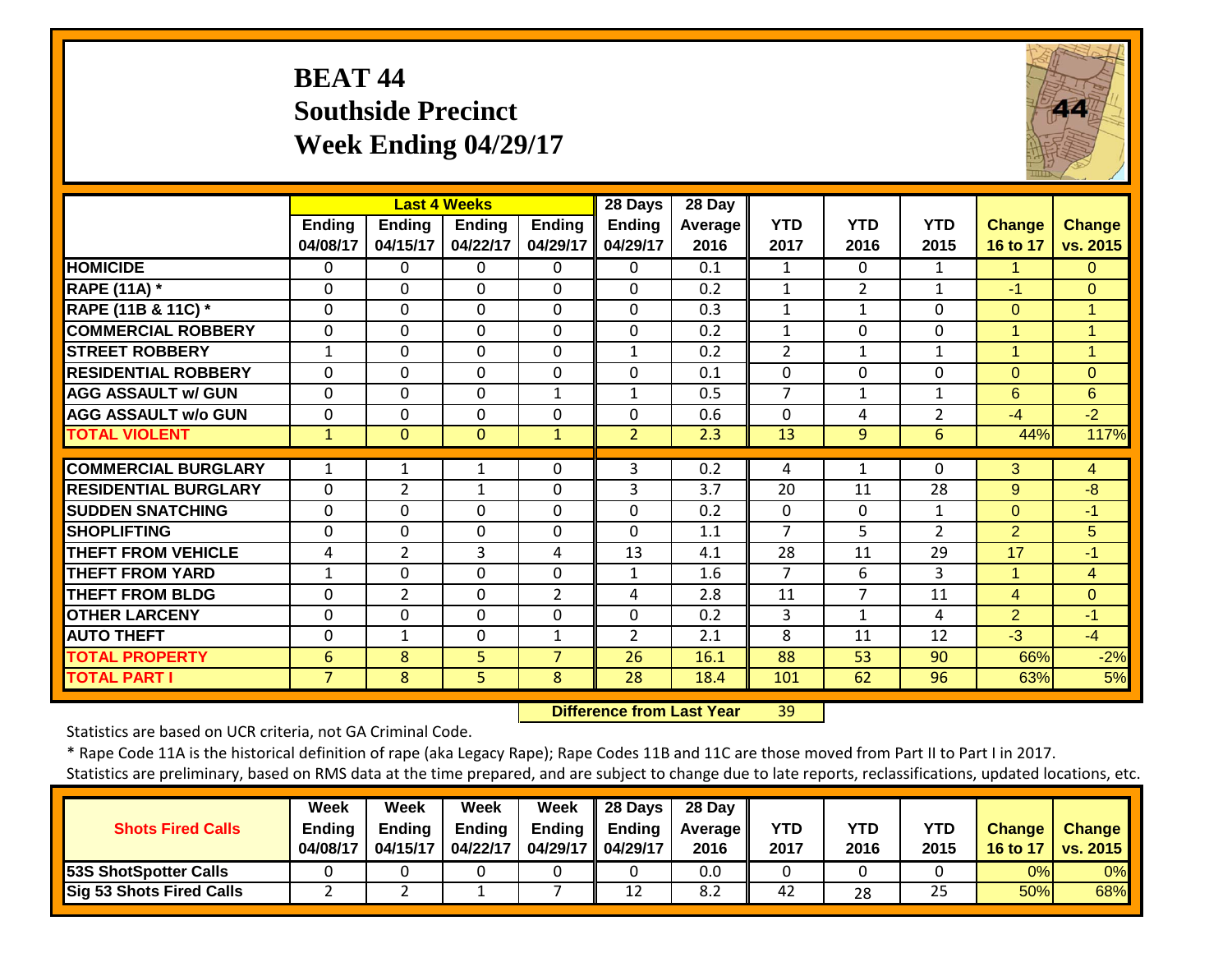## **BEAT 45 Southside Precinct Week Ending 04/29/17**



|                             |                           |                           | <b>Last 4 Weeks</b>       |                           | 28 Days                   | 28 Day          |                    |                    |                    |                    |                           |
|-----------------------------|---------------------------|---------------------------|---------------------------|---------------------------|---------------------------|-----------------|--------------------|--------------------|--------------------|--------------------|---------------------------|
|                             | <b>Ending</b><br>04/08/17 | <b>Ending</b><br>04/15/17 | <b>Ending</b><br>04/22/17 | <b>Ending</b><br>04/29/17 | <b>Ending</b><br>04/29/17 | Average<br>2016 | <b>YTD</b><br>2017 | <b>YTD</b><br>2016 | <b>YTD</b><br>2015 | Change<br>16 to 17 | <b>Change</b><br>vs. 2015 |
| <b>HOMICIDE</b>             | $\Omega$                  | 0                         | 0                         | $\Omega$                  | 0                         | 0.1             | $\Omega$           | 1                  | $\Omega$           | $-1$               | $\Omega$                  |
| <b>RAPE (11A)</b> *         | $\Omega$                  | $\Omega$                  | $\Omega$                  | $\Omega$                  | $\Omega$                  | 0.0             | $\Omega$           | $\Omega$           | $\Omega$           | $\Omega$           | $\Omega$                  |
| RAPE (11B & 11C) *          | $\mathbf 0$               | 0                         | $\mathbf 0$               | $\mathbf 0$               | $\Omega$                  | 0.2             | $\mathbf{0}$       | 0                  | $\Omega$           | $\Omega$           | $\overline{0}$            |
| <b>COMMERCIAL ROBBERY</b>   | $\Omega$                  | $\Omega$                  | $\Omega$                  | $\Omega$                  | $\Omega$                  | 0.0             | $\Omega$           | 0                  | $\Omega$           | $\Omega$           | $\Omega$                  |
| <b>STREET ROBBERY</b>       | 0                         | $\Omega$                  | 0                         | $\Omega$                  | $\Omega$                  | 0.2             | $\Omega$           | 0                  | $\Omega$           | $\Omega$           | $\overline{0}$            |
| <b>RESIDENTIAL ROBBERY</b>  | $\Omega$                  | $\Omega$                  | $\mathbf{0}$              | $\Omega$                  | $\Omega$                  | 0.0             | $\Omega$           | 0                  | $\Omega$           | $\Omega$           | $\Omega$                  |
| <b>AGG ASSAULT w/ GUN</b>   | $\Omega$                  | $\Omega$                  | $\mathbf{0}$              | $\Omega$                  | $\Omega$                  | 0.0             | $\Omega$           | $\Omega$           | $\Omega$           | $\Omega$           | $\Omega$                  |
| <b>AGG ASSAULT w/o GUN</b>  | 0                         | $\mathbf 0$               | $\mathbf 0$               | $\Omega$                  | 0                         | 0.1             | $\Omega$           | 0                  | $\Omega$           | $\Omega$           | $\Omega$                  |
| <b>TOTAL VIOLENT</b>        | $\mathbf{0}$              | $\Omega$                  | $\Omega$                  | $\Omega$                  | $\Omega$                  | 0.5             | $\Omega$           | $\mathbf{1}$       | $\Omega$           | $-100%$            | #DIV/0!                   |
| <b>COMMERCIAL BURGLARY</b>  | 0                         | 0                         | $\mathbf 0$               | 0                         | 0                         | 0.0             | $\Omega$           | 0                  | 1                  | 0                  | $-1$                      |
| <b>RESIDENTIAL BURGLARY</b> | $\mathbf 0$               | $\Omega$                  | $\overline{2}$            | 0                         | 2                         | 1.4             | 7                  | 3                  | 7                  | 4                  | $\Omega$                  |
| <b>SUDDEN SNATCHING</b>     | $\mathbf 0$               | $\mathbf 0$               | $\mathbf 0$               | $\mathbf 0$               | $\Omega$                  | 0.0             | $\Omega$           | 0                  | $\mathbf{0}$       | $\Omega$           | $\overline{0}$            |
| <b>SHOPLIFTING</b>          | $\Omega$                  | $\Omega$                  | $\mathbf 0$               | $\Omega$                  | $\Omega$                  | 0.0             | $\Omega$           | $\Omega$           | $\Omega$           | $\Omega$           | $\Omega$                  |
| <b>THEFT FROM VEHICLE</b>   | 0                         | $\Omega$                  | $\mathbf 0$               | 1                         | 1                         | 0.7             | $\overline{2}$     | 3                  | $\mathbf{1}$       | $-1$               | $\mathbf{1}$              |
| <b>THEFT FROM YARD</b>      | 0                         | $\Omega$                  | $\Omega$                  | 0                         | $\Omega$                  | 0.3             | $\Omega$           | $\Omega$           | 1                  | $\Omega$           | $-1$                      |
| <b>THEFT FROM BLDG</b>      | 0                         | $\Omega$                  | $\Omega$                  | 0                         | $\Omega$                  | 0.2             | 1                  | 0                  | 1                  | 1                  | $\overline{0}$            |
| <b>OTHER LARCENY</b>        | $\mathbf{1}$              | $\Omega$                  | $\mathbf{0}$              | $\Omega$                  | $\mathbf{1}$              | 0.2             | $\mathbf{1}$       | $\Omega$           | $\Omega$           | 1                  | $\mathbf{1}$              |
| <b>AUTO THEFT</b>           | $\Omega$                  | $\Omega$                  | $\mathbf{0}$              | $\Omega$                  | $\Omega$                  | 0.4             | $\mathbf{1}$       | $\mathbf{1}$       | $\Omega$           | $\Omega$           | $\blacktriangleleft$      |
| <b>TOTAL PROPERTY</b>       |                           | $\Omega$                  | $\overline{2}$            |                           | 4                         | 3.2             | 12                 | $\overline{7}$     | 11                 | 71%                | 9%                        |
| <b>TOTAL PART I</b>         | $\mathbf{1}$              | $\Omega$                  | $\overline{2}$            | $\mathbf{1}$              |                           | 3.7             | 12                 | 8                  |                    | 50%                |                           |
|                             | $\mathbf{1}$              |                           |                           | $\mathbf{1}$              | 4                         |                 |                    |                    | 11                 |                    | 9%                        |

 **Difference from Last Year**4

Statistics are based on UCR criteria, not GA Criminal Code.

|                                 | Week     | Week          | Week          | Week          | 28 Days       | 28 Dav            |            |      |            |               |               |
|---------------------------------|----------|---------------|---------------|---------------|---------------|-------------------|------------|------|------------|---------------|---------------|
| <b>Shots Fired Calls</b>        | Endina   | <b>Ending</b> | <b>Ending</b> | <b>Ending</b> | <b>Ending</b> | <b>Average</b> II | <b>YTD</b> | YTD  | <b>YTD</b> | <b>Change</b> | <b>Change</b> |
|                                 | 04/08/17 | 04/15/17      | 04/22/17      | 04/29/17      | 04/29/17      | 2016              | 2017       | 2016 | 2015       | 16 to 17      | vs. 2015      |
| <b>53S ShotSpotter Calls</b>    |          |               |               |               |               | 0.0               |            |      |            | 0%            | 0%            |
| <b>Sig 53 Shots Fired Calls</b> |          |               |               |               | Δ             | 4.2               | 18         | 21   | 11         | $-14%$        | 64%           |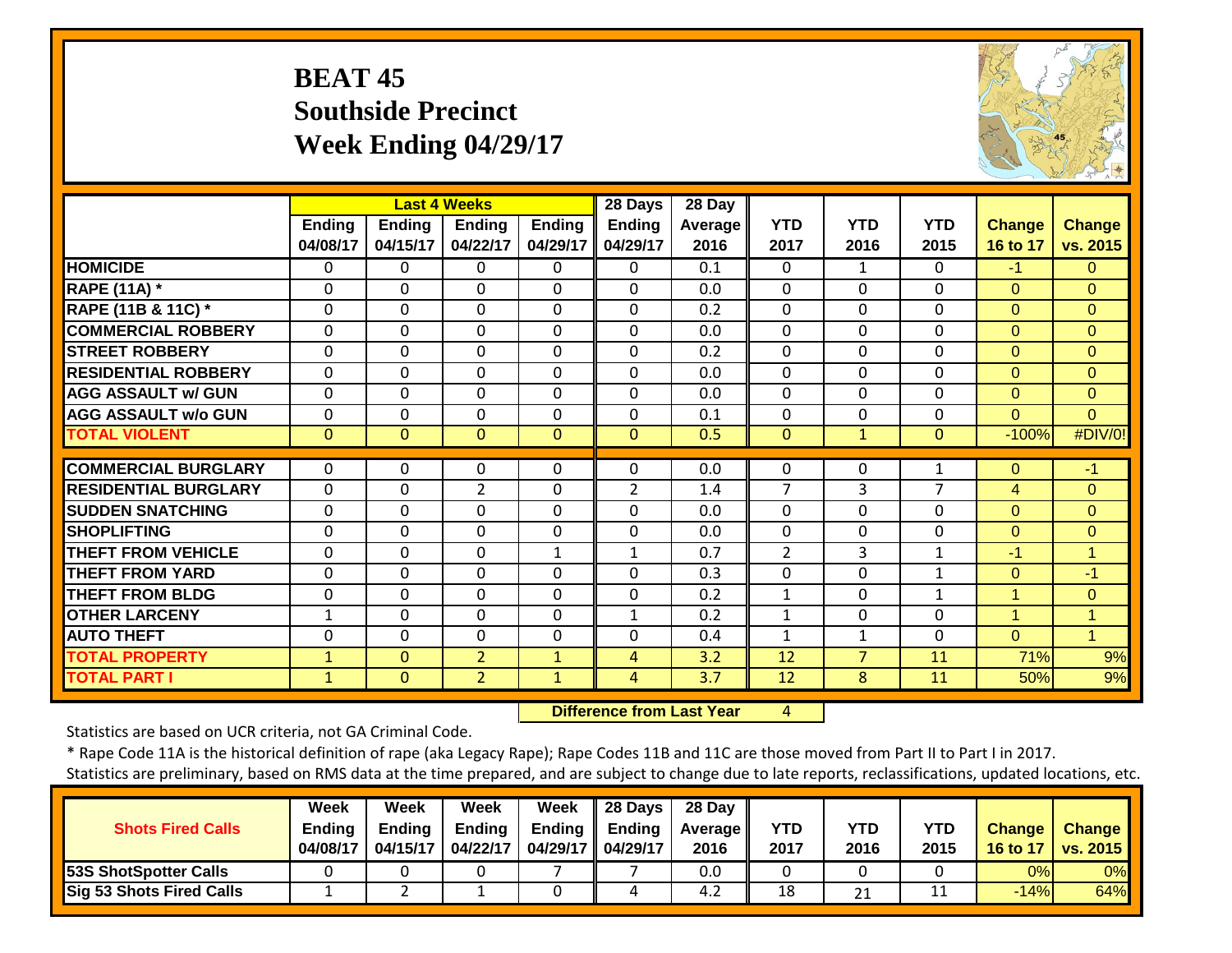## **BEAT 46 Southside Precinct Week Ending 04/29/17**



|                               |                    |                           | <b>Last 4 Weeks</b>       |                    | 28 Days                   | 28 Day          |                    |                    |                    |                           |                           |
|-------------------------------|--------------------|---------------------------|---------------------------|--------------------|---------------------------|-----------------|--------------------|--------------------|--------------------|---------------------------|---------------------------|
|                               | Ending<br>04/08/17 | <b>Ending</b><br>04/15/17 | <b>Ending</b><br>04/22/17 | Ending<br>04/29/17 | <b>Ending</b><br>04/29/17 | Average<br>2016 | <b>YTD</b><br>2017 | <b>YTD</b><br>2016 | <b>YTD</b><br>2015 | <b>Change</b><br>16 to 17 | <b>Change</b><br>vs. 2015 |
| <b>HOMICIDE</b>               | 0                  | 0                         | $\Omega$                  | $\Omega$           | 0                         | 0.0             | $\Omega$           | $\Omega$           | $\mathbf{1}$       | $\Omega$                  | $-1$                      |
| <b>RAPE (11A)</b> *           | $\Omega$           | $\Omega$                  | $\Omega$                  | $\Omega$           | $\Omega$                  | 0.1             | $\Omega$           | 1                  | 1                  | $-1$                      | $-1$                      |
| <b>RAPE (11B &amp; 11C)</b> * | $\mathbf 0$        | $\mathbf 0$               | $\mathbf 0$               | $\Omega$           | 0                         | 0.1             | $\mathbf 0$        | 0                  | 0                  | $\Omega$                  | $\Omega$                  |
| <b>COMMERCIAL ROBBERY</b>     | 0                  | $\mathbf 0$               | $\mathbf{0}$              | $\mathbf 0$        | 0                         | 0.4             | $\overline{2}$     | 1                  | 0                  | 1                         | $\overline{2}$            |
| <b>STREET ROBBERY</b>         | $\Omega$           | $\Omega$                  | $\Omega$                  | $\mathbf{1}$       | $\mathbf{1}$              | 0.3             | $\mathbf{1}$       | 2                  | $\mathbf{1}$       | $-1$                      | $\overline{0}$            |
| <b>RESIDENTIAL ROBBERY</b>    | $\Omega$           | $\Omega$                  | $\Omega$                  | 0                  | $\Omega$                  | 0.0             | $\mathbf{0}$       | 0                  | 0                  | $\Omega$                  | $\Omega$                  |
| <b>AGG ASSAULT w/ GUN</b>     | $\mathbf 1$        | $\mathbf 0$               | $\mathbf 0$               | 0                  | $\mathbf{1}$              | 0.2             | 1                  | 0                  | $\overline{2}$     | 1                         | $-1$                      |
| <b>AGG ASSAULT w/o GUN</b>    | $\Omega$           | 0                         | $\Omega$                  | 0                  | 0                         | 0.1             | $\Omega$           | $\Omega$           | $\mathbf 0$        | $\Omega$                  | $\Omega$                  |
| <b>TOTAL VIOLENT</b>          | 1                  | $\overline{0}$            | $\Omega$                  | $\mathbf{1}$       | $\overline{2}$            | 1.1             | 4                  | 4                  | 5                  | 0%                        | $-20%$                    |
| <b>COMMERCIAL BURGLARY</b>    | $\Omega$           | 1                         | 0                         | 0                  | $\mathbf{1}$              | 0.0             | $\overline{2}$     | 0                  | 0                  | 2                         | $\overline{2}$            |
| <b>RESIDENTIAL BURGLARY</b>   | $\Omega$           | 0                         | $\mathbf{0}$              | 0                  | $\Omega$                  | 1.8             | 3                  | 6                  | 6                  | $-3$                      | $-3$                      |
| <b>SUDDEN SNATCHING</b>       | $\Omega$           | $\Omega$                  | $\Omega$                  | 0                  | $\Omega$                  | 0.2             | 1                  | $\mathbf{1}$       | 1                  | $\Omega$                  | $\Omega$                  |
| <b>SHOPLIFTING</b>            | 4                  | 5                         | 1                         | 5                  | 15                        | 10.9            | 57                 | 49                 | 49                 | 8                         | 8                         |
| <b>THEFT FROM VEHICLE</b>     | 2                  | $\mathbf{1}$              | 1                         | 1                  | 5                         | 2.0             | 20                 | 6                  | 9                  | 14                        | 11                        |
| <b>THEFT FROM YARD</b>        | $\Omega$           | $\mathbf 0$               | $\mathbf 0$               | 0                  | 0                         | 1.5             | 2                  | $\overline{2}$     | $\overline{2}$     | $\Omega$                  | $\Omega$                  |
| <b>THEFT FROM BLDG</b>        | $\Omega$           | $\mathbf{1}$              | $\overline{2}$            | 0                  | 3                         | 1.6             | 8                  | 6                  | 8                  | $\overline{2}$            | $\overline{0}$            |
| <b>OTHER LARCENY</b>          | $\Omega$           | $\Omega$                  | $\Omega$                  | 0                  | $\Omega$                  | 0.4             | 1                  | $\mathbf{1}$       | 0                  | $\Omega$                  | 1.                        |
| <b>AUTO THEFT</b>             | $\Omega$           | $\Omega$                  | $\overline{2}$            | $\mathbf{1}$       | 3                         | 1.1             | 5                  | 3                  | 5                  | 2                         | $\Omega$                  |
| <b>TOTAL PROPERTY</b>         | 6                  | 8                         | 6                         | $\overline{7}$     | 27                        | 19.5            | 99                 | 74                 | 80                 | 34%                       | 24%                       |
| <b>TOTAL PART I</b>           | $\overline{7}$     | 8                         | 6                         | 8                  | 29                        | 20.7            | 103                | 78                 | 85                 | 32%                       | 21%                       |

 **Difference from Last Year**25

Statistics are based on UCR criteria, not GA Criminal Code.

|                              | Week          | Week          | Week          | Week        | 28 Days  | 28 Day            |            |      |            |        |                     |
|------------------------------|---------------|---------------|---------------|-------------|----------|-------------------|------------|------|------------|--------|---------------------|
| <b>Shots Fired Calls</b>     | <b>Ending</b> | <b>Ending</b> | <b>Ending</b> | Ending      | Ending   | <b>Average II</b> | <b>YTD</b> | YTD  | <b>YTD</b> | Change | <b>Change</b>       |
|                              | 04/08/17      | 04/15/17      | 04/22/17      | 04/29/17 II | 04/29/17 | 2016              | 2017       | 2016 | 2015       |        | 16 to 17   vs. 2015 |
| <b>53S ShotSpotter Calls</b> |               |               |               |             |          | 0.0               |            |      |            | 0%l    | 0%                  |
| Sig 53 Shots Fired Calls     |               |               |               |             | 14       | 8.0               | 35         | 38   | 29         | $-8%$  | 21%                 |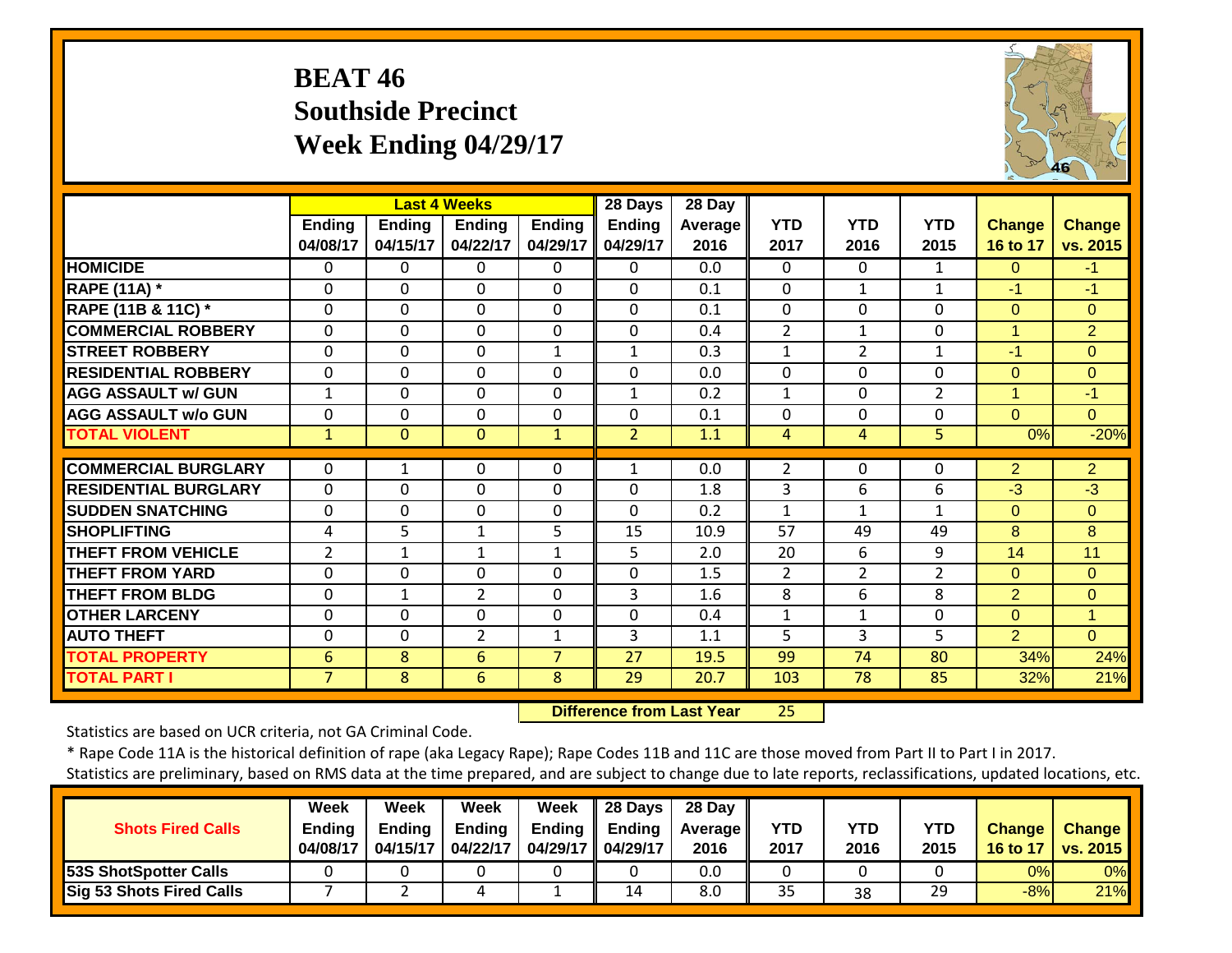

#### **COMPSTATISLANDS PRECINCT** CAPT. CARY HILL **Week Ending 04/29/17**

**PRECINCT COMMANDER:**



|                             | Week<br>Ending<br>04/29/17 | Week<br><b>Ending</b><br>04/22/17 | Weekly<br>Avg<br>2016 | $28 - Day$<br><b>Ending</b><br>04/29/17 | $28 - Day$<br><b>Ending</b><br>4/1/17 | Avg<br>$28-Day$<br>2016 | YTD<br>2017  | <b>YTD</b><br>2016 | <b>YTD</b><br>2015 | <b>Change</b><br>16 to 17 | <b>Change</b><br>vs. 2015 |
|-----------------------------|----------------------------|-----------------------------------|-----------------------|-----------------------------------------|---------------------------------------|-------------------------|--------------|--------------------|--------------------|---------------------------|---------------------------|
| <b>HOMICIDE</b>             | $\bf{0}$                   | 0                                 | 0                     | 0                                       | $\Omega$                              | 0                       | $\mathbf{2}$ | 2                  | 3                  | $\Omega$                  | $-1$                      |
| <b>RAPE (11A) *</b>         | $\bf{0}$                   | $\Omega$                          | $\Omega$              | $\bf{0}$                                | 2                                     | 0                       | $\mathbf{2}$ |                    | 3                  | $\blacktriangleleft$      | $-1$                      |
| RAPE (11B & 11C) *          | $\bf{0}$                   |                                   | $\Omega$              | 1                                       | 0                                     |                         | 3            | 3                  | $\overline{2}$     | $\Omega$                  | 4.                        |
| <b>COMMERCIAL ROBBERY</b>   | 3                          | $\Omega$                          | $\Omega$              | $\overline{7}$                          | 1                                     |                         | 17           | 5                  |                    | 12                        | 16                        |
| <b>STREET ROBBERY</b>       | $\bf{0}$                   |                                   |                       | 1                                       | 1                                     | 3                       | 4            | 19                 | 18                 | $-15$                     | $-14$                     |
| <b>RESIDENTIAL ROBBERY</b>  |                            |                                   | $\Omega$              | $\overline{2}$                          | 0                                     | 0                       | 3            | $\Omega$           | 3                  | 3                         | $\Omega$                  |
| <b>AGG ASSAULT w/ GUN</b>   | $\bf{0}$                   |                                   |                       | $\overline{2}$                          | 3                                     | 4                       | 16           | 23                 | 20                 | $-7$                      | $-4$                      |
| <b>AGG ASSAULT w/o GUN</b>  | 4                          | 2                                 |                       | 8                                       | 2                                     | 3                       | 17           | 10                 | 5                  | 7                         | 12                        |
| <b>TOTAL VIOLENT</b>        | 8                          | 6                                 | 3                     | 21                                      | 9                                     | 14                      | 64           | 63                 | $\overline{55}$    | 2%                        | 16%                       |
| <b>COMMERCIAL BURGLARY</b>  | $\bf{0}$                   |                                   | 0                     |                                         | $\overline{2}$                        | $\overline{2}$          | 3            | 14                 | 4                  | $-11$                     | -1                        |
| <b>RESIDENTIAL BURGLARY</b> | 10                         | 6                                 | 6                     | 23                                      | 12                                    | 24                      | 85           | 89                 | 58                 | $-4$                      | 27                        |
| <b>SUDDEN SNATCHING</b>     | $\bf{0}$                   | $\Omega$                          | 0                     | $\bf{0}$                                |                                       |                         | 3            | 3                  | $\overline{2}$     | $\Omega$                  |                           |
| <b>SHOPLIFTING</b>          | 6                          | 8                                 | 6                     | 26                                      | 12                                    | 23                      | 98           | 102                | 79                 | $-4$                      | 19                        |
| <b>THEFT FROM VEHICLE</b>   | 4                          |                                   | 5                     | 15                                      | 16                                    | 20                      | 87           | 78                 | 60                 | 9                         | 27                        |
| <b>THEFT FROM YARD</b>      | 3                          | 2                                 | $\overline{2}$        | 11                                      | 3                                     | 8                       | 27           | 25                 | 27                 | $\overline{2}$            | $\Omega$                  |
| <b>THEFT FROM BLDG</b>      | $\mathbf{2}$               | 3                                 | 4                     | 9                                       | 10                                    | 16                      | 48           | 64                 | 53                 | $-16$                     | $-5$                      |
| <b>OTHER LARCENY</b>        | 4                          |                                   | $\overline{ }$        | $\mathbf{2}$                            | 2                                     | $\overline{2}$          | 10           | 14                 | 6                  | $-4$                      | $\overline{4}$            |
| <b>AUTO THEFT</b>           | $\mathbf{2}$               | 5                                 | 3                     | 11                                      | 6                                     | 11                      | 44           | 48                 | 34                 | $-4$                      | 10                        |
| <b>TOTAL PROPERTY</b>       | 28                         | 27                                | 27                    | 98                                      | 64                                    | 107                     | 405          | 437                | 323                | $-7%$                     | 25%                       |
| <b>TOTAL PART I</b>         | 36                         | 33                                | 30                    | 119                                     | 73                                    | 120                     | 469          | 500                | $\overline{378}$   | $-6%$                     | 24%                       |

Statistics are based on UCR criteria, not GA Criminal Code. **Difference from Last Year** -31

Statistics are preliminary, based on RMS data at the time prepared, and are subject to change due to late reports, reclassifications, updated locations, etc.

Cell Shading: white is within 0.6 standard deviation of the mean; red is above; green is below.

| <b>Citizen Initiated Calls</b> | Week<br><b>Ending</b><br>04/29/17 | <b>Week</b><br>Ending<br>04/22/17 | Weekly<br>Avg<br>2016 | $28-Dav$<br><b>Ending</b><br>04/29/17 | $28$ -Dav<br><b>Ending</b><br>4/1/17 | Avg<br>$28$ -Day<br>2016 | YTD<br>2017 | YTD<br>2016       | <b>YTD</b><br>2015 | Change<br>16 to 17 | <b>Change</b><br>vs. 2015 |
|--------------------------------|-----------------------------------|-----------------------------------|-----------------------|---------------------------------------|--------------------------------------|--------------------------|-------------|-------------------|--------------------|--------------------|---------------------------|
| <b>Midnight Shift</b>          | 56                                | 74                                | 82                    | 282                                   | 290                                  | 330                      | 1258        | $12\overline{93}$ | 1285               | $-35$              | $-27$                     |
| Day Shift                      | 185                               | 190                               | 190                   | 750                                   | 755                                  | 761                      | 3098        | 3280              | 3171               | $-182$             | $-73$                     |
| <b>Afternoon Shift</b>         | 242                               | 205                               | 219                   | 849                                   | 815                                  | 876                      | 3403        | 3750              | 3583               | $-347$             | $-180$                    |
| <b>TOTAL CITIZEN CFS</b>       | 483                               | 469                               | 492                   | 1881                                  | 1860                                 | 1966                     | 7759        | 8323              | 8038               | $-6.8%$            | $-3.5%$                   |
| 53S ShotSpotter Calls          |                                   |                                   |                       |                                       | 15                                   | 12<br>ے ا                | 52          | 62                | 16                 | $-10$              | 36                        |
| Sig 53 Shots Fired Calls       |                                   |                                   | 16                    | 42                                    | 51                                   | 62                       | 215         | 297               | 204                | $-82$              | 11                        |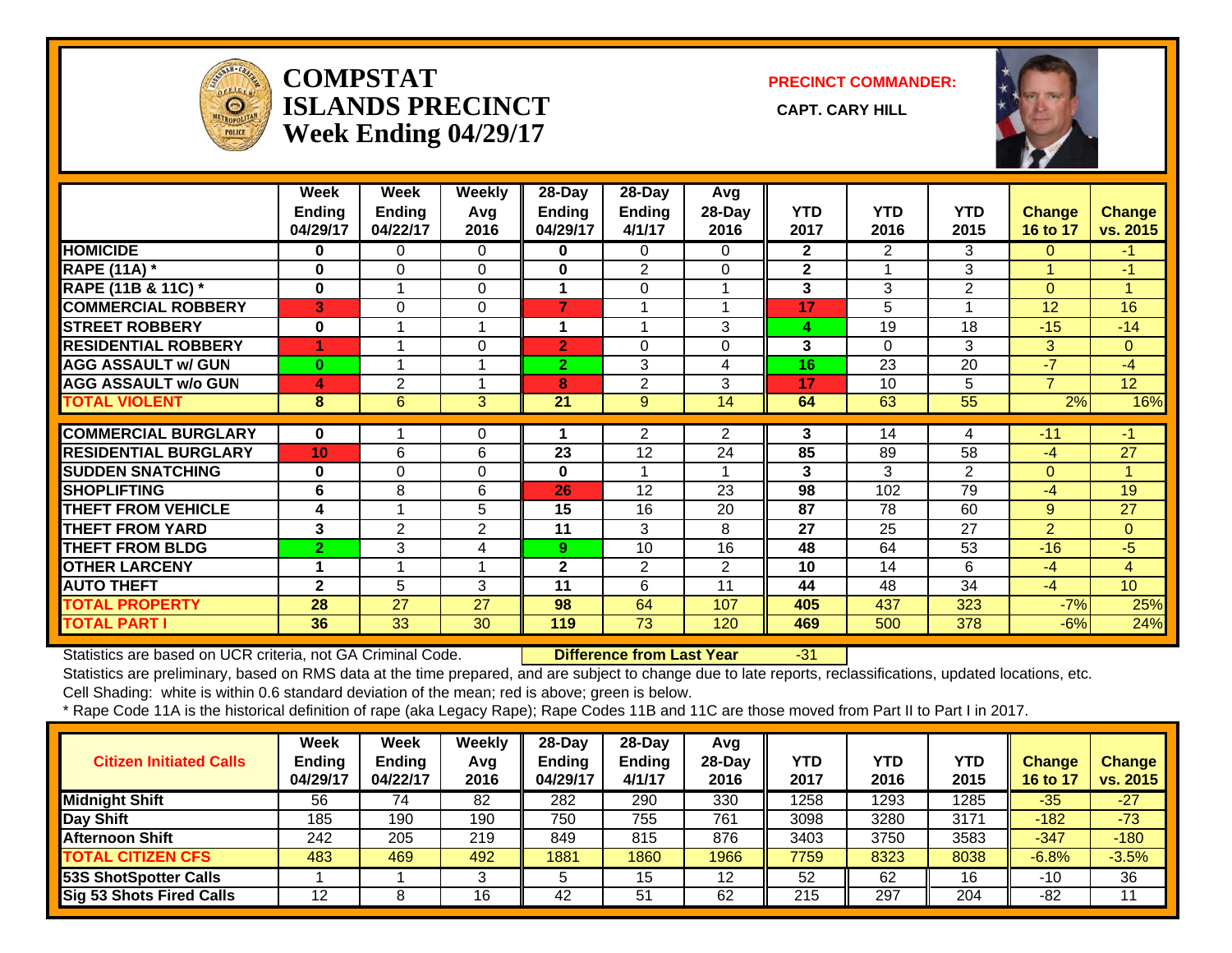## **BEAT 51 Islands Precinct Week Ending 04/29/17**



|                             |                           |                           | <b>Last 4 Weeks</b>       |                           | 28 Days                   | 28 Day                 |                    |                    |                    |                           |                    |
|-----------------------------|---------------------------|---------------------------|---------------------------|---------------------------|---------------------------|------------------------|--------------------|--------------------|--------------------|---------------------------|--------------------|
|                             | <b>Ending</b><br>04/08/17 | <b>Ending</b><br>04/15/17 | <b>Endina</b><br>04/22/17 | <b>Ending</b><br>04/29/17 | <b>Ending</b><br>04/29/17 | <b>Average</b><br>2016 | <b>YTD</b><br>2017 | <b>YTD</b><br>2016 | <b>YTD</b><br>2015 | <b>Change</b><br>16 to 17 | Change<br>vs. 2015 |
| <b>HOMICIDE</b>             | $\Omega$                  | 0                         | $\Omega$                  | $\Omega$                  | 0                         | 0.2                    | $\Omega$           | $\mathbf{1}$       | $\Omega$           | $-1$                      | $\Omega$           |
| <b>RAPE (11A)</b> *         | $\Omega$                  | 0                         | $\mathbf 0$               | $\Omega$                  | $\Omega$                  | 0.2                    | $\mathbf{0}$       | $\Omega$           | $\Omega$           | $\Omega$                  | $\Omega$           |
| RAPE (11B & 11C) *          | $\mathbf 0$               | 0                         | $\mathbf 0$               | $\mathbf 0$               | 0                         | 0.2                    | $\Omega$           | 1                  | $\Omega$           | $-1$                      | $\overline{0}$     |
| <b>COMMERCIAL ROBBERY</b>   | $\overline{2}$            | 1                         | $\mathbf 0$               | $\mathbf{1}$              | 4                         | 0.4                    | 9                  | $\mathbf 0$        | $\Omega$           | 9                         | 9                  |
| <b>STREET ROBBERY</b>       | $\mathbf 0$               | $\Omega$                  | $\mathbf{1}$              | $\Omega$                  | $\mathbf{1}$              | 1.5                    | $\overline{2}$     | 9                  | 7                  | $-7$                      | $-5$               |
| <b>IRESIDENTIAL ROBBERY</b> | $\Omega$                  | 0                         | $\Omega$                  | $\Omega$                  | $\Omega$                  | 0.3                    | $\Omega$           | $\Omega$           | 2                  | $\Omega$                  | $-2$               |
| <b>AGG ASSAULT w/ GUN</b>   | $\mathbf 0$               | 0                         | $\mathbf 0$               | $\mathbf 0$               | $\Omega$                  | 1.6                    | 5                  | 13                 | 6                  | $-8$                      | $-1$               |
| <b>AGG ASSAULT w/o GUN</b>  | 1                         | 0                         | 1                         | 0                         | $\overline{2}$            | 0.7                    | 3                  | 2                  | $\mathbf{1}$       | 1                         | $\overline{2}$     |
| <b>TOTAL VIOLENT</b>        | $\overline{3}$            | 1                         | $\overline{2}$            | $\mathbf{1}$              | $\overline{7}$            | 5.0                    | 19                 | 26                 | 16                 | $-27%$                    | 19%                |
| <b>COMMERCIAL BURGLARY</b>  | 0                         | 0                         | 1                         | 0                         | 1                         | 1.1                    | $\overline{2}$     | 10                 | $\Omega$           | $-8$                      | $\overline{2}$     |
| <b>RESIDENTIAL BURGLARY</b> | $\mathbf{1}$              | $\Omega$                  | $\mathbf{1}$              | $\mathbf{1}$              | 3                         | 6.8                    | 18                 | 35                 | 13                 | $-17$                     | 5                  |
| <b>SUDDEN SNATCHING</b>     | $\Omega$                  | $\Omega$                  | $\mathbf 0$               | 0                         | $\Omega$                  | 0.2                    | $\Omega$           | $\Omega$           | $\Omega$           | $\Omega$                  | $\Omega$           |
| <b>SHOPLIFTING</b>          | 4                         | 5.                        | 4                         | 4                         | 17                        | 13.7                   | 67                 | 60                 | 62                 | $\overline{7}$            | 5                  |
| <b>THEFT FROM VEHICLE</b>   | $\overline{2}$            | 4                         | $\Omega$                  | 1                         | 7                         | 5.7                    | 35                 | 25                 | 20                 | 10                        | 15                 |
| <b>THEFT FROM YARD</b>      | 1                         | $\Omega$                  | $\Omega$                  | 1                         | $\overline{2}$            | 2.1                    | 5                  | $\overline{7}$     | 9                  | $-2$                      | $-4$               |
| <b>THEFT FROM BLDG</b>      | 3                         | 0                         | $\Omega$                  | 0                         | 3                         | 4.1                    | 12                 | 13                 | 15                 | $-1$                      | $-3$               |
| <b>OTHER LARCENY</b>        | $\Omega$                  | $\Omega$                  | $\mathbf{1}$              | $\Omega$                  | $\mathbf{1}$              | 0.5                    | $\overline{2}$     | $\mathbf{1}$       | $\Omega$           | $\mathbf{1}$              | $\overline{2}$     |
| <b>AUTO THEFT</b>           | $\Omega$                  | $\Omega$                  | 3                         | $\mathbf{1}$              | 4                         | 3.1                    | 14                 | 13                 | 12                 | 1                         | $\overline{2}$     |
| <b>TOTAL PROPERTY</b>       | 11                        | 9                         | 10                        | 8                         | 38                        | 37.3                   | 155                | 164                | 131                | $-5%$                     | 18%                |
| <b>TOTAL PART I</b>         | 14                        | 10                        | 12                        | 9                         | 45                        | 42.3                   | 174                | 190                | 147                | $-8%$                     | 18%                |

 **Difference from Last Year**‐16

Statistics are based on UCR criteria, not GA Criminal Code.

\* Rape Code 11A is the historical definition of rape (aka Legacy Rape); Rape Codes 11B and 11C are those moved from Part II to Part I in 2017. Statistics are preliminary, based on RMS data at the time prepared, and are subject to change due to late reports, reclassifications, updated locations, etc.

**Week Week Week Week 28 Days 28 Day**

| <b>Shots Fired Calls</b>     | <b>Ending</b><br>04/08/17 | <b>Endina</b><br>04/15/17 | <b>Ending</b><br>04/22/17 | <b>Ending</b><br>$04/29/17$ | <b>Ending</b><br>04/29/17 | Average II<br>2016 | <b>YTD</b><br>2017 | <b>YTD</b><br>2016 | YTD<br>2015 | <b>Change</b><br>16 to 17 | <b>Change</b><br><b>vs. 2015</b> |
|------------------------------|---------------------------|---------------------------|---------------------------|-----------------------------|---------------------------|--------------------|--------------------|--------------------|-------------|---------------------------|----------------------------------|
| <b>53S ShotSpotter Calls</b> |                           |                           |                           |                             |                           | 10.8               | 36                 | 56                 |             | $0\%$                     | 0%                               |
| Sig 53 Shots Fired Calls     |                           |                           |                           |                             | 10                        | 20.9               | 57                 | 117                | ر ر         | $-51%$                    | 8%                               |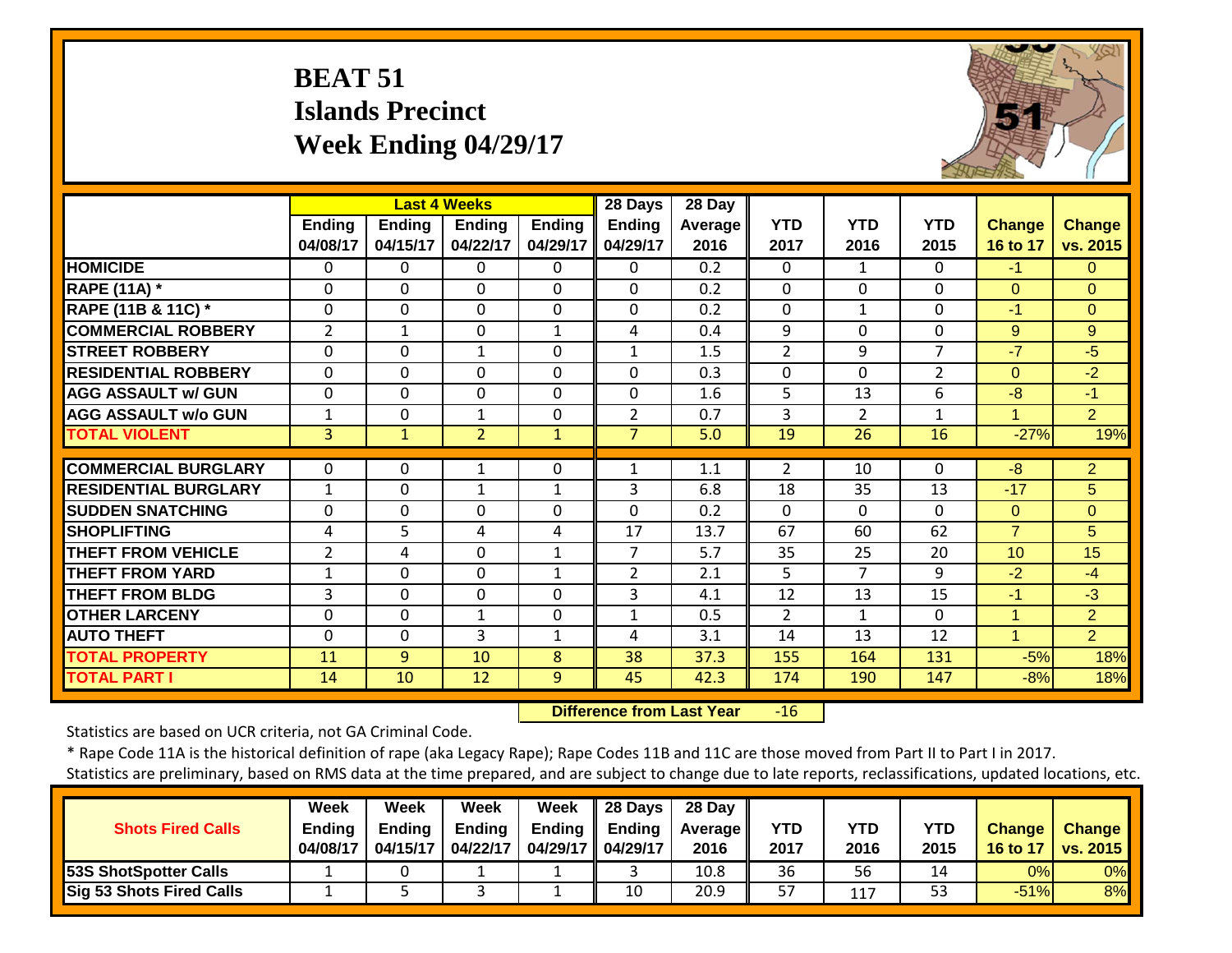## **BEAT 52 Islands Precinct Week Ending 04/29/17**



|                             |                           |                           | <b>Last 4 Weeks</b>       |                           | 28 Days                   | 28 Day                 |                    |                    |                    |                           |                           |
|-----------------------------|---------------------------|---------------------------|---------------------------|---------------------------|---------------------------|------------------------|--------------------|--------------------|--------------------|---------------------------|---------------------------|
|                             | <b>Ending</b><br>04/08/17 | <b>Endina</b><br>04/15/17 | <b>Endina</b><br>04/22/17 | <b>Ending</b><br>04/29/17 | <b>Ending</b><br>04/29/17 | <b>Average</b><br>2016 | <b>YTD</b><br>2017 | <b>YTD</b><br>2016 | <b>YTD</b><br>2015 | <b>Change</b><br>16 to 17 | <b>Change</b><br>vs. 2015 |
| <b>HOMICIDE</b>             | 0                         | 0                         | $\Omega$                  | $\Omega$                  | 0                         | 0.2                    | $\Omega$           | 1                  | $\Omega$           | $-1$                      | $\Omega$                  |
| <b>RAPE (11A) *</b>         | $\mathbf 0$               | $\Omega$                  | $\mathbf 0$               | $\Omega$                  | $\Omega$                  | 0.0                    | $\Omega$           | $\mathbf{0}$       | $\mathbf{1}$       | $\Omega$                  | $-1$                      |
| RAPE (11B & 11C) *          | $\mathbf 0$               | $\mathbf 0$               | $\mathbf 0$               | $\mathbf 0$               | 0                         | 0.3                    | $\mathbf{1}$       | $\overline{2}$     | $\mathbf{1}$       | $-1$                      | $\mathbf{0}$              |
| <b>COMMERCIAL ROBBERY</b>   | $\mathbf 0$               | 0                         | $\mathbf 0$               | $\Omega$                  | $\Omega$                  | 0.2                    | $\Omega$           | $\overline{2}$     | 0                  | $-2$                      | $\overline{0}$            |
| <b>STREET ROBBERY</b>       | $\mathbf 0$               | 0                         | $\mathbf 0$               | $\Omega$                  | $\Omega$                  | 0.5                    | $\mathbf{0}$       | 3                  | $\mathbf{1}$       | $-3$                      | $-1$                      |
| <b>RESIDENTIAL ROBBERY</b>  | $\Omega$                  | $\Omega$                  | $\Omega$                  | $\Omega$                  | $\Omega$                  | 0.1                    | $\Omega$           | 0                  | $\Omega$           | $\Omega$                  | $\Omega$                  |
| <b>AGG ASSAULT w/ GUN</b>   | $\mathbf 0$               | $\mathbf 0$               | $\mathbf 0$               | $\mathbf 0$               | $\Omega$                  | 0.3                    | $\mathbf{1}$       | $\mathbf{1}$       | 4                  | $\Omega$                  | $-3$                      |
| <b>AGG ASSAULT w/o GUN</b>  | 1                         | $\mathbf 0$               | $\mathbf 0$               | $\mathbf 0$               | 1                         | 0.5                    | 4                  | $\mathbf{1}$       | 2                  | 3                         | 2 <sup>1</sup>            |
| <b>TOTAL VIOLENT</b>        | 1                         | $\overline{0}$            | $\Omega$                  | $\Omega$                  | $\mathbf{1}$              | 2.1                    | 6                  | 10                 | 9                  | $-40%$                    | $-33%$                    |
| <b>COMMERCIAL BURGLARY</b>  | 0                         | 0                         | $\mathbf 0$               | 0                         | 0                         | 0.1                    | 0                  | 1                  | 1                  | $-1$                      | $-1$                      |
| <b>RESIDENTIAL BURGLARY</b> | $\Omega$                  | $\Omega$                  | $\mathbf{1}$              | 0                         | 1                         | 2.6                    | 4                  | 14                 | 10                 | $-10$                     | $-6$                      |
| <b>SUDDEN SNATCHING</b>     | $\Omega$                  | $\Omega$                  | $\mathbf 0$               | 0                         | $\Omega$                  | 0.2                    | $\mathbf{1}$       | $\Omega$           | $\Omega$           | 1                         | 1                         |
| <b>SHOPLIFTING</b>          | $\Omega$                  | $\Omega$                  | $\Omega$                  | $\Omega$                  | $\Omega$                  | 0.2                    | $\Omega$           | 1                  | $\Omega$           | $-1$                      | $\Omega$                  |
| <b>THEFT FROM VEHICLE</b>   | $\Omega$                  | $\Omega$                  | $\Omega$                  | 0                         | $\Omega$                  | 1.9                    | 8                  | 7                  | 7                  | 1                         | 1                         |
| <b>THEFT FROM YARD</b>      | $\Omega$                  | $\Omega$                  | $\Omega$                  | $\Omega$                  | $\Omega$                  | 0.7                    | $\overline{2}$     | $\overline{2}$     | 4                  | $\Omega$                  | $-2$                      |
| <b>THEFT FROM BLDG</b>      | 0                         | $\Omega$                  | $\Omega$                  | $\overline{2}$            | $\overline{2}$            | 3.1                    | 10                 | 13                 | 5                  | $-3$                      | 5                         |
| <b>OTHER LARCENY</b>        | 0                         | $\Omega$                  | 0                         | $\Omega$                  | $\Omega$                  | 0.2                    | 2                  | $\mathbf{1}$       | $\mathbf{1}$       | 1                         | 1                         |
| <b>AUTO THEFT</b>           | $\mathbf{1}$              | $\Omega$                  | $\mathbf{1}$              | $\Omega$                  | $\overline{2}$            | 1.4                    | 5                  | 9                  | 4                  | $-4$                      | $\blacktriangleleft$      |
| <b>TOTAL PROPERTY</b>       | $\mathbf{1}$              | $\Omega$                  | $\overline{2}$            | $\overline{2}$            | 5                         | 10.3                   | 32                 | 48                 | 32                 | $-33%$                    | 0%                        |
| <b>TOTAL PART I</b>         | $\overline{2}$            | $\mathbf{0}$              | $\overline{2}$            | $\overline{2}$            | 6                         | 12.4                   | 38                 | 58                 | 41                 | $-34%$                    | $-7%$                     |

 **Difference from Last Year** $-20$ 

Statistics are based on UCR criteria, not GA Criminal Code.

\* Rape Code 11A is the historical definition of rape (aka Legacy Rape); Rape Codes 11B and 11C are those moved from Part II to Part I in 2017. Statistics are preliminary, based on RMS data at the time prepared, and are subject to change due to late reports, reclassifications, updated locations, etc.

|                          | Guistics are premimiary, based on nivis data at the time prepared, and are subject to change due to late reports, reclassifications, apaated locations, etc. |          |             |                                   |                           |                   |            |            |            |    |                     |  |  |
|--------------------------|--------------------------------------------------------------------------------------------------------------------------------------------------------------|----------|-------------|-----------------------------------|---------------------------|-------------------|------------|------------|------------|----|---------------------|--|--|
|                          |                                                                                                                                                              |          |             |                                   |                           |                   |            |            |            |    |                     |  |  |
|                          | <b>Week</b>                                                                                                                                                  | Week     | <b>Week</b> | Week                              | 28 Days 28 Day            |                   |            |            |            |    |                     |  |  |
| <b>Shots Fired Calls</b> | Endina                                                                                                                                                       | Ending   | Ending      |                                   | Ending $\parallel$ Ending | <b>Average II</b> | <b>YTD</b> | <b>YTD</b> | <b>YTD</b> |    | Change   Change     |  |  |
|                          | 04/08/17                                                                                                                                                     | 04/15/17 | 04/22/17    | $\vert$ 04/29/17 $\vert$ 04/29/17 |                           | 2016              | 2017       | 2016       | 2015       |    | 16 to 17   vs. 2015 |  |  |
| 53S ShotSpotter Calls    |                                                                                                                                                              |          |             |                                   |                           | 0.0               |            |            |            | 0% | $0\%$               |  |  |

**Sig 53 Shots Fired Calls** | 3 | 0 | 0 | 2 | 5 | 6.3 | 35 | 24 | 37 | 46% -5%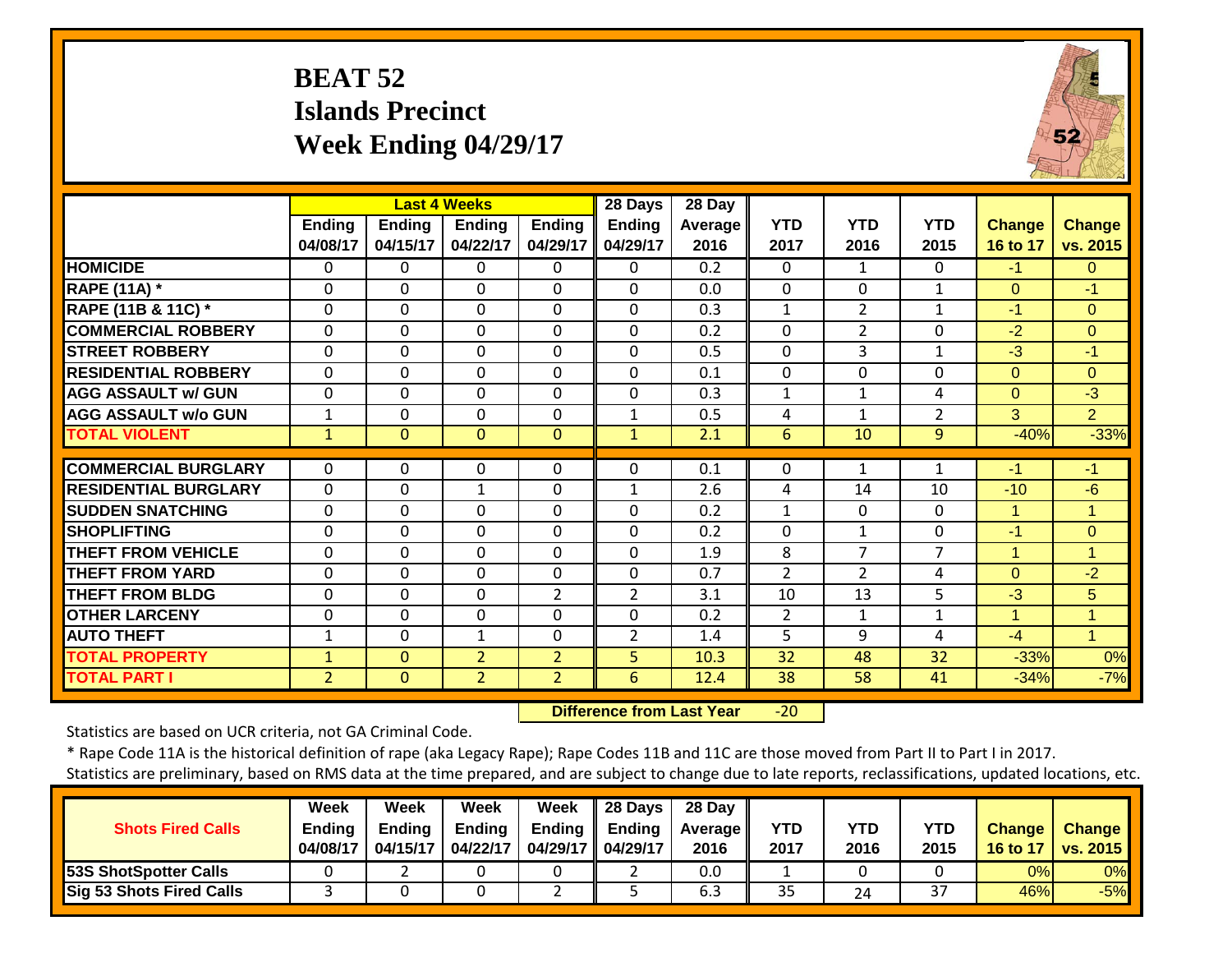## **BEAT 53 Islands Precinct Week Ending 04/29/17**



|                             |                    |                           | <b>Last 4 Weeks</b>       |                           | 28 Days                   | 28 Day          |                    |                    |                    |                           |                           |
|-----------------------------|--------------------|---------------------------|---------------------------|---------------------------|---------------------------|-----------------|--------------------|--------------------|--------------------|---------------------------|---------------------------|
|                             | Ending<br>04/08/17 | <b>Ending</b><br>04/15/17 | <b>Ending</b><br>04/22/17 | <b>Ending</b><br>04/29/17 | <b>Ending</b><br>04/29/17 | Average<br>2016 | <b>YTD</b><br>2017 | <b>YTD</b><br>2016 | <b>YTD</b><br>2015 | <b>Change</b><br>16 to 17 | <b>Change</b><br>vs. 2015 |
| <b>HOMICIDE</b>             | 0                  | 0                         | 0                         | $\Omega$                  | 0                         | 0.1             | 1                  | $\Omega$           | $\mathbf{0}$       | $\mathbf{1}$              | 1.                        |
| <b>RAPE (11A) *</b>         | $\Omega$           | $\Omega$                  | $\Omega$                  | $\Omega$                  | $\Omega$                  | 0.0             | $\Omega$           | $\Omega$           | $\overline{2}$     | $\Omega$                  | $-2$                      |
| RAPE (11B & 11C) *          | $\mathbf 0$        | 0                         | $\mathbf 0$               | $\mathbf 0$               | 0                         | 0.0             | $\mathbf{1}$       | 0                  | $\mathbf{0}$       | 1                         | 1                         |
| <b>COMMERCIAL ROBBERY</b>   | $\mathbf 0$        | $\Omega$                  | $\mathbf 0$               | $\Omega$                  | $\Omega$                  | 0.1             | 1                  | $\mathbf{1}$       | $\mathbf 0$        | $\Omega$                  | $\mathbf 1$               |
| <b>STREET ROBBERY</b>       | $\mathbf 0$        | $\Omega$                  | $\Omega$                  | $\Omega$                  | $\Omega$                  | 0.5             | $\Omega$           | $\overline{2}$     | 1                  | $-2$                      | $-1$                      |
| <b>RESIDENTIAL ROBBERY</b>  | $\Omega$           | $\Omega$                  | $\Omega$                  | $\Omega$                  | $\Omega$                  | 0.1             | $\mathbf{1}$       | 0                  | $\Omega$           | 1                         | 1                         |
| <b>AGG ASSAULT w/ GUN</b>   | 0                  | 1                         | $\mathbf{1}$              | 0                         | $\overline{2}$            | 1.0             | 6                  | $\overline{7}$     | 1                  | $-1$                      | 5                         |
| <b>AGG ASSAULT w/o GUN</b>  | $\Omega$           | $\Omega$                  | $\mathbf{1}$              | $\mathbf{1}$              | $\overline{2}$            | 0.6             | 3                  | $\overline{3}$     | $\Omega$           | $\Omega$                  | 3                         |
| <b>TOTAL VIOLENT</b>        | $\mathbf{0}$       | $\mathbf{1}$              | $\overline{2}$            | $\mathbf{1}$              | $\overline{4}$            | 2.3             | 13                 | 13                 | 4                  | 0%                        | 225%                      |
|                             |                    |                           |                           |                           |                           |                 |                    |                    |                    |                           |                           |
| <b>COMMERCIAL BURGLARY</b>  | 0                  | 0                         | $\mathbf 0$               | $\Omega$                  | $\Omega$                  | 0.2             | $\Omega$           | $\Omega$           | $\Omega$           | $\Omega$                  | $\overline{0}$            |
| <b>RESIDENTIAL BURGLARY</b> | 1                  | $\Omega$                  | 0                         | $\Omega$                  | $\mathbf{1}$              | 3.5             | 10                 | 7                  | 10                 | 3                         | $\overline{0}$            |
| <b>ISUDDEN SNATCHING</b>    | $\mathbf 0$        | $\mathbf 0$               | $\mathbf 0$               | $\mathbf 0$               | 0                         | 0.2             | $\mathbf{1}$       | 0                  | $\mathbf{1}$       | 1                         | $\Omega$                  |
| <b>SHOPLIFTING</b>          | $\Omega$           | 0                         | $\mathbf 0$               | $\mathbf{1}$              | $\mathbf{1}$              | 0.9             | 9                  | 4                  | $\mathbf{1}$       | 5                         | 8                         |
| <b>THEFT FROM VEHICLE</b>   | $\Omega$           | $\Omega$                  | $\mathbf{1}$              | $\mathbf{1}$              | $\overline{2}$            | 2.7             | 7                  | 7                  | 4                  | $\Omega$                  | 3 <sup>1</sup>            |
| <b>THEFT FROM YARD</b>      | 1                  | 0                         | 0                         | $\mathbf{1}$              | 2                         | 1.5             | 3                  | 6                  | 5                  | $-3$                      | $-2$                      |
| <b>THEFT FROM BLDG</b>      | 0                  | 1                         | 0                         | 0                         | 1                         | 2.5             | 6                  | 11                 | 8                  | $-5$                      | $-2$                      |
| <b>OTHER LARCENY</b>        | 0                  | $\Omega$                  | $\Omega$                  | $\mathbf{1}$              | $\mathbf{1}$              | 0.3             | 3                  | 1                  | $\Omega$           | 2                         | 3                         |
| <b>AUTO THEFT</b>           | 2                  | $\Omega$                  | $\Omega$                  | 0                         | $\overline{2}$            | 1.8             | 7                  | 6                  | 4                  | 1                         | 3                         |
| <b>TOTAL PROPERTY</b>       | 4                  | $\mathbf{1}$              | $\mathbf{1}$              | 4                         | 10                        | 13.6            | 46                 | 42                 | 33                 | 10%                       | 39%                       |
| <b>TOTAL PART I</b>         | 4                  | $\overline{2}$            | 3                         | 5                         | 14                        | 15.9            | 59                 | 55                 | 37                 | 7%                        | 59%                       |

 **Difference from Last Year**4

Statistics are based on UCR criteria, not GA Criminal Code.

\* Rape Code 11A is the historical definition of rape (aka Legacy Rape); Rape Codes 11B and 11C are those moved from Part II to Part I in 2017. Statistics are preliminary, based on RMS data at the time prepared, and are subject to change due to late reports, reclassifications, updated locations, etc.

**Week Week Week Week 28 Days 28 Day**

| <b>Shots Fired Calls</b>     | <b>Endina</b><br>04/08/17 | <b>Endina</b><br>04/15/17 | Ending<br>04/22/17 | <b>Ending</b><br>04/29/17    04/29/17 | <b>Ending</b> | Average II<br>2016 | YTD<br>2017 | <b>YTD</b><br>2016 | YTD<br>2015 | <b>Change</b><br>16 to 17 | <b>Change</b><br>vs. 2015 |
|------------------------------|---------------------------|---------------------------|--------------------|---------------------------------------|---------------|--------------------|-------------|--------------------|-------------|---------------------------|---------------------------|
| <b>53S ShotSpotter Calls</b> |                           |                           |                    |                                       |               | 0.8                |             |                    |             | 0%I                       | 0%                        |
| Sig 53 Shots Fired Calls     |                           |                           |                    |                                       |               | 15.0               | 46          | 76                 | 44          | $-39%$                    | 5%                        |
|                              |                           |                           |                    |                                       |               |                    |             |                    |             |                           |                           |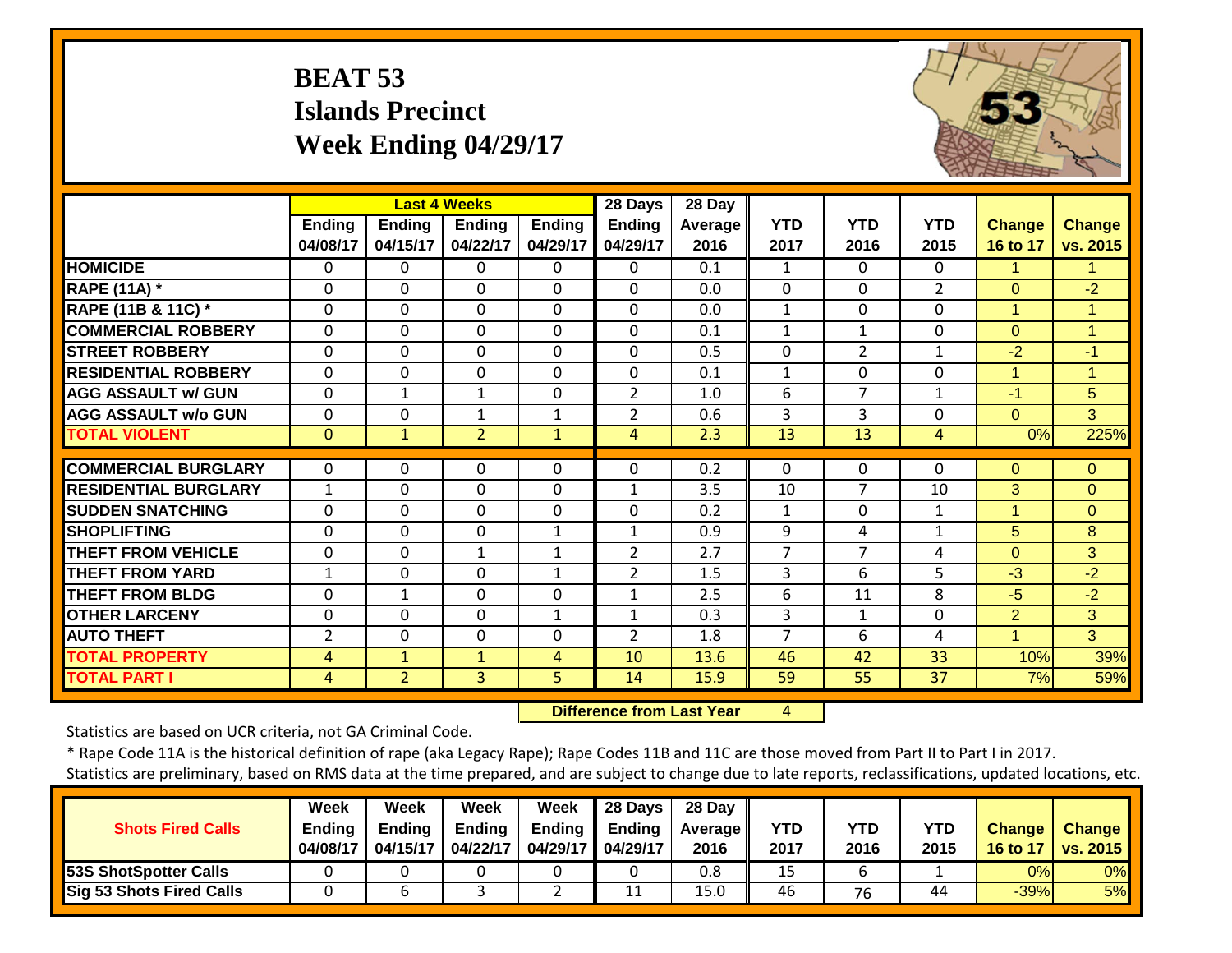## **BEAT 54 Islands Precinct Week Ending 04/29/17**



|                             |                           |                           | <b>Last 4 Weeks</b>       |                           | 28 Days                   | 28 Day          |                    |                    |                    |                           |                           |
|-----------------------------|---------------------------|---------------------------|---------------------------|---------------------------|---------------------------|-----------------|--------------------|--------------------|--------------------|---------------------------|---------------------------|
|                             | <b>Ending</b><br>04/08/17 | <b>Ending</b><br>04/15/17 | <b>Ending</b><br>04/22/17 | <b>Ending</b><br>04/29/17 | <b>Ending</b><br>04/29/17 | Average<br>2016 | <b>YTD</b><br>2017 | <b>YTD</b><br>2016 | <b>YTD</b><br>2015 | <b>Change</b><br>16 to 17 | <b>Change</b><br>vs. 2015 |
| <b>HOMICIDE</b>             | $\Omega$                  | 0                         | $\Omega$                  | $\Omega$                  | 0                         | 0.1             | $\Omega$           | $\Omega$           | $\overline{2}$     | $\Omega$                  | $-2$                      |
| <b>RAPE (11A)</b> *         | $\Omega$                  | $\Omega$                  | $\Omega$                  | $\Omega$                  | $\Omega$                  | 0.1             | $\Omega$           | $\Omega$           | $\Omega$           | $\Omega$                  | $\Omega$                  |
| RAPE (11B & 11C) *          | $\mathbf 0$               | 0                         | $\mathbf 0$               | $\mathbf 0$               | 0                         | 0.1             | $\mathbf 0$        | $\mathbf 0$        | $\mathbf{1}$       | $\Omega$                  | $-1$                      |
| <b>COMMERCIAL ROBBERY</b>   | $\mathbf 0$               | 1                         | $\Omega$                  | $\overline{2}$            | 3                         | 0.5             | 6                  | 1                  | 1                  | 5                         | 5                         |
| <b>STREET ROBBERY</b>       | 0                         | $\Omega$                  | 0                         | 0                         | $\Omega$                  | 0.8             | $\mathbf{1}$       | 4                  | 5                  | $-3$                      | $-4$                      |
| <b>RESIDENTIAL ROBBERY</b>  | $\Omega$                  | 0                         | $\mathbf{0}$              | $\mathbf{1}$              | $\mathbf{1}$              | 0.0             | $\mathbf{1}$       | $\Omega$           | $\Omega$           | 1                         | $\blacktriangleleft$      |
| <b>AGG ASSAULT w/ GUN</b>   | $\Omega$                  | 0                         | $\mathbf{0}$              | 0                         | $\Omega$                  | 0.7             | 3                  | $\overline{2}$     | 6                  | 1                         | $-3$                      |
| <b>AGG ASSAULT w/o GUN</b>  | 0                         | 0                         | $\mathbf 0$               | 3                         | 3                         | 0.6             | 4                  | 3                  | 1                  | 1                         | 3                         |
| <b>TOTAL VIOLENT</b>        | $\Omega$                  | 1                         | $\Omega$                  | 6                         | $\overline{7}$            | 2.8             | 15                 | 10                 | 16                 | 50%                       | $-6%$                     |
| <b>COMMERCIAL BURGLARY</b>  | 0                         | 0                         | $\mathbf 0$               | 0                         | 0                         | 0.2             | 0                  |                    |                    | -1                        | $-1$                      |
| <b>RESIDENTIAL BURGLARY</b> | $\mathbf 0$               | $\overline{2}$            | $\Omega$                  | $\overline{2}$            | 4                         | 6.1             | 27                 | 16                 | 8                  | 11                        | 19                        |
| <b>SUDDEN SNATCHING</b>     | 0                         | 0                         | $\mathbf 0$               | $\mathbf 0$               | 0                         | 0.0             | $\mathbf{1}$       | $\mathbf 0$        | $\mathbf{1}$       | 1                         | $\overline{0}$            |
| <b>SHOPLIFTING</b>          | $\Omega$                  | 1                         | 3                         | $\Omega$                  | 4                         | 2.0             | $\overline{7}$     | 9                  | 5.                 | $-2$                      | $\overline{2}$            |
| <b>THEFT FROM VEHICLE</b>   | $\Omega$                  | 1                         | $\overline{0}$            | 1                         | $\overline{2}$            | 4.7             | 10                 | 17                 | 14                 | $-7$                      | $-4$                      |
| <b>THEFT FROM YARD</b>      | $\Omega$                  | 1                         | 1                         | 1                         | 3                         | 1.0             | 8                  | $\overline{2}$     | $\overline{2}$     | 6                         | 6                         |
| <b>THEFT FROM BLDG</b>      | $\Omega$                  | $\Omega$                  | 2                         | 0                         | $\overline{2}$            | 2.2             | 7                  | 10                 | 8                  | $-3$                      | $-1$                      |
| <b>OTHER LARCENY</b>        | $\Omega$                  | 0                         | $\Omega$                  | $\Omega$                  | $\Omega$                  | 0.2             | $\mathbf{1}$       | $\mathbf{1}$       | $\overline{2}$     | $\Omega$                  | $-1$                      |
| <b>AUTO THEFT</b>           | $\Omega$                  | $\mathbf{1}$              | $\mathbf{1}$              | $\Omega$                  | $\overline{2}$            | 2.8             | 10                 | 13                 | 9                  | $-3$                      | $\blacktriangleleft$      |
| <b>TOTAL PROPERTY</b>       |                           |                           | $\overline{7}$            | 4                         | 17                        | 19.2            | 71                 | 69                 | 50                 | 3%                        | 42%                       |
| <b>TOTAL PART I</b>         | $\mathbf{0}$              | 6<br>$\overline{7}$       | $\overline{7}$            | 10                        | 24                        | 22.0            | 86                 | 79                 | 66                 |                           |                           |
|                             | $\mathbf{0}$              |                           |                           |                           |                           |                 |                    |                    |                    | 9%                        | 30%                       |

 **Difference from Last Year**7

Statistics are based on UCR criteria, not GA Criminal Code.

|                          | Week   | Week          | Week                                                 | <b>Week</b> | $\parallel$ 28 Days $\parallel$ | 28 Day                                |            |            |            |               |                     |
|--------------------------|--------|---------------|------------------------------------------------------|-------------|---------------------------------|---------------------------------------|------------|------------|------------|---------------|---------------------|
| <b>Shots Fired Calls</b> | Endina | <b>Ending</b> | Endina                                               |             |                                 | <b>Ⅰ Ending   Ending   Average   </b> | <b>YTD</b> | <b>YTD</b> | <b>YTD</b> | <b>Change</b> | <b>Change</b>       |
|                          |        |               | 04/08/17   04/15/17   04/22/17   04/29/17   04/29/17 |             |                                 | 2016                                  | 2017       | 2016       | 2015       |               | 16 to 17   ys. 2015 |

| <b>Shots Fired Calls</b> | <b>Ending</b> | Ending   | <b>Ending</b> | <b>Ending</b> | <b>Ending</b>        | <b>Average</b> II | <b>YTD</b> | YTD  | YTD  | <b>Change</b> | <b>Change</b>   |
|--------------------------|---------------|----------|---------------|---------------|----------------------|-------------------|------------|------|------|---------------|-----------------|
|                          | 04/08/17      | 04/15/17 | 04/22/17      | 04/29/17      | $\parallel$ 04/29/17 | 2016              | 2017       | 2016 | 2015 | 16 to 17      | <b>vs. 2015</b> |
| 53S ShotSpotter Calls    |               |          |               |               |                      | 0.0               |            |      |      | 0%            | 0%              |
| Sig 53 Shots Fired Calls |               |          |               |               |                      | 10.7              | 39         | 39   | 38   | 0%            | 3%              |
|                          |               |          |               |               |                      |                   |            |      |      |               |                 |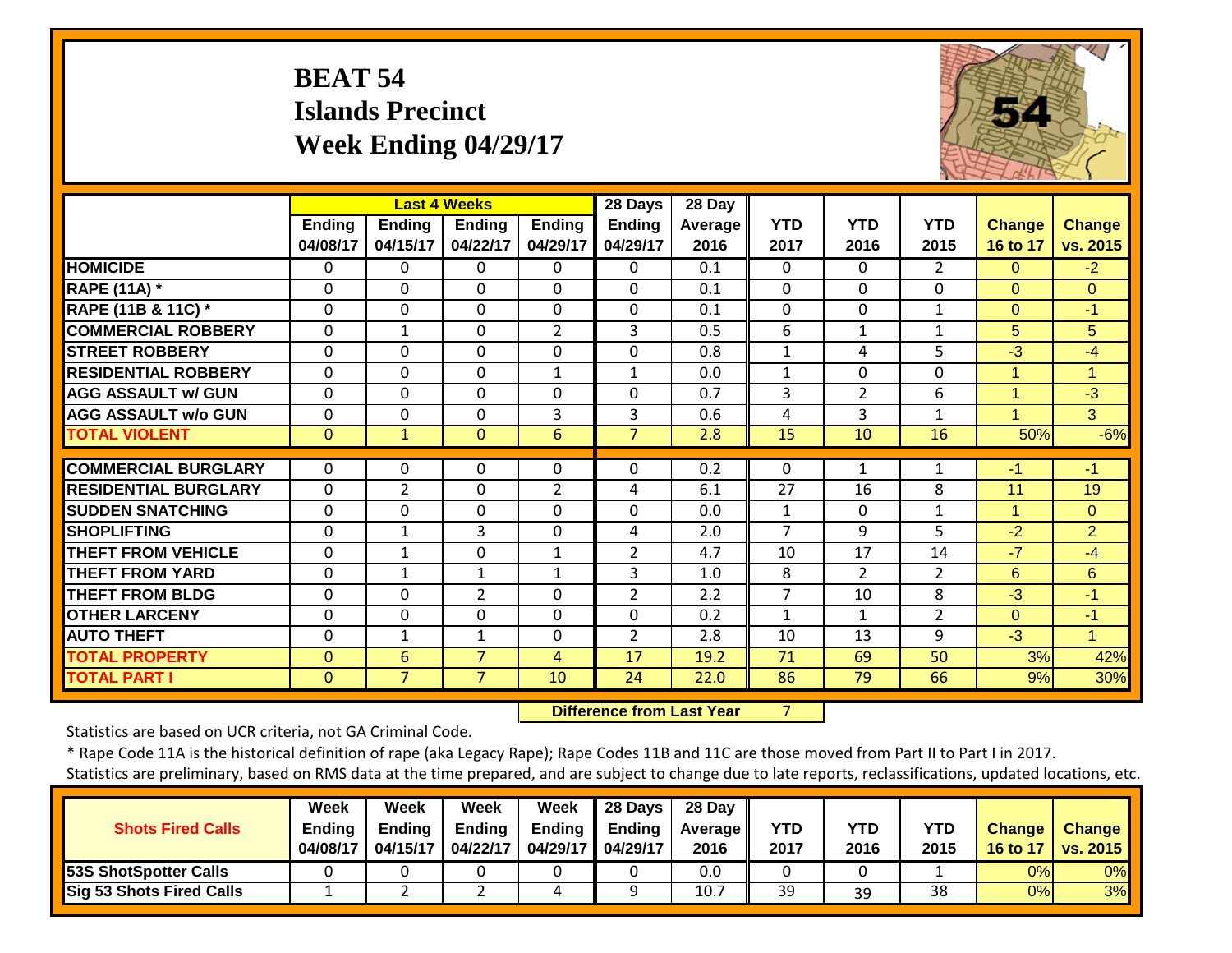## **BEAT 55 Islands Precinct Week Ending 04/29/17**



|                             |                           |                           | <b>Last 4 Weeks</b>       |                           | 28 Days                   | 28 Day          |                    |                    |                    |                           |                           |
|-----------------------------|---------------------------|---------------------------|---------------------------|---------------------------|---------------------------|-----------------|--------------------|--------------------|--------------------|---------------------------|---------------------------|
|                             | <b>Ending</b><br>04/08/17 | <b>Ending</b><br>04/15/17 | <b>Ending</b><br>04/22/17 | <b>Ending</b><br>04/29/17 | <b>Ending</b><br>04/29/17 | Average<br>2016 | <b>YTD</b><br>2017 | <b>YTD</b><br>2016 | <b>YTD</b><br>2015 | <b>Change</b><br>16 to 17 | <b>Change</b><br>vs. 2015 |
| <b>HOMICIDE</b>             | 0                         | 0                         | $\Omega$                  | $\mathbf{0}$              | $\Omega$                  | 0.0             | $\Omega$           | $\Omega$           | $\mathbf{1}$       | $\Omega$                  | $-1$                      |
| <b>RAPE (11A) *</b>         | 0                         | $\Omega$                  | $\Omega$                  | $\Omega$                  | $\mathbf 0$               | 0.1             | $\overline{2}$     | $\mathbf{1}$       | $\Omega$           | 1                         | $\overline{2}$            |
| RAPE (11B & 11C) *          | 0                         | 0                         | $\mathbf{1}$              | 0                         | $\mathbf{1}$              | 0.2             | $\mathbf{1}$       | $\Omega$           | $\Omega$           | 1                         | $\mathbf{1}$              |
| <b>COMMERCIAL ROBBERY</b>   | 0                         | $\Omega$                  | $\Omega$                  | $\Omega$                  | 0                         | 0.1             | $\mathbf{1}$       | 1                  | $\mathbf 0$        | $\Omega$                  | $\mathbf 1$               |
| <b>STREET ROBBERY</b>       | 0                         | 0                         | $\Omega$                  | $\Omega$                  | 0                         | 0.1             | $\mathbf{1}$       | 1                  | 2                  | $\Omega$                  | $-1$                      |
| <b>RESIDENTIAL ROBBERY</b>  | $\Omega$                  | 0                         | $\Omega$                  | $\Omega$                  | $\Omega$                  | 0.0             | 0                  | $\Omega$           | $\Omega$           | $\Omega$                  | $\Omega$                  |
| <b>AGG ASSAULT w/ GUN</b>   | $\Omega$                  | $\Omega$                  | $\Omega$                  | $\Omega$                  | $\mathbf 0$               | 0.2             | $\mathbf{0}$       | 0                  | $\mathbf{1}$       | $\Omega$                  | $-1$                      |
| <b>AGG ASSAULT w/o GUN</b>  | 0                         | 0                         | $\Omega$                  | 0                         | 0                         | 0.5             | 3                  | 1                  | $\Omega$           | 2                         | 3                         |
| <b>TOTAL VIOLENT</b>        | $\mathbf{0}$              | 0                         | $\mathbf{1}$              | $\Omega$                  | $\mathbf{1}$              | 1.1             | 8                  | 4                  | 4                  | 100%                      | 100%                      |
| <b>COMMERCIAL BURGLARY</b>  | 0                         | 0                         | 0                         | 0                         | $\Omega$                  | 0.2             | 1                  | 2                  | 1                  | $-1$                      | $\overline{0}$            |
| <b>RESIDENTIAL BURGLARY</b> | $\Omega$                  | $\overline{2}$            | 4                         | 7                         | 13                        | 4.0             | 22                 | 13                 | 14                 | 9                         | 8                         |
| <b>SUDDEN SNATCHING</b>     | 0                         | 0                         | $\Omega$                  | $\Omega$                  | 0                         | 0.4             | $\Omega$           | 3                  | $\Omega$           | $-3$                      | $\overline{0}$            |
| <b>SHOPLIFTING</b>          | 0                         | 2                         | 1                         | 1                         | 4                         | 6.1             | 15                 | 28                 | 11                 | $-13$                     | $\overline{4}$            |
| <b>THEFT FROM VEHICLE</b>   | 0                         | 3                         | $\Omega$                  | 1                         | 4                         | 4.2             | 25                 | 19                 | 15                 | 6                         | 10                        |
| <b>THEFT FROM YARD</b>      | 1                         | $\overline{2}$            | $\mathbf{1}$              | $\Omega$                  | 4                         | 2.6             | 9                  | $\overline{7}$     | $\overline{7}$     | 2                         | $\overline{2}$            |
| <b>THEFT FROM BLDG</b>      | 0                         | $\mathbf 0$               | $\mathbf{1}$              | $\Omega$                  | $\mathbf{1}$              | 3.7             | 12                 | 16                 | 16                 | $-4$                      | $-4$                      |
| <b>OTHER LARCENY</b>        | $\Omega$                  | $\Omega$                  | $\Omega$                  | $\Omega$                  | $\mathbf 0$               | 1.1             | $\mathbf{1}$       | 9                  | $\overline{2}$     | $-8$                      | $-1$                      |
| <b>AUTO THEFT</b>           | 0                         | 0                         | $\mathbf 0$               | $\mathbf 0$               | 0                         | 1.5             | 5                  | 6                  | 3                  | $-1$                      | $\overline{2}$            |
| <b>TOTAL PROPERTY</b>       | $\mathbf{1}$              | 9                         | $\overline{7}$            | 9                         | 26                        | 23.8            | 90                 | 103                | 69                 | $-13%$                    | 30%                       |
| <b>TOTAL PART I</b>         | $\mathbf{1}$              | 9                         | 8                         | 9                         | 27                        | 24.9            | 98                 | 107                | 73                 | $-8%$                     | 34%                       |

 **Difference from Last Year**‐9

Statistics are based on UCR criteria, not GA Criminal Code.

\* Rape Code 11A is the historical definition of rape (aka Legacy Rape); Rape Codes 11B and 11C are those moved from Part II to Part I in 2017.

|                                 | <b>Week</b>   | Week          | <b>Week</b>   | Week                | 28 Days | 28 Day            |            |      |      |               |                     |
|---------------------------------|---------------|---------------|---------------|---------------------|---------|-------------------|------------|------|------|---------------|---------------------|
| <b>Shots Fired Calls</b>        | <b>Ending</b> | <b>Endina</b> | <b>Ending</b> | Ending              | Ending  | <b>Average</b> II | <b>YTD</b> | YTD  | YTD  | <b>Change</b> | <b>Change</b>       |
|                                 | 04/08/17      | 04/15/17      | 04/22/17      | 04/29/17   04/29/17 |         | 2016              | 2017       | 2016 | 2015 |               | 16 to 17   vs. 2015 |
| <b>53S ShotSpotter Calls</b>    |               |               |               |                     |         | 0.0               |            |      |      | 0%I           | 0%                  |
| <b>Sig 53 Shots Fired Calls</b> |               |               |               |                     |         | 5.3               | 22         | 23   | 23   | $-4%$         | $-4%$               |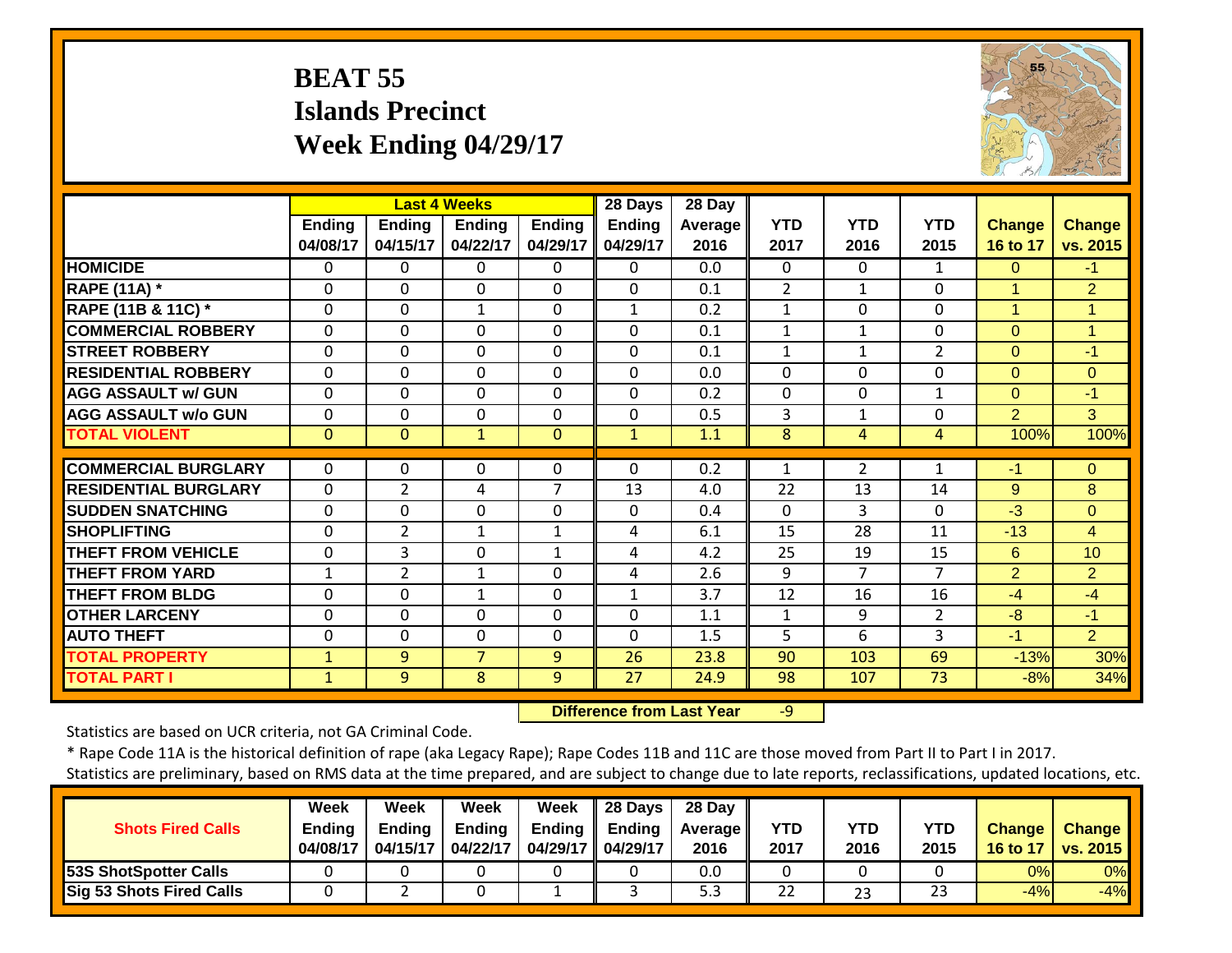## **BEAT 56 Islands Precinct Week Ending 04/29/17**



|                             |                           |                           | <b>Last 4 Weeks</b>       |                           | 28 Days                   | 28 Day          |                    |                    |                    |                           |                           |
|-----------------------------|---------------------------|---------------------------|---------------------------|---------------------------|---------------------------|-----------------|--------------------|--------------------|--------------------|---------------------------|---------------------------|
|                             | <b>Ending</b><br>04/08/17 | <b>Ending</b><br>04/15/17 | <b>Ending</b><br>04/22/17 | <b>Ending</b><br>04/29/17 | <b>Ending</b><br>04/29/17 | Average<br>2016 | <b>YTD</b><br>2017 | <b>YTD</b><br>2016 | <b>YTD</b><br>2015 | <b>Change</b><br>16 to 17 | <b>Change</b><br>vs. 2015 |
| <b>HOMICIDE</b>             | $\Omega$                  | 0                         | $\mathbf{0}$              | $\Omega$                  | 0                         | 0.0             | 1                  | $\Omega$           | $\mathbf{0}$       | $\mathbf{1}$              |                           |
| <b>RAPE (11A) *</b>         | $\mathbf 0$               | $\mathbf 0$               | $\mathbf 0$               | $\mathbf 0$               | 0                         | 0.0             | $\mathbf 0$        | 0                  | $\mathbf{0}$       | $\Omega$                  | $\overline{0}$            |
| RAPE (11B & 11C) *          | $\mathbf 0$               | $\Omega$                  | $\mathbf 0$               | $\Omega$                  | $\Omega$                  | 0.0             | $\mathbf{0}$       | $\Omega$           | $\Omega$           | $\Omega$                  | $\Omega$                  |
| <b>COMMERCIAL ROBBERY</b>   | $\Omega$                  | $\Omega$                  | $\Omega$                  | $\Omega$                  | $\Omega$                  | 0.0             | $\Omega$           | 0                  | 0                  | $\Omega$                  | $\Omega$                  |
| <b>STREET ROBBERY</b>       | $\mathbf 0$               | $\Omega$                  | $\Omega$                  | $\Omega$                  | $\Omega$                  | 0.0             | $\mathbf 0$        | 0                  | $\overline{2}$     | $\Omega$                  | $-2$                      |
| <b>RESIDENTIAL ROBBERY</b>  | $\Omega$                  | $\Omega$                  | $\mathbf{1}$              | $\Omega$                  | 1                         | 0.0             | $\mathbf{1}$       | 0                  | $\mathbf{1}$       | 1                         | $\Omega$                  |
| <b>AGG ASSAULT w/ GUN</b>   | $\Omega$                  | $\Omega$                  | $\Omega$                  | $\Omega$                  | $\Omega$                  | 0.3             | $\mathbf{1}$       | 0                  | $\overline{2}$     | 1                         | $-1$                      |
| <b>AGG ASSAULT w/o GUN</b>  | $\Omega$                  | $\Omega$                  | $\Omega$                  | 0                         | $\Omega$                  | 0.1             | $\Omega$           | 0                  | $\mathbf{1}$       | $\Omega$                  | $-1$                      |
| <b>TOTAL VIOLENT</b>        | $\mathbf{0}$              | 0                         | $\mathbf{1}$              | $\Omega$                  | $\mathbf{1}$              | 0.4             | 3                  | $\Omega$           | 6                  | #DIV/0!                   | $-50%$                    |
| <b>COMMERCIAL BURGLARY</b>  |                           |                           |                           |                           | 0                         |                 |                    |                    |                    |                           |                           |
|                             | 0                         | 0                         | $\mathbf 0$               | 0                         |                           | 0.1             | 0                  | 0                  | 1                  | $\Omega$                  | $-1$                      |
| <b>RESIDENTIAL BURGLARY</b> | $\Omega$                  | 1                         | 0                         | 0                         | 1                         | 1.2             | 4                  | 4                  | 3                  | $\Omega$                  | 1                         |
| <b>SUDDEN SNATCHING</b>     | $\Omega$                  | $\Omega$                  | $\mathbf{0}$              | $\Omega$                  | $\Omega$                  | 0.0             | $\Omega$           | 0                  | $\Omega$           | $\Omega$                  | $\Omega$                  |
| <b>SHOPLIFTING</b>          | $\Omega$                  | $\Omega$                  | $\mathbf 0$               | $\Omega$                  | $\Omega$                  | 0.0             | $\Omega$           | $\mathbf{0}$       | $\mathbf{0}$       | $\Omega$                  | $\Omega$                  |
| <b>THEFT FROM VEHICLE</b>   | 0                         | $\Omega$                  | $\Omega$                  | 0                         | $\Omega$                  | 0.5             | $\overline{2}$     | 3                  | $\Omega$           | $-1$                      | $\overline{2}$            |
| <b>THEFT FROM YARD</b>      | 0                         | $\Omega$                  | $\mathbf 0$               | 0                         | $\Omega$                  | 0.3             | $\Omega$           | 1                  | $\Omega$           | $-1$                      | $\Omega$                  |
| <b>THEFT FROM BLDG</b>      | 0                         | $\Omega$                  | $\Omega$                  | 0                         | $\Omega$                  | 0.2             | 1                  | $\mathbf{1}$       | $\mathbf{1}$       | $\Omega$                  | $\Omega$                  |
| <b>OTHER LARCENY</b>        | 0                         | $\Omega$                  | $\Omega$                  | 0                         | $\Omega$                  | 0.2             | 1                  | $\mathbf{1}$       | 1                  | $\Omega$                  | $\Omega$                  |
| <b>AUTO THEFT</b>           | 0                         | $\Omega$                  | $\Omega$                  | $\mathbf{1}$              | 1                         | 0.1             | 3                  | 1                  | 2                  | $\overline{2}$            | 1                         |
| <b>TOTAL PROPERTY</b>       | $\overline{0}$            | 1                         | $\mathbf{0}$              | $\mathbf{1}$              | $\overline{2}$            | 2.5             | 11                 | 11                 | 8                  | 0%                        | 38%                       |
| <b>TOTAL PART I</b>         | $\mathbf{0}$              | $\mathbf{1}$              | $\mathbf{1}$              | $\mathbf{1}$              | 3                         | 2.9             | 14                 | 11                 | 14                 | 27%                       | 0%                        |

 **Difference from Last Year**3

Statistics are based on UCR criteria, not GA Criminal Code.

| <b>Shots Fired Calls</b>        | Week<br>Ending<br>04/08/17 | Week<br><b>Ending</b><br>04/15/17 | Week<br><b>Ending</b><br>04/22/17 | Week<br><b>Ending</b><br>04/29/17 | 28 Days<br>Ending<br>04/29/17 | 28 Dav<br>Average  <br>2016 | YTD<br>2017 | YTD<br>2016 | YTD<br>2015 | <b>Change</b> | <b>Change</b><br>16 to 17   vs. 2015 |
|---------------------------------|----------------------------|-----------------------------------|-----------------------------------|-----------------------------------|-------------------------------|-----------------------------|-------------|-------------|-------------|---------------|--------------------------------------|
| <b>53S ShotSpotter Calls</b>    |                            |                                   |                                   |                                   |                               | 0.0                         |             |             |             | 0%            | $0\%$                                |
| <b>Sig 53 Shots Fired Calls</b> |                            |                                   |                                   |                                   | $\overline{ }$                | 4.0                         | 16          | 18          |             | $-11%$        | 78%                                  |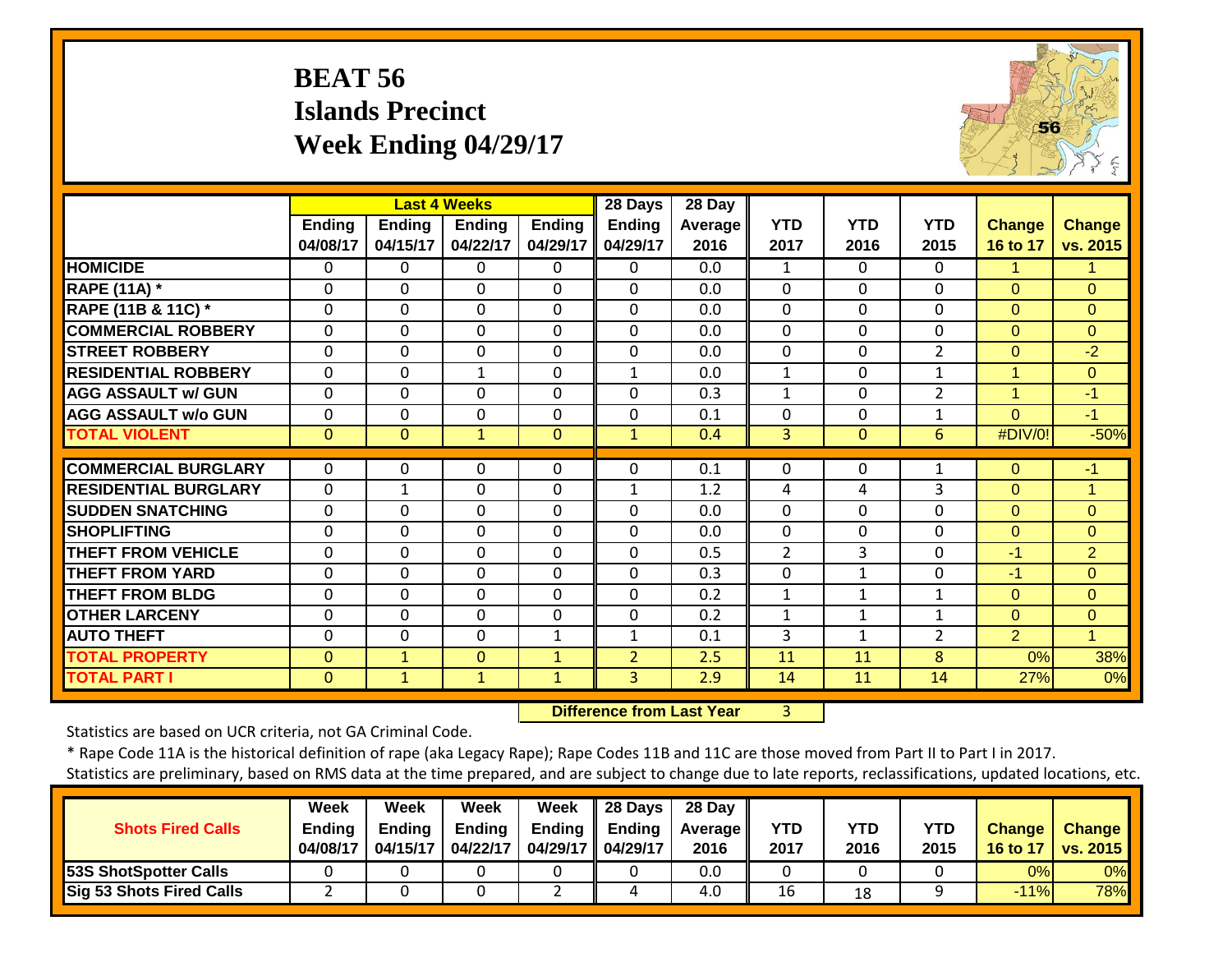

#### **COMPSTATWHITEFIELD PRECINCT LT. TORRENCE GARVINWeek Ending 04/29/17**

**PRECINCT COMMANDER:**



|                             | Week          | Week           | <b>Weekly</b>           | $28 - Day$              | $28 - Day$     | Avg            |                 |                          |                 |                |                      |
|-----------------------------|---------------|----------------|-------------------------|-------------------------|----------------|----------------|-----------------|--------------------------|-----------------|----------------|----------------------|
|                             | <b>Ending</b> | <b>Ending</b>  | Avg                     | Ending                  | <b>Ending</b>  | 28-Day         | <b>YTD</b>      | <b>YTD</b>               | <b>YTD</b>      | <b>Change</b>  | <b>Change</b>        |
|                             | 04/29/17      | 04/22/17       | 2016                    | 04/29/17                | 4/1/17         | 2016           | 2017            | 2016                     | 2015            | 16 to 17       | vs. 2015             |
| <b>HOMICIDE</b>             | $\mathbf{0}$  | 0              | $\Omega$                | 0                       |                | 0              | $\mathbf{2}$    | $\mathbf{2}^{\prime}$    | $\Omega$        | $\Omega$       | $\mathbf{2}^{\circ}$ |
| <b>RAPE (11A) *</b>         | $\bf{0}$      | 0              | $\Omega$                | 1                       | $\Omega$       | $\Omega$       | 1               | $\overline{2}$           | $\overline{2}$  | $-1$           | $-1$                 |
| RAPE (11B & 11C) *          | $\mathbf{0}$  | $\Omega$       | 0                       | $\mathbf{0}$            | 3              | 0              | 4               |                          |                 | 3              | 3                    |
| <b>COMMERCIAL ROBBERY</b>   | $\bf{0}$      | $\Omega$       | $\Omega$                | $\bf{0}$                | $\Omega$       | 0              | $\bf{0}$        |                          | 4               | $-1$           | -4                   |
| <b>STREET ROBBERY</b>       | $\bf{0}$      | $\Omega$       | $\Omega$                | 1                       | 3              |                | 4               |                          |                 | 3              | 3                    |
| <b>RESIDENTIAL ROBBERY</b>  | $\bf{0}$      | $\Omega$       | $\Omega$                | $\bf{0}$                | $\overline{0}$ | 0              | $\bf{0}$        | $\Omega$                 | 4               | $\Omega$       | $-4$                 |
| <b>AGG ASSAULT w/ GUN</b>   | $\bf{0}$      | $\Omega$       | $\Omega$                | $\bf{0}$                | 1              |                | 3               | 6                        | $\overline{2}$  | $-3$           | $\mathbf{1}$         |
| <b>AGG ASSAULT w/o GUN</b>  | $\bf{0}$      |                | $\Omega$                |                         | $\Omega$       |                |                 | $\overline{\phantom{a}}$ | 3               | $-6$           | $-2$                 |
| <b>TOTAL VIOLENT</b>        | $\bf{0}$      |                |                         | 3                       | 8              | 4              | 15              | 20                       | $\overline{17}$ | $-25%$         | $-12%$               |
| <b>COMMERCIAL BURGLARY</b>  | $\mathbf{0}$  | 0              | $\Omega$                | 0                       |                | $\overline{2}$ |                 | 9                        | 5               | $-8$           | $-4$                 |
| <b>RESIDENTIAL BURGLARY</b> |               | $\overline{2}$ | 3                       | 11                      | $\overline{7}$ | 13             | 35              | 53                       | 46              | $-18$          | $-11$                |
| <b>SUDDEN SNATCHING</b>     | $\bf{0}$      | $\Omega$       | $\Omega$                | 0                       | 4              |                |                 | $\Omega$                 | $\Omega$        |                | 1                    |
| <b>SHOPLIFTING</b>          | 5.            |                | 2                       | $\overline{\mathbf{z}}$ | 11             | 9              | 43              | 41                       | 68              | $\overline{2}$ | $-25$                |
| <b>THEFT FROM VEHICLE</b>   | $\bf{0}$      | 2              | 3                       | 12                      | 17             | 11             | 52              | 39                       | 22              | 13             | 30                   |
| <b>THEFT FROM YARD</b>      |               | $\Omega$       | 1                       | 5                       | 3              | 5              | 16              | 14                       | 14              | $\overline{2}$ | $\overline{2}$       |
| <b>THEFT FROM BLDG</b>      |               | 3              | $\overline{\mathbf{A}}$ | 8                       | 6              | 6              | 23              | 27                       | 24              | $-4$           | $-1$                 |
| <b>OTHER LARCENY</b>        | $\bf{0}$      | $\Omega$       | $\Omega$                | $\mathbf{2}$            | 3              |                | 6               | $\overline{2}$           | $\overline{2}$  | 4              | 4                    |
| <b>AUTO THEFT</b>           | $\bf{0}$      |                | $\overline{\mathbf{A}}$ | 1                       | 1              | 4              | $\overline{11}$ | 13                       | 8               | $-2$           | 3                    |
| <b>TOTAL PROPERTY</b>       | 8             | 9              | 13                      | 46                      | 50             | 51             | 188             | 198                      | 189             | $-5%$          | $-1%$                |
|                             |               |                |                         |                         |                |                |                 |                          |                 |                |                      |

Statistics are based on UCR criteria, not GA Criminal Code. **Difference from Last Year** -15

Statistics are preliminary, based on RMS data at the time prepared, and are subject to change due to late reports, reclassifications, updated locations, etc.

Cell Shading: white is within 0.6 standard deviation of the mean; red is above; green is below.

| <b>Citizen Initiated Calls</b> | Week<br>Ending<br>04/29/17 | Week<br><b>Ending</b><br>04/22/17 | Weekly<br>Avg<br>2016 | $28-Dav$<br><b>Ending</b><br>04/29/17 | $28-Dav$<br><b>Ending</b><br>4/1/17 | Avg<br>28-Day<br>2016 | <b>YTD</b><br>2017 | YTD<br>2016 | YTD<br>2015 | <b>Change</b><br>16 to 17 | <b>Change</b><br>vs. 2015 |
|--------------------------------|----------------------------|-----------------------------------|-----------------------|---------------------------------------|-------------------------------------|-----------------------|--------------------|-------------|-------------|---------------------------|---------------------------|
| <b>Midnight Shift</b>          | 25                         | 33                                | 34                    | 110                                   | 133                                 | 138                   | 527                | 522         |             |                           | 527                       |
| Day Shift                      | 90                         | 09 ا                              | 101                   | 387                                   | 392                                 | 403                   | 1653               | 1571        |             | 82                        | 1653                      |
| <b>Afternoon Shift</b>         | 93                         | '13                               | 102                   | 380                                   | 360                                 | 407                   | 1520               | 1618        |             | $-98$                     | 1520                      |
| <b>TOTAL CITIZEN CFS</b>       | 208                        | 255                               | 237                   | 877                                   | 885                                 | 947                   | 3700               | 3711        |             | $-0.3%$                   | #DIV/0!                   |
| <b>53S ShotSpotter Calls</b>   |                            |                                   |                       |                                       |                                     |                       |                    |             |             |                           |                           |
| Sig 53 Shots Fired Calls       |                            |                                   | 5                     | 42                                    | 18                                  | 18                    | 76                 | 69          | 55          |                           | 21                        |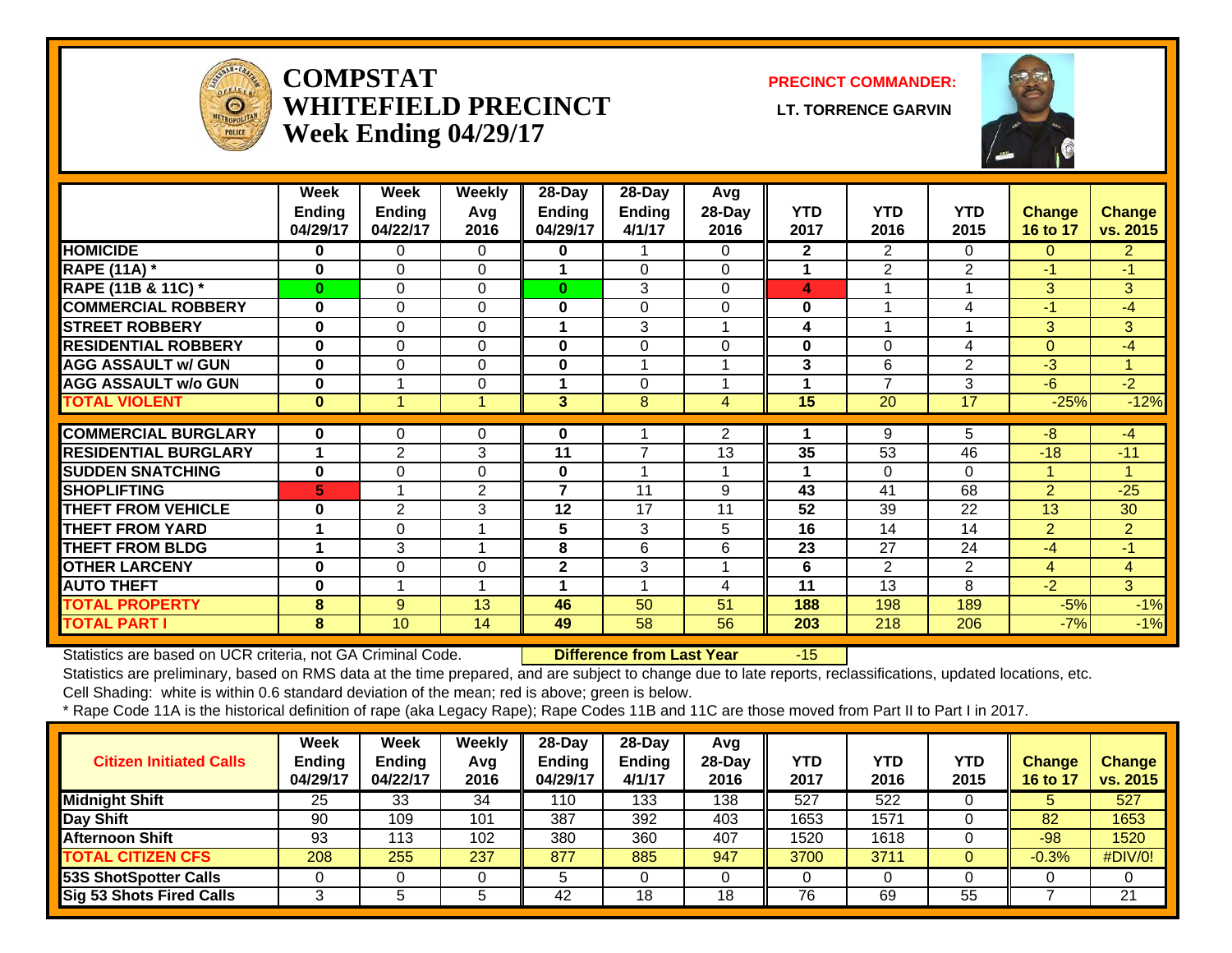## **BEAT 61 Whitefield Precinct Week Ending 04/29/17**

|                               |                    | <b>Last 4 Weeks</b> |                           |                           | 28 Days                   | 28 Day          |                    |                    |                    |                           |                    |
|-------------------------------|--------------------|---------------------|---------------------------|---------------------------|---------------------------|-----------------|--------------------|--------------------|--------------------|---------------------------|--------------------|
|                               | Ending<br>04/08/17 | Ending<br>04/15/17  | <b>Ending</b><br>04/22/17 | <b>Ending</b><br>04/29/17 | <b>Ending</b><br>04/29/17 | Average<br>2016 | <b>YTD</b><br>2017 | <b>YTD</b><br>2016 | <b>YTD</b><br>2015 | <b>Change</b><br>16 to 17 | Change<br>vs. 2015 |
| <b>HOMICIDE</b>               | 0                  | 0                   | 0                         | $\mathbf{0}$              | $\Omega$                  | 0.0             | $\overline{2}$     | $\Omega$           | $\Omega$           | $\overline{2}$            | $\overline{2}$     |
| <b>RAPE (11A)</b> *           | $\Omega$           | 0                   | $\Omega$                  | $\Omega$                  | $\Omega$                  | 0.0             | $\Omega$           | $\Omega$           | $\overline{2}$     | $\Omega$                  | $-2$               |
| <b>RAPE (11B &amp; 11C)</b> * | $\mathbf 0$        | $\Omega$            | 0                         | $\mathbf 0$               | $\Omega$                  | 0.2             | $\mathbf 0$        | $\mathbf{1}$       | $\mathbf 1$        | $-1$                      | $-1$               |
| <b>COMMERCIAL ROBBERY</b>     | $\mathbf 0$        | $\Omega$            | 0                         | $\mathbf 0$               | $\mathbf 0$               | 0.1             | $\mathbf 0$        | 1                  | 0                  | -1                        | $\Omega$           |
| <b>STREET ROBBERY</b>         | $\mathbf 0$        | $\Omega$            | 0                         | $\mathbf 0$               | $\Omega$                  | 0.2             | $\overline{2}$     | 0                  | $\mathbf{1}$       | $\overline{2}$            | $\mathbf{1}$       |
| <b>RESIDENTIAL ROBBERY</b>    | $\Omega$           | 0                   | 0                         | $\Omega$                  | $\Omega$                  | 0.0             | $\Omega$           | 0                  | 3                  | $\Omega$                  | $-3$               |
| <b>AGG ASSAULT w/ GUN</b>     | $\mathbf 0$        | $\Omega$            | 0                         | $\mathbf 0$               | $\Omega$                  | 0.2             | $\mathbf{1}$       | $\overline{2}$     | 0                  | $-1$                      | $\overline{1}$     |
| <b>AGG ASSAULT w/o GUN</b>    | $\Omega$           | 0                   | 0                         | $\Omega$                  | 0                         | 0.5             | $\Omega$           | 3                  | $\mathbf{1}$       | $-3$                      | $-1$               |
| <b>TOTAL VIOLENT</b>          | $\Omega$           | $\Omega$            | $\Omega$                  | $\mathbf{0}$              | $\mathbf{0}$              | 1.1             | 5                  | $\overline{7}$     | 8                  | $-29%$                    | $-38%$             |
|                               |                    |                     |                           |                           |                           |                 |                    |                    |                    |                           |                    |
| <b>COMMERCIAL BURGLARY</b>    | 0                  | $\Omega$            | 0                         | $\Omega$                  | $\Omega$                  | 0.8             | $\Omega$           | 3                  | 2                  | $-3$                      | $-2$               |
| <b>RESIDENTIAL BURGLARY</b>   | $\mathbf{1}$       | $\mathbf{1}$        | 0                         | $\mathbf 0$               | $\overline{2}$            | 4.3             | 17                 | 16                 | 19                 | $\mathbf{1}$              | $-2$               |
| <b>SUDDEN SNATCHING</b>       | $\mathbf 0$        | 0                   | 0                         | $\mathbf 0$               | 0                         | 0.2             | $\Omega$           | 0                  | $\Omega$           | $\Omega$                  | $\Omega$           |
| <b>SHOPLIFTING</b>            | $\Omega$           | $\Omega$            | $\mathbf{1}$              | 5                         | 6                         | 7.7             | 40                 | 33                 | 62                 | $\overline{7}$            | $-22$              |
| <b>THEFT FROM VEHICLE</b>     | 3                  | 2                   | $\mathbf{1}$              | $\mathbf 0$               | 6                         | 5.7             | 24                 | 22                 | 7                  | $\overline{2}$            | 17                 |
| <b>THEFT FROM YARD</b>        | 1                  | $\mathbf{1}$        | 0                         | $\Omega$                  | $\overline{2}$            | 2.8             | 9                  | $\overline{7}$     | 5                  | $\overline{2}$            | 4                  |
| <b>THEFT FROM BLDG</b>        | $\Omega$           | $\overline{2}$      | 0                         | $\Omega$                  | $\overline{2}$            | 2.8             | 9                  | 13                 | 9                  | $-4$                      | $\Omega$           |
| <b>OTHER LARCENY</b>          | $\overline{2}$     | 0                   | 0                         | $\Omega$                  | $\overline{2}$            | 0.8             | 3                  | 2                  | $\Omega$           | $\mathbf{1}$              | 3                  |
| <b>AUTO THEFT</b>             | 0                  | 0                   | 1                         | $\Omega$                  | 1                         | 1.4             | $\overline{2}$     | 3                  | 3                  | $-1$                      | $-1$               |
| <b>TOTAL PROPERTY</b>         | $\overline{7}$     | 6                   | 3                         | 5                         | 21                        | 26.3            | 104                | 99                 | 107                | 5%                        | $-3%$              |
| <b>TOTAL PART I</b>           | 7                  | 6                   | 3                         | 5                         | 21                        | 27.5            | 109                | 106                | 115                | 3%                        | $-5%$              |

 **Difference from Last Year**r 3

Statistics are based on UCR criteria, not GA Criminal Code.

|                                 | <b>Week</b>   | Week          | Week          | Week              | 28 Days | 28 Day     |      |      |            |               |               |
|---------------------------------|---------------|---------------|---------------|-------------------|---------|------------|------|------|------------|---------------|---------------|
| <b>Shots Fired Calls</b>        | <b>Ending</b> | <b>Endina</b> | <b>Ending</b> | <b>Ending</b>     | Endina  | Average II | YTD  | YTD  | <b>YTD</b> | <b>Change</b> | <b>Change</b> |
|                                 | 04/08/17      | 04/15/17      | 04/22/17      | 04/29/17 04/29/17 |         | 2016       | 2017 | 2016 | 2015       | 16 to 17      | vs. 2015      |
| <b>53S ShotSpotter Calls</b>    |               |               |               |                   |         | 0.0        |      |      |            | 0%            | 0%            |
| <b>Sig 53 Shots Fired Calls</b> |               |               |               |                   |         | 4.4        | 27   | 20   | 27         | 35%           | 0%            |